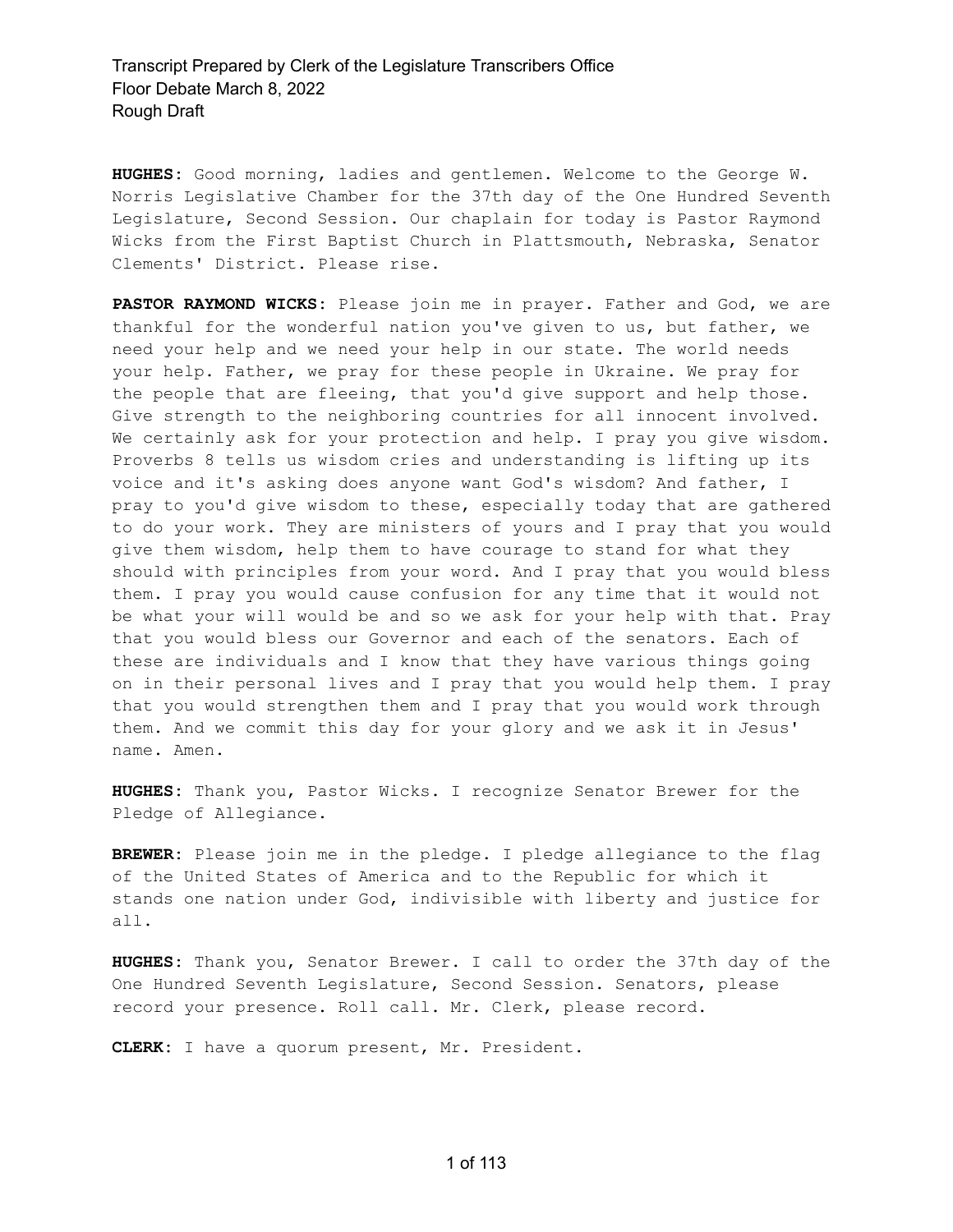**HUGHES:** Thank you, Mr. Clerk. Are there any corrections for the Journal?

**CLERK:** I have no corrections.

**HUGHES:** Thank you. Are there any messages, reports or announcements?

**CLERK:** There are. Mr. President, Enrollment and Review reports LB1246, LB707, LB863, LB752, LB805, LB896, LB1273, LB1273A, LB917, LB917A all to Select File, some having Enrollment and Review amendments. Your Committee on Enrollment and Review also reports LB450 and LB1099 as correctly engrossed. Your Committee on Health and Human Services, Chaired by Senator Arch, reports LB1007 to General File with committee amendments attached. Senator Blood, new resolution, LR318. That will be laid over. Confirmation reports from Health and Human Services Committee, three separate reports all signed by Senator Arch as Chair. New A bills: LB805A, Senator Hughes. It's a bill for an act to appropriate funds to implement LB805; LB809A by Senator Hughes appropriates funds to implement the provisions of LB809; and LB1102 [SIC LB1102A] by Senator Bostelman. It's a bill for an act to appropriate funds to implement LB1102. Two announcements, Mr. President. Education will meet under the north balcony at 10:15. Education, 10:15, north balcony. Business and Labor at 10:30 under the south balcony. That's all that I have, Mr. President.

**HUGHES:** Thank you, Mr. Clerk. Colleagues, Senator Pansing Brooks would like to recognize Dr. Christi Keim of Lincoln, who is serving as our family physician of the day on behalf of the Nebraska Academy of Family Physicians. Dr. Keim, if you would please rise to be recognized by your Nebraska Legislature? Also, Senator Carol Blood would like to recognize Girl Scouts Spirit of Nebraska. There are ten people and they are seated in the north balcony. If you would please raise to be recognized by your Nebraska Legislature? Proceeding to the agenda. Mr. Clerk, we'll proceed to confirmation reports.

**CLERK:** Mr. President, the Health and Human Services Committee reports on two appointments to the Commission for the Blind and Visually Impaired.

**HUGHES:** Senator Arch, you're recognized, as Chairman of the Health and Human Services Committee, for the confirmation reports.

**ARCH:** Thank you, Mr. President. On February 23, the Health and Human Services Committee held confirmation hearings on two appointments to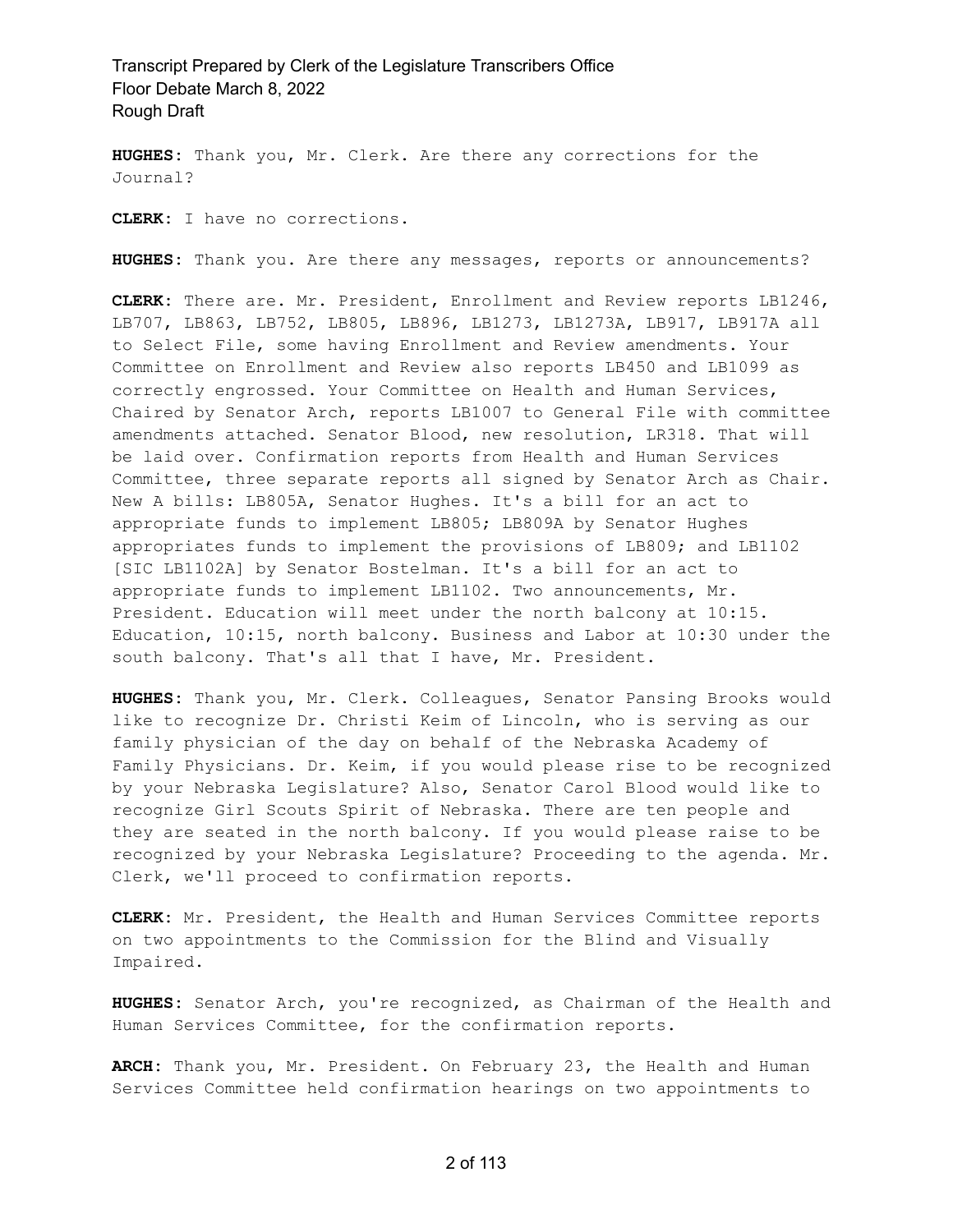the Commission for the Blind and Visually Impaired. The commission has a five-member board, including at least three blind persons, one member or designee of the National Federation of the Blind of Nebraska, and one member or designee of the American Council of the Blind. The first appointment is Cheryl Livingston. Cheryl is a new appointment to the Commission for the Blind and Visually Impaired. Ms. Livingston is very familiar with the commission, as she was employed there for 21 years. During that time, she received the employee of the year award, as well as the Richard Parker Memorial Award, the highest honor given by the Nebraska Federation of the Blind of Nebraska. Ms. Livingston will fill the role of one of three blind persons on the commission and in addition to being a former employee of the commission, she has been a client of the commission, so she is extremely knowledgeable about their work and the service they provide. At her confirmation hearing, Ms. Livingston testified that in her opinion, one of the most important things the commission can do is provide its consumers with a positive attitude about blindness and that is her goal as she serves on the commission. The next is Linda Mentink. Linda Mentink is also a new appointment to the Commission for the Blind and Visually Impaired. Ms. Mentink will fill the role of one of three blind persons on the commission and she is very qualified to do so. Ms. Mentink attended Wisconsin School for the Visually Handicapped and then earned a bachelor's degree in music from the University of Wisconsin-Whitewater. Ms. Mentink has been very involved in the blind community. She joined the National Federation of the Blind in 1975, has attended every national convention of the federation since 1986, and has held various national leadership positions. Ms. Mentink joined the Nebraska Chapter of the National Federation of the Blind in 2005 and has served as the vice president of the Friends of the Nebraska Commission for the Blind and as president of the Alumni Association of the Wisconsin School for the Visually Impaired. Both Ms. Livingston and Ms. Mentink are passionate about the work of the commission and highly qualified. Their appointments advanced unanimously from the Health and Human Services Committee, so I encourage your support of their confirmation.

**HUGHES:** Thank you, Senator Arch. Discussion is now open on the confirmation report. Seeing no one in the queue, Senator Arch, you're welcome to close on your confirmation report. Senator Arch waives closing. Colleagues, the question before us is the adoption of the report offered by the Health and Human Services Committee. All those in favor of vote aye; all those opposed vote nay. Have you all voted? Record, Mr. Clerk.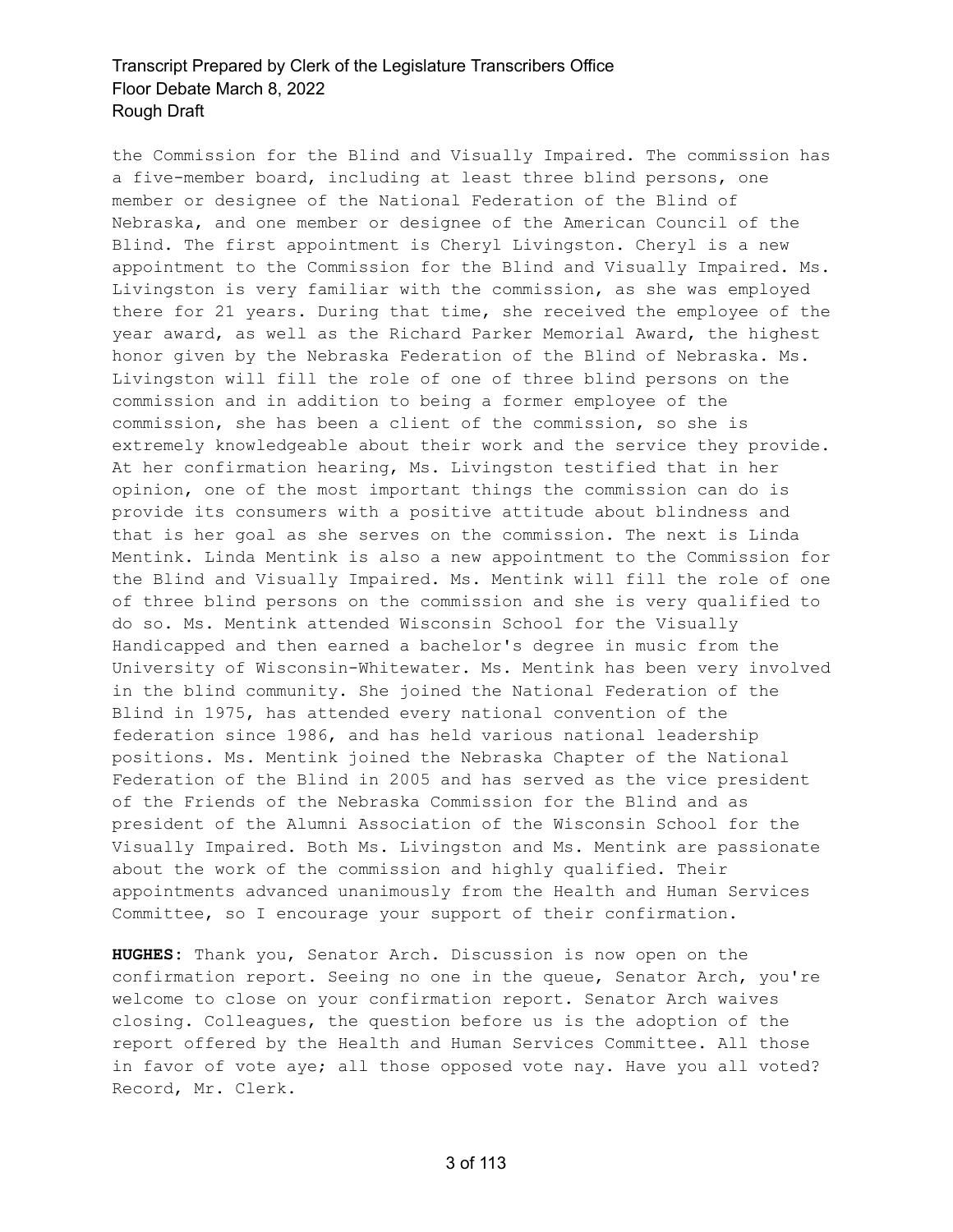**CLERK:** 35 ayes, 0 nays on adoption of the confirmation report.

**HUGHES:** Report is adopted. Next item.

**CLERK:** Mr. President, Health Committee reports on the appointment of Richard Wiener to the Foster Care Advisory Committee.

**HUGHES:** Senator Arch, you're recognized to open on your committee's confirmation report.

**ARCH:** Thank you, Mr. President. Dr. Richard Wiener is a new appointment to the Foster Care Advisory Committee. The Foster Care Advisory Committee is a five-member committee which supports and governs the work of the Foster Care Review Office, or FCRO. The FCRO is an independent state agency which tracks children in out-of-home care, reviews children's cases through a review process by its local citizen review boards, collects and analyzes data, and makes recommendations on conditions and outcomes. Statute requires three members of the five-member advisory committee to be local board members, one member to be representative of the public at large, and one member to have data analysis experience. Dr. Wiener will fill the role of the member with data analysis experience. Dr. Wiener has a Ph.D. in research psychology from the University of Houston, as well as a masters of legal studies from the University of Nebraska. He served on the juvenile services subcommittee of the Nebraska Children's Commission for four years and has conducted evaluation work for the Nebraska Judiciary for the last ten years. At his confirmation hearing on February 23, Dr. Wiener testified about his passion for juvenile justice issues and keeping youth out of the criminal justice system. His expertise as a research psychologist has allowed him to serve the state of Nebraska in previous roles and he is willing to continue that service as a member of the Foster Care Advisory Committee. Dr. Wiener's appointment advanced unanimously from the Health and Human Services Committee, so I'd encourage your support for his confirmation. Thank you.

**HUGHES:** Thank you, Senator Arch. Is there any discussion on the report? Senator Lathrop, you're recognized.

**LATHROP:** Thank you, Mr. President. Colleagues, good morning. I hope you had a good weekend. I don't have a problem with this appointee. I want to take this opportunity to talk about something that came up in Judiciary Committee on Thursday, a bill introduced by Senator Hansen and I want to talk about it a little bit this morning. Senator Hansen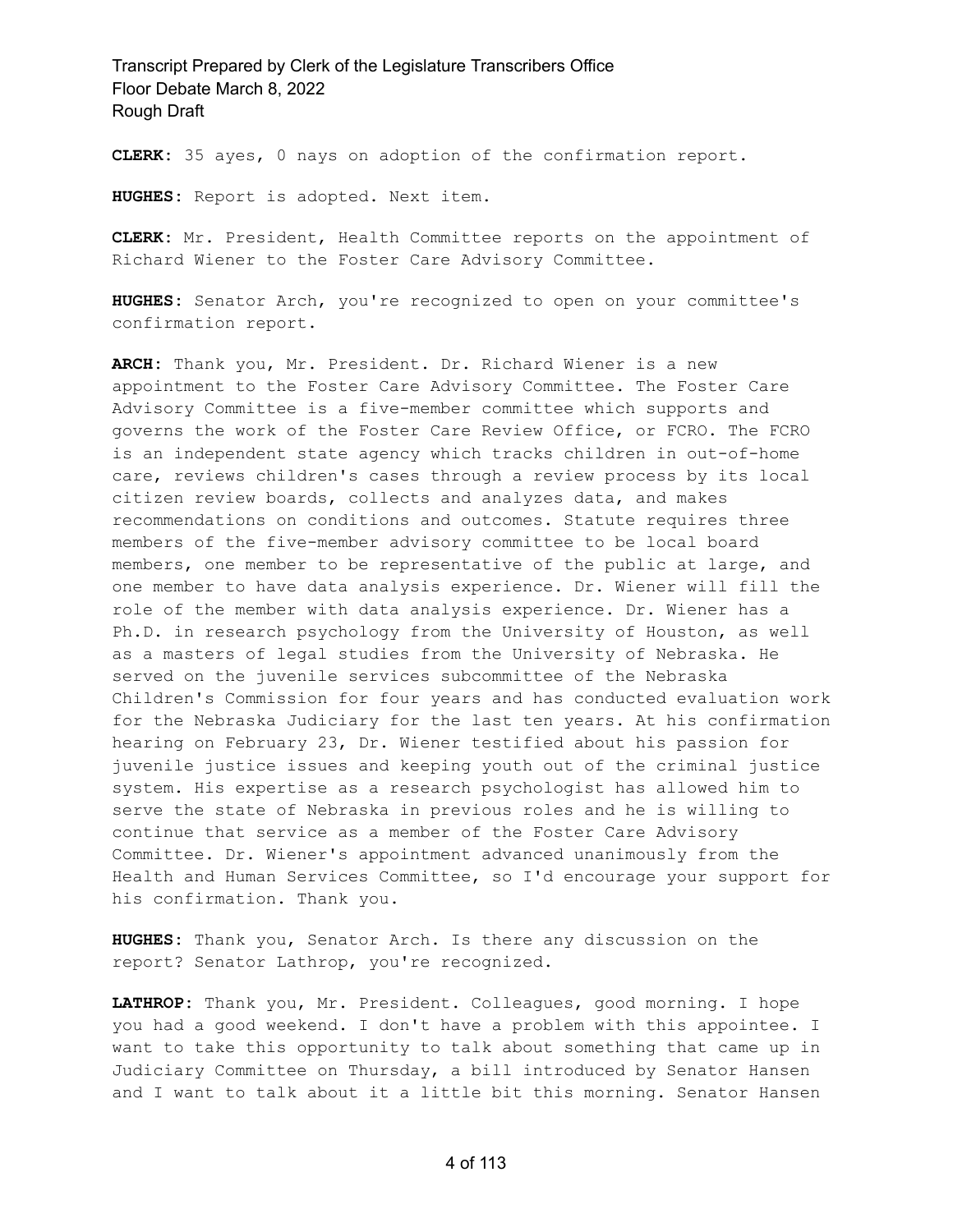has been a tireless advocate for people who are incompetent and need to go down to the regional center to have their competency restored. Thursday, we heard a bill in Judiciary Committee dealing with this issue and I want to talk about that and I want to talk about a phone call I took from somebody yesterday about capacity at the regional centers. We have people-- and just so that you understand the criminal justice process, if you get arrested and you are charged with a crime and you go before the court and the judge, the lawyer, or the prosecutor believe you are not competent to stand trial, the court will order an assessment and then statute, law requires that you go to the regional center to have your competency restored. Now, let me tell you what it means to be incompetent. That means you can't meaningfully participate in your criminal proceedings. So you don't know what the judge's role is, what that jury is doing there. OK, you get the idea? These are very mentally ill people, very mentally ill. And Senator Hansen, when we-- when he had a bill two years ago where we could have HHS try to restore the competency outside of the regional center, our waiting period was 100 days. And I'm not kidding when I tell you the jailer from Lancaster County came in and was emotional talking about the people who are pending going to the regional center to have their competency restored. Understand the county jail holds a whole bunch of people. A lot of them are folks who are sitting there on a drug charge waiting for their trial to come up. Now we got a guy who's incompetent. He's severely mentally ill and he needs to go down to the regional center, but we don't have the capacity, no-- nor do we have an interest in expanding capacity. So here's what's happening. These mentally ill people who don't know a judge from their defense lawyer are sitting in our county jails on average 128 days. Now think about that. Can you imagine a more important moral issue than that? We had the director of institutions-- Larry Kahl was in front of the committee. He had a number of reasons why they're doing ligature over there. It doesn't matter what they're doing there. They don't have enough beds, even if every one of them was available for a patient, because they're dealing with sex offenders, they're dealing with people that are committed, and they're dealing with people who need to have their competency restored. And they wait and they wait and because we don't have enough room for the people who are in need of long-term care-- remember, we closed our regional centers and we were going to invest it and everything was going to be fine and everybody would get what they need in the community, but we're leaving a population out. Some of these people need, need-- colleagues, they need to be in a long-term setting. We do not have the capacity at the regional center and I don't see any interest in expanding it, none. We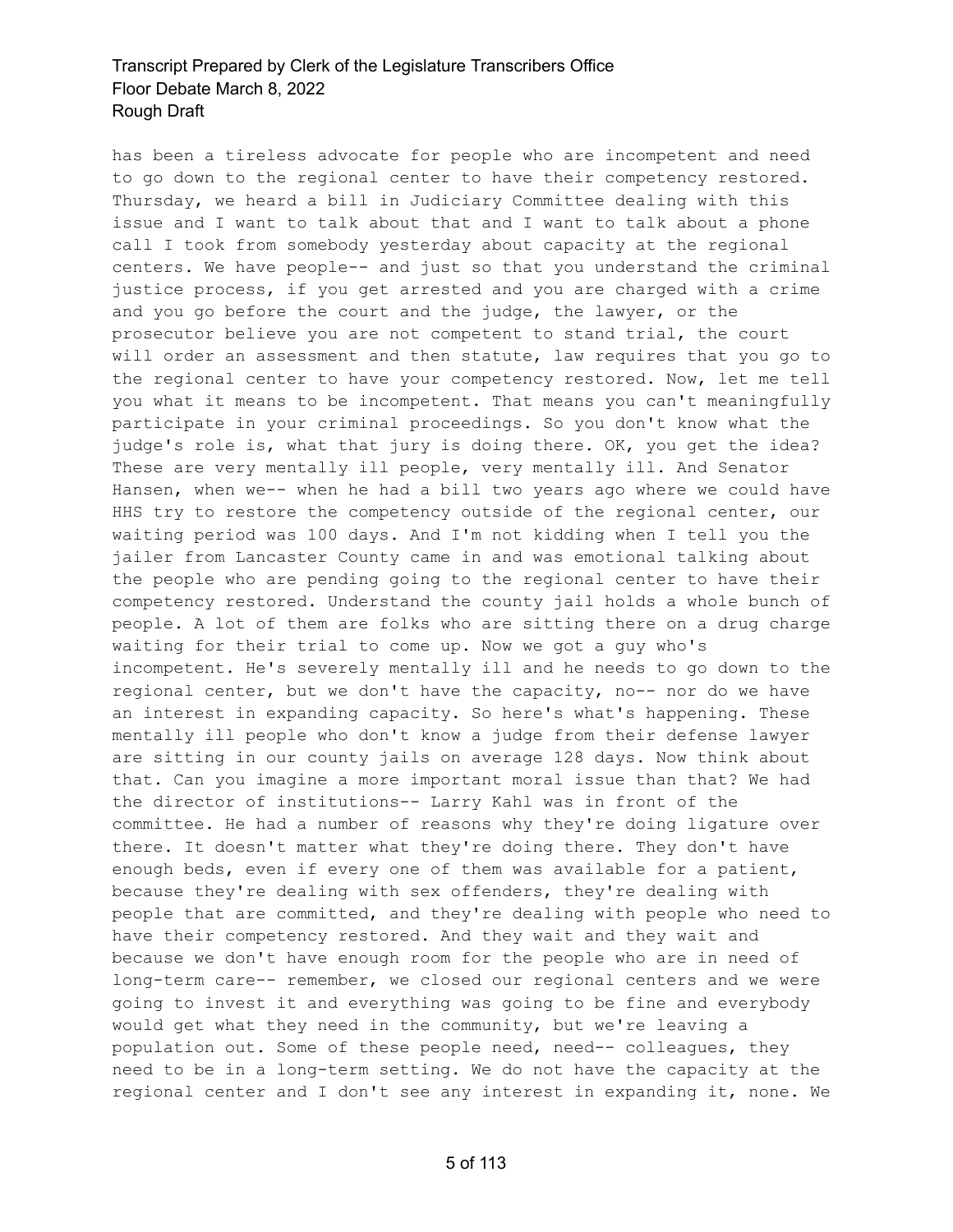got a bunch of reasons and we hope to take care of the ligature issues and we got supply chain issues--

**HUGHES:** One minute.

**LATHROP:** --running the regional center. We can-- one person has waited 365 days to go to the regional center to have their competency restored and they are sitting in county jails. That's not a mental health facility. Our county jails and our Department of Corrections has become a de facto substitute for capacity in the regional centers and it's immoral. I took a call yesterday and, you know, when I go back on a-- on long weekends, I work. I'm at the law office and occasionally I will get a call from somebody who really is calling me about a-- one of our issues and I took one of those calls yesterday. A mother called me about her son. Her son is 30 years old and when he was 20 years old, he was diagnosed with a whole host of mental illnesses. You--

**HUGHES:** That's time, time, Senator, but you're next in the queue. You may continue.

**LATHROP:** --thank you, Mr. President-- a whole host, you name it: bipolar, schizoaffective disorder; the, the laundry list of major mental illnesses and this young man's been dealing with it. And here's what happens because we don't have capacity. He gets picked up on an EPC and this is not an uncommon story. I'm not telling you an isolated event. This is happening across our state because we, we wanted to close all of our regional centers and we thought when we closed them that we left enough capacity behind and we have not. This mother said he gets picked up on a, on an EPC by law enforcement. He has lost it. He's not making sense, no one can deal with him, let's call the cops. By the way, a dangerous situation for law enforcement when they roll in on one of these things, but they do. And, and of course, he's not going to cooperate so they have to tackle him or they have to tase him or one day, one day, as happens, he'll have a knife or he'll have some weapon and get shot. But this cycle of going, getting picked up by law enforcement, taken to a facility-- by the way, we don't have long-term capacity because our regional center is-- does not have the capacity to take somebody long term. So in they go to a hospital and they'll spend two or three days there. They'll juice them with a bunch of meds. By the way, they don't know what meds to give them because they don't know what meds he got the last time he was in there. So we're going to start over and experiment with this medicine and see if it works and if it does. And if the guy promises not to kill himself or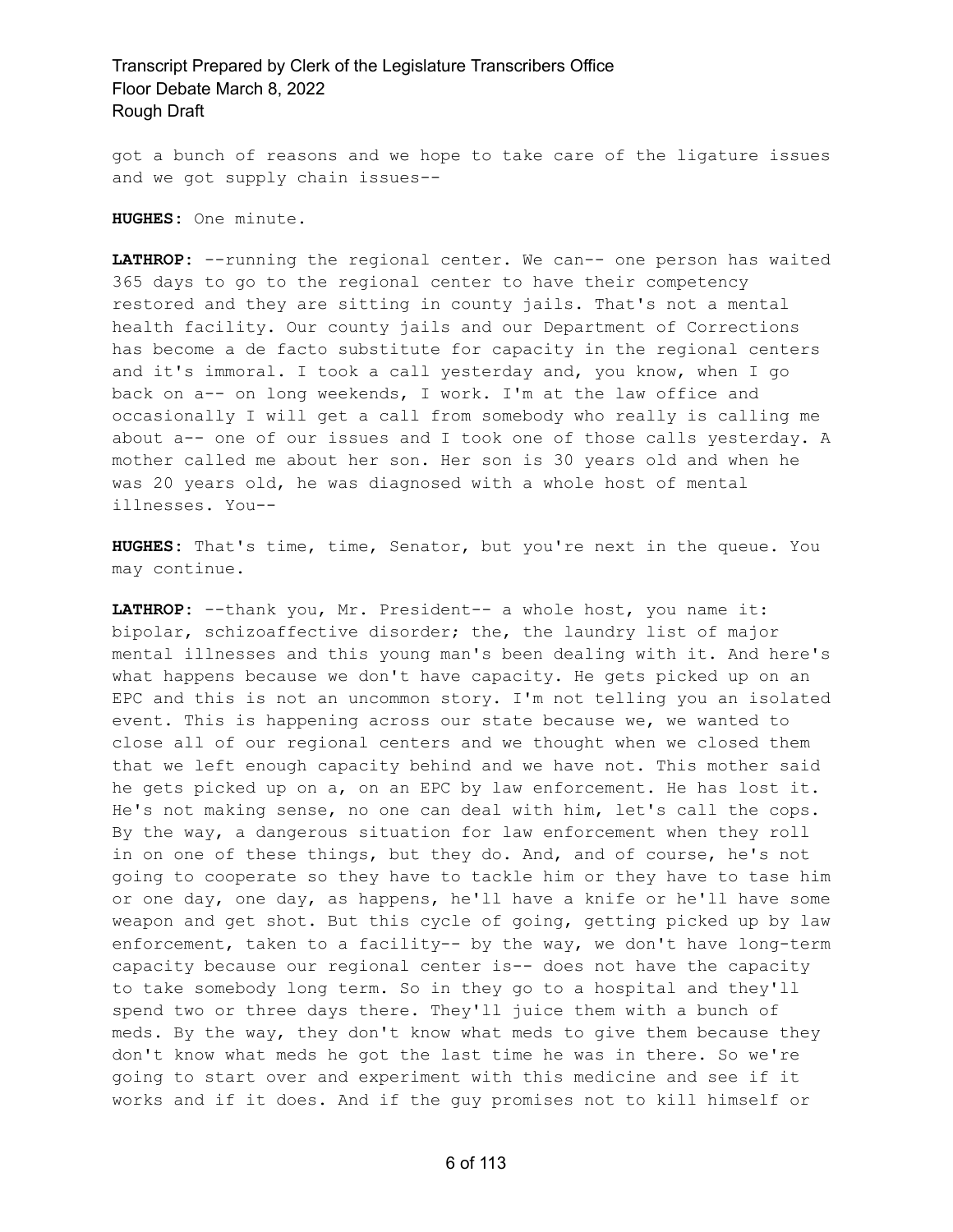go out and kill somebody else, we let him out. There's nothing after that. Imagine being a parent. Imagine being a parent. There is nothing after that. Take your medicine, Myron, take your medicine now that you're leaving the hospital. And he doesn't because you know what? It doesn't feel good or they feel like they're being-- they're getting better so they don't. And then guess what? They spiral, they spiral and then the family can't talk to him. They can't deal with him anymore. And the next call is to law enforcement and they roll into somebody's basement. Usually, it's a family member that calls them. They roll into a dangerous situation with someone who is in mental health crisis. That guy needs more than three days over to Immanuel and he needs more care than just to shoot him up with something and tell him, you promise not to kill yourself? When we diminished our capacity in institutions, it was well-intended. Putting people in the least restrictive environment is important, but it-- but that goal should not erase or allow us to look past the fact that we need sufficient capacity because I can tell you the effective regional center in Omaha is the Douglas County Jail. Because these guys live under a bridge, they become our homeless. They, they take a swing at a law enforcement officer and now they're looking at a felony and they're at our Department of Corrections. They're at our Department of Corrections. It's full of people with major mental illness. Scott Frakes is running a mental institution and these people deserve something different than that. And we can't, in the name of having people in the least restrictive environment, ignore the fact that we have to have capacity for people that need more. And we don't--

**HUGHES:** One minute.

LATHROP: --and we are woefully short. People were in on Senator Hansen's bill that said we need 1,000 beds. The counties, we had Commissioner Schorr come in on Senator Hansen's bill. They're not a mental health facility, but they're, they're becoming a de facto mental health facility and they're mixing it up with everybody else waiting for trial on a homicide or a kidnap or a terrorist threat. This is the moral issue of the day. Soon we'll, we'll debate the budget. We will debate the budget and for me to say, for me to say that it is a moral document would be cliche. We talk about that. Somebody will pop up and say this is a moral document. It is. What are our priorities going to be? Because we're sending these people, they are getting-- they are dying by cop.

**HUGHES:** Time, Senator. That's time. Senator Hilkemann, you're recognized.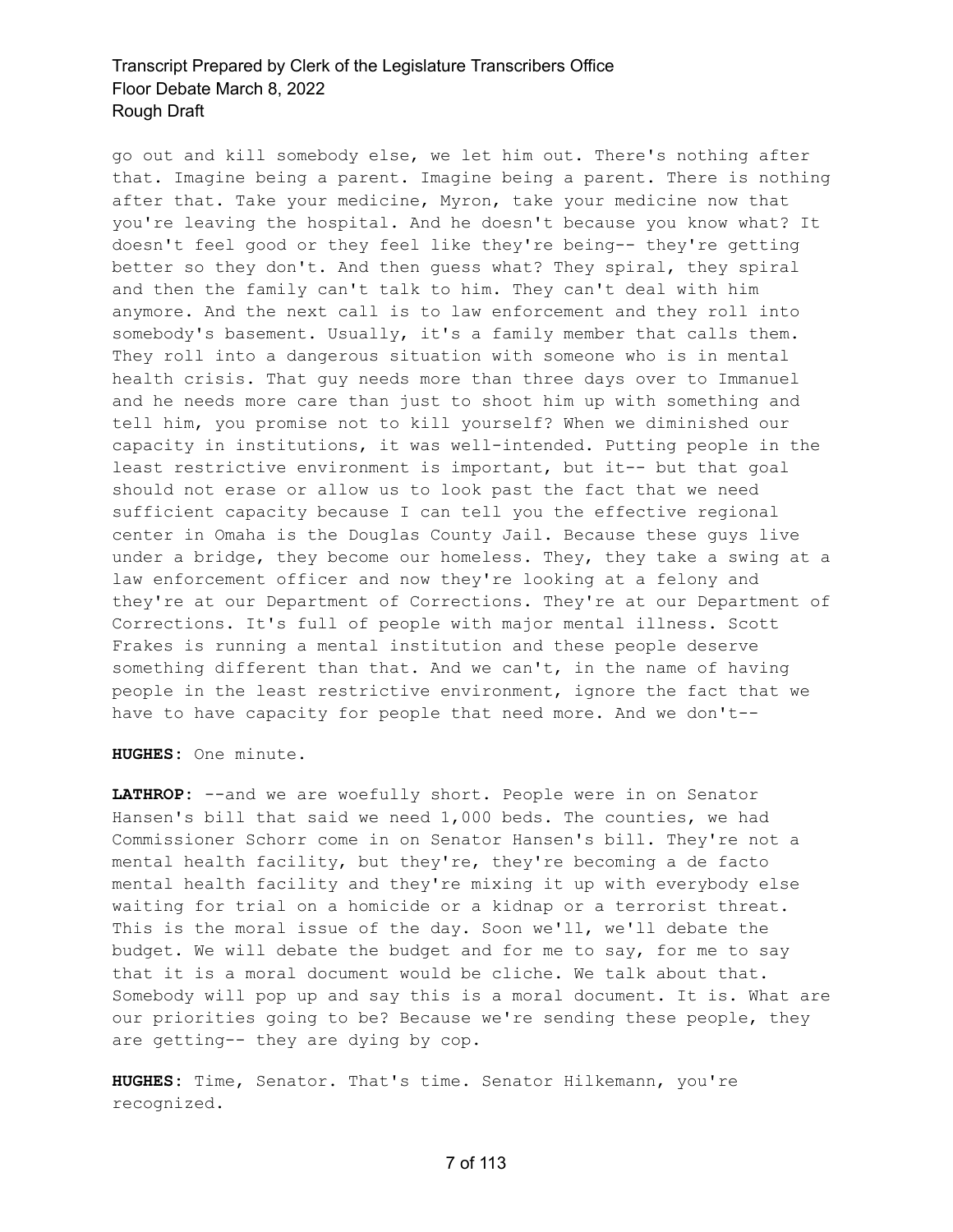**HILKEMANN:** Thank you. I rise-- I, I really appreciate what you're saying, Senator Lathrop, and if you would like more time, I would yield time to Senator Lathrop at this time.

**HUGHES:** Senator Lathrop, 4:45.

**LATHROP:** I'd be happy to. Oh, he yielded me time? OK. Colleagues, we will-- we are sitting on a lot of resources right now and soon we'll debate the budget. There are mental health provisions in there. We got to take care of the providers. We have to do that. We need to do something about capacity at the regional center. We need to do something about long-term capacity for people who need more care and follow-up than simply to give them care for three days, get a promise from them that they won't kill themselves, and then send them out the door. I got off the phone with this mother that called me yesterday and I have to tell you, you, you all probably thought I was a one-song band and the only thing I care about is correction reform. That's important to me. It's important to me because I know who's in there. I know where they come from. It's not just the folks that come from Senator McKinney's district, but the folks who come there with mental illness. We-- in 2014, we did a special investigative committee to look at the circumstances of Nikko Jenkins' incarceration and his release. Do you know that that guy himself was petitioning, his family was petitioning to have him taken to the regional center instead of discharged? And a month before he was discharged, OK, a month before he could see freedom, he said send me to the regional center. I'm not well. Nope, don't have the capacity. We're not going to do it. We're just going to release you into society and let you go. What he did was predictable. What he did was predictable. We need more capacity. I'm not going to be here next year, but colleagues, we need more capacity for these people that need long-term care and it doesn't have to be a forever sentence at the, at the regional center. But it needs to be we have sex offenders that we have to take care of, we have people that need to be committed, and we don't have the beds or the capacity. And these people that need to have their competency restored, they are presumed innocent. Some of these people, they bring them in and have them plead just so they can get out of the jail. And it's not right. It's not right. Mental health is probably the number one issue of the day for this body and for the state and we need to make investments. Thank you.

**HUGHES:** Thank you, Senator Lathrop. Senator Friesen, you're recognized.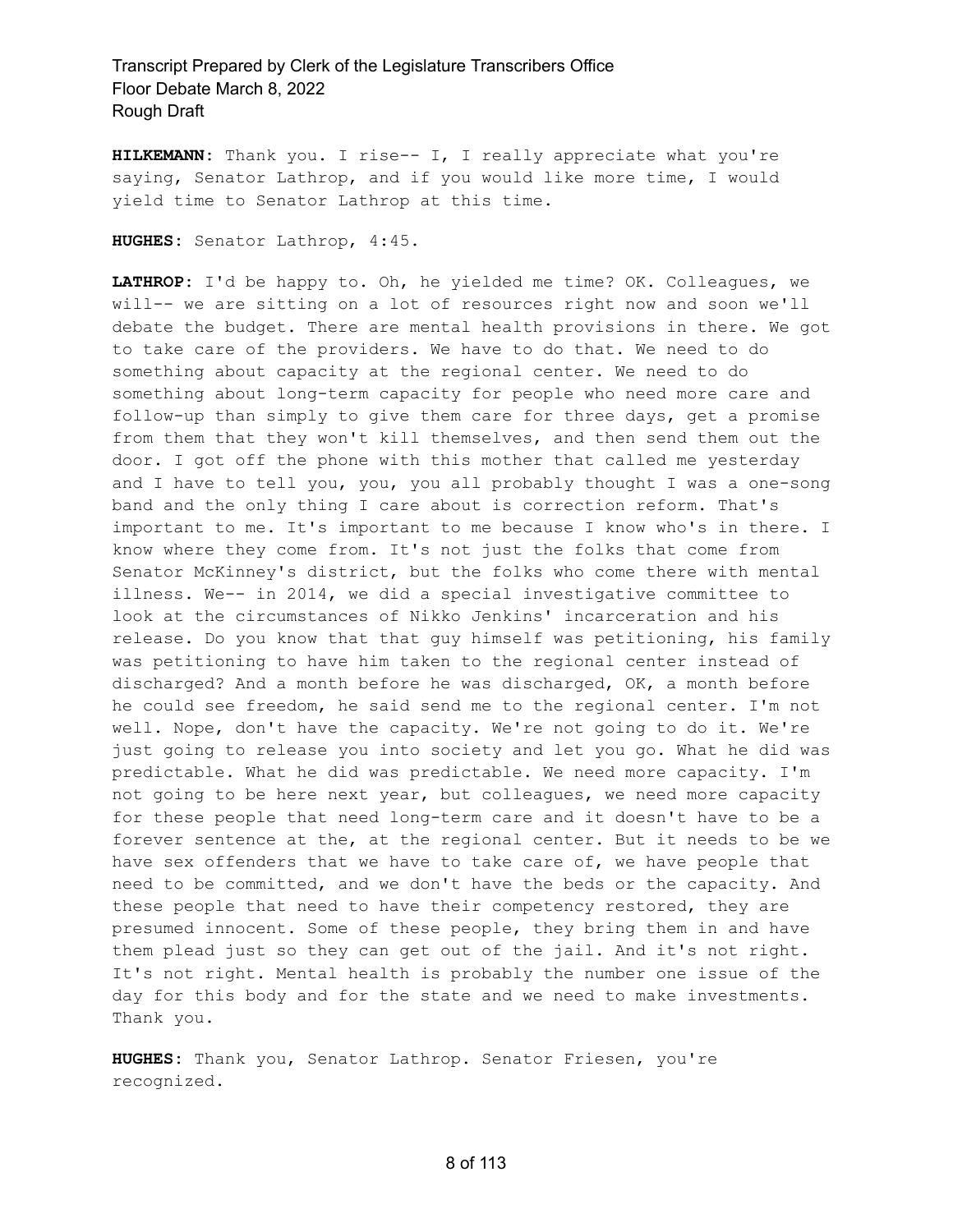**FRIESEN:** Thank you, Mr. President. Being distracted and not hearing the confirmation issue, I guess this is a side issue, I take it, Senator Lathrop. So I will join in with Senator Lathrop and I totally agree with everything he's saying. A few years back, when we were investigating some of the long-term care facilities that had a, a large client base of mental health clients, we found the state also to be woefully short in beds for mental health. Some of those places, I mean, they, they, they were trying to do a really good thing, but our lack of facilities for more supervised care, there just wasn't a place for people. And I think most on our committee would agree that there was a percentage of those clients living on an open campus in a, in a nursing home facility who could leave any time they wanted that I felt could have been one of those cases where they ended up in jail. There was just a percentage of clients that needed to be under a little more supervision, a little more restricted care, but there were not facilities available. They had the opportunity to leave the campus at any time and not return. And to me, going off your meds and doing that would have set up a scenario where Senator Lathrop was talking about where down the road, you end up in jail. And we had a, a case like this in Hamilton County where there was a, a lady that was arrested. She was a frequent flier. It was a mental health issue. And the sheriff knew her, knew that it was a mental health issue, but had nowheres to go but to put her in the county jail. During her time in that county jail, she attacked the sheriff and subsequently ended up in the women's reformatory in York. Would have been a lot cheaper if we could have had a mental health facility to take that person to where they could have been treated properly because it wasn't a criminal activity as much as it was a mental health issue and the police were called. So we have closed facilities in the past and we have not addressed this issue and I agree with Senator Lathrop. I don't know what percent are in the, the state prison system because of mental health issues. And it's not because of one thing. It was a, it was a series of things. I'm not going to say somebody was just thrown in jail randomly because they did one thing wrong. But when you have a client that has mental health issues, it can be a series of times when the police are called. There's no other alternative, especially in rural areas. The police are the only ones that are capable of handling that person possibly. And so they end up in the county jail, they spend a little bit of time there, and hopefully a spot opens up, but it doesn't. There are no openings. And that's where, after a while, it turns into probably a prison sentence for somebody. We've got to address this, especially in the rural areas. I, I know Douglas County is trying to address it, other areas are trying to address it. But as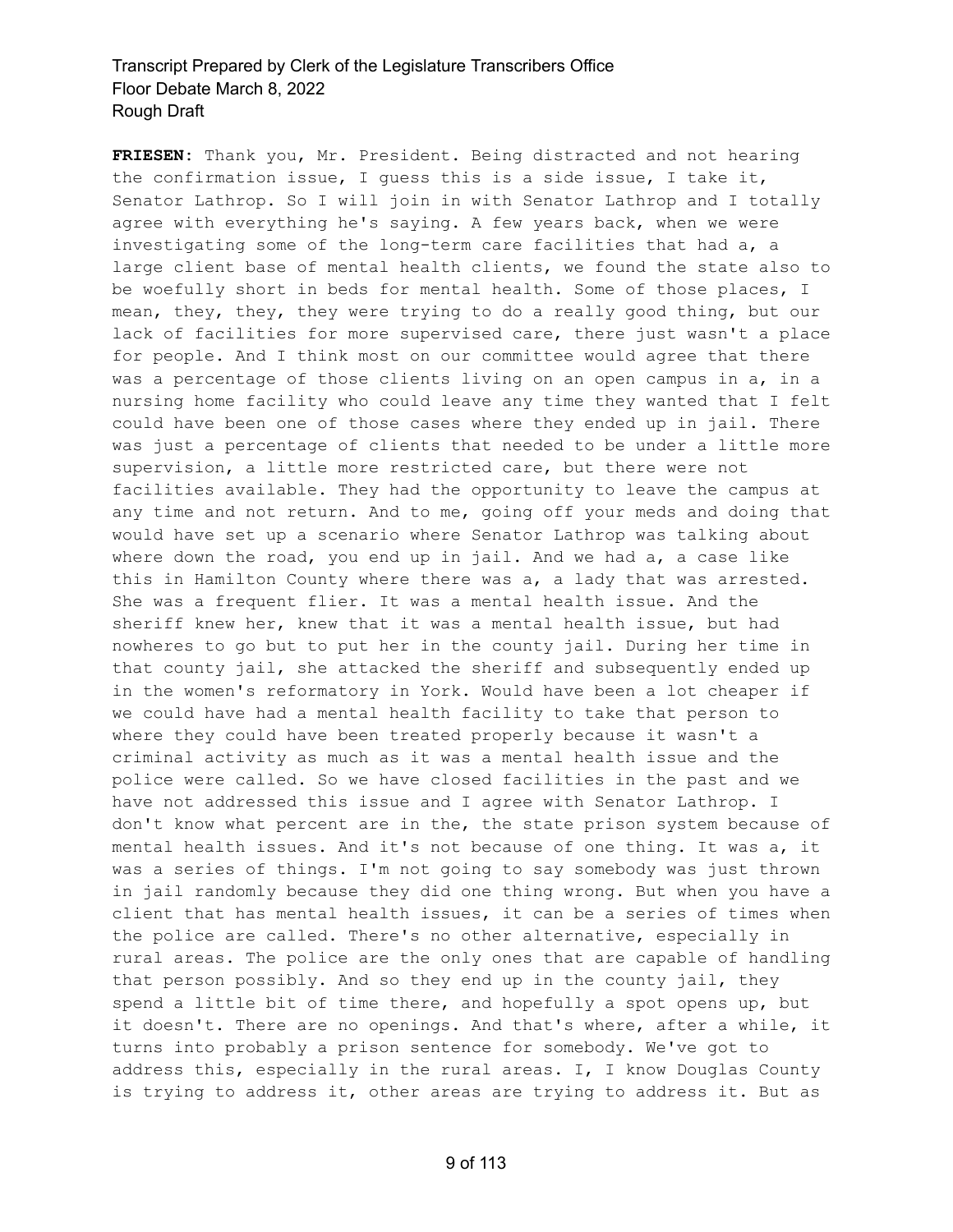a state and especially in the rural areas, we have transport times that are two to three, four hours where you have to have a deputy tied up in transporting that person. And there have been cases where they get three-fourths of the way to their destination and they're called back and because of whatever, they either don't have room or the, the courts want to see them the next day, so you just bring them back. It is a huge issue that we don't have a place for mental health patients. And at some point in time, we have to address it if we're going to address overpopulation in our prisons. And I think now's as good a time to talk about it because I hope we're talking about it. I hope somebody has a bill that does this, but we need to build some more facilities. We have to have some more mental healthcare providers in rural areas.

**HUGHES:** One minute.

**FRIESEN:** And so I think this is an extremely important issue and I agree with-- again, with everything Senator Lathrop said. Thank you, Mr. President.

**HUGHES:** Thank you, Senator Friesen. Senator Matt Hansen, you're recognized.

**M. HANSEN:** Thank you, Mr. President, and I'll be brief. I appreciate Senator Lathrop and Senator Friesen for speaking. Obviously, my bill on Thursday was kind of the genesis for some of this realization. It's a bill I'd been working on in a variety of forms for a number of years with our county, my county, Lancaster County. And that was the thing with this bill this particular year is I don't think anybody realized how much or at least I didn't realize how much lower the regional center is actually operating on a day-to-day basis versus the amount of licensed beds. They're licensed for 200 people. They have about 164 and that's already with a pretty sizable waitlist. That is due to a variety of issues, including some construction issues, which I understand, but that's like the difficulty we're at. And as was mentioned at the hearing, it was suggested that, you know, statewide, we have maybe around 300 of these long-term kind of high-level mental health beds and for state, our population, we probably needs some more in the 750-1,000 range. So we're already low, already low compared to our waitlist. We're already low compared to what our population says. And then we're having difficulties with even just getting the regional center at its full kind of physical and operational capacity. That's something that I think we need to step up and continue. And at some point, I hope it can be this year, but at some point, the state of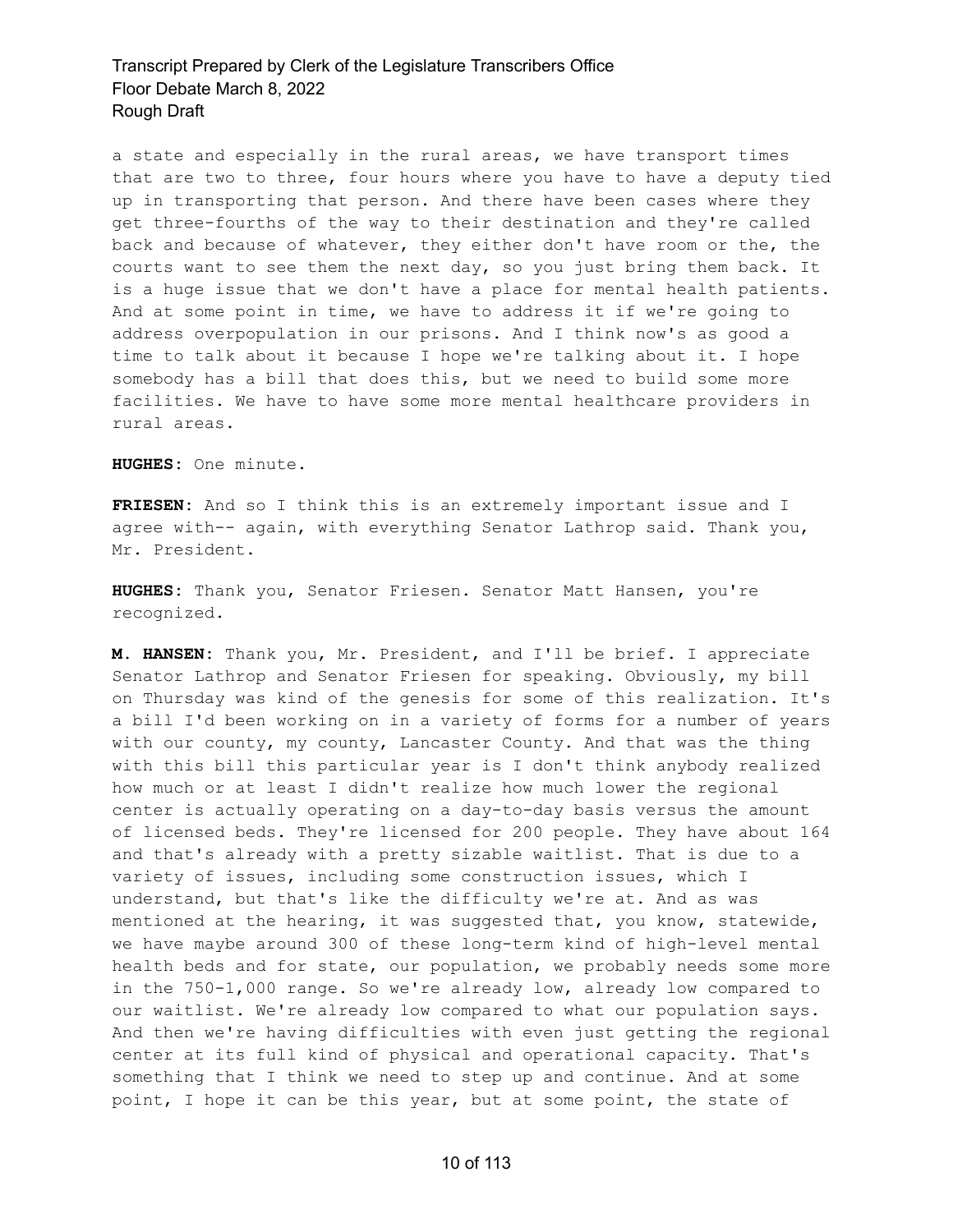Nebraska is going to have to commit to making sure some of these kind of long-term, secure mental health beds are more available. Thank you, Mr. President.

**HUGHES:** Thank you, Senator Hansen. Seeing no one else in the queue, Senator Arch, you're welcome to close on your confirmation report.

**ARCH:** Thank you. Just a reminder that we are voting on Dr. Richard Wiener for the Foster Care Advisory Committee, who will be the member with data analysis experience and he is deep in that. So appreciate your vote yes on this confirmation report. Thank you.

**HUGHES:** Thank you, Senator Arch. The question is the adoption of the report offered by the Health and Human Services Committee. All those in favor vote aye; all those opposed to vote nay. Have you all voted? Record, Mr. Clerk.

**CLERK:** 38 ayes, 0 nays on adoption of the confirmation report.

**HUGHES:** The confirmation report, report is adopted. Colleagues, Senator Lowe would like to introduce 60 individuals with Leadership Kearney from Kearney, Nebraska. They are seated in the north balcony. If you would please rise to be recognized by your Nebraska Legislature? Thank you for coming. Colleagues, we'll skip over the Ag Committee confirmation and move to the next one. Mr. Clerk.

**CLERK:** Mr. President, Health Committee reports on the appointment of Peggy Williams to the Commission for the Deaf and Hard of Hearing.

**HUGHES:** Senator Arch, you're welcome to open on your confirmation report.

**ARCH:** Thank you, Mr. President. Our last appointment is for Peggy Williams for the Commission for the Deaf and Hard of Hearing. Peggy Williams is a new appointment to the Commission. The Commission for the Deaf and Hard of Hearing is a nine-member commission and it is the principal state agency responsible for improving the quality and coordination of services for the deaf and hard of hearing. Ms. Williams is extremely knowledgeable and familiar with the commission, having been employed by the commission for more than 30 years before retiring in 2016. During that time, she was instrumental in drafting legislation to provide access to mental health services for the deaf and hard of hearing. She has served on a number of statewide committees to ensure quality services are being provided to this population and at her confirmation hearing, she testified very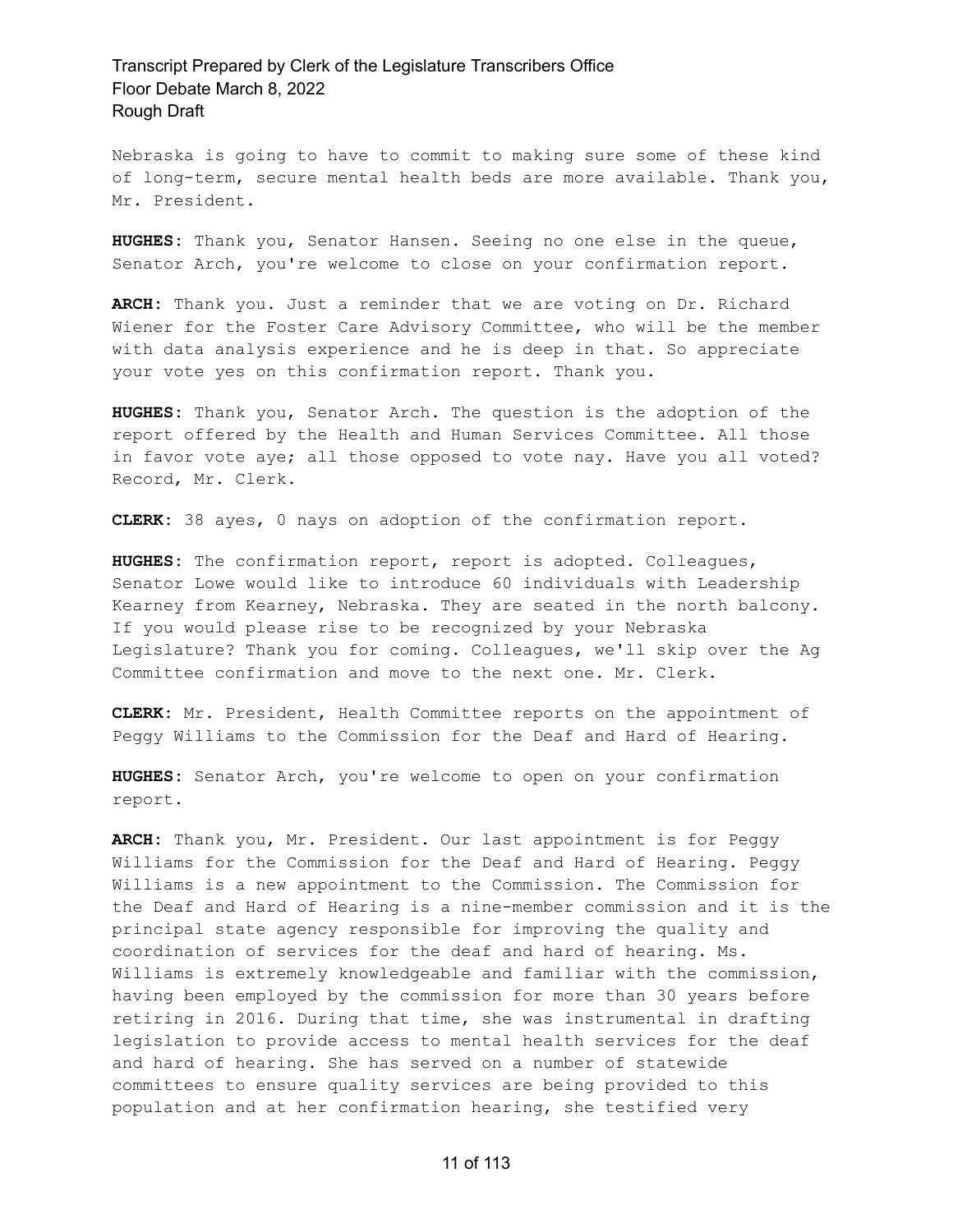passionately about her awareness of the needs of deaf and hard of hearing people. During her time at the commission, Ms. Williams was nominated three times for employee of the year, has been recognized by three different Nebraska governors for her work, including Governor Kerry and Governor Ricketts. In addition to her work on the commission, Ms. Williams recently retired as a certified sign language interpreter. Ms. Williams will serve a three-year term and the state will benefit from her experience and passion for deafness and hearing loss issues. The Health and Human Services Committee voted unanimously to advance her confirmation to the floor so I encourage your support for her appointment. Thank you.

**HUGHES:** Thank you, Senator Arch. Is there any discussion on the report? Seeing none, Senator Arch, you're recognized to close on the report. Senator Arch waives closing. Colleagues, the question is the adoption of the report offered by the Health and Human Services Committee. All those in favor of vote aye; all those opposed vote nay. Have you all voted? Record, Mr. Clerk.

**CLERK:** 39 ayes, 0 nays on adoption of the confirmation report.

**HUGHES:** Confirmation report is adopted. Next item.

**CLERK:** Mr. President, Government Committee reports on the appointment of Ann Ashford to the Accountability and Disclosure Commission.

**HUGHES:** Senator Brewer, you're welcome to open on your confirmation report.

**BREWER:** Thank you, Mr. President, and I want to tell you how relieved I am that I'm not doing the report on the deaf. Today, we are going to look at Ann Ashford for her appointment. On February 23, the Government Committee held a hearing for and the-- for the Accountability and Disclosure Commission. Ms. Ashford would be a new member of the commission. However, she has experience that should be considered. She is an attorney. She has worked around a lot of campaigns. She has been the spouse of an elected official, an office holder, and she has been a candidate herself. So it is with great support that the Government Committee voted unanimously to recommend the confirmation of Ann Ashford to the State Personnel Board. Thank you, Mr. President.

**HUGHES:** Thank you, Senator Brewer. Discussion is now open on the confirmation report. Senator Flood, you're recognized.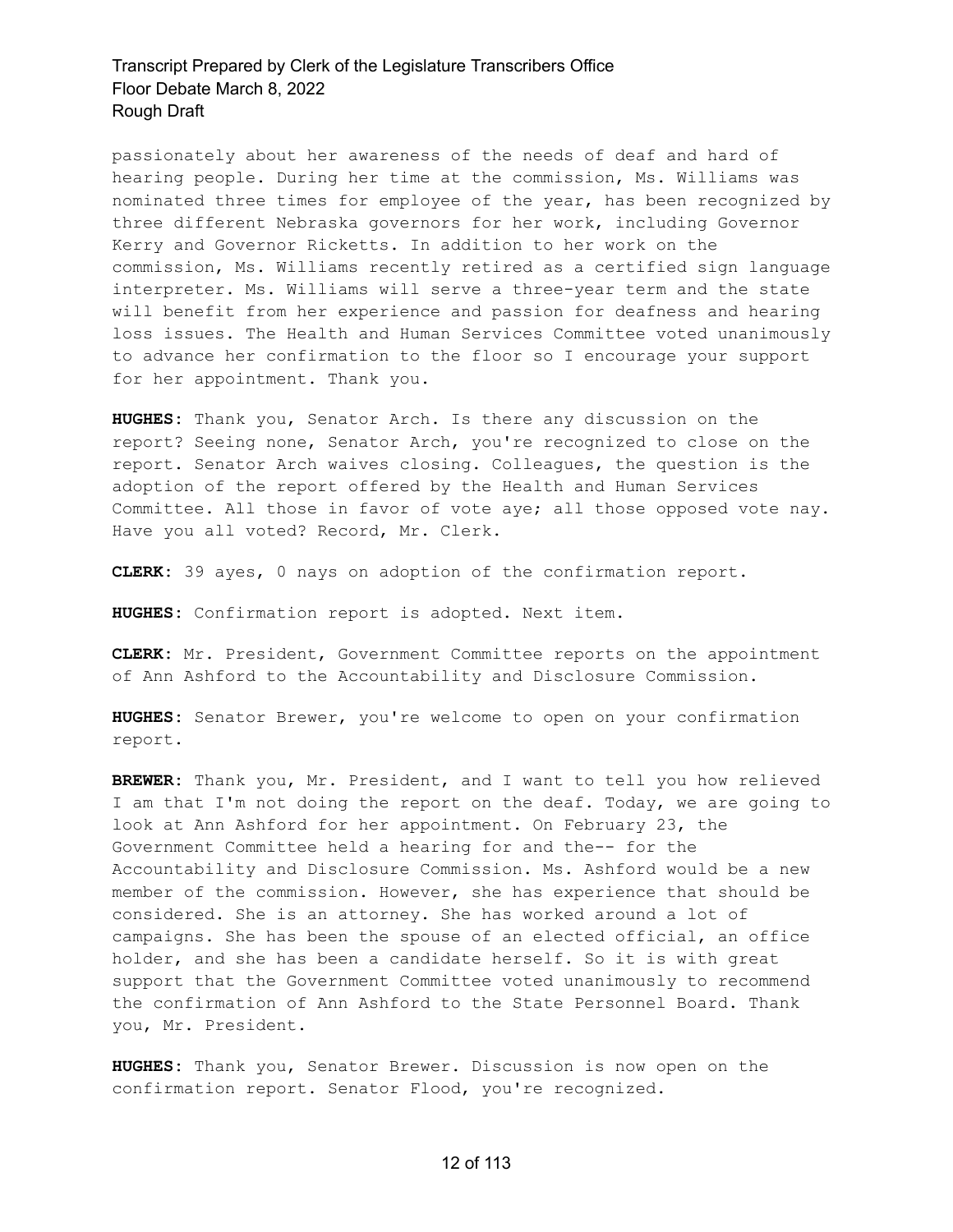**FLOOD:** Thank you, Mr. President. Members, I support the nomination by the Governor and I want to just take this opportunity to acknowledge the service of this couple, not just Ann, but her husband, Brad, former state senator and congressman. Senator Ashford was a force for good, is a force for good and he was a force for good in this Legislature. I had the privilege of working with him. I like to tell people I worked with Brad when he was a Republican. [LAUGHTER] No, now he's a Democrat, which is so Brad Ashford. If you know Brad, that's, that is him in a nutshell. He's a very generous man. Him and his wife are wonderful people. And as you may know, he's facing the challenge of his life, as he's been diagnosed with brain cancer. He is so warm, so genuine, and truly cares about the future of our state, this country, and most recently, was providing his perspective on prison reform in Nebraska. I like to tell people that when I served before in the Legislature, Brad had more ideas than people had fingers and toes in a day and he'd call me at 7:00 in the morning and he would say, how about we do this to solve this problem? And I'd say, Brad, that's the worst idea I've ever heard. He said, no problem. I'll come up with a new one in ten minutes. And he did. He was constantly working to find solutions to our state's problems and nobody liked seeing a solution more than Brad Ashford. And so I know that he's resting now. He's fighting this fight against brain cancer, but as one member of the Legislature from Norfolk, I want to salute him and his wife's service to the state and wish him all the best. Thank you, Mr. President.

**HUGHES:** Thank you, Senator Flood. Senator McCollister, you're recognized.

**McCOLLISTER:** Thank you, Mr. President. Good morning, colleagues. I've known Brad Ashford for 65 years. In fact, he's my neighbor. He lives three houses away from me and during that 65 years that we've known each other, Brad's mother was our den mother in Cub Scouts. And Brad is served this Legislature and in Congress notably, so I heartily endorse the nomination of Ann Ashford. She'll do a terrific job and she's eminently fair and she's an attorney so I, I think she will do a super job on the Disclosure-- Accountability and Disclosure Commission. Thank you, Mr. President.

**HUGHES:** Thank you, Senator McCollister. Senator Lathrop, you're recognized.

**LATHROP:** Thank you, Mr. President. I couldn't let this opportunity go by. Brad Ashford is one of my dearest friends from my service in this body. I had a chance to visit with him last week. He is still a very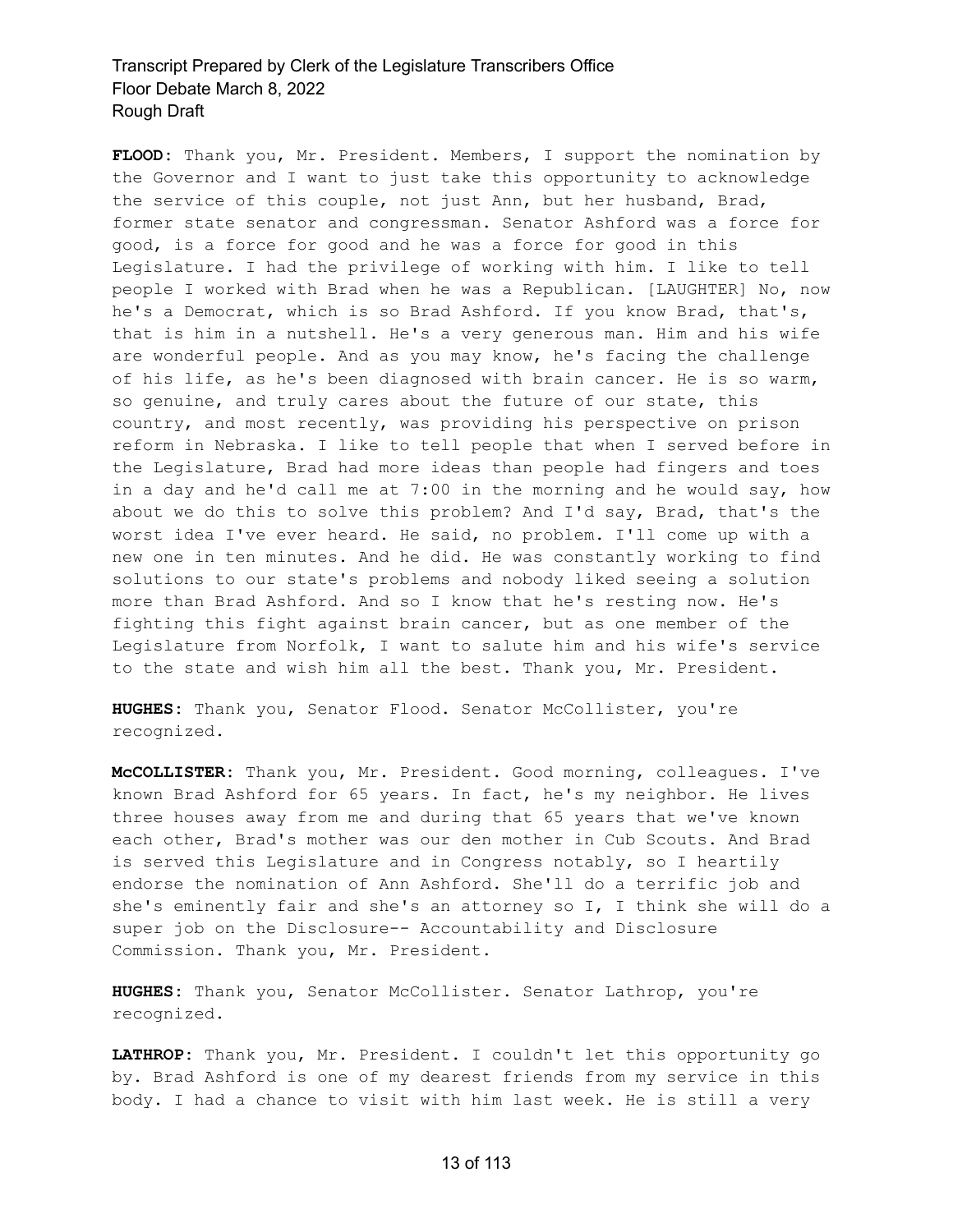optimistic person, still very interested in the, in the common good. That said-- and I agree with everything Senator Flood said, but I can't tell you what a great friend he is and a great public servant. Ann Ashford is somebody I've known for a long, long time and as much as I'm taking this opportunity to say wonderful things about Brad, Ann is a, Ann is an accomplished individual in her own right. I am very proud to support her nomination for this position. We are lucky we have people-- and that's a family that has been committed to public service for as long as I've known them, but we are lucky to have people who are willing to serve in any capacity and that certainly is a description of a very capable Ann Ashford and I, I would also encourage your support of her nomination. Thank you.

**HUGHES:** Thank you, Senator Lathrop. Senator Pahls, you're recognized.

**PAHLS:** Thank you, Mr. President. I too had the opportunity to serve with Brad and the interesting thing about it is I was that side of the aisle and he is right beside me. And when this person spoke, I mean, he went everywhere. In fact, the other day when somebody said I was getting a little emotional, they made a comment, oh, you almost sound like Brad. I wish I had his capabilities or capacity. He's one of those guys who I truly miss down here because I think it's really interesting, as Senator Flood said, well, now he's a Dem. He was a Republican. What I thought was very interesting, this past several days, I saw Brad on Facebook. He was lying in a hospital bed and the person who was shaking his hand was Don Bacon, the person who had defeated him. So it goes to show you there is a world out there. So every once in a while when we get all hung up, whether we call ourselves this or this, that picture just sent a message to me that things can happen when people start thinking. Again, Brad, I wish the best for you and of course, your lovely wife. Thank you.

**HUGHES:** Thank you, Senator Pahls. Senator Machaela Cavanaugh, you're recognized.

**M. CAVANAUGH:** Thank you, Mr. President. I rise in support of Ann Ashford's nomination to the Accountability and Disclosure Committee. I have known Ann and Brad for not 65 years, but for a very long time and they are two lovely, gracious individuals on their own. And together, they are sweet, they are kind, they are funny. I have enjoyed fighting with Brad and reconciling with Brad several times while he was in Congress, while he was in the Legislature, and he and I have worked on some juvenile justice projects since I have been in the Legislature. I consider him a dear friend and I'm very excited to see Ann Ashford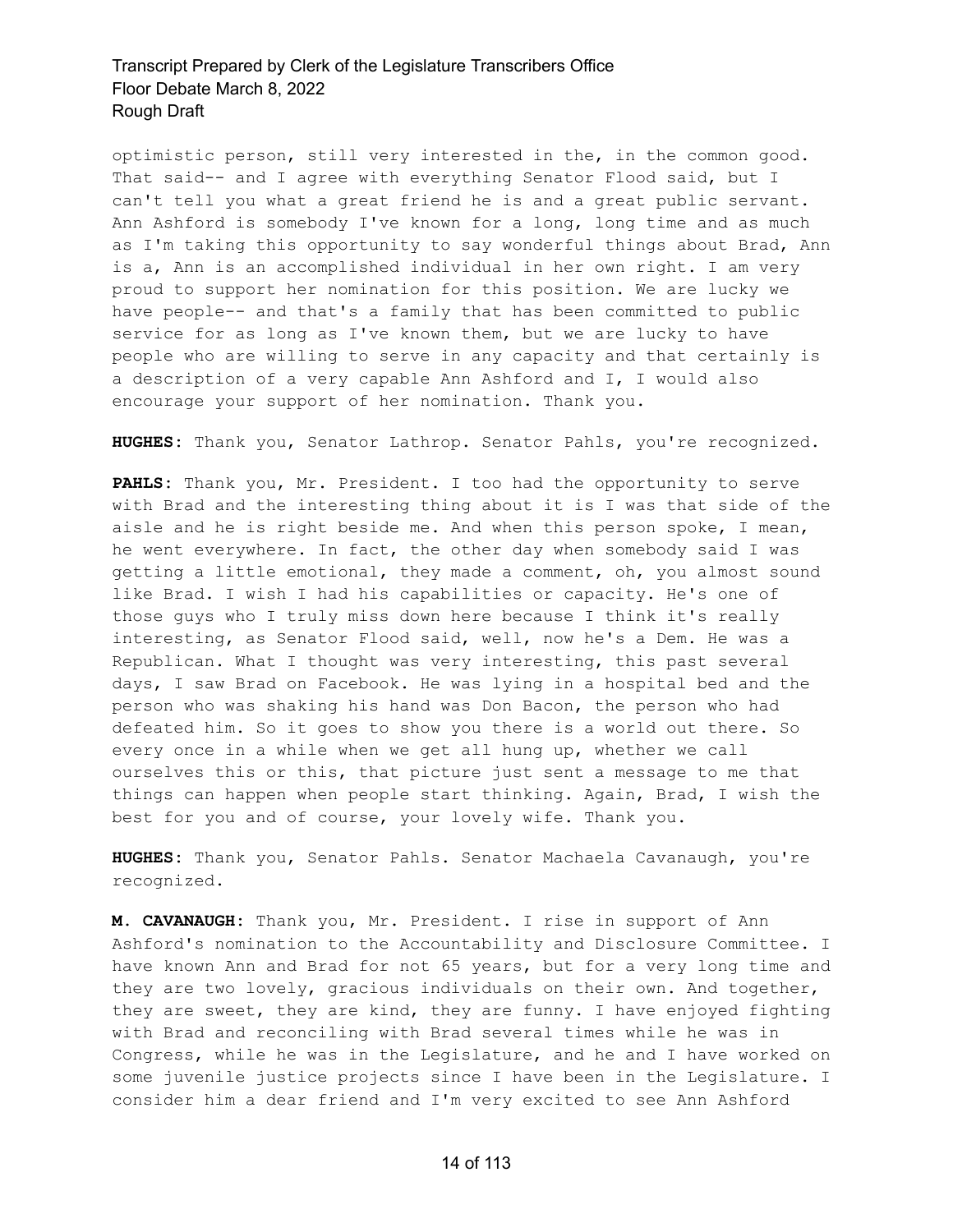continue her service to this state. She is a public servant at heart and as Senator Lathrop said, she is an amazing human being in her own right and Brad certainly married up when he married Ann. So I'm just excited to vote for them and appreciative of both of them as public servants. Thank you.

**HUGHES:** Thank you, Senator Cavanaugh. Seeing no one else in the queue, Senator Brewer, you're welcome to close on the Government, Veteran- the Government, Military and Veterans Affairs Committee report. Senator Brewer waives closing. Colleagues, the question is the adoption of the report offered by the Government, Military and Veterans Affairs Committee. All those in favor of vote aye; all those opposed vote nay. Have you all voted? Record, Mr. Clerk.

**CLERK:** 40 ayes, 0 nays on adoption of the confirmation report.

**HUGHES:** Mr. Clerk, we'll move to Final Reading. Members should return to their seats in preparation for Final Reading. Mr. Clerk, the L- the first bill is LB567.

**CLERK:** [Read LB567 on Final Reading]

**HUGHES:** All provisions of law relative to procedure having been complied with, the question is, shall LB567 pass? All those in favor vote aye; all those opposed vote nay. Have you all voted? Record, Mr. Clerk.

**CLERK:** Voting aye: Senator Albrecht, Arch, Blood, Bostelman, Brandt, Brewer, Briese, Cavanaugh, Cavanaugh, Clements, Day, Dorn, Erdman, Flood, Friesen, Geist, Gragert, Halloran, Hansen, Hansen, Hilgers, Hilkemann, Hughes, Jacobson, Kolterman, Lathrop, Linehan, Lowe, McCollister, McDonnell, McKinney, Morfeld, Moser, Murman, Pahls, Pansing Brooks, Sanders, Slama, Stinner, Vargas, Walz, Williams. Voting nay: none. Not voting: Senator Hunt, Aguilar, Bostar, DeBoer, Lindstrom, Wayne, and Wishart. 42 ayes, 0 nays, 1 present not voting, 6 excused not voting, Mr. President.

**HUGHES:** LB567 passes. Next item.

**CLERK:** [Read LB704 on Final Reading]

**HUGHES:** All provisions of law relative to procedure having been complied with, the question is, shall be-- LB704 pass? All those in favor of vote aye; all those opposed vote nay. Have you all voted? Record, Mr. Clerk.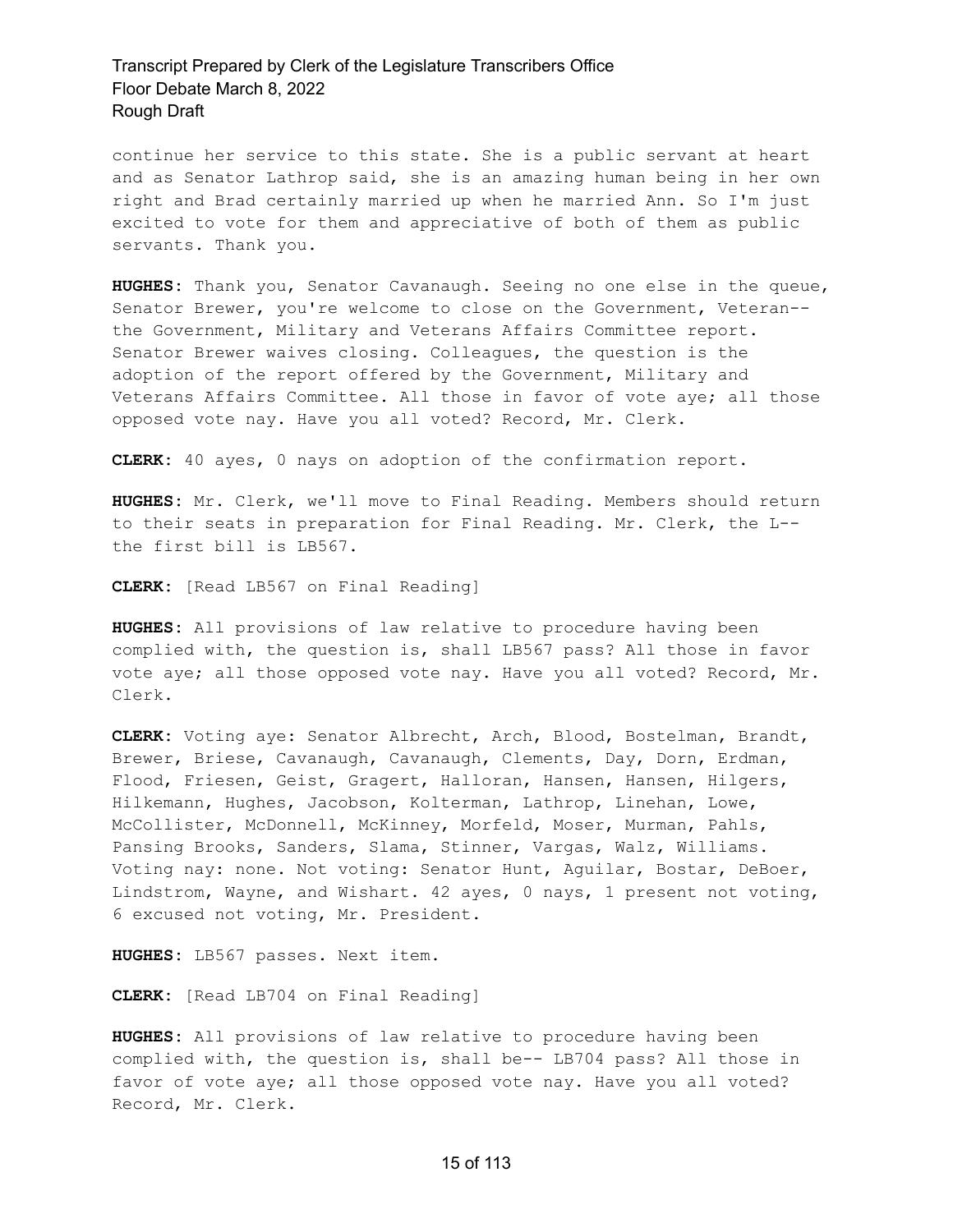**CLERK:** Voting aye: Senators Albrecht, Arch, Blood, Bostelman, Brandt, Brewer, Briese, Cavanaugh, Cavanaugh, Clements, Day, Dorn, Erdman, Flood, Friesen, Geist, Gragert, Halloran, Hansen, Hansen, Hilgers, Hilkemann, Hughes, Hunt, Jacobson, Kolterman, Lathrop, Linehan, Lowe, McCollister, McDonnell, McKinney, Morfeld, Moser, Murman, Pahls, Pansing Brooks, Sanders, Slama, Stinner, Vargas, Walz, Williams. Voting nay: none. Not voting: Senators Aguilar, Bostar, DeBoer, Lindstrom, Wayne, and Wishart. 43 ayes, 0 nyas, 6 excused not voting, Mr. President.

**HUGHES:** LB704 passes. We'll now proceed to LB749.

**CLERK:** [Read LB749 on Final Reading]

**HUGHES:** All provisions of law relative to procedure having been complied with, the question is, shall LB749 pass with the emergency clause attached? This vote requires 33. All those in favor of vote aye; all those opposed to vote nay. Have you all voted? Record, Mr. Clerk.

**CLERK:** Voting aye: Senators Albrecht, Arch, Blood, Bostelman, Brandt, Brewer, Briese, Cavanaugh, Cavanaugh, Clements, Day, Dorn, Erdman, Flood, Friesen, Geist, Gragert, Halloran, Hansen, Hansen, Hilgers, Hilkemann, Hughes, Hunt, Jacobson, Kolterman, Lathrop, Linehan, Lowe, McCollister, McDonnell, McKinney, Morfeld, Moser, Murman, Pahls, Pansing Brooks, Sanders, Slama, Stinner, Vargas, Walz, Williams. Voting nay: none. Not voting: Senators Aguilar, Bostar, DeBoer, Lindstrom, Wayne, Wishart. 43 ayes, 0 nays, 6 excused not voting, Mr. President.

**HUGHES:** LB749 passes with the emergency clause attached. We'll now proceed to LB786.

**CLERK:** [Read LB786 on Final Reading]

**HUGHES:** All provisions of law relative to procedure having been complied with, the question is shall be Evan-- shall be LB786 pass? All those in favor of vote aye; all those opposed vote nay. Have you all voted? Record, Mr. Clerk.

**CLERK:** Voting aye: Senators Albrecht, Arch, Blood, Bostelman, Brandt, Brewer, Briese, Cavanaugh, Cavanaugh, Clements, Day, Dorn, Erdman, Flood, Friesen, Geist, Gragert, Halloran, Hansen, Hansen, Hilgers, Hilkemann, Hughes, Hunt, Jacobson, Kolterman, Lathrop, Linehan, Lowe, McCollister, McDonnell, McKinney, Morfeld, Moser, Murman, Pahls,

#### 16 of 113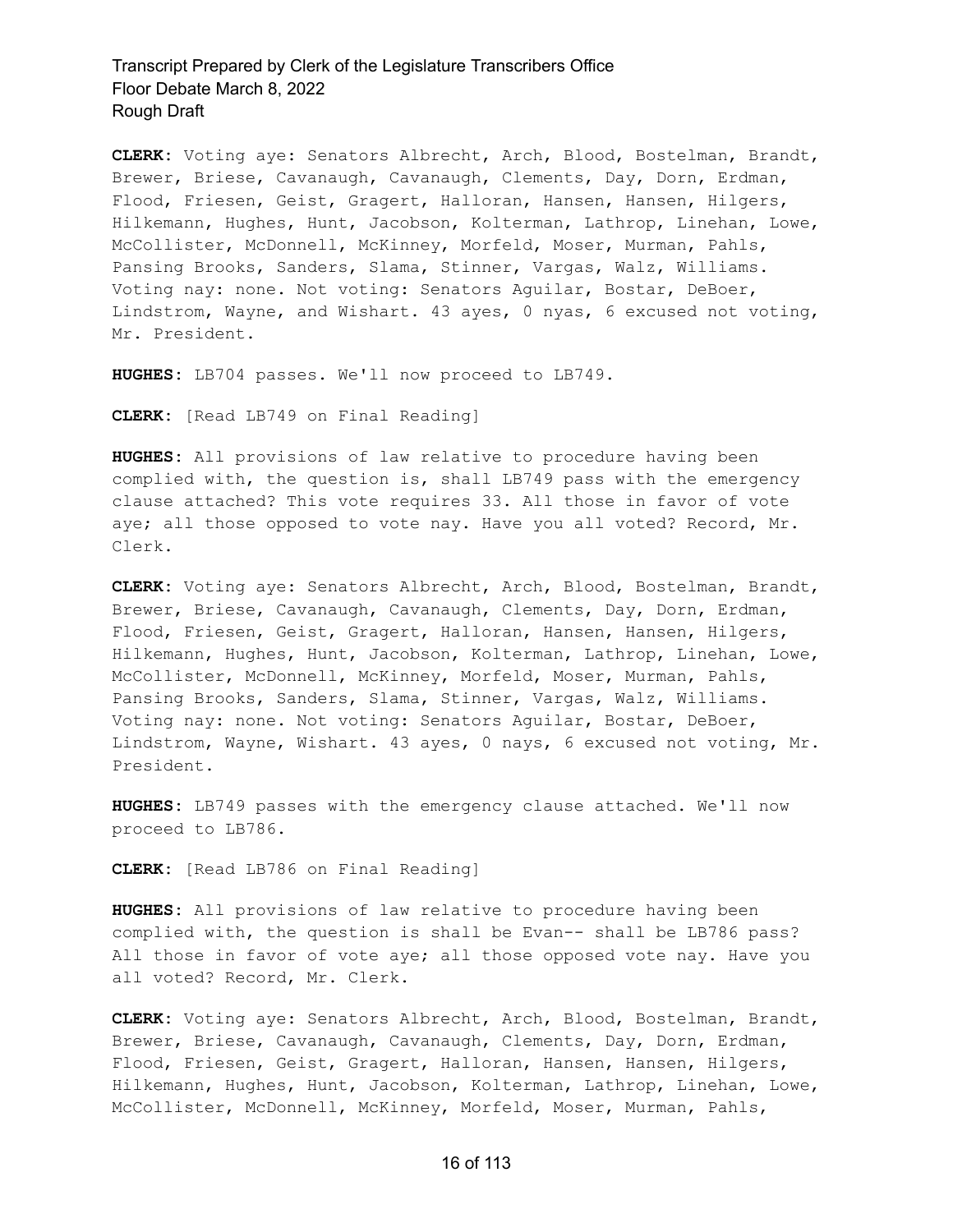Pansing Brooks, Sanders, Slama, Stinner, Vargas, Walz, and Williams. Voting nay: none. Not voting: Senators Aguilar, Bostar, DeBoer, Lindstrom, Wayne, and Wishart, 43 ayes, 0 nays, 6 excused not voting, Mr. President.

**HUGHES:** LB786 passes. We'll now proceed to LB791.

**CLERK:** [Read LB791 on Final Reading]

**HUGHES:** All provisions of law relative to procedure having been complied with, the question is, shall LB791 pass? All those in favor of vote aye; all those opposed vote nay. Have you all voted? Record, Mr. Clerk.

**CLERK:** Voting aye: Senators Albrecht, Arch, Blood, Bostelman, Brandt, Brewer, Briese, Cavanaugh, Cavanaugh, Clements, Day, Dorn, Erdman, Flood, Friesen, Geist, Gragert, Halloran, Hansen, Hansen, Hilgers, Hilkemann, Hughes, Hunt, Jacobson, Kolterman, Lathrop, Linehan, Lowe, McCollister, McDonnell, Morfeld, Moser, Murman, Pahls, Pansing Brooks, Sanders, Slama, Stinner, Walz, Wayne, Williams. Voting nay: none. Not voting: Senators McKinney, Aguilar, Bostar, DeBoer, Lindstrom, and Wishart. 43 ayes, 0 nays, 1 present not voting, 5 excused not voting, Mr. President.

**HUGHES:** LB791 passes. We'll now proceed to LB847.

**CLERK:** [Read LB847 on Final Reading]

**HUGHES:** All provisions of law relative to procedure having been complied with, the question is, shall be LB-- shall LB847 pass? All those in favor vote aye; all those opposed vote nay. Have you all voted? Record, Mr. Clerk.

**CLERK:** Voting aye: Senator Albrecht, Arch, Blood, Bostelman, Brandt, Brewer, Briese, Cavanaugh, Cavanaugh, Clements, Day, Dorn, Erdman, Flood, Friesen, Geist, Gragert, Halloran, Hansen, Hansen, Hilgers, Hilkemann, Hughes, Hunt, Jacobson, Kolterman, Lathrop, Linehan, Lowe, McCollister, McDonnell, McKinney, Morfeld, Moser, Murman, Pahls, Pansing Brooks, Sanders, Slama, Stinner, Vargas, Walz, Wayne, Williams. Voting nay: none. Not voting: Senators Aguilar, Bostar, DeBoer, Lindstrom, and Wishart. 44 ayes, 0 nays, 5 excused not voting, Mr. President.

**HUGHES:** LB847 passes. Colleagues, Senator Murman would like to recognize 12 members of the Southwest Nebraska Leadership Institute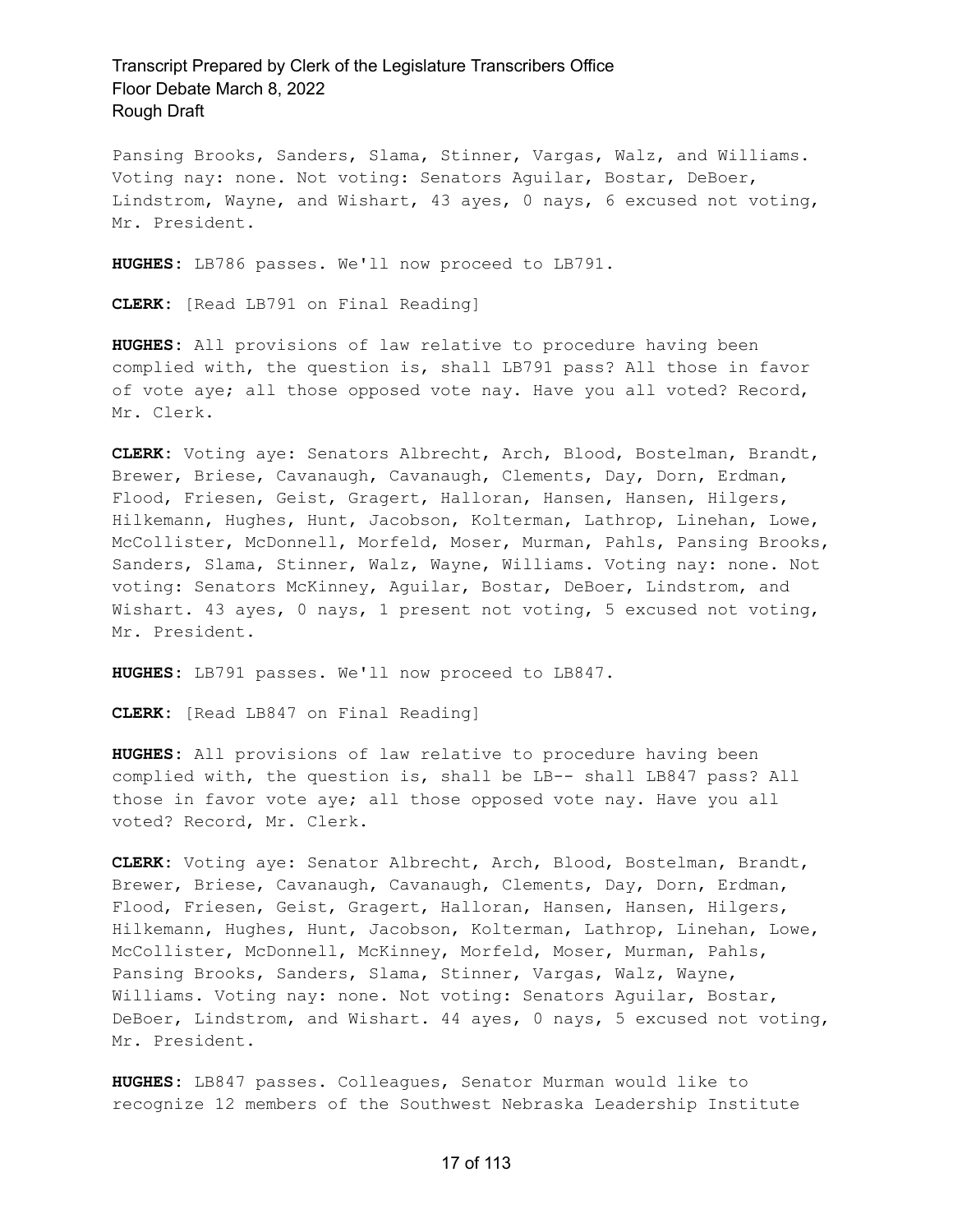from McCook. They are seated in the north balcony. If you would please rise to be recognized by your Nebraska Legislature? Also, Senator Friesen would like to recognize four-- 42 fourth-grade elementary and St. Library Elementary students and four teachers from Grand Island. They're seated in the south balcony. If you would please raise to be welcomed by your Nebraska Legislature? Proceeding to the agenda, General File consent calendar. Mr. Clerk.

**CLERK:** Mr. President, Revenue Committee would like to have an Exec Session now under the south balcony. Revenue Committee, now. Mr. President, next bill, LB697, a bill by Senator Kolterman. It's a bill for an act relating to healthcare facilities; defines terms; provides for licensure of rural emergency hospitals; requires coverage for rural emergency hospital services. Introduced on January 5 of this year, referred to the Health and Human Services Committee, advanced to General File. There are committee amendments pending.

**HUGHES:** Thank you, Mr. Clerk. As the Clerk stated, there are General- there are committee amendments from the Health and Human Services Committee. Senator Arch, as Chairman of that committee, are welcome to-- I'm sorry, Senator Kolterman, you're welcome to open on your bill.

**KOLTERMAN:** Thank you, Mr. President. Good morning, colleagues. Today, I rise to ask for your support of LB697 and AM1613. AM-- LB697 is a bill to provide licensure of rural emergency hospital services. In December of 2020, the United States Congress passed the Consolidated Appropriations Act of 2021 and it, and it's since been signed into law. This legislation established a new Medicare provider type called rural, rural emergency hospital. This new rural emergency hospital model will offer the opportunity for current critical access hospitals and rural prospective payment system hospitals with fewer than 50 beds to convert to rural emergency hospital status to furnish certain outpatient hospital services in rural areas. LB697 enables Nebraska to create this new provider type and to license rural emergency hospitals under the guidance of senators from-- Centers for Medicare and Medicaid Services' rules and regulations. A rural emergency hospital is defined as a facility that is enrolled in Medicare on or after January 1, 2023, does not provide any acute care inpatient services, has transfer agreements in effect with a Level I or Level II trauma center, and meets certain licensure requirements, meets requirements to be staffed emergency department, meets staff training and certification requirements established by the secretary, and meets certain conditions of participation applicable to hospital emergency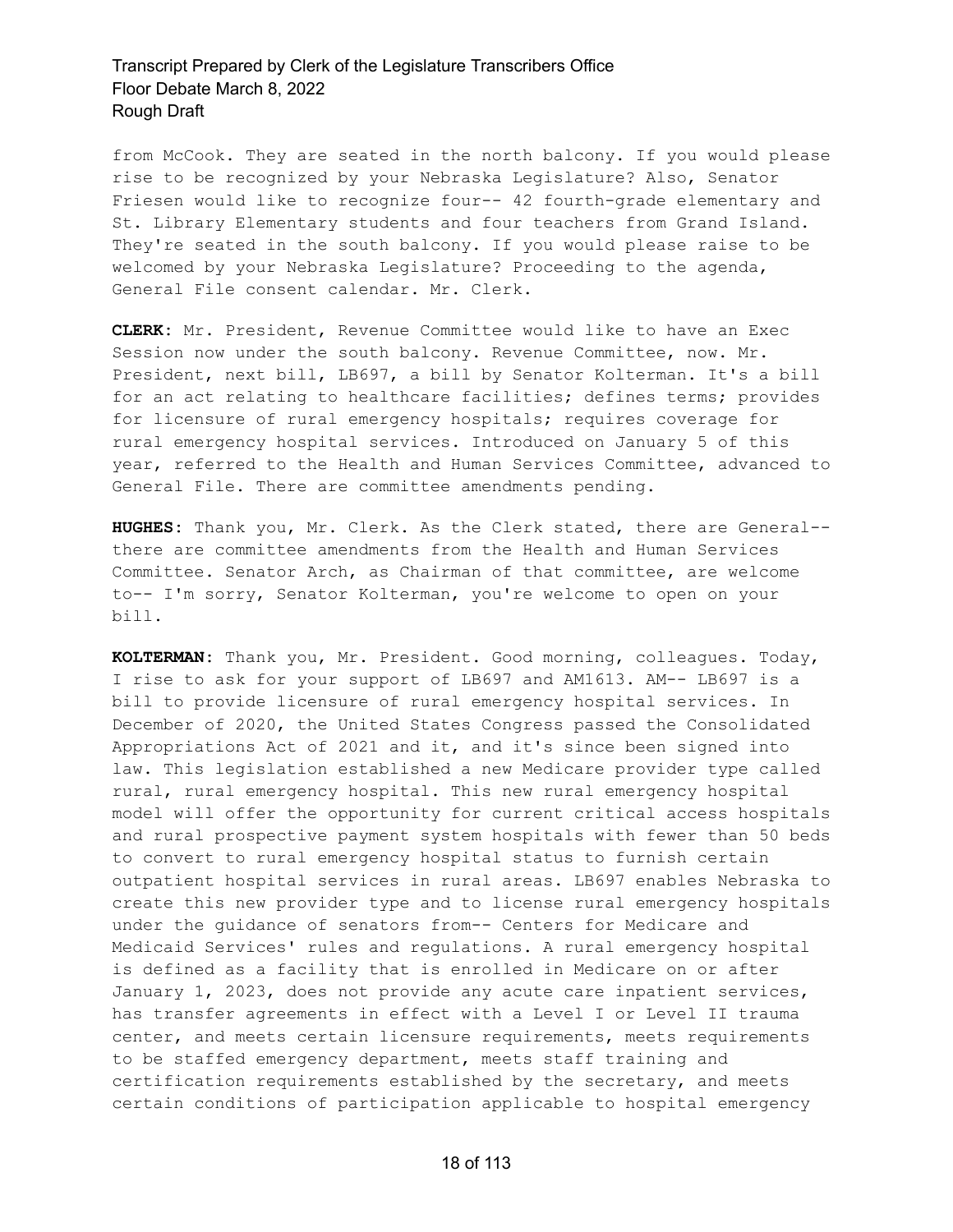departments and critical access hospitals' respect to emergency services. Critical access hospitals and small rural hospitals that convert to a rural emergency hospital would be able to furnish rural emergency hospital services beginning in January of 2023. As I noted earlier, the creation of this new license is to harmonize our statues with the federal status. As of now, I don't know of any hospital that may seek this new licensure, but it is important that we allow these qualified hospitals the opportunity should they need to do so. With that, I ask for your green vote on AM1613, which Chairman Arch will introduce, and LB697. Thank you and I'd be open to any questions you might have.

**HILGERS:** Thank you, Senator Kolterman. As the Clerk noted, there are committee amendments. Senator Arch, you're recognized to open on the committee amendments.

**ARCH:** Thank you, Mr. Speaker. Good morning, colleagues. AM1613 to LB697 amends Section 3 of the bill to allow rural emergency hospitals to have transfer agreements with facilities other than a Level I or Level II trauma center. This amendment, this amendment ensures that if one rural emergency hospital was overcrowded or a patient requires specific care, transfers could be made to a different facility to ensure the patient receives the needed care without that being a, a trauma facility. Without the amendment, rural emergency hospitals would only be able to transfer patients to a Level I or Level II trauma center. If an incident happened in Ogallala, the closest Level II trauma centers would be in either Kearney or Scottsbluff. The amendment allows transfers to other hospitals or other facilities necessary for patient care. With that, I urge a green vote on AM1613 and the underlying AM697 [SIC]. Thank you, Mr. Speaker.

**HILGERS:** Thank you, Senator Arch. Debate is now open on the committee amendments. Senator Pansing Brooks, you're recognized.

**PANSING BROOKS:** Thank you, Mr. Speaker. I'm, I'm standing up today to remind everybody that this is International Women's Day. And I just want to read a little bit of history about, about women and, and why we should care about this. This is an article by Lesley Kennedy at HISTORY Magazine. So despite the adoption of the 19th Amendment, many women of color, immigrant women, and poor women continue to face barriers at the polls. With the certification of the 19th Amendment to the U.S. Constitution on August 26, 1920, women secured the vote to right-- the right to vote after a decades long fight. The 19th Amendment reads, the right of a citizen of the-- of citizens of the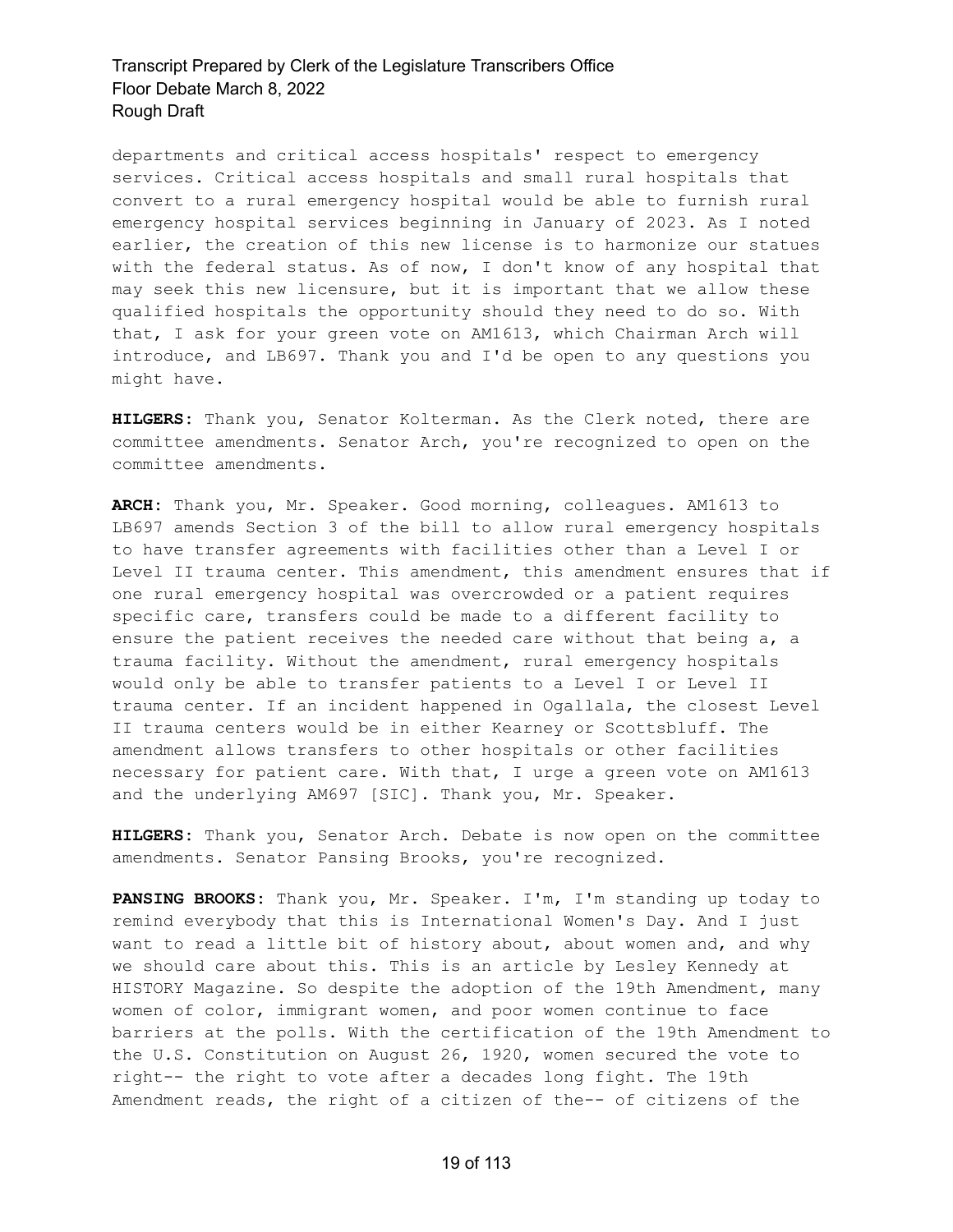United States to vote shall not be denied or abridged by the United States or by any state on account of sex, unquote. But while the passage of the 19th Amendment enabled most white women to vote, that wasn't the case for most women of color. For black women, their votes weren't lifted by that tide in the south. Associate Professor of Political Science Christina Rivers from DePaul University said their votes were suppressed solely on the basis of race. Also prevented from voting were Native Americans, both men and women. They did not gain the right to vote until the Snyder Act of 1924, four years after the ratification of the 19th Amendment and more than 50 years after the passage of the 15th Amendment. Even then, some western states, including Arizona, New Mexico, and Utah, didn't grant Native Americans the right to vote until the 1940s and '50s. It wasn't until the Cable Act of 1922 that women were allowed to keep their citizenship and gain the right to vote if they were married to an immigrant who had to be eligible to become a U.S. citizen. In Puerto Rico, literate women won the right to vote in 1929, but it wasn't until 1935 that all women were given that right. And Asian American immigrant women were denied the vote until 1952, when the Immigration and Nationality Act allowed them to become citizens. I hardly find it surprising that most people are not listening to this information about women on International Women's Day, but I shall go forward. Even with the passage of these amendments and acts, a number of nefarious methods were used to keep segments of the population from voting. Most of these measures targeted Black Americans in the Jim Crow South, but Latino, Native American, and Asian Americans also faced obstacles to voting in the southwest and west. Rivers said when you combine the literacy tests, invasion-- invasive registration forms, interpretation tests, poll taxes, and outright, outright violence, this kept black voting registration percentages down to the single digits in most of the Confederate South. In fact, according to Pearl Dowe, professor of political science of-- and African American studies at Emory University, where our two boys went, efforts to legalize the right to vote were fraught with racism and division stemming back to the abolitionist movement. The biracial coalition that formed during abolition was very tenuous and eventually fractured due to conflicts about what should the status of freed blacks be, she said. This was often based on whites having conflicting attitudes about the humanity of blacks and if they were equal to whites. These issues and divides continued into the suffrage movement. And I just wanted to stand up and say that many of the women in this body are people I consider friends and mentors. I think we need to celebrate the joy and the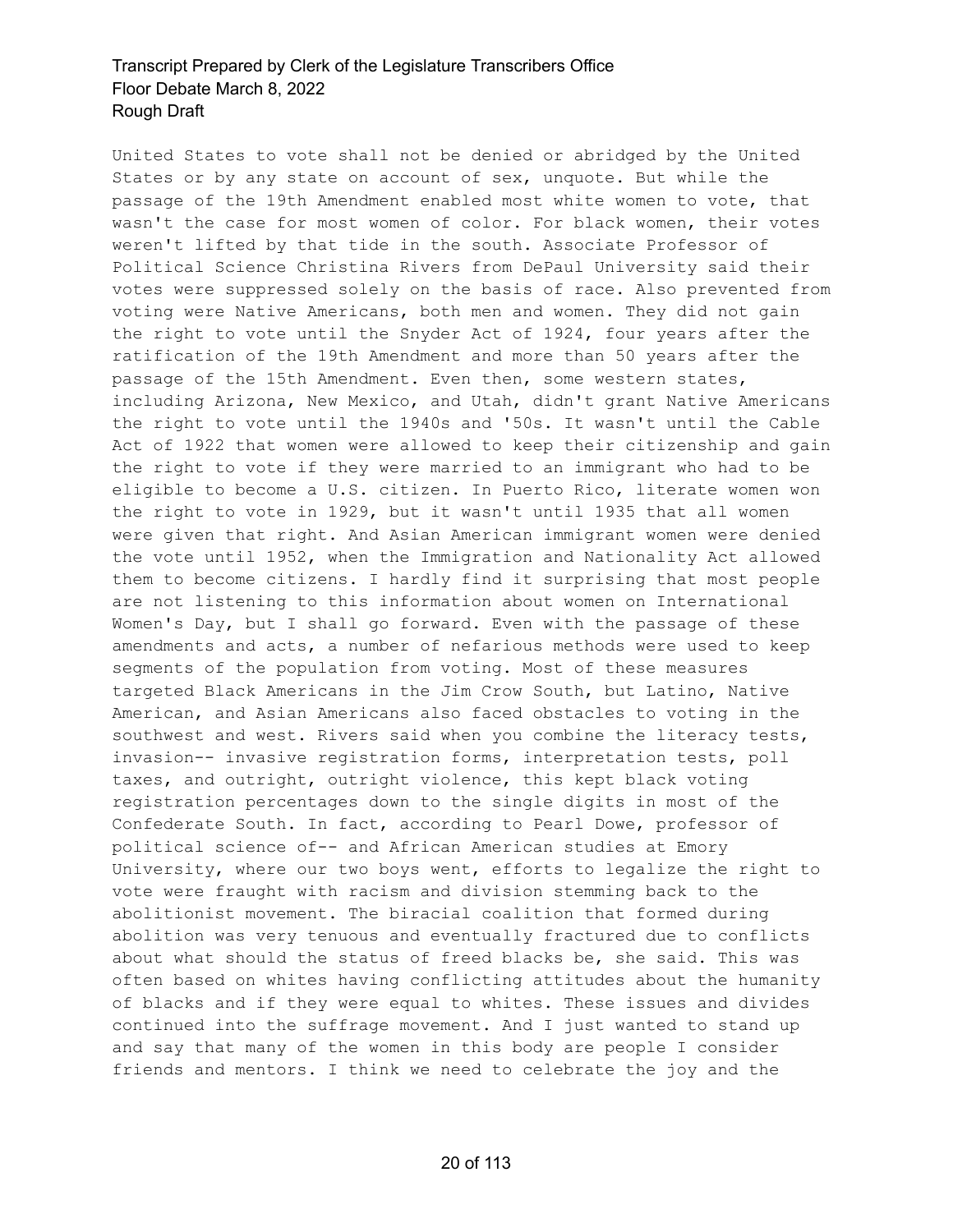differences that women bring to the body. I think it's important that we celebrate--

**HILGERS:** One minute.

**PANSING BROOKS:** --the, the fact that women are participating in our government, participating in all factors of our society, and celebrate our friends, our mothers, our sisters who are wonderful people integral to the fabric of our society. Celebrate International Women's Day with me. Thank you, Mr. Speaker.

**HILGERS:** Thank you, Senator Pansing Brooks. Senator Hunt, you're recognized.

**HUNT:** Thank you, Mr. Speaker. I became activated listening this morning to our colleagues talking about regional care facilities and long-term care centers and secure mental healthcare. I have no problem with LB697 and I want to thank my friend, Senator Pansing Brooks, for acknowledging Women's Day today. I think it's, it is a very special day and it's very important to acknowledge how far women and all women have come for representation here in Nebraska. Speaking about incarceration and the problem with that, I think that we look at it so myopically. And I have a problem with incarceration when we use it as a way to put people away who we have failed as a society. When we have problems with our schools, problems with poverty, problems with access to food and affordable housing, problems with our healthcare system, these are some of the things that drive people into incarceration. And then we look at them and say, oh, wow, people are really committing a lot of crimes. We're going to have to find new little drawers to put them in. We're going to have to build new buildings to lock them in without looking at the underlying causes that we in this body, colleagues, are responsible for. The United States has 2.5 million people behind bars and that's more per capita than anywhere else in the world. Since 1970, the U.S. prison population has raised 700 percent. That's the most in the history of our country. Do you think that people are breaking more laws now? I don't really think that's the case. I don't think that people are worse people now than they've ever been. I think that we have a carceral system that we don't question, that we continue to strengthen. We continue to give law enforcement officers the resources and the reasons to round these people up and glorify them for it. And then when we do have people with legit mental health problems, we look for a new way to lock them up too instead of addressing those underlying problems that we know they have. One out of every 99 adults in this country are behind bars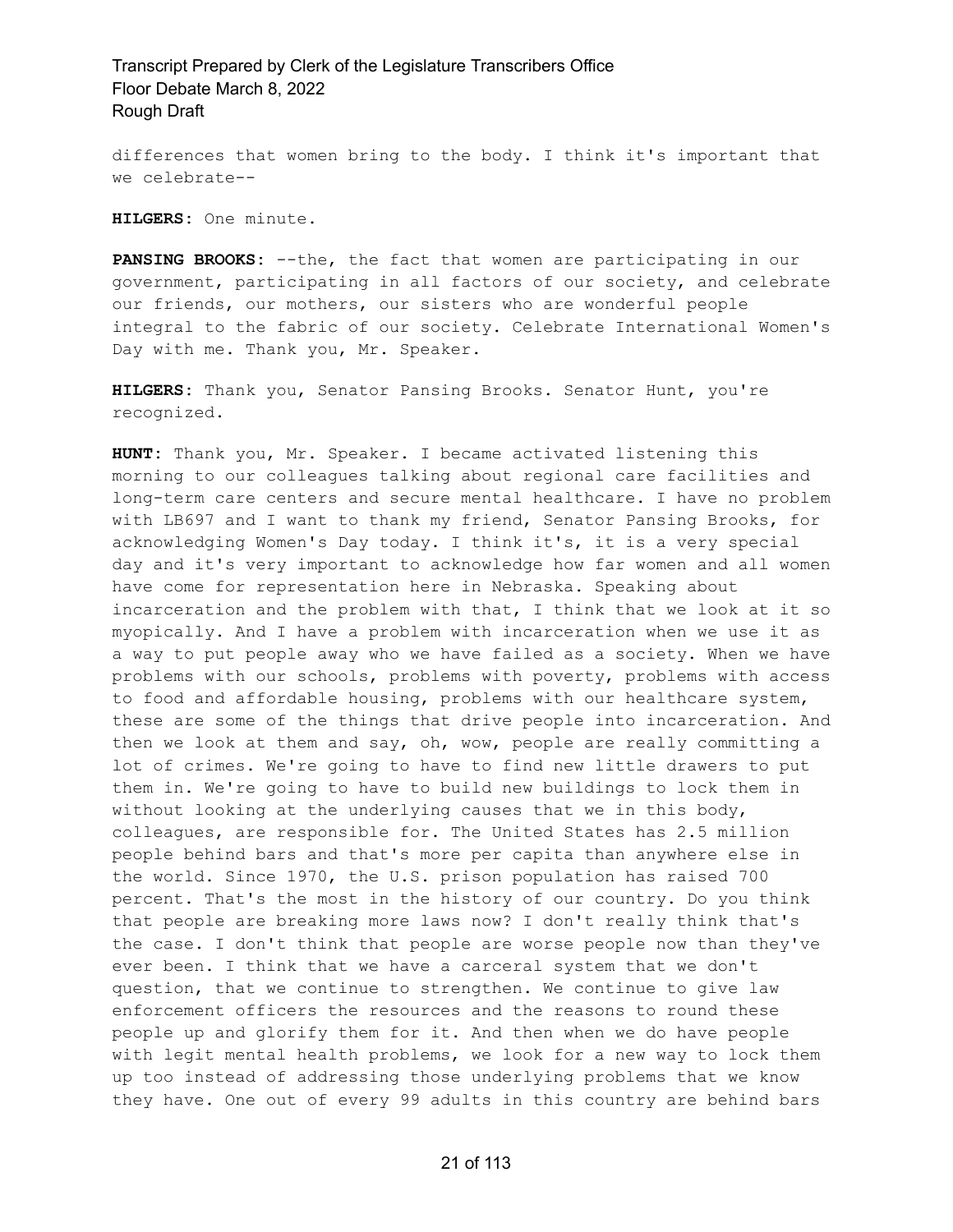and one out of every 31 adults is under some kind of carceral surveillance, whether that's parole or probation or post-release supervision. And we cannot look myopically at the prison system itself to reform the prison system. It's the school systems, it's the healthcare system, it's the military complex. It's informed by dozens of systems that, colleagues, we don't question either. We don't question those other systems either. And what activated me to speak was when we started talking about mental health. We have a mental health crisis, crisis in this country, crisis in this state, crisis in this city, in every single one of our cities with people who are incarcerated, with people who are homeless on the streets, with our children, with our neighbors. An emergency that I'm very concerned about is the fact that one in five transgender and nonbinary youth attempted to take their own lives last year. All I want for trans kids is that they grow into trans adults, that they become happy trans adults and that's all I want for anyone in the LGBTQ community, anyone in Nebraska at all.

**HILGERS:** One minute.

**HUNT:** Thank you, Mr. Speaker. Trans and nonbinary people exist all over the world. They have throughout history. In every nationality, nationality and race and ethnicity and culture, culture and country and religion, they've always existed and they've been accepted differently by their different cultures. And in our culture, we choose to treat them as disposable. But through thousands of years of history all over the globe, in every culture, you can find trans and nonbinary people. I want to talk about Milo Winslow, who is a transgender member of our community, a transgender neighbor of ours here in Lincoln, who took his life last Thursday. And him taking his life in Lincoln is a direct consequence of organizations and lawmakers who weaponize transphobia and homophobia.

**HILGERS:** That's time, Senator. Senator, you're next in the queue. You may continue. There's only two minutes left in this particular debate.

**HUNT:** Thank you. This is the direct consequences of organizations and lawmakers who have weaponized transphobia and homophobia for political reasons. When you look at Milo Winslow's final social media posts, they reflect a man who was tortured by the political war being waged in his city around the fairness ordinance here in Lincoln, around the fight ramping up around his right to exist in his own city. On my next opportunity, I'll, I'll read that letter. Thank you, Mr. Speaker.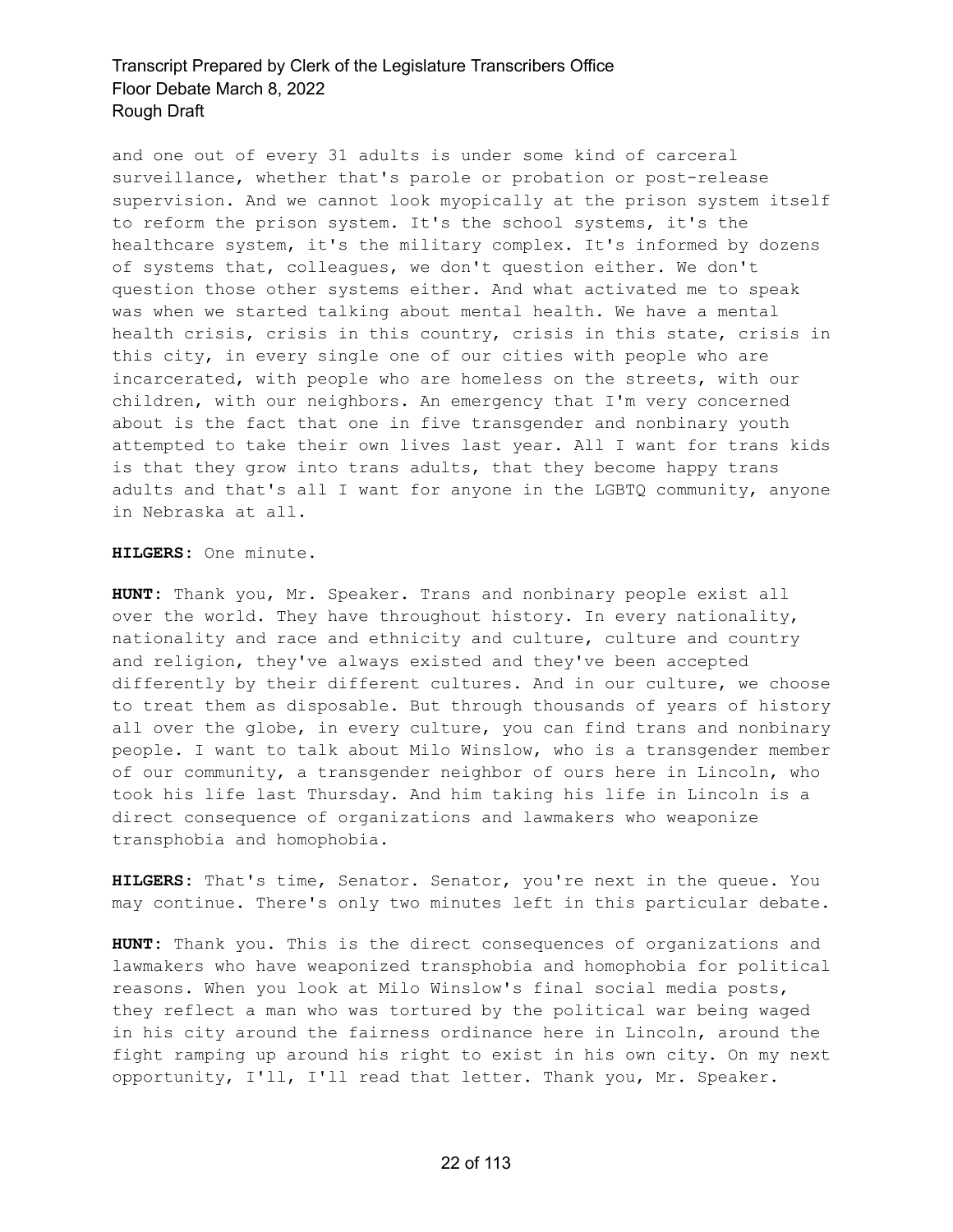**HILGERS:** Thank you, Senator Hunt. Seeing no one else in the queue, Senator Arch, you're recognized to close.

**ARCH:** Thank you, Mr. Speaker. Just a reminder, this AM1613 simply allows them to transfer to other facilities other than trauma facilities. It was just an oversight in the bill. So appreciate your vote on AM1613 and LB697. Thank you.

**HILGERS:** Thank you, Senator Arch. The question before the body is the adoption of the committee amendments. All those in favor vote aye; all those opposed vote nay. Have all those voted who wish to? Please record, Mr. Clerk.

**CLERK:** 42 ayes, 0 nays on adoption of committee amendments.

**HILGERS:** Committee amendments are adopted. We've, we've exceeded 15 minutes, Senator Kolterman, so we're just going to take a vote on the bill. The question before the body the advancement of LB697 to E&R Initial. All those in favor vote aye; all those opposed vote nay. Have all those voted who wish to? Please record, Mr. Clerk.

**CLERK:** 39 ayes, 0 nays on the advancement of the bill, Mr. President.

**HILGERS:** LB697 is advanced. Next bill.

**CLERK:** LB824, it's a bill by Senator Ben Hansen. It's a bill for an act relating to personal care services; includes bathing as an activity of daily living. Introduced on January 6, at that time, referred to Health and Human Services, advanced to General File. There are committee amendments Mr. President.

**HILGERS:** Senator Ben Hansen, you're recognized open on LB824.

**B. HANSEN:** Thank you, Mr. Speaker. So LB824 simply clarifies an existing term in statute regarding the authority of in-home personal care service workers to provide in-home bathing services. The personal care industry and the Department of Health and Human Services have operated under this understanding for many years. There were no opponents at the public hearing. LB824 adds two words to the current statutory scheme for in-home personal care services and has no accompanying fiscal note. It was reported to General File by the Health and Human Services Committee and the committee's vote was unanimous. So with that, I ask that you vote green on LB824 and the committee amendment. Thank you.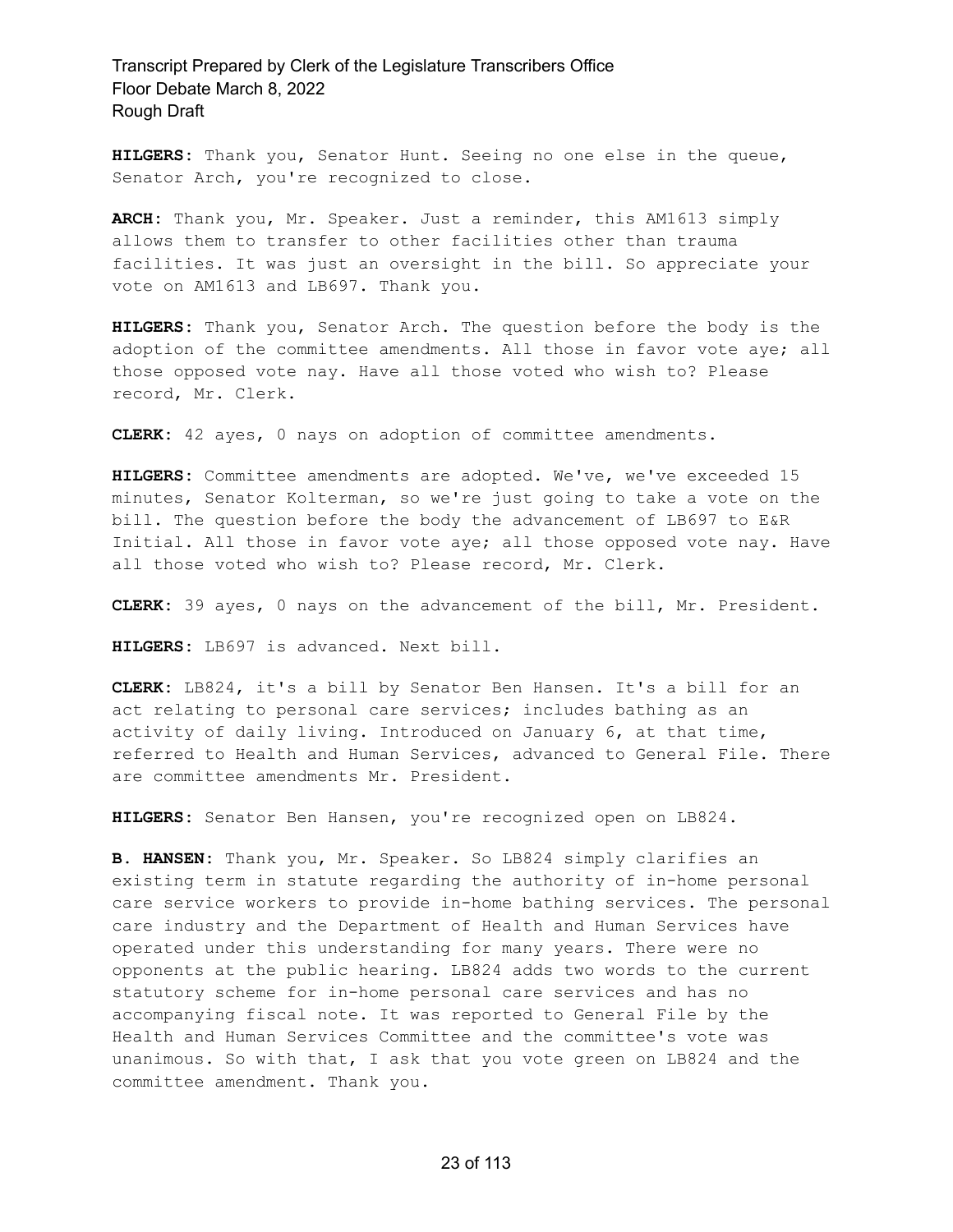**HILGERS:** Thank you, Senator Hansen. As the Clerk noted, there are committee amendments. Senator Arch, you're recognized to open on AM1604.

**ARCH:** Thank you, Mr. Speaker. Good morning again, colleagues. AM1604 would strike Section 1 of LB824, which would have placed bathing in the activities of daily living within the Health Care Facilities Licensure Act. With the amendment, the bill would only apply to home health agencies and personal care health aides. This amendment was brought to us at the hearing by the introducer, Senator Hansen, at the request of both the Health Care Facilities Association and the Department of Health and Human Services, who agreed that the section was not needed-- that the, that the removed section was not needed. With that, I urge your green vote on AM1604 and LB824. Thank you.

**HILGERS:** Thanks, Senator Arch. Debate is now open on AM1604. Senator Hunt, you're recognized.

**HUNT:** Thank you, Mr. Speaker. Colleagues, my whole time in this Legislature, four years, I almost never get nervous speaking. I never shake. I never worry. I never wonder if I'm going to say the right thing and I feel myself overcome with anxiety, almost dizzy with anxiety talking about this issue because this is something more than maybe anything I've ever spoken about here. It's so personal to me and so important to me. Milo Winslow, who took his life last Thursday, a trans man here in Lincoln, his final social media posts show how tortured he was by the division in this city that has been drummed up by hateful anti-trans people among us and we are responsible for that. We have something to do with that, colleagues. The last thing he wrote was it hasn't even been a week since the Lincoln City Council passed the Title VI changes, but honestly, it feels like it's been much longer. I am already repeatedly questioning how vocally I want to be involved while also knowing full well that this isn't a fight I will have the luxury of sitting out. I'm angry that it's a fight we're having. I'm angry at the far right for weaponizing trans feminine people for their agenda. I'm angry at the dehumanizing language they use in their fliers. I'm angry at their forcing and their religious ideologies onto others in the most hateful and vile ways. I'm angry that not even a week in and I've already been intentionally misgendered in conversations about it and told my experience is quote, an affront to God, because it's only going to get worse from here. Mostly, though, he says, I'm angry at the political move that brought us here. A move made during midterms. A move made without the financial resources to back it up. A move made when less than three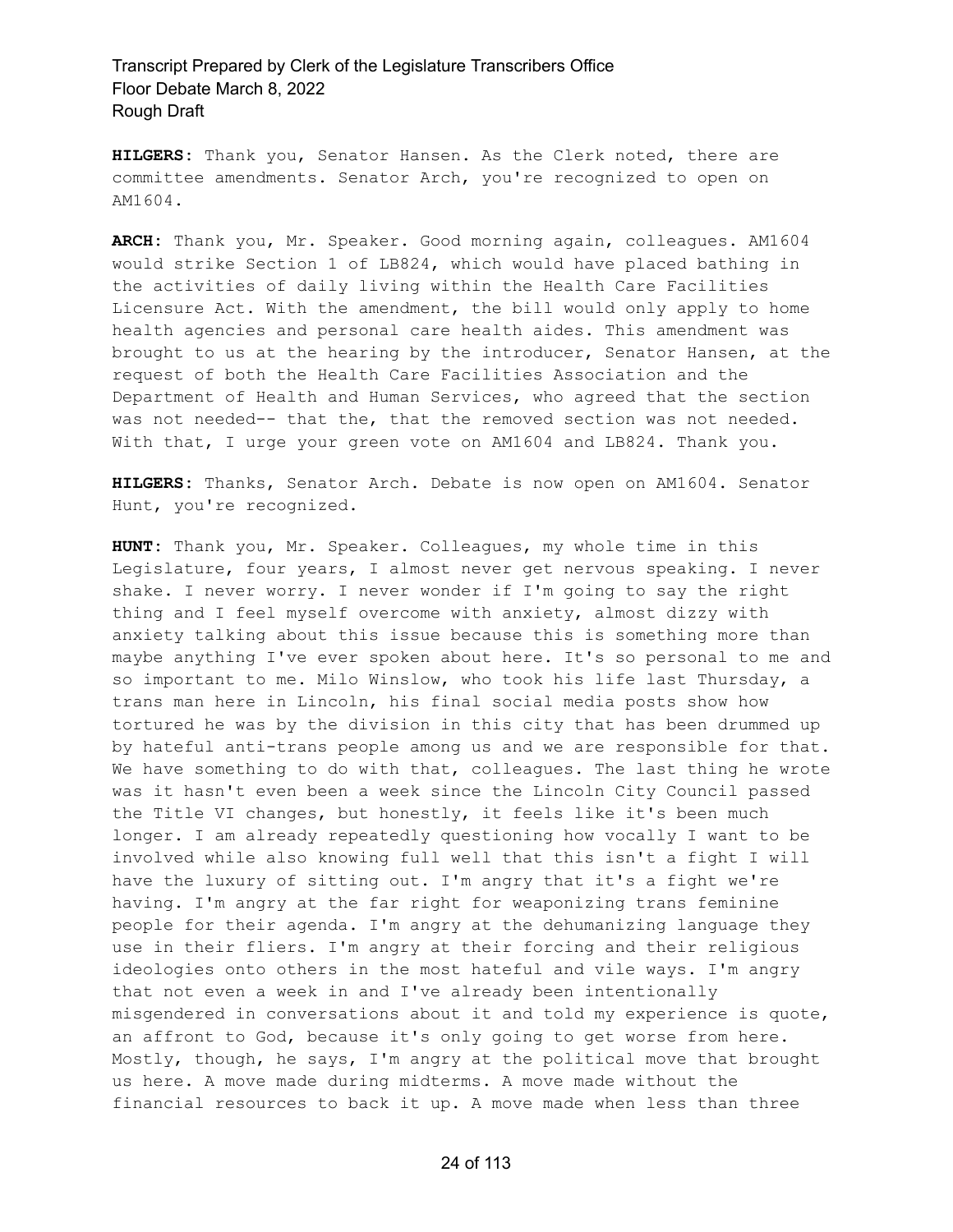years ago, polling said it wouldn't pass. A move made after multiple queer and trans advocates begged for it not to be made. I'm angry that this was done without a plan and with the necks of transgender people, mostly trans feminine people, on the line, I'm angry that I now have to reckon with not trusting local politicians that I once felt I could trust. And he, he went on to say that he was going to make his account private and take some time to work on his mental health. Colleagues, mental health. You can't solve every mental health problem by locking somebody up, by building another prison, by building another regional center, by putting another bed in a room where you can call someone crazy and make a nurse look after them, if you can even hire a nurse in this state anymore. Some of these problems you can just fix by being freakin' nice to people. Some of these problems you can fix by making sure people aren't starving. I have a bill to say that if you have ever had a drug conviction, you can get food assistance if you qualify for it. Almost every other state has a law like this, but no, in Nebraska, that's too soft on crime. OK, well, what are you going to do for their mental health then when they're starving, when they can't take care of their families? I never get like this. Milo Winslow's life could have been saved. He deserved better in his life. Lincoln, he deserved better from you. Colleagues, he deserved better from us. And the trans people who are with us today still, by the grace of your God, their friends and their families who love them and care for them and our entire community that is made better by their existence, whether you like it or not--

**HILGERS:** One minute.

**HUNT:** --they are begging us to open our hearts. Look at the teachings of your Jesus and apply it to someone you don't agree with, who you don't understand, until it's your child or your friend or someone you know and then you say, well, not you. I didn't mean you. I meant those perverts, the other people I'm talking about. These people could be your children. Cleanse the hate from your heart and mind your business. It will save a life. Thank you, Mr. Speaker.

**HILGERS:** Thank you, Senator Hunt. Seeing no one else in the queue, Senator Arch, you're recognized to close. Senator Arch waives closing. The question before the body is the adoption AM1604. All those in favor of vote aye; all those opposed vote nay. Have all those voted who wish to? Please record, Mr. Clerk.

**CLERK:** 36 ayes, 0 nays on adoption of committee amendments.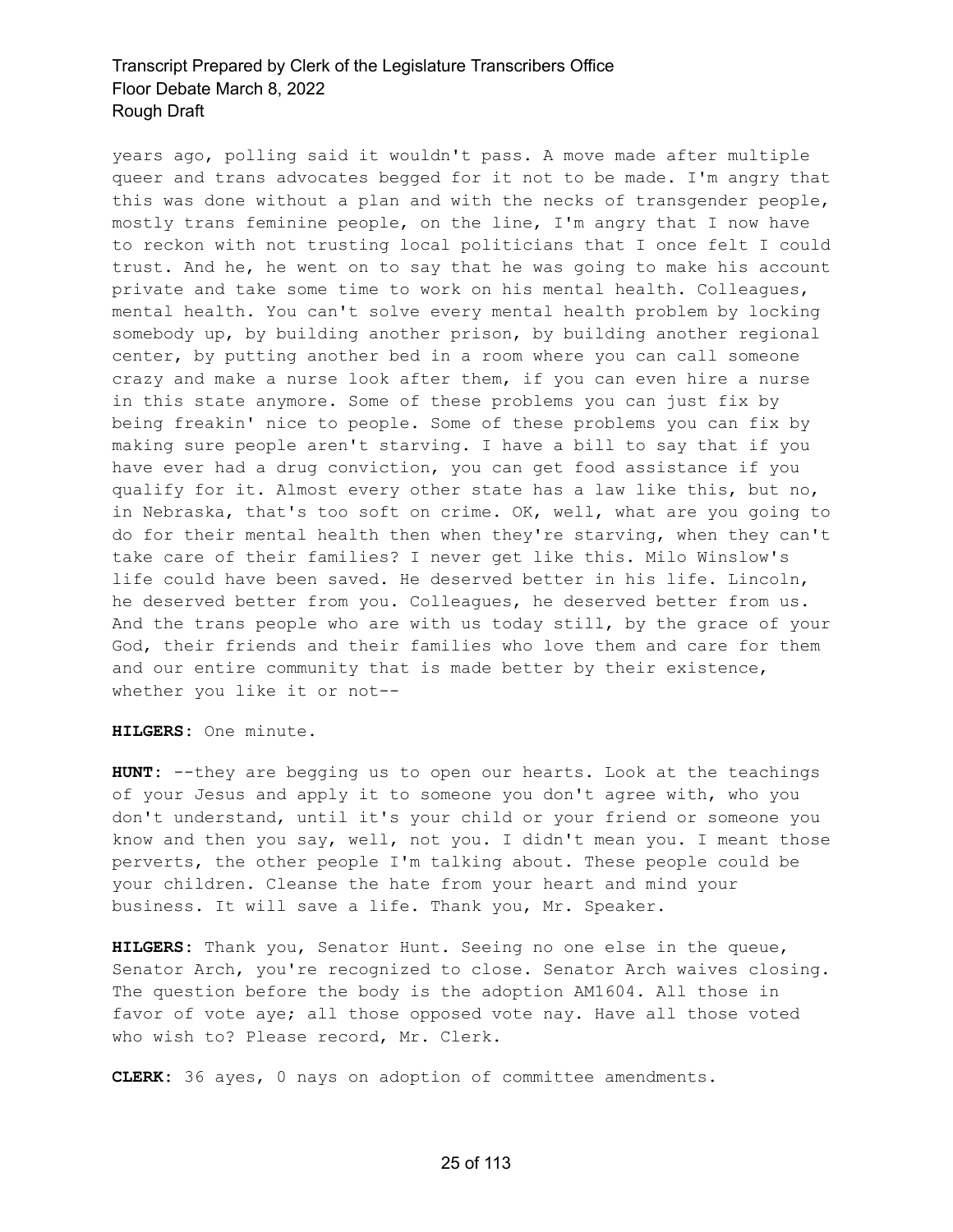**HILGERS:** Committee amendments are adopted. Seeing no one in the queue on LB824, Senator Hansen, you're recognized to close. Senator Hansen waives closing. The question before the body is, is the advancement of LB824 to E&R Initial. All those in favor of vote aye; all those opposed vote nay. Have those voted who wish to? Please record, Mr. Clerk.

**CLERK:** 37 ayes, 0 nays on the advancement of the bill.

**HILGERS:** LB824 is advanced. Next bill.

**CLERK:** LB795, a bill by Senator Flood. It's a bill for an act relating to Uniform Prudent Management of Institutional Funds Act. It changes provisions relating to the release or modification of restrictions on the management, investment, and purpose of institutional fund. Introduced January 6 of this year, referred to the Banking Committee, advanced to General File. I have no amendments to the bill, Mr. President.

**HILGERS:** Senator Flood, you're recognized to open on LB795.

**FLOOD:** Thank you, Mr. Speaker, and thank you, Mr. Speaker, for placing LB795 on consent calendar. This bill does amend the Uniform Prudent Management of Institutional Funds Act. The act was codified in Nebraska statute with, with LB136, which I introduced in 2007 after the Uniform Law Commission adopted it the year prior. Its purpose is to govern the charitable management of permanent endowment funds to charitable organizations. Given the perpetual time horizon of endowments, changes in circumstances sometimes leave a charitable foundation with an endowment that can't be spent for its original purpose. For example, an endowment to a local animal shelter may no longer be able to be used for its original purpose if the shelter is now defunct. Those in charge of these endowments then are left to ask how do we legally ensure that these funds are used in a manner consistent with the charitable purposes expressed? In those circumstances, a charity may be able to seek a judicial remedy to determine an alternate purpose, but that can be costly to pursue and is exactly why the UPMIFA provision in Section 58-615(d) was included. Currently, this section provides that if the fund is more than 20 years old and is less than \$25,000 in value, restrictions can be modified by a charity with the consent of the State Attorney General without the need for judicial action. This bill increases the dollar amount of funds provided this modification remedy from \$25,000 to \$100,000. At this time, 27 states have a limit for these small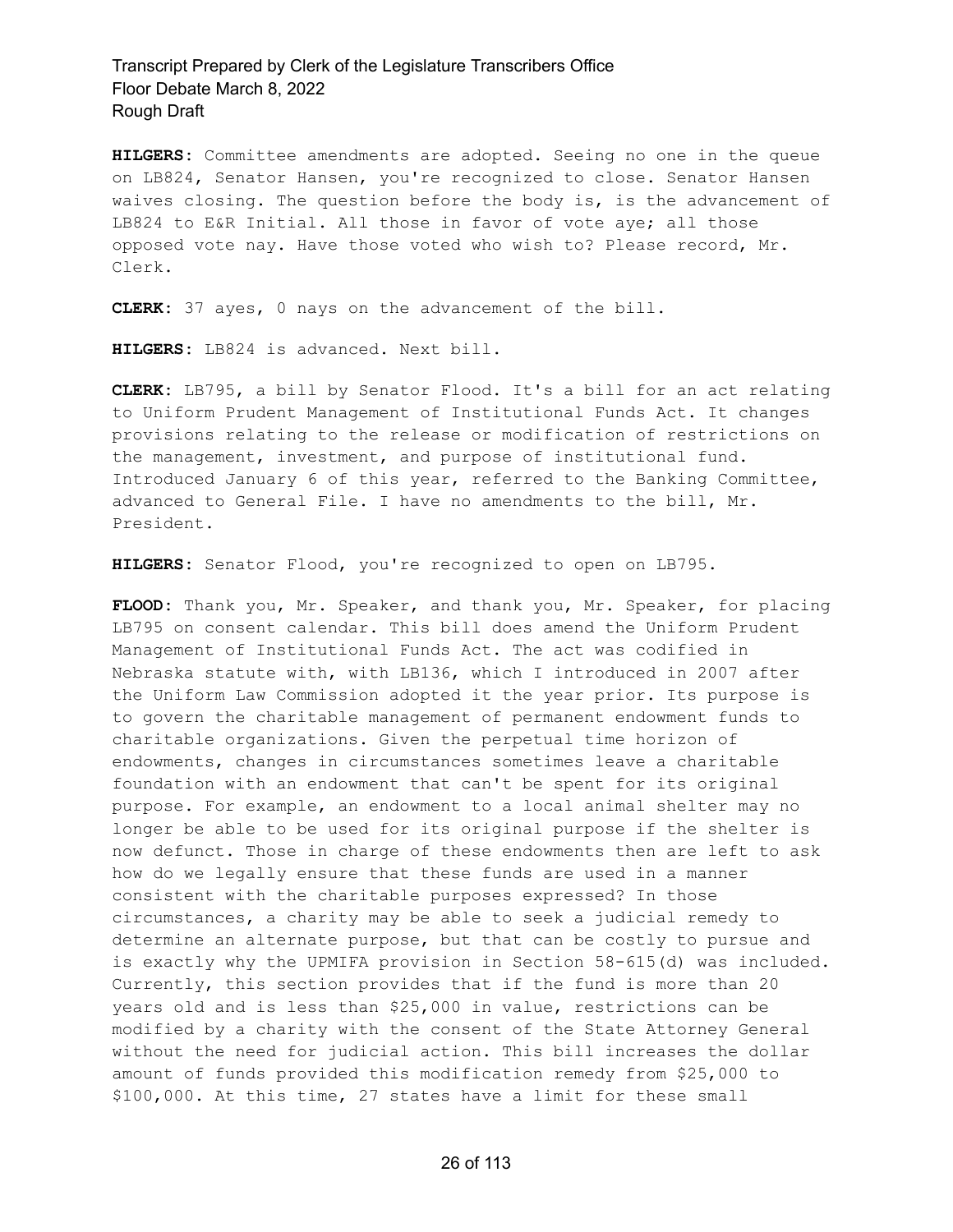endowments higher than Nebraska's \$25,000, ranging from \$50,000 to \$250,000. Additionally, four states have built-in adjustment mechanisms that increase the limit annually. For example, the state of Tennessee has increased its limit of \$150,000 by \$5,000 on July 1 of each year since 2011. The changes under this bill would allow charitable organizations to better carry out their objectives while maintaining current safeguards for donor restrictions. Any modification will be made in accordance with the donor's probable intention and will be overseen by our State Attorney General. Therefore, a charity cannot arbitrarily alter a donor's intent with respect to a charitable gift. This bill received no opposition or neutral testimony in committee and was advanced to General File by the unanimous vote of the entire committee and I would ask the body for a green vote. Thank you,

**HILGERS:** Thank you, Senator Flood. Debate is now open on LB795, Senator Machaela Cavanaugh, you're recognized.

**M. CAVANAUGH:** Thank you, Mr. Speaker, colleagues. I will likely vote for this bill, but I wanted to, to stand up in solidarity with Senator Hunt and her statements about Milo Winslow. What a devastating loss to the people of Lincoln and to the state of Nebraska for a completely preventable incident. Senator Hunt, I appreciate so much your passion and I know that the community, the transgender community in Nebraska, really needed to hear that because they are loved. They matter. There are people in this building that care about them and there are people in this building that are advocating for their rights to live their lives and Senator Hunt is at the forefront of that. I also want to talk about priority bills. I am very frustrated and upset when I look at our agenda. We have committee priority bills on Select File. We have senator priority bills on Select File. We have senator priority bills on General File. We have committee priority bills on General File. We have Speaker priority bills on General File. We have senator priority bills again on General File. And Senator Hunt prioritized her bill that was sitting on General File from last year on February 14. Why are all of these bills scheduled ahead of hers? This is a genuine question that I hope the Speaker will address because it doesn't make any sense from what was said to us at the beginning of session. Get your priorities in, get your priorities. You want to get them scheduled right away. Senator Hunt got her priority in for a bill that was sitting on General File and it still hasn't been scheduled and I have gone through and there are bills that we have moved that were filed after hers. The disparity of how some of us are treated in this body by the leadership in this body is abhorrent. We represent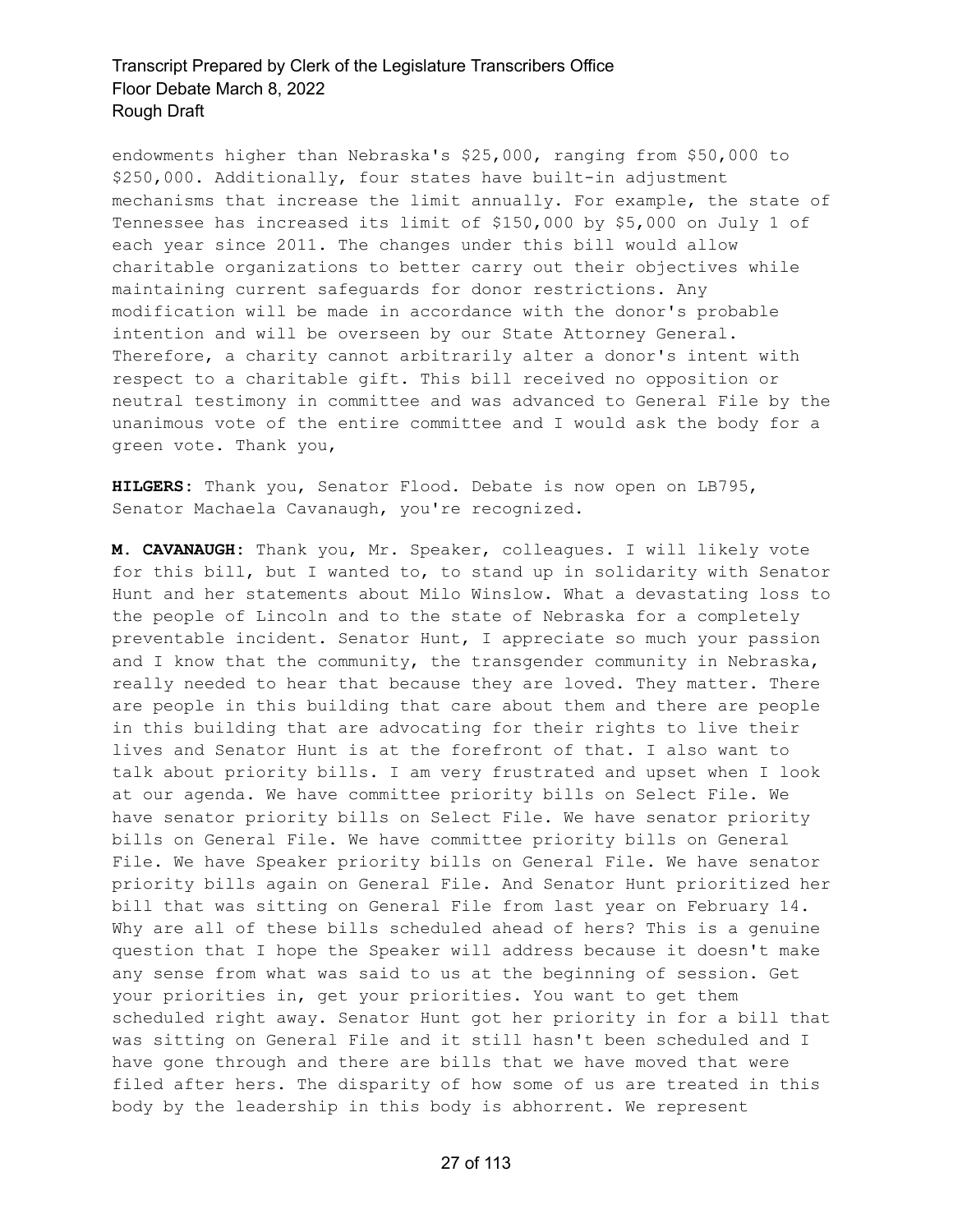constituents just like everyone else and our constituents aren't less important than yours. But the Speaker has so many priority bills on here and he can't schedule Senator Hunt's? It's extremely disappointing. And then you lecture us about talking on the mike like we're schoolchildren. I'm here to do a job and I'm doing that job. And if the people that elected me don't like it, they get to not elect me or elect me; it's their choice. But I am here to do a job and I intend to do it every single day. So admonish me for filibustering bills that I think have no business even coming out of committee, let alone being passed. But not scheduling Senator Hunt's bill, her priority bill, bill-- LB121-- we're in the thousands and LB121 hasn't been scheduled. Kicked out of committee last year, prioritized on Valentine's Day this year, still hasn't been scheduled. That's politics. That is playing politics--

**HILGERS:** One minute.

**M. CAVANAUGH:** --to the T. We don't want to give food to drug felons. We just want to continue the cycle of incarceration, intergenerational poverty, racism. I hope that the Speaker will address this, but I've learned not to hold out too much hope.

**HILGERS:** Thank you, Senator Cavanaugh. Seeing no one else in the queue, Senator Flood, you're recognized to close.

**FLOOD:** Thank you, Mr. President. Members, this bill amends the Uniform Prudent Management of Institutional Funds Act and I would ask for your support. Thank you, Mr. President.

**HILGERS:** Thank you, Senator Flood. The question before the body is the advancement of LB795 to E&R Initial. All those in favor vote aye; all those opposed vote nay. Have all those voted who wish to? Please record, Mr. Clerk.

**CLERK:** 37 ayes, 0 nays on the advancement of the bill.

**HILGERS:** LB795 is advanced. While the Legislature is in session and capable of transing-- transacting business, I propose to sign and do hereby sign the following LBs: LB567, LB704, LB749e, LB786, LB791, LB847, as well as the following LRs: LR304, LR306, LR308, LR309, and LR310. Next bill, Mr. Clerk.

**CLERK:** Mr. President, LB1147, a bill by Senator Friesen, relates to the Uniform Standard Code for Manufactured Homes and Recreational Vehicles. Introduced on January 19 of this year. At that time,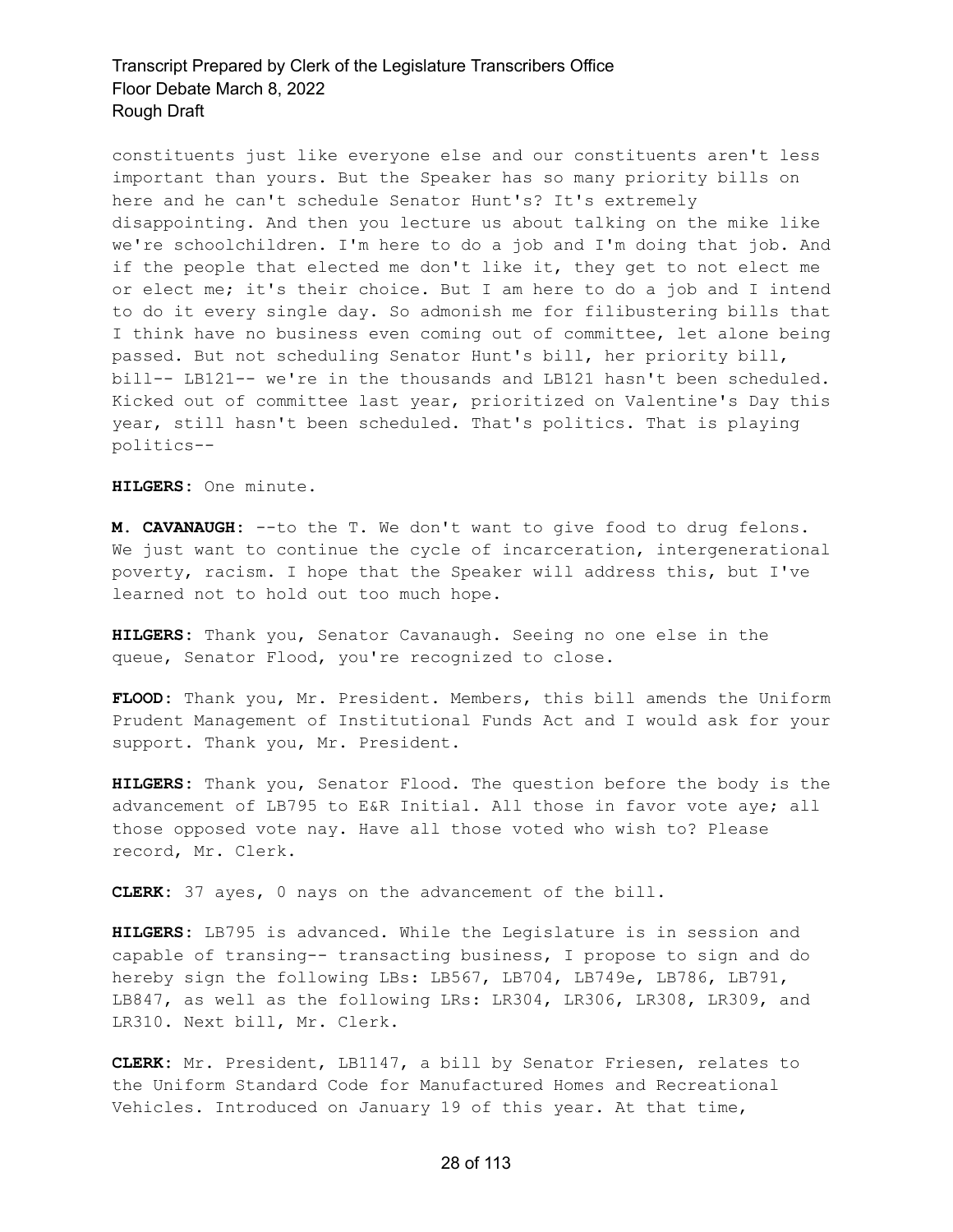referred to the Transportation Committee. The bill was advanced to General File. No committee amendments. Senator Friesen does have an amendment to the bill, Mr. President.

**HILGERS:** Senator Friesen, you're recognized to open on LB1147.

**FRIESEN:** Thank you, Mr. President. Members of the Legislature, LB1147 makes two changes to the definition that involves the regulation and sale of recreation of vehicles. The first is the definition of a fifth-wheel travel trailers. For many years, the industry standard for travel trailers was that they could not exceed more than 430 square feet in the setup mode. In 2020, the industry standards were revised to allow the fifth-wheel travel trailers to be larger when in the setup mode. So the Nebraska Public Service Commission utilizes the industry standards and its code compliance and plan approval process and this change will allow units exceeding 430 square feet to be sold by Nebraska-based RV dealers. The removal of this restriction will not change the size of the trailers being moved upon the highways. They must still meet the state vehicle requirements for width and length. And second, the bill also modernized the definition of a park trailer to comport it with other states and the Department of Housing and Urban Development standards. Thank you for consideration of LB1147 and I'd ask for your support. Thank you, Mr. President.

**HILGERS:** Thank you, Senator Friesen. As the Clerk noted, there is an amendment, AM1997. Senator Friesen, you're recognized to open on the amendment.

**FRIESEN:** Basically the amendment is that it has an E clause and it would take effect immediately upon passage. Thank you, Mr. President.

**HILGERS:** Thank you, Senator Friesen. Debate is now open on AM1997. Senator Machaela Cavanaugh, you're recognized.

**M. CAVANAUGH:** Thank you, Mr. Speaker. To colleagues, staff, and interested persons, January 6, 2021, re: the 2022 Legislative Session-- I think the date was wrong. It is 2022-- from Speaker Hilgers. I'm not going to read the whole thing. I'm going to skip. For those of you that have it, you would have received it in your email. On page 2, some of the 2021 priority bills I consider eligible for scheduling during the 2022 Session as a 2021 carryover priority bill. These bills will have priority over carryover bills taken up in worksheet order. Please note, however, that these bills will not be rescheduled for use as a vehicle for another measure. The 2021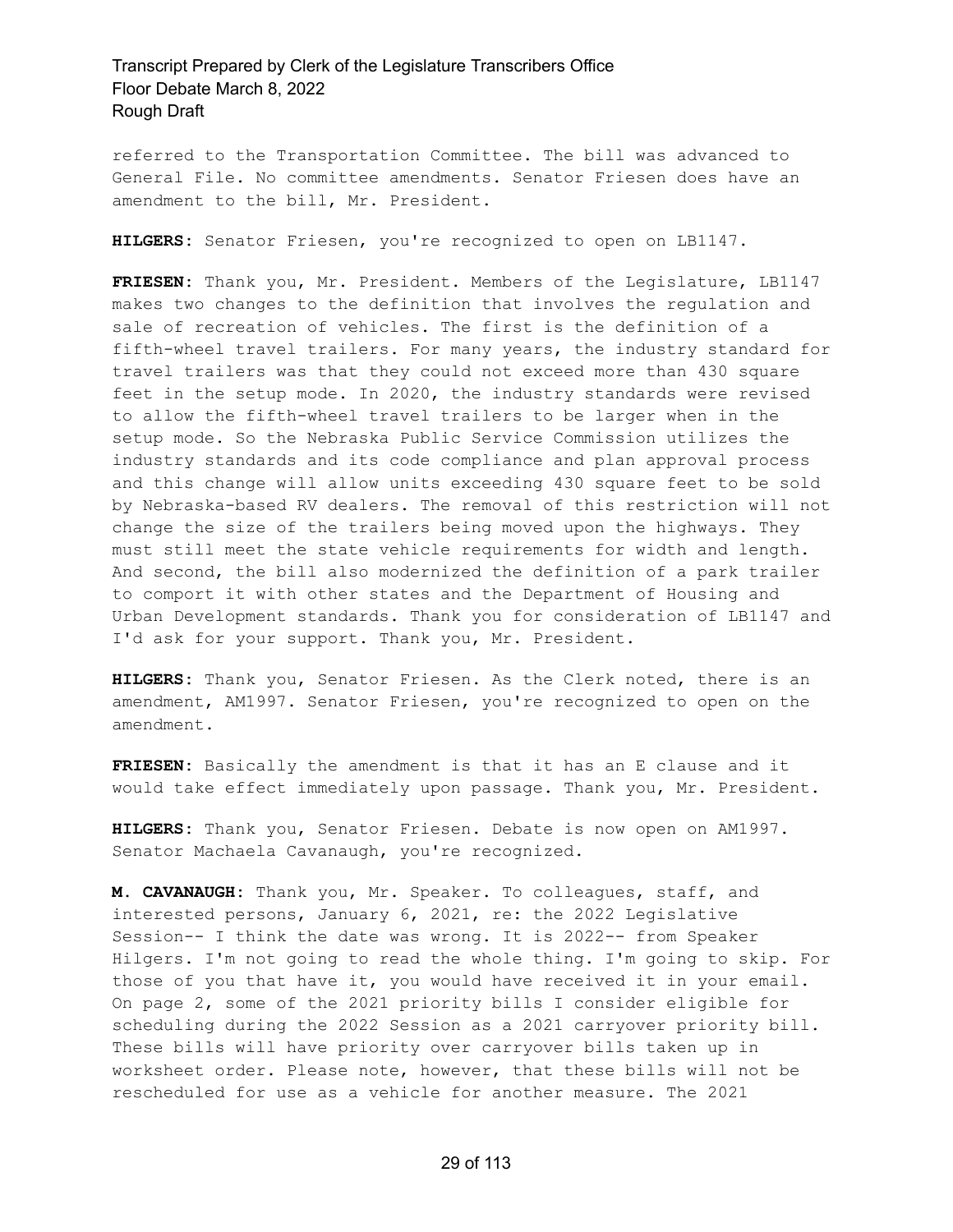priority bills, which fall within the category of eligible for scheduling include any 2021 priority bills on General File or Select File yet to be debated at the stage of debate and any 2021 priority bills, which was held by the principal introducer. Also, I want to provide early notice that Senator Briese's bill to adopt Daylight Savings Time year round will be scheduled March 14, the morning following the 2022 spring-forward change in time. Any 2021 priority bill may be designated as a 2022 priority bill and will be treated as a new debate. The order of priority I intend to follow when scheduling a bill is-- everybody listening?-- first, 2022 priority bills. Doesn't matter what comes after that. As is the usual practice at some point in the session, we will move to debating only 2022 priority bills and when available, the budget bills. In black and white, in our emails, spoken on this floor by our Speaker, not honoring his word. I expect the Speaker's word to be honored and I am very disappointed that I have to stand up here and say it to everyone. Think if this is your bill. Senator Linehan and myself, we prioritized bills from last year. They've been scheduled. They were scheduled right after we prioritized them. I'm pretty sure that I would be up here every day banging my fist if my bill hadn't been prioritized. Senator Hunt has been much more gracious than I am, but I am done being gracious at all because this is ridiculous. I look at the agenda that we have now for our first full day of debate and Senator Hunt's bill should have been at the top, but instead, it's consent. Consent should not be ahead of priority bills. We keep talking about time, time, time, time. All we've got is time. Time is the only weapon. Time is the only resolution. Time is what's going to bring us together. I am tired of the Democrats in this body being treated like we don't matter, like our constituents don't matter, that you don't have to keep your word to us, that you can stand on this floor and you can say how honorable you are and how we should trust you and how you are going to stick to your word and then you don't when it's a Democrat.

**HILGERS:** One minute.

**M. CAVANAUGH:** Every single Republican in here, if your priority bill was not scheduled when it was supposed to be scheduled, you would be irate and you should be irate on behalf of Senator Hunt. This is not leadership. This is lying to us and playing political games with our priority bills. Thank you.

**HILGERS:** Thank you, Senator Cavanaugh. Senator Flood, you're recognized.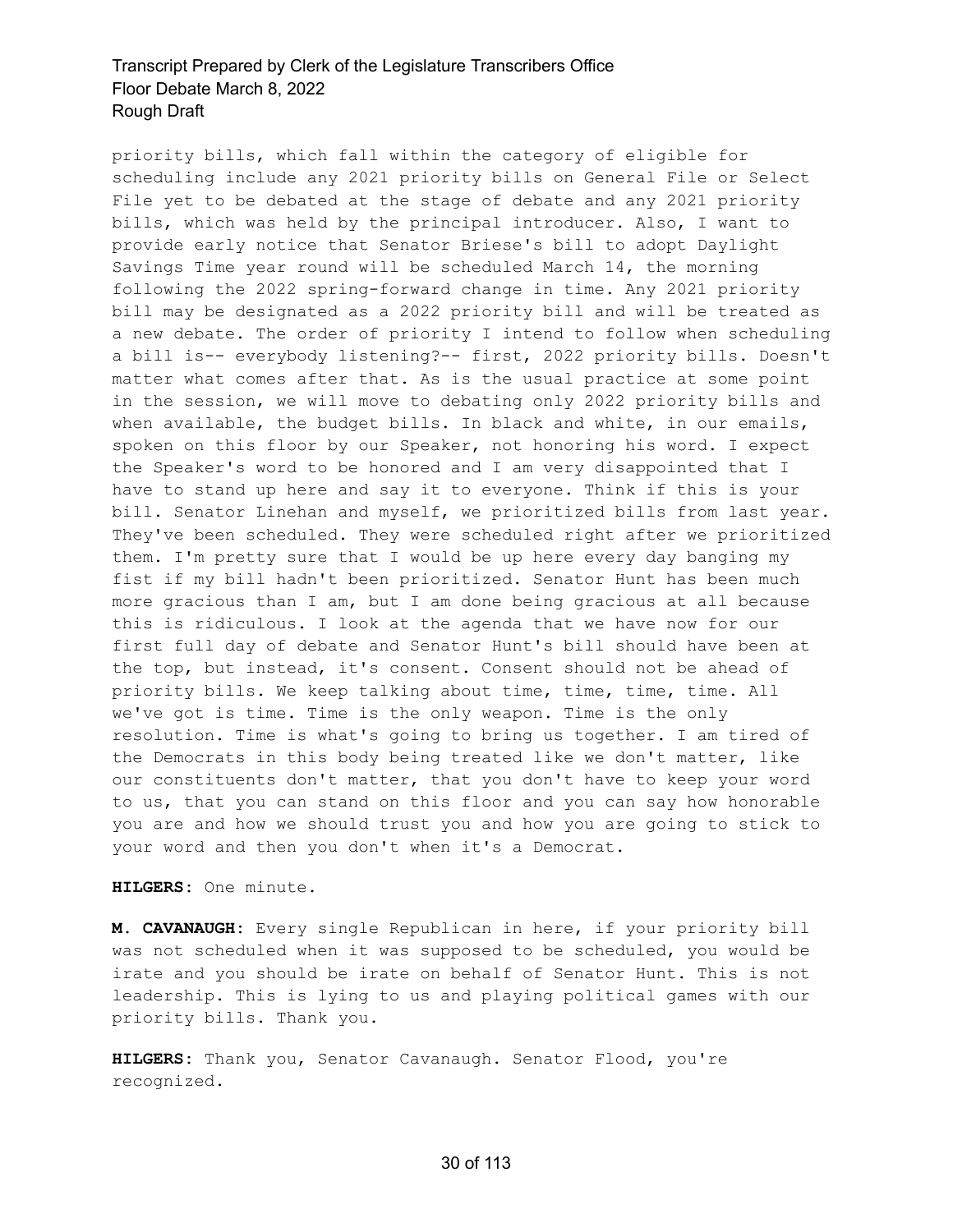**FLOOD:** Mr. President, members, I've had the Speaker's job before and I think it's unfair to level a myriad of accusations against somebody who's trying to do his job in a short session with filibuster after filibuster after filibuster after filibuster. It is very complicated to land a plane with 106-plus priority bills. I appreciate the fact that the Speaker has made-- I think this is the third consent calendar available to the membership. If we want to be successful this session, we have to focus in on what we can accomplish and support the person putting the agenda together. I do not find this constructive. I do not find this helpful, yelling and being very upset at somebody who's trying to accomplish everything that's set out before this Legislature and criticizing him with comments that depreciate his service and the effort that he's made to try and make this place work. I know what that's like. I'm not in his office asking for this or that and I don't know if anybody else is, but as somebody who's been in that seat before, it's really hard to hear the criticism of someone that I know is trying to get everything done in a difficult political environment. I support the Speaker's efforts and I hope you do too. Thank you, Mr. President.

**WAYNE:** Thank you, Senator Flood. Speaker Hilgers.

**HILGERS:** Thank you, Mr. President. Good morning, colleagues. I usually don't respond to these types of attacks that go on to the floor, but this has gone directly to the way we've done business and to the trust in this body and I think Senator Cavanaugh's comments are totally without fact, without basis and deserve a brief response. I would remind Senator Cavanaugh and the body that one of the very first priority bills that I put up this year was Senator Cavanaugh's priority bill, had nothing to do with whether she was a Democrat or Republican or even the merits of the bill. She followed the rules at the beginning of this session. She prioritized a 2022 priority bill and I got it up right away, right away. I committed last week to Senator Hunt. I told her off the mike. I said, Senator Hunt, I am going to make sure that your SNAP bill gets its day in court. I told her. I committed to her. The idea that I would pick winners or losers based on partisanship is ridiculous. Senator McKinney has a bill up today, his priority bill. Senator Morfeld, I talked over the weekend, I said, I will make sure your priority bill gets up. Last Friday- last Thursday on the mike, I committed to Senator Wayne to ensure that his priority bill, LB1024, got heard. The accusations diminish this place, Senator Cavanaugh. What you said is without fact. Senator Pansing-- if you look at the partisanship makeup of the Speaker priority bills, it's almost an even split. The idea that I would pick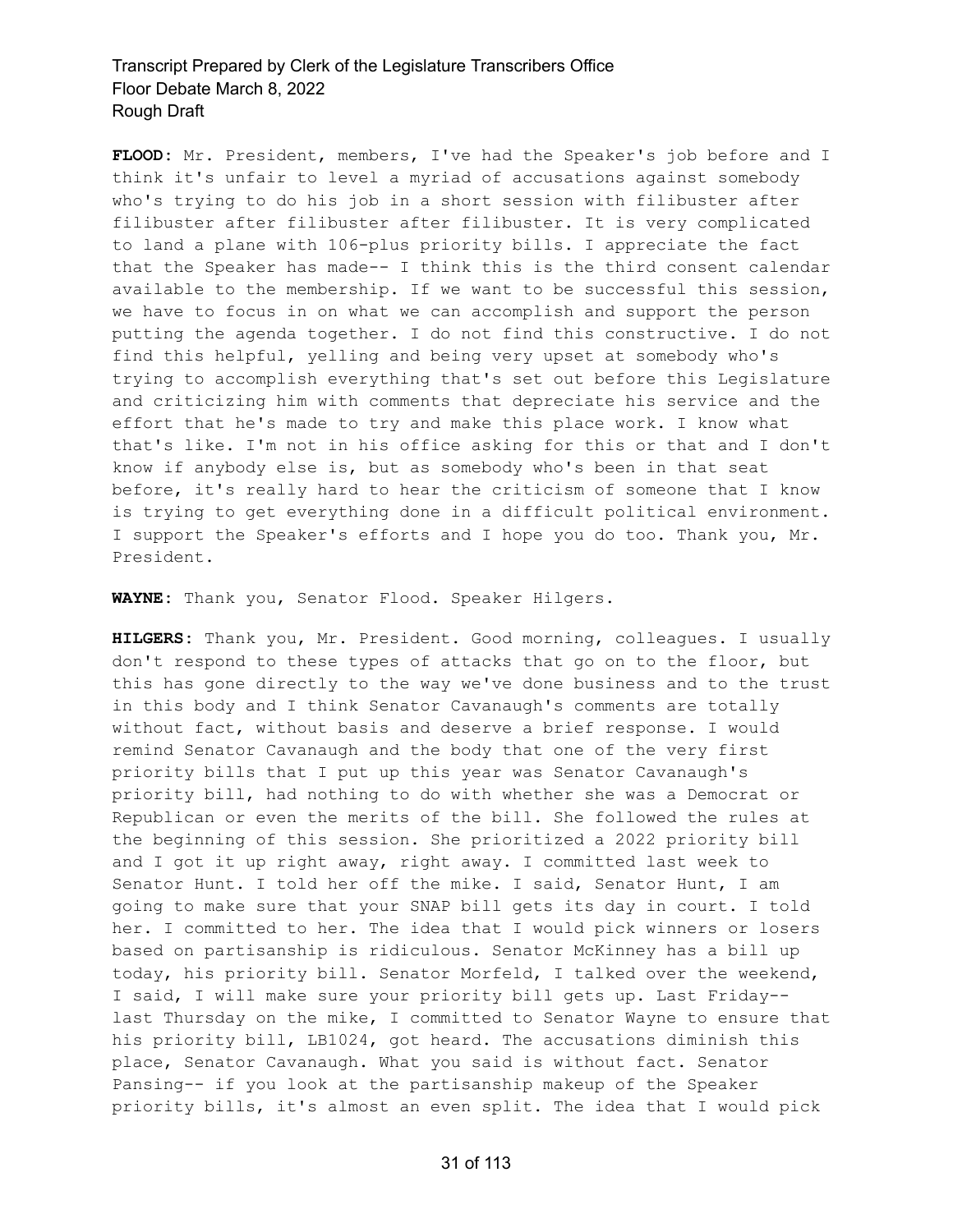winners or losers based on partisanship is wrong and diminishes this place. The idea that I wouldn't put Senators Hunt-- Senator Hunt's priority bill up because I don't like the bill or otherwise diminishes this place and it undermines the work that we do. I've committed to this body. I put, I put forward the rules of the game. We would do consent and I would get the priorities done. We would be done with consent right now. If you had any problem, Senator Cavanaugh, with any of my scheduling, you know what you could do? You could come talk to me. Just like every one of our colleagues have had any question with scheduling, they come talk to me and I do my very best to accommodate them. We had, going into this weekend, this last weekend, we had over 90 bills left to go. Today, the beginning of the week, as I have done every-- the two years I've been here, I have generally tried not to schedule controversial bills at the beginning of sess-- the beginning of the week. I have done consent, every time, beginning of the week. I told everyone what I was going to do is continue my practice of having controversial bills in the middle of the week. That is what I intend to do. We should be through consent by now. We should be on priority bills. We have a lot of work to get done. And I didn't lecture you, Senator Cavanaugh, last week about taking time on the floor. I said that to everyone. The time on this floor should be spent on the merits of the bill. Everyone has a prerogative. Everyone has the prerogative to talk about what it is that they want within the rules. I'm not going to lecture you, I'm not going to lecture, Senator Erdman, I'm not going to lecture anyone on this floor. But I will tell you, when we run out of time, I will remember the people who took time away from the bills and away from the merits. We should have been done with consent counter by now. And if you ever have a problem with my scheduling, Senator Cavanaugh, you just find me. There's not one person in this body who has talked to me about any issue, no matter how difficult, where I haven't listened, including you. This is the last time I'm going to respond, but when someone gets on the mike and-- I don't care if you agree with my approach and my ideology or anything else, but if someone gets on this mike and accuses me of not following the rules of the game or trying to play favorites, that deserves a response. It absolutely deserves a response. And Senator Hunt knows that I have committed her to getting that SNAP bill up. And by the way, since apparently there's going to be questions about my scheduling, I want everyone to know I committed to Senator Lathrop last week LB920 absolutely will get heard. I committed as Senator Matt Hansen that the rental bill, the rental assistance bill, will get heard in time to have it done by the end of the month, if that's what the body decides to do. I don't need to make an announcement on that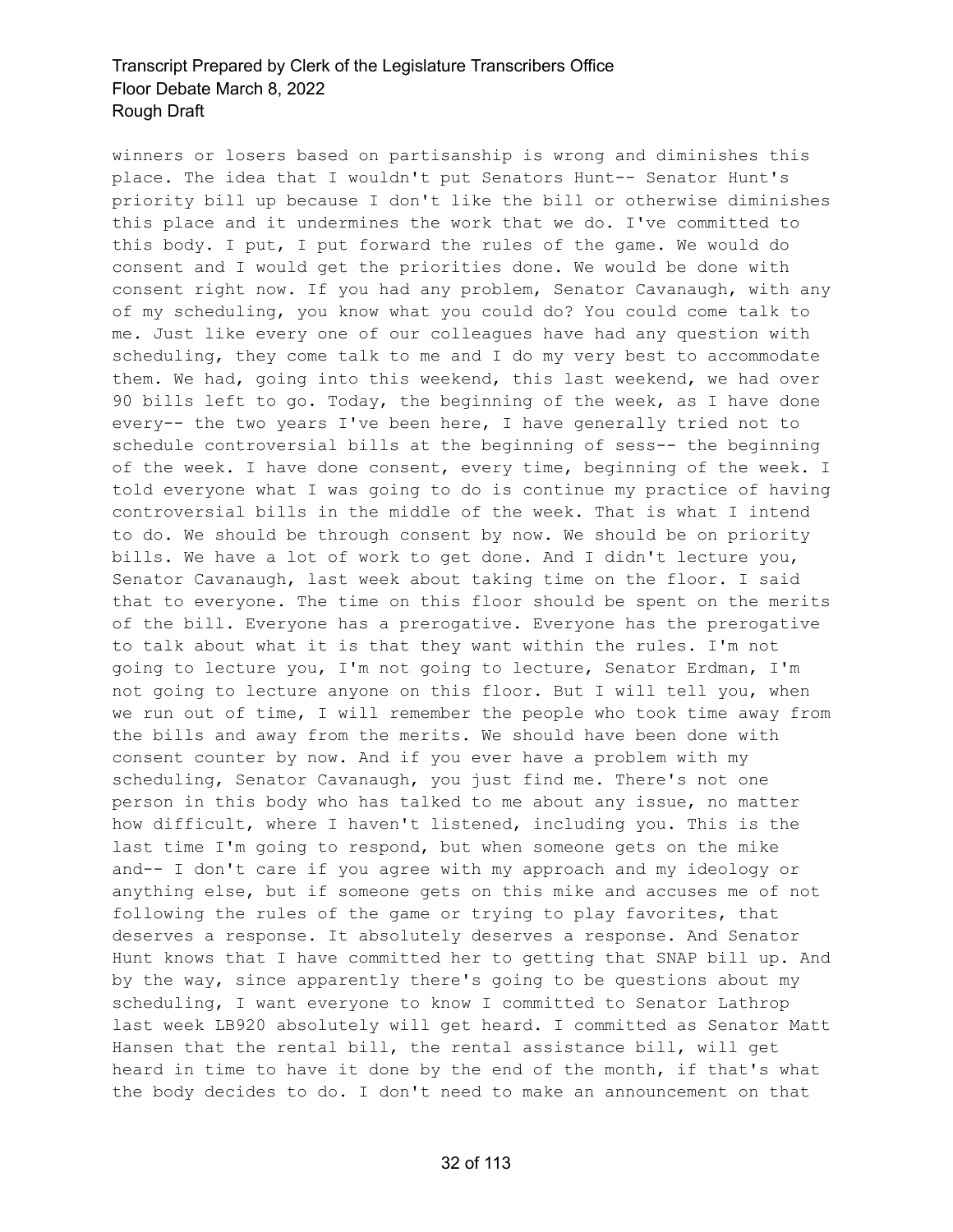every time that I make a commitment. But if you ever have a question, just find me. Thank you, Mr. President.

**WAYNE:** Thank you, Speaker Hilgers. Seeing no one left in the queue, Senator Friesen, you are recognized to close on your amendment. Senator Friesen waives closing. The question is shall the amendment to LB1147 be adopted? All those in favor vote aye; all those opposed vote nay. Have all voted who care to? Record, Mr. Clerk.

**CLERK:** 36 ayes, 0 nays, Mr. President, on the adoption of Senator Friesen's amendment.

**WAYNE:** The amendment is adopted. Discussion on the advancement of LB1147 to E&R Initial. Seeing no one in the queue, Senator Friesen you are recognized to close.

**FRIESEN:** Thank you, Mr. President. Again, this is a simple bill that will allow our local recreational vehicle dealers sell some of the models that were, up until this bill passes, would be illegal to sell in the state of Nebraska. It just opens it up that they are able to sell those vehicles and so it's a, it's a good bill that allows, again, our local dealers to make those sales when people want some of the larger RVs that are out there. Thank you, Mr. President.

**WAYNE:** Thank you, Senator Friesen. The question is the advancement of LBB1147 to E&R Initial. All those in favor vote aye; all those opposed vote nay. Have all voted? Record, Mr. Clerk.

**CLERK:** 38 ayes, 0 nays on the advancement of the bill, Mr. President.

**WAYNE:** The bill advances. Mr. Clerk, we will proceed to the General, General File, LB807.

**CLERK:** Mr. President, LB807 is a bill by Senator Brandt relating to county government. It changes provisions relating to a tax levy in county funding for nonprofit county historical association or society. Introduced on January 6 of this year, referred to the Government Committee, advanced to General File. I have no amendments to the bill, Mr. President.

**WAYNE:** Thank you, Mr. Clerk. Senator Brandt, you are recognized to open on LB807.

**BRANDT:** Good morning, colleagues. Today I'm bringing you LB807, which would change provisions relating to a tax levy in counting funding for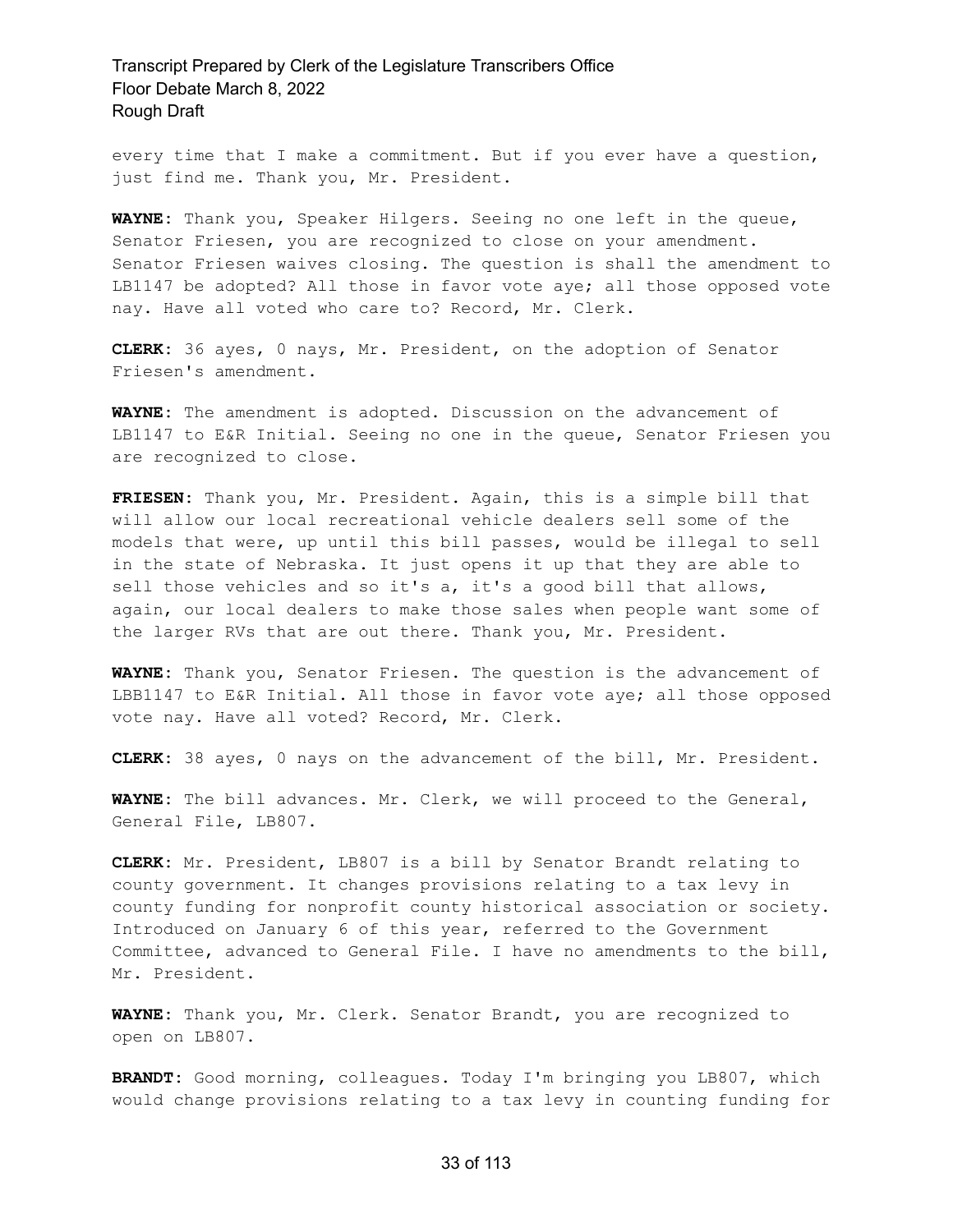a nonprofit county historical association or society. I want to start by thanking Speaker Hilgers for putting it on the concert calendar. LB807 would allow an association or society to have two options to receive tax funding from the county. Under the first option, the society or association would complete their own budget and have a separate tax levy for the historical association or society. The levy authority for this tax request would be allocated from the county board and would be included within the county's 50-cent levy limit. This would make the society or association consistent with how all other subdivisions adopt their budget. At present, the statute states that the association or society shall ask the county board for funding, but that tax request has to be included in the county budget rather than the association or society completing their own separate budget. The second option would be for the association or society to receive a funding request from the county board. The funding request would be paid from the general levy of the county, rather than setting a separate levy specific to the historical association or society. Under this option, the association or society would be required to report how the previous funding request was used before any future funding request would be paid. LB807 would not increase taxes because the funding provided under either option would still fall under the county's 50-cent levy limit. LB807 would not make any substantial changes to current procedures. Rather, it is intended to provide clarification and consistency for how nonprofit historical society budgets are handled. It would also make it easier for the public to view the amount that a historical society is asking for and how they use it. Lastly, it would cause nonprofit historical societies to be, to be handled in the same manner as county ag societies. This bill was brought to me by my former senator, Russ Karpisek, and the Nebraska Auditor of Public Accounts. I want to thank Russ Karpisek and Jeff Schreier, senior auditor in charge at the Nebraska Auditor of Public Accounts, for their work on the bill and for testifying at the hearing, along with Jon Cannon of NACO. LB807 was voted out the Government, Military and Veterans Affairs Committee unanimously, 8-0. With that, I ask for your green vote on LB807.

**WAYNE:** Thank you, Senator Brandt. Debate is now open. Seeing no one in the queue, Senator Brandt, you're recognize-- Senator Brandt waives closing. The question before the body is the advancement of LB807 to E&R Initial. All those in favor vote aye; all opposed vote nay. All, all those favor voted? All have voted-- all those in favor-- all have voted? Record, Mr. Clerk.

**CLERK:** 40 ayes, 0 nays, Mr. President, on the advancement of LB807.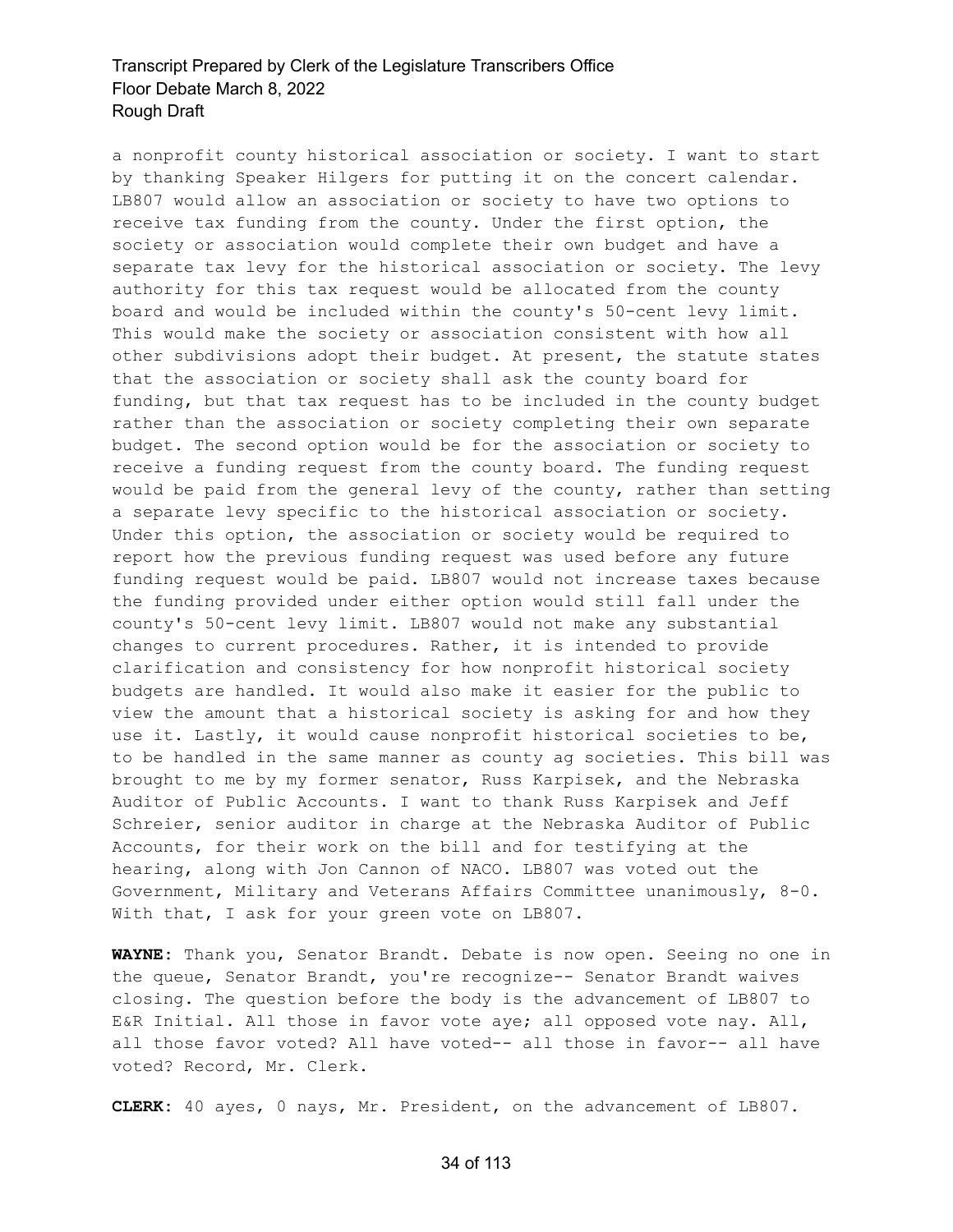**WAYNE:** The bill advances. Items for the record, Mr., Mr. Clerk.

**CLERK:** OK. I do, Mr. President. Thank you. Judiciary Committee, chaired by Senator Lathrop, reports LB829, LB830, LB907, LB851, and LB1124 to General File. Transportation Committee, chaired by Senator Friesen, LB1244 to General File. Education by Senator Walz reports LB1057 to General File. Business and Labor, LB815 to General File, chaired by Senator Ben Hansen. And Revenue Committee, chaired by Senator Linehan, reports LB1250 to General File. [New resolutions: LR319]. Amendment to be printed: Senator Cavanaugh to LB376A. I have notice of hearing from the Natural Resources Committee. I have new A bill, LB1241A by Senator Lathrop. It appropriates funds to implement LB1241. Bills read on Final Reading this morning [LB567, LB704, LB749e, LB786, LB791, LB847] were presented the Governor at 11:43 a.m. Announcements: Appropriations Committee Exec Session 11-- or, excuse me, 12:30 in Room 1524. General Affairs Exec Session, 12:45 p.m. in Room 1507. And name adds: Senator Jacobson to LB781; Briese, LB933; Dorn, LB933; Jacobson, Brewer, LB933; Blood, LB964; Briese, Jacobson, LB1086; Pansing Brooks, LR283CA, along with Morfeld, Jacobson, and Matt Hansen; Senator Arch to LR317; and Kolterman, LR317. Mr. President, Senator Hansen-- Matt Hansen would move to recess the body until 1:30 p.m.

**WAYNE:** The question is shall the Legislature recess until 1:30? All those in favor vote aye-- say aye. All those oppose-- I'm sorry, all those in favor say aye. Nays. We are at recess.

[RECESS]

**WILLIAMS:** Good afternoon, ladies and gentlemen. Welcome to the George W. Norris Legislative Chamber. The afternoon session is about to reconvene. Senators, please record your presence. Roll Call. Record, Mr. Clerk.

**CLERK:** I have a quorum present, Mr. President.

**WILLIAMS:** Thank you, Mr. Clerk. Any items for the record?

**CLERK:** I have nothing at this time. Mr. President.

**WILLIAMS:** Members, we'll return to the agenda. We will go to General File appropriations bill, LB698A. Senator Kolterman.

**KOLTERMAN:** Good afternoon, colleagues. Thank you, Mr.-- Senator Williams. LB698A is just-- it follows the, the bill that deals with

#### 35 of 113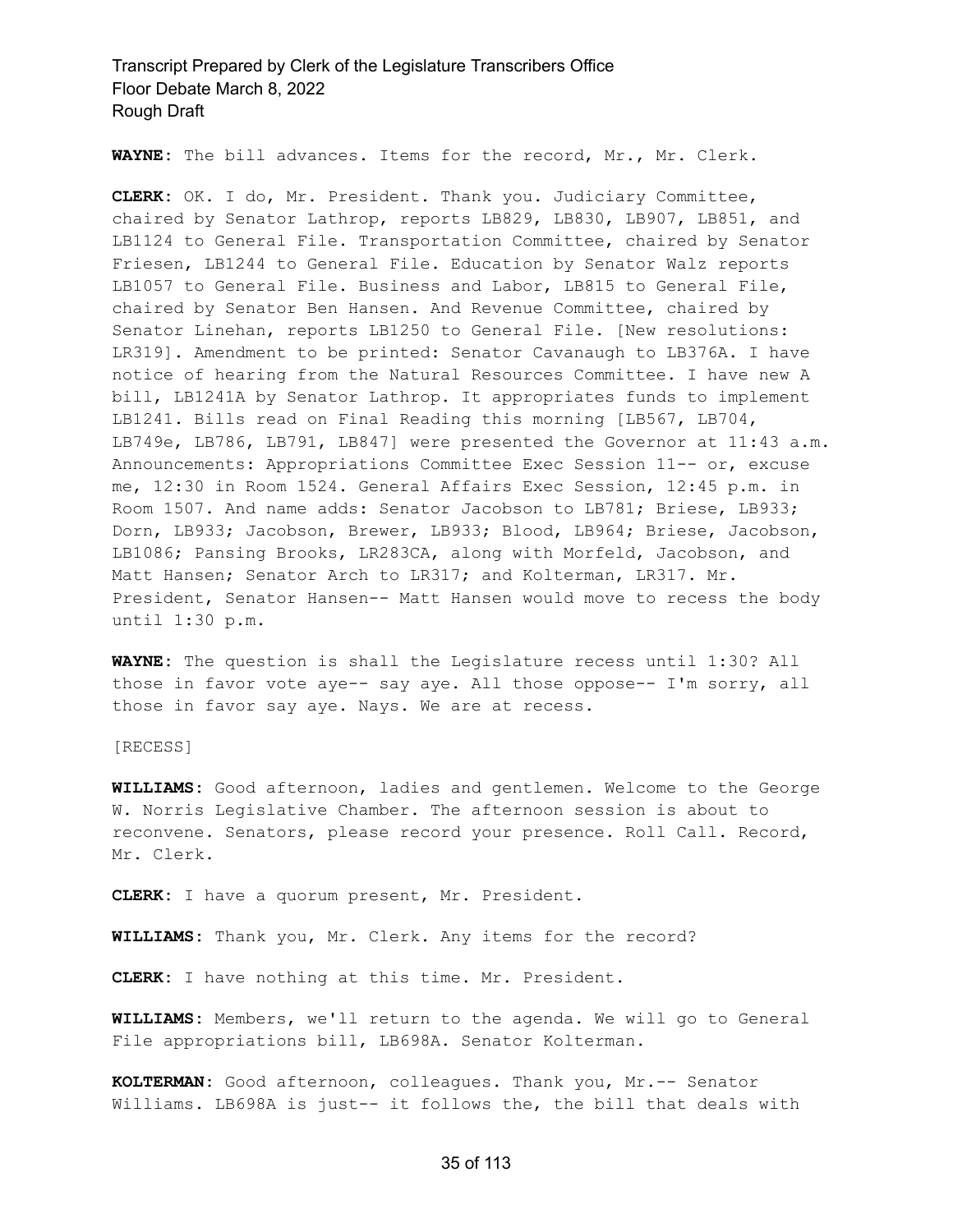continuous glucose monitors. As I, as I believe as we talked about when we introduced this bill, the fiscal note was pretty incorrect. And they've lowered it substantially, and I think it's still a little bit too high. This is a bill where if you get-- if you-- if we monitor people's blood sugar levels on a regular basis, it, it protects a lot of the problems and keeps people from getting into the hospital. So I think that this will more than pay for itself, and I'd appreciate a green light on LB698A. Thank you.

**WILLIAMS:** Thank you, Senator Kolterman. Debate is now open on LB698A. Senator Machaela Cavanaugh, you're recognized.

**M. CAVANAUGH:** Thank you, Mr. President. Colleagues, I support this AM-- or LB698 appropriations bill. I had one of-- the pages have passed out these yellow bracelets to you all. They were downstairs by-- near the information desk. There's a-- the Kim Foundation has set up some materials and I just wanted to share them all with you because they do a lot in behavioral health and suicide prevention, and they have a little thingy here that has the suicide prevention lifeline, 800-273-8255. That's 800-273-8255, the suicide prevention hotline. If you feel like you're alone, you're not, you're loved, you, you matter. And please call that hotline if you need to. Thank you.

**WILLIAMS:** Thank you, Senator Cavanaugh. Seeing no one in the queue, Senator Kolterman waives closing on LB698. Members, the question is the advancement of LB698A to E&R Initial. All those in favor vote aye; those opposed vote nay. Have all voted? Record, Mr. Clerk.

**CLERK:** 34 ayes, 0 nays on the advancement of LB698A.

**WILLIAMS:** The bill advances. Next item.

**CLERK:** LB804A by Senator Hughes. It appropriates funds to implement LB804.

**WILLIAMS:** Senator Hughes, you're recognized to open.

**HUGHES:** Thank you, Mr. President. Good afternoon, colleagues. LB804A is the A bill for LB804 which we passed a week ago today, last Tuesday. It is a bill that increases the maximum allowable days for a member of the Nebraska Power Review Board designated to represent Nebraska on the Southwest Power Pool's Regional State Committee so they can engage in activities on behalf of the state of Nebraska. LB804A increases the per diems up to \$15,000 per year from the Nebraska Power Review fund to accommodate the additional days allowed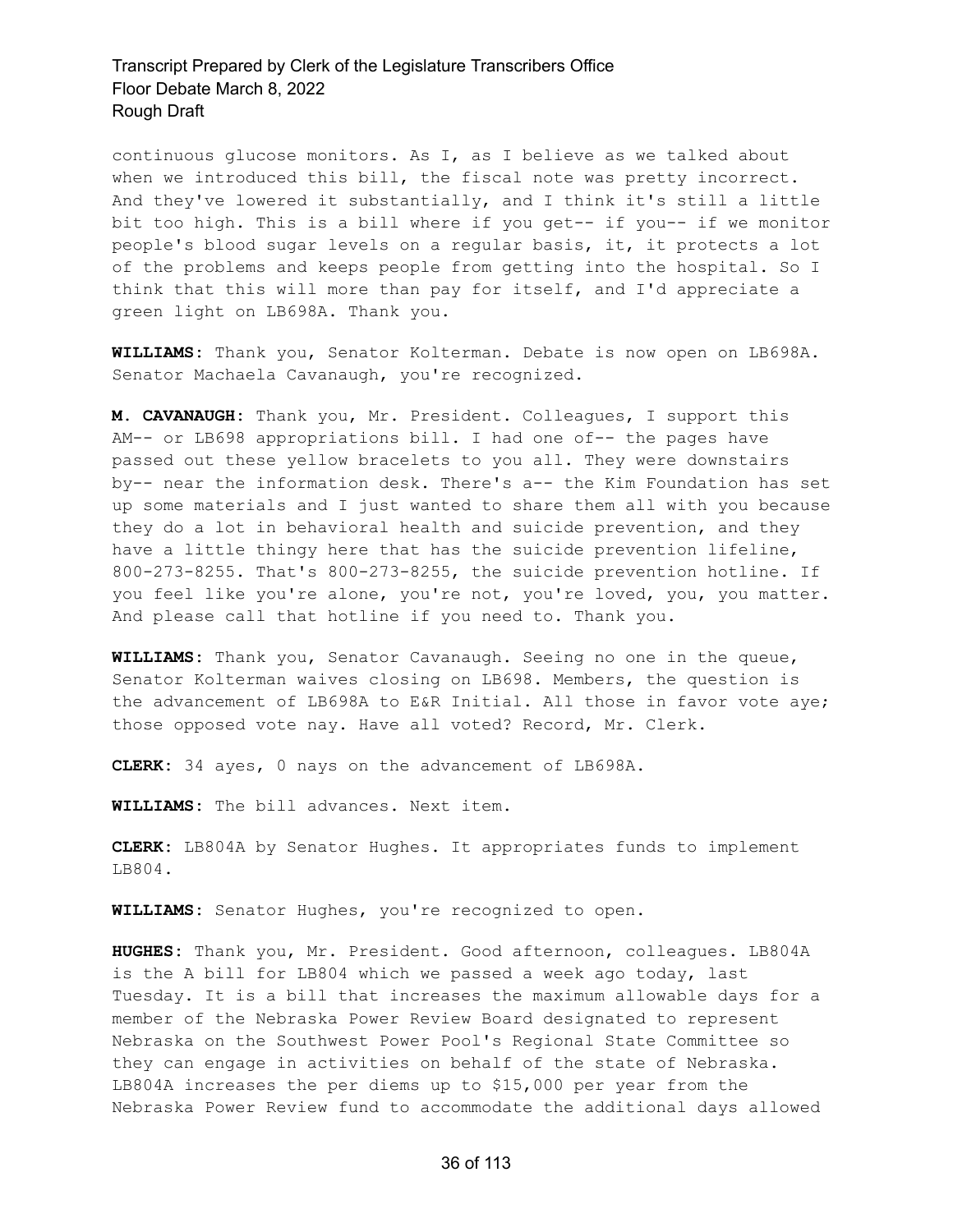in LB804. This is a cash-funded agency, so they're spending-- they're wanting authority to spend their own money. Thank you, Mr. President.

**WILLIAMS:** Thank you, Senator Hughes. Debate is now open on LB804A. Seeing no one in the queue, Senator Hughes, you're recognized to close. Senator Hughes waives closing. Members, the question is the advancement of LB804A to E&R Initial. All those in favor vote aye; those opposed vote nay. Have all voted that wish? Record, Mr. Clerk.

**CLERK:** 36 ayes, 0 nays on the advancement of LB804A.

**WILLIAMS:** The bill advances. Next item.

**CLERK:** Mr. President, LB1037A by Senator Arch. It's bill for an act relating to appropriations; it appropriates funds to carry out the provisions of LB1037. I do have an amendment to the bill, Mr. President.

**WILLIAMS:** Thank you, Mr. Clerk. Senator Arch, you're recognized to open.

**ARCH:** Thank you, Mr. President. Yeah, so the LB1037A, as the Bill Writers took a look at it, it actually doubled the cost. And so the amendment here strikes line 2 on page 2. It strikes one of those \$400,000, insert zero. So the total A bill on this is for \$400,000. Thank you.

**WILLIAMS:** Senator Arch, is that your opening then on the amendment?

**ARCH:** Yes.

**WILLIAMS:** Thank you. Debate is now open on LB1037 and AM2193. Seeing no one wishing to speak, Senator Arch you're recognized to close on AM2193. Senator Arch waives closing. Members, the question is the attachment of AM2193 to LB1037. All those in favor vote aye; those opposed vote nay. Have all voted? Record, Mr. Clerk.

**CLERK:** 40 ayes, 0 nays on the adoption of Senator Arch's amendment.

**WILLIAMS:** The amendment is adopted. Moving back to discussion. Seeing no one in the queue, Senator Arch you're recognized a close on LB1037. Senator Arch waives closing. Members, the question is the advancement of LB1037A to E&R Initial. All those in favor vote aye; those opposed vote nay. Have all voted? Record, Mr. Clerk.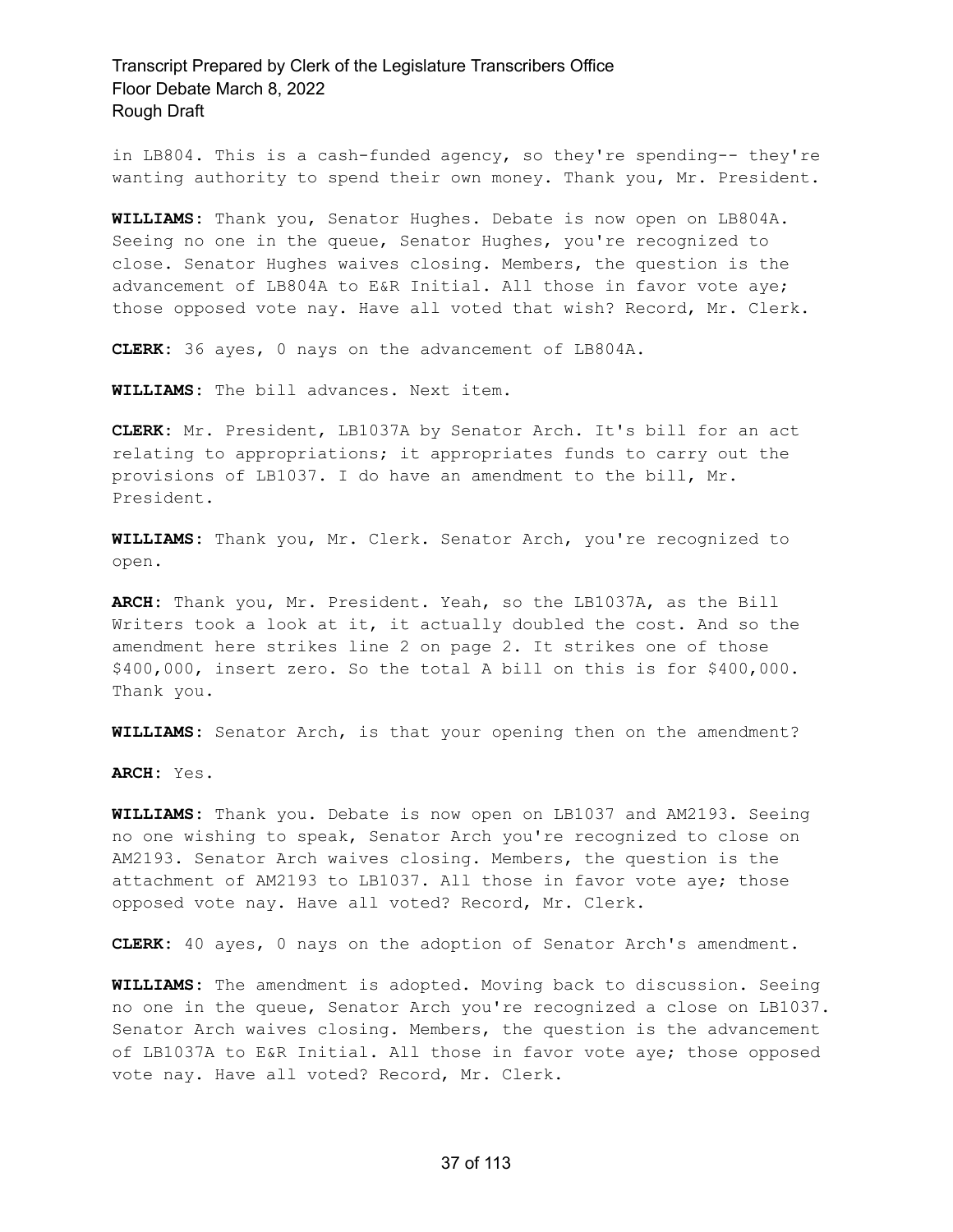**CLERK:** 36 ayes, 0 nays, Mr. President, on the advancement of the bill.

**WILLIAMS:** The bill advances. Returning to the agenda, Mr. Clerk.

**CLERK:** Mr. President, Final Reading. Senator McKinney, you had pending AM2196. I understand you wish to-- I'm sorry, you want to withdraw AM2148.

**McKINNEY:** Yes.

**CLERK:** Mr. President, Senator McKinney would move to return the bill for a specific amendment, AM2196.

**WILLIAMS:** Senator McKinney, you're recognized to open on your amendment.

**McKINNEY:** AM-- the, the amendment is just reflective of the-- after Senator Geist's LB1215 was amended into 450-- LB450. So the-- this new amendment just accounts for that. Thank you.

**WILLIAMS:** Thank you, Senator McKinney. Debate is now open on the amendment. Seeing no one in the queue, Senator McKinney. Senator McKinney, you're recognized to close on your amendment. Senator McKinney waives closing. Excuse me, Senator Erdman, you're recognized.

**ERDMAN:** Thank you, Mr. President. I wonder if Senator McKinney would yield to a, to a question or two? Senator McKinney.

**McKINNEY:** Yes.

**WILLIAMS:** Senator McKinney, would you yield?

**ERDMAN:** Thank you.

**McKINNEY:** Yes.

**ERDMAN:** Thank you, Senator McKinney. Senator McKinney explain-- can you go into a little more detail about-- you said this is Senator Geist's bill that's been amended into your bill.

**McKINNEY:** Yes. So I've had an A bill that got passed, but we have moved a little too fast. And last week, Senator Geist's bill was amended onto my bill. And we're just fixing that.

**ERDMAN:** OK.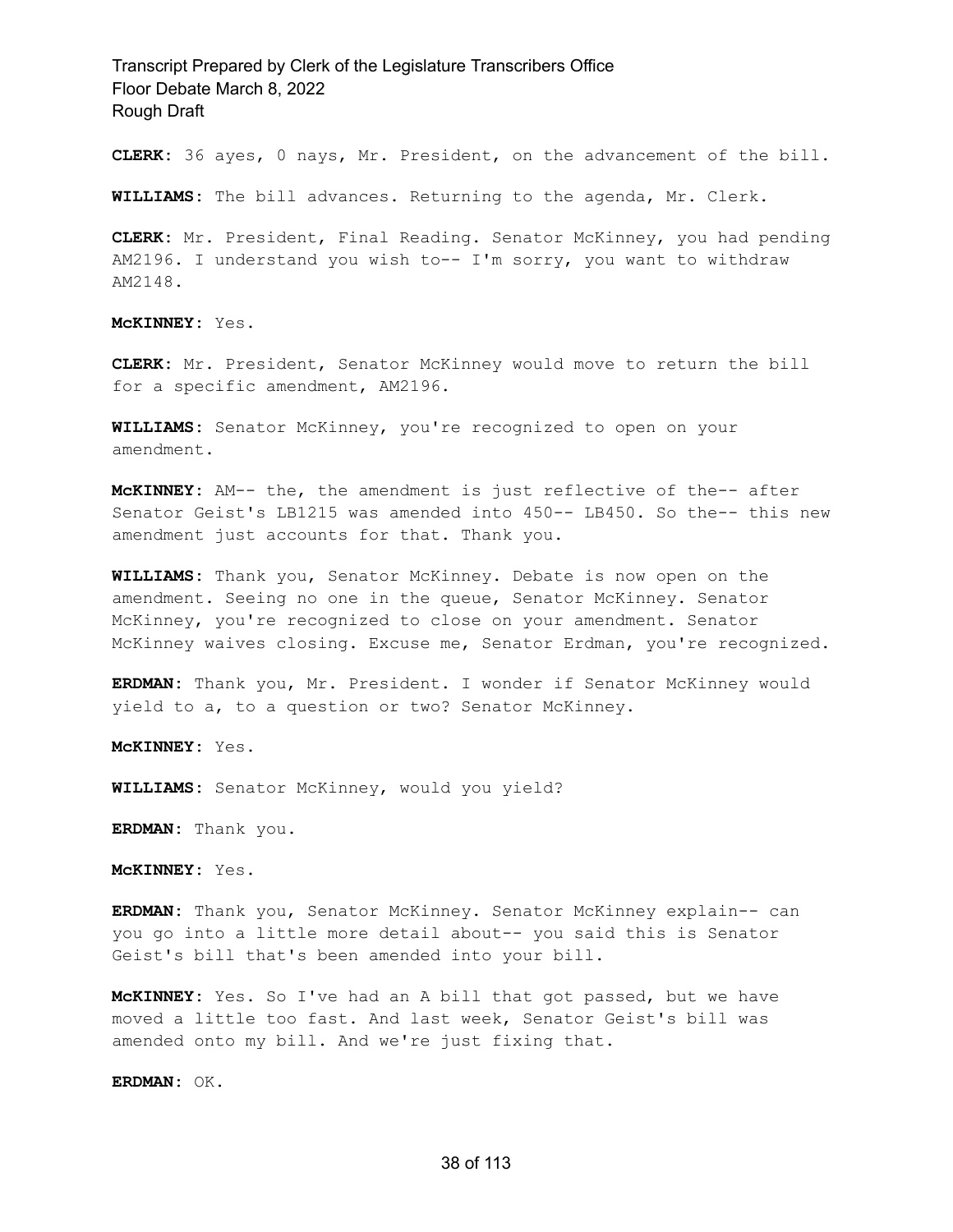**McKINNEY:** Yeah.

**ERDMAN:** All right, thank you.

**McKINNEY:** No problem.

**WILLIAMS:** Thank you, Senator Erdman and Senator McKinney. Members, the question is returning the bill to Select File for this amendment. All those in favor vote aye; those opposed vote nay. Have all voted? Record, Mr. Clerk.

**CLERK:** 37 ayes, 0 nays to return the bill, Mr. President.

**WILLIAMS:** The bill is returned. Senator McKinney, you're now recognized to open on your amendment, AM2196.

**McKINNEY:** Don't have too much more to say. The amendment just reflects the adoption of the LB1215 into LB450. Thank you.

**WILLIAMS:** Thank you, Senator McKinney. Debate is now open. Seeing no one wishing to debate, members, the question is the adoption of AM2196. All those in favor vote aye; those opposed vote nay. Have all voted that wish? Record, Mr. Clerk.

**CLERK:** 40 ayes, 0 nays on the adoption of the Select File amendment.

**WILLIAMS:** The amendment is adopted. We're now on Select File. Senator McKinney for a motion.

**McKINNEY:** Mr. President, I move to advance LB450A to E&R for engrossing.

**WILLIAMS:** Members, you've heard the amendment. All those in favor say aye. Those opposed say nay. The bill is advanced. Mr. Clerk for items.

**CLERK:** I have nothing at this time, Mr. President.

**WILLIAMS:** OK. Returning to the agenda.

**CLERK:** Mr. President, next bill, General File, LB1112 by Senator McKinney. It's a bill for an act relating to schools; it adopts the Computer Science and Technology Act; it provides a graduation requirement; it changes duties relating to the academic content standards. Introduced on January 19 of this year. At that time, referred to the Education Committee. The bill was advanced to General File. There are committee amendments, Mr. President.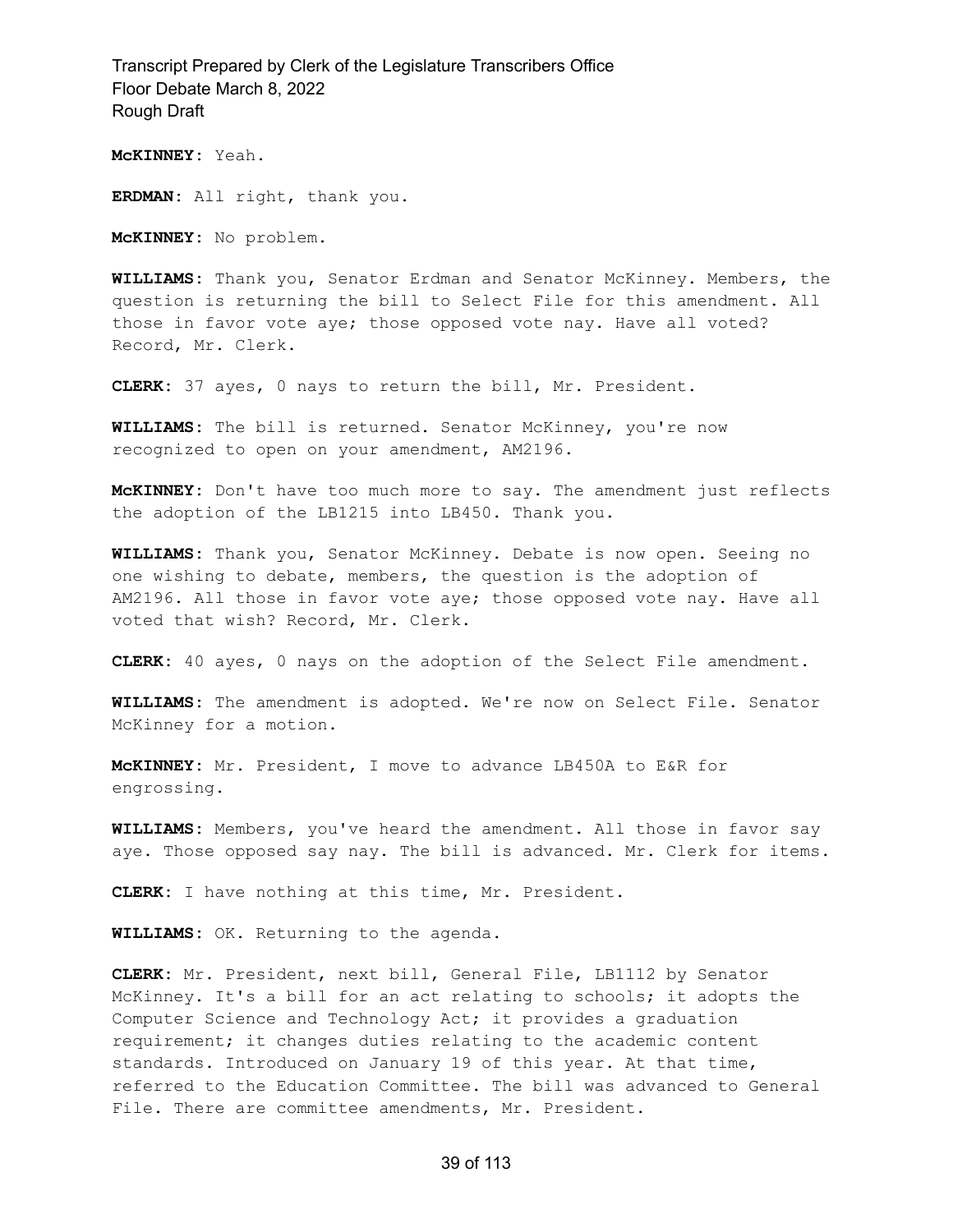**WILLIAMS:** Senator McKinney, you're recognized the open on LB1112.

**McKINNEY:** Thank you, Mr. President, and good afternoon, colleagues. LB1112 creates the, creates the Nebraska Computer Science and Technology Act. I'd like to thank Speaker Hilgers for choosing this as one of his Speaker priorities for this session. LB1112 was heard in the Education Committee on February 15 and was advanced on a 7-0 vote. During our hearing, our committee heard testimony from members of the business community, the Chamber of Commerce, companies like Huddle and Nelnet, to discuss workforce challenges and why increasing a student's exposure to computer science and technology can fill the gap that- gaps they are facing. We also heard from Metro Community College and Code.org about the resources available through both of their organizations to schools, teachers, and students to enact LB1112. All available, all available free of charge. Employers big and small support this bill and will help schools across the state prepare the student for the 21st century workforce. The proponents of LB1112 talked about the challenges they face as employers because of the shortage in workforce for tech jobs. They also talk about the crisis employers are experiencing as they want to expand their footprint in our state but have to look outside of the state because we don't have enough students with technology skills. LB1112 can change that trajectory, and this bill will help ensure our students are prepared and educated in the skills needed to succeed in a career. Technology and computer science is no longer limited to just coding classes that only a small handful of students choose to take as an elective. Instead, technology and digital literacy is embedded in every industry our, our students choose to work in: manufacturing, agriculture, healthcare, and finance. LB1112 is an opportunity to increase students' education in technology. In states that have chosen to implement similar proposals, their results, particularly for students of color and women, have been eye-opening. Nebraska should be a leader in educating our students. And if states like Arkansas could do it, I think we can, too. Since the public hearing, my office has been working with members of the Nebraska Association of School Boards, including Millard Public Schools and Omaha Public Schools to make changes to AM1942, which have been reflected in AM2101. I want to thank my cosponsor, Senator Slama, for partnering with me again on this important proposal. You might remember that she and I worked last session on LB450 [SIC--LB452], the Financial Literacy Act, which was passed last year. Before I close, I would just kind of leave you guys with some words from late Omaha, Nebraska native Malcolm X. "Education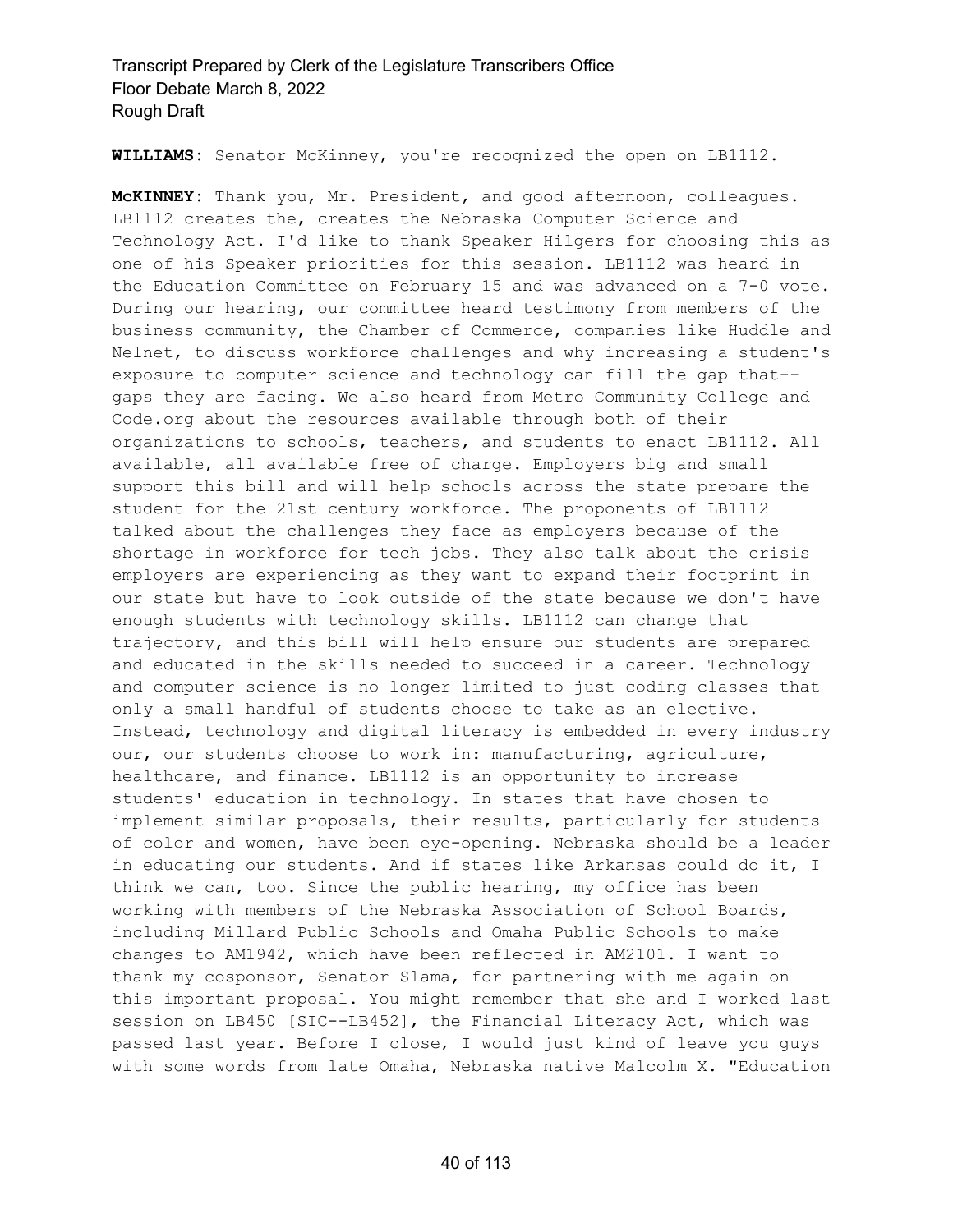is the passport to the future, for tomorrow belongs to those who prepare for it today." Thank you.

**WILLIAMS:** Thank you, Senator McKinney. As the Clerk stated, there are amendments from the Education Committee. Senator Walz, as Chair of the committee, you're recognized to open on the committee amendments.

**WALZ:** Thank you, Mr. President. Good afternoon, colleagues. AM1942 was introduced by committee-- by the committee to accomplish two things. First, it ensures that new high school graduation requirement established by this bill, as well as the financial literacy, literacy bill last year, would only apply to students attending public schools. Second, it changes the requirement for the State Board of Education to adopt computer science and technology education standards so that such standards can be included under the mathematics, science or career and technical education standards. This gives greater flexibility to school districts in meeting the new requirements, especially in western Nebraska. I would like to thank Senator McKinney for working on this amendment and encourage your green vote to adopt AM1942. Thank you.

**WILLIAMS:** Thank you, Senator Walz. Mr. Clerk, there's an amendment to the committee amendment.

**CLERK:** Senator McKinney would move to amend committee amendments with AM2101.

**WILLIAMS:** Senator McKinney, you're recognized to open on AM2101.

**McKINNEY:** Thank you, Mr. President. AM2101 addresses some more concerns from the education community. Starting, it-- grad requirements will now start with the class of 2027. It's, it's important to keep the same timeline in terms of incorporating the standards in K-12 education. This is a manageable timeline and it gets this work going. Our students, however, make four-year plans for graduation as eighth graders and have already registered for high schools. We tell them that they are responsible for the graduation requirements in the handbook in place when they register for freshman year. Changing the dates of the graduating class of 2027 allows us to add it to the '23-24 handbook this fall, which will be shared next year with eighth graders. Anything sooner disrupts the educational plan for students who are trying to fit in courses to make career academies and etcetera for their schedules. Equivalent of a semester also is in this amendment of a, of a semester is in this and this is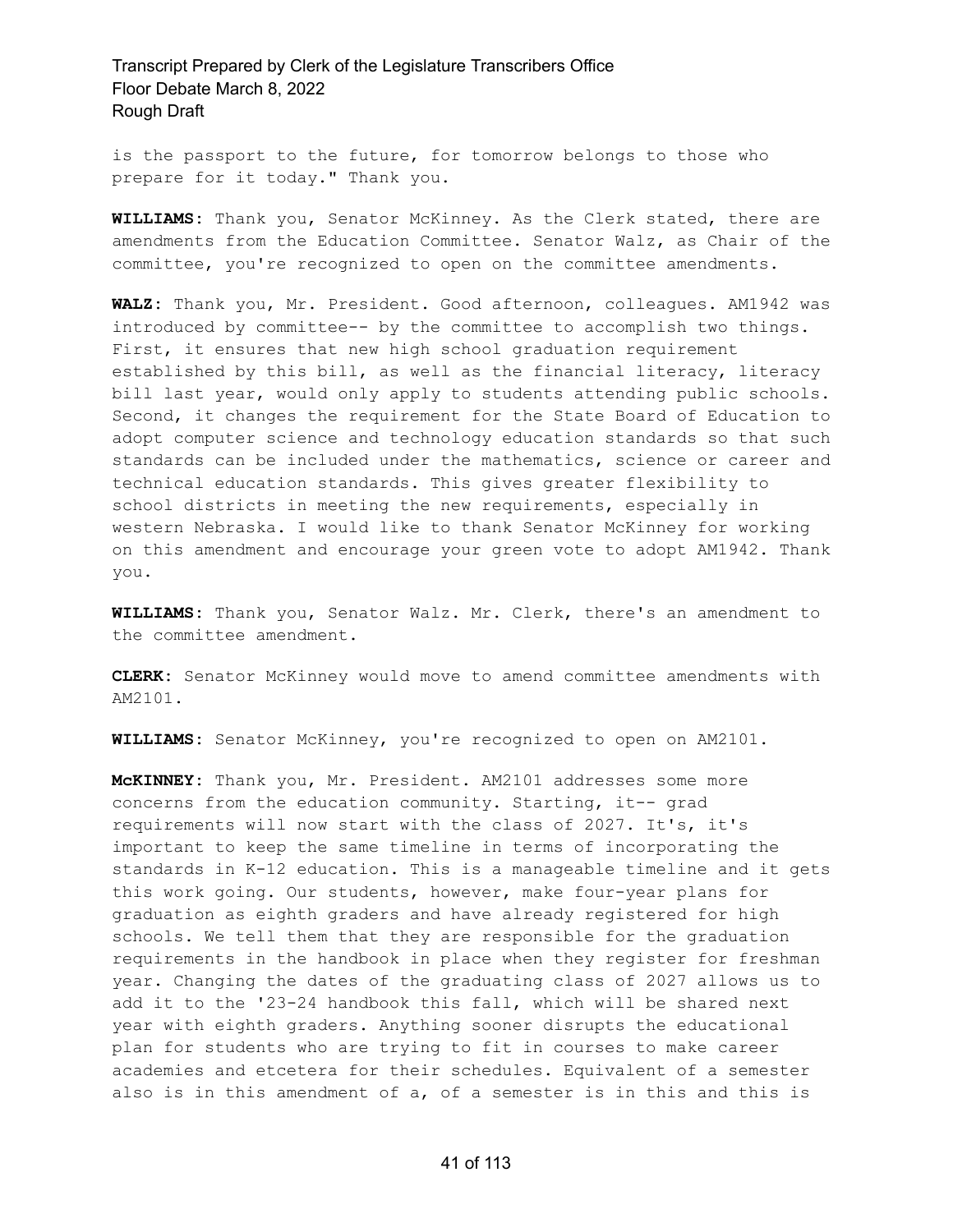proposed because every district-- dang, I'm slipping my words. But but every district has different criteria on what they consider a credit. Some for a semester course is five and some is one. So the change in this is just saying the equivalent of a semester course, and that's about it for AM2101.

**WILLIAMS:** Thank you, Senator McKinney. Debate is now open on LB1112 and the amendment. Senator Arch, you're recognized.

**ARCH:** Thank you. Thank you, Mr. President. I, I have a question for Senator McKinney if he would yield.

**WILLIAMS:** Senator McKinney, would you yield?

**McKINNEY:** Yes.

**ARCH:** I-- in larger school districts, smaller school districts, the implementation of this, and I haven't gone through the amendment to the amendment to the bill, but are, are you concerned at all with some of the smaller school districts finding qualified people to teach these kinds of courses?

**McKINNEY:** No, I'm not, because within the bill you'll see that we allow for online education and blended learning opportunities. So I'm, I'm not overly concerned, and you also could take these courses offline. So it-- we-- when we worked on the bill and worked through the amendments, we tried to make sure it was as flexible as possible for a school in Omaha and a school in Scottsbluff.

**ARCH:** Thank you.

**McKINNEY:** No problem.

**ARCH:** Thanks for that answer. The only other statement I would make is we've, you know, we, we do this, we do this occasionally where we will require certain, and we did this with financial literacy, and we've done this with other, with other bills, I, I just say we, we have to be careful when we get into, when we get into dictating this one is going to be five hours and this was going to be three hours and this is going to be one hour. I mean, we have-- we are-- we're getting pretty deep into, into the schools. And so with that, I, I don't stand it opposition, but, but just a word of, of caution and, and, and thank you for the answer to that specific question. Thank you.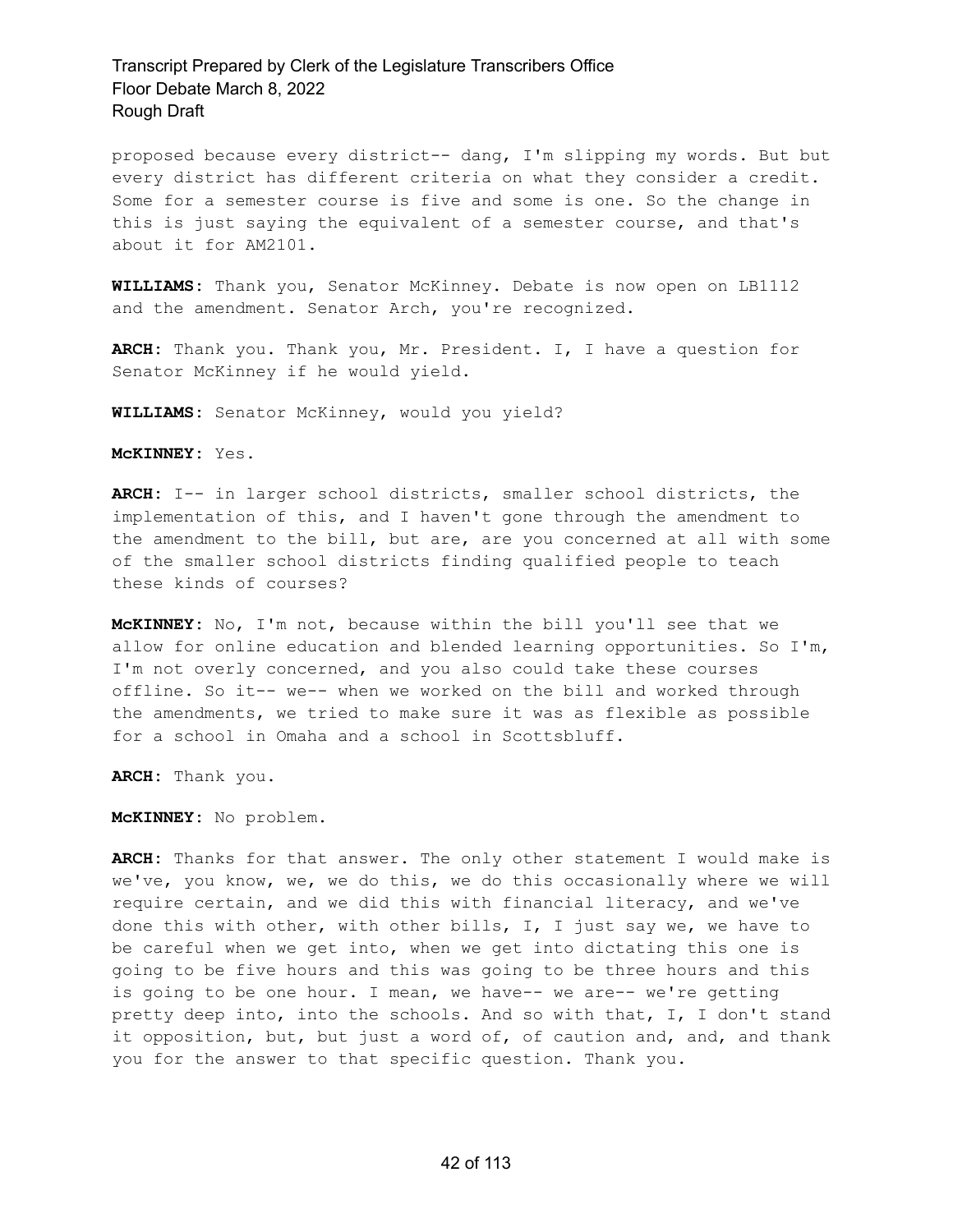**WILLIAMS:** Thank you, Senator Arch and Senator McKinney. Senator Vargas, you're recognized.

**VARGAS:** Thank you very much. This is a good bill. I appreciate Senator McKinney and the other cosponsors and for a couple of reasons. So one and I, I mentioned this maybe in my committee before, but I'm a former STEM science teacher and I worked across the country with trying to make sure we're improving outcomes for kids in schools. And I will tell you and you mentioned Arkansas, Arkansas, and this is some time ago, it wasn't even recently, Arkansas passed the computer science requirement. And the reason they did it is because they wanted to get ahead of the brain drain that we have, the gaps that we currently have, especially across low income and individuals of color within STEM careers. And we continue to see these gaps in computer science and technology related fields. And oftentimes, by the time that they get to college in these different course requirements or courses are available, they had the opportunity to get, get some initial courses in, in high school. And if we gave them some initial coursework, both online or in person, I think we would have been able to fill some of these high-demand, high-tech jobs we currently have. We have 10,000-plus high-tech jobs right now that are even unfilled across the state, and many of the people that came in testified on this bill are trying to get ahead of it reactively. We are behind the ball. I'm glad that this is moving forward, you know, I'm glad that it was worked out with the 2027 start date. I would have wanted to do it a little sooner, but my hope is that that negotiation working with the school boards association and other entities works and that some take it on their own, you know, their own accord to then start to do it quicker not, not later, because we really can't wait. We are competing with other states and other communities. And I just appreciate this bill and I'm glad we can move forward. Thank you.

**WILLIAMS:** Thank you, Senator Vargas. Senator Blood, you're recognized.

**BLOOD:** Thank you, Mr. President. Fellow senators, friends all, at this moment, I don't stand in opposition or in support of the amendments or the underlying bill, and I did speak with Senator McKinney about this before the bill came up on the board. My concern is much as Senator Arch's concern, is that ever since I've been here, we keep going into the weeds when it comes into curriculum thinking that we know better than our school systems. And I think this is a very noble cause. I understand why there are so many supporters. We have a workforce shortage. And I'm a huge supporter of STEM. In fact, I put on my own Rosie Revere engineer programming in my district for grade school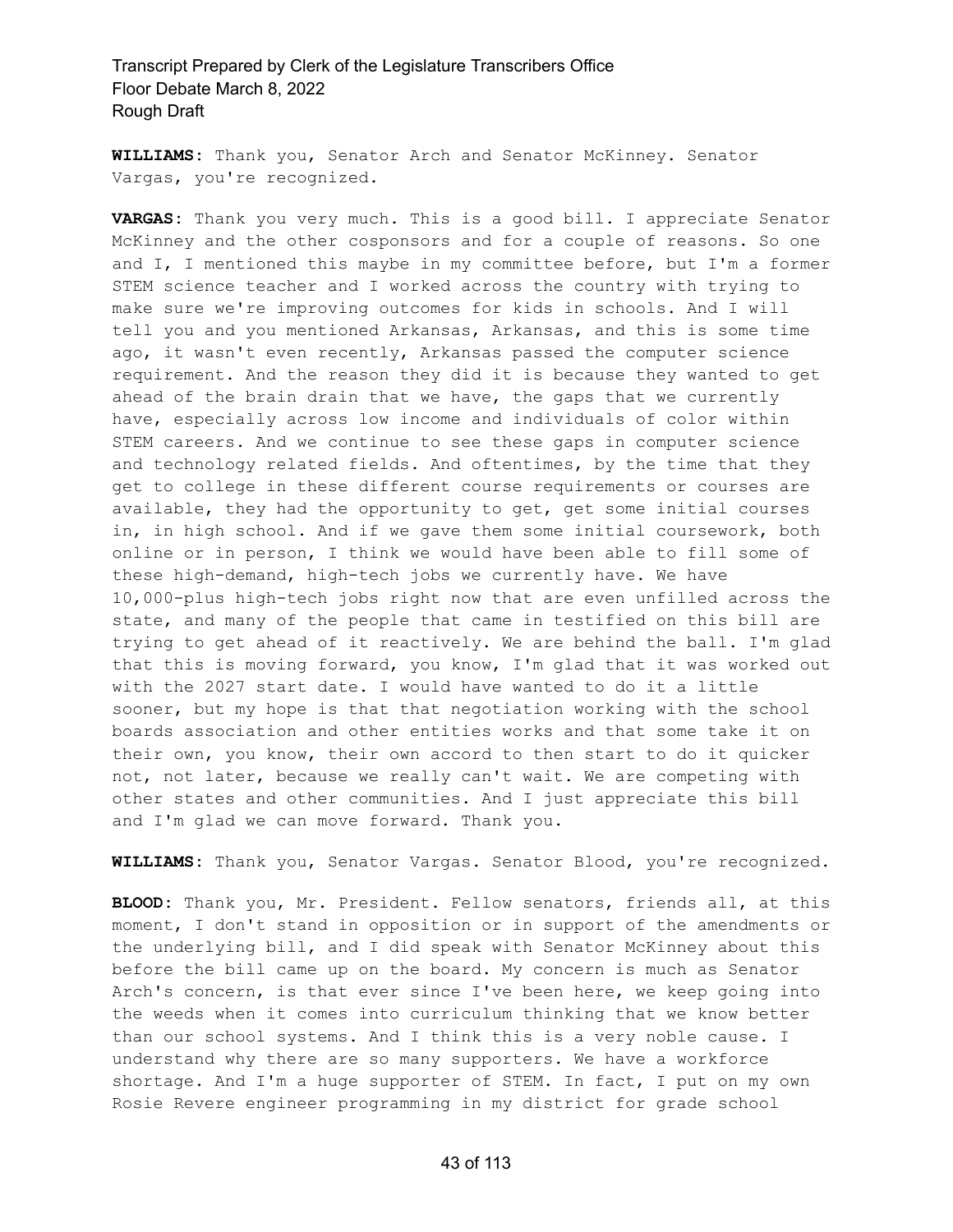girls. But with that said, when we hand these unfunded mandates down and we have the expectation that schools have to pay for this, they have to pay for the extra teacher, or I don't know if the course is and maybe Senator McKinney can, can address this. I don't know if the courses are free to the schools they can take. If they are, then I'm probably more of a proponent than opponent. But if it's going to be a cost to the schools, this is one more thing we're asking the schools to pay for. And since we don't fully fund our schools as many other states do, we're putting another unfunded or underfunded mandate on those schools. And so the concern for me isn't that the process of what you're trying to do, why I understand why it's important and I am in full agreement with that part of the bill. The parts that I'm not in agreement with is what happens to a small school that's already having trouble retaining teachers. And you did kind of address that already that they can do it online or offline, which is good since we know broadband is inconsistent across the state of Nebraska, which we still haven't fixed that problem either. But if it requires them having to hire a teacher, that's an expense. And then I look at our school systems in my district and Senator Arch's district, Papillion, La Vista School District, Bellevue Public School District, we're already doing this. So I don't know if we need to do a carve out. I don't know if we need to find a way to fund this. Is there some way we can fund this without it being an unfunded mandate? Those are my concerns, and I'm hoping in between General and Select we can address those concerns or perhaps Senator McKinney has an answer to that right now. And I'd be happy to yield any of my extra time to Senator McKinney.

**WILLIAMS:** Senator McKinney, you're yielded 2:30.

**McKINNEY:** Sure. And just to reply to you, in my opening, I stated, and I'll say it again, districts can get this coursework free of charge, so it, it won't be difficult and it's not a-- a lot of districts are already doing this, but also they could get these courses for free through Code.org and other entities in the state, so it wouldn't be a heavy lift on the districts. And I just want to say I brought this bill because, you know, I always think about, you know, what do we need to do to make sure that Nebraska is a vibrant state after I'm gone and after all of us are gone from this body? And I think this is something that could take our state to the future and prepare our students for the future because the world is changing. Like, for example, the auto industry is going electric. And if our kids don't know how to use electric, use technology and things like that, that could be an issue. But that also means the workforce is going to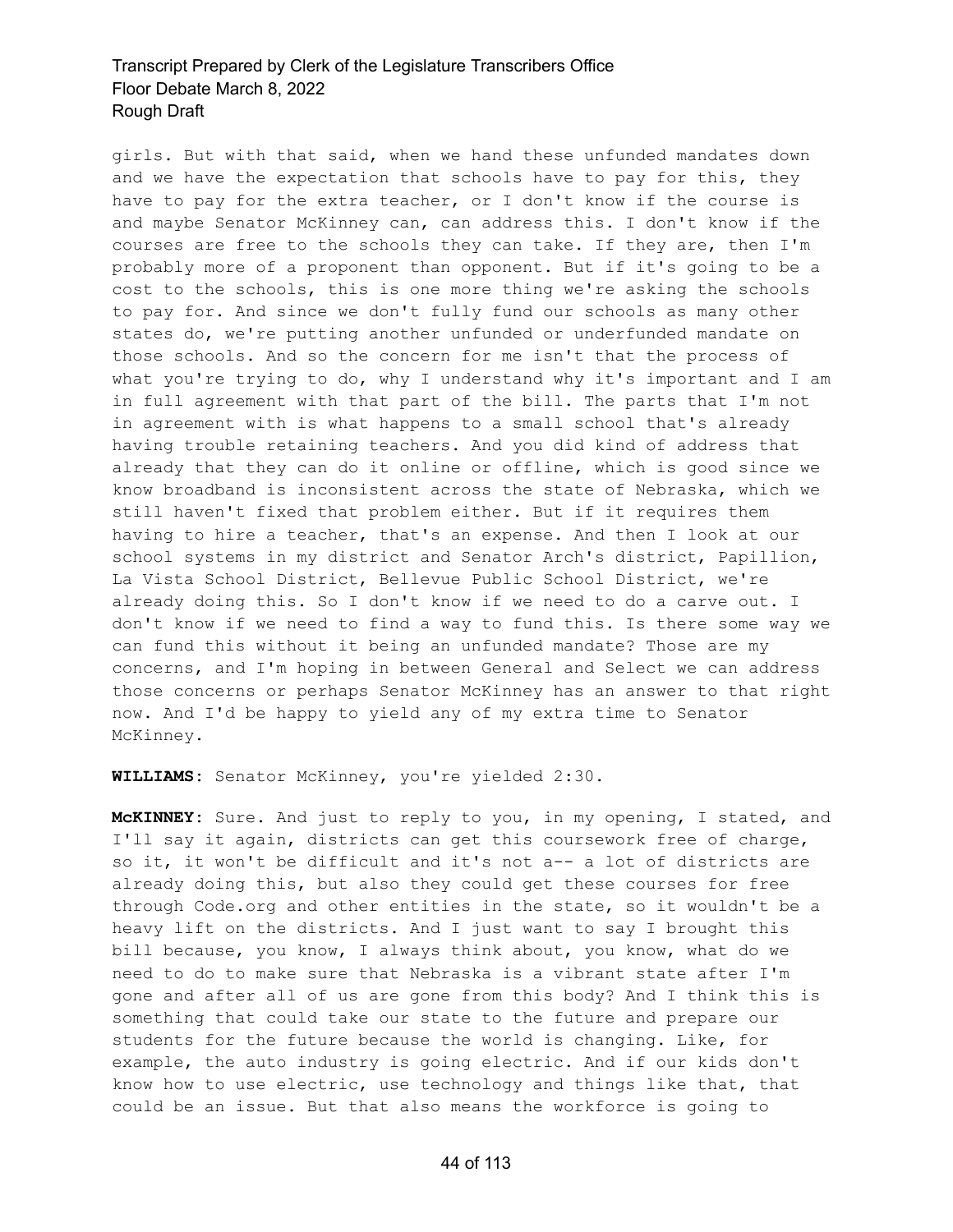change, and we have to make sure that our students are prepared for the workforce. If we wait later, we're going to be talking about issues about workforce and this, this and that, but we can start working on that now, and that's what I hope you all understand. Thank you.

**WILLIAMS:** Thank you, Senator McKinney and Senator Blood. Mr. Clerk for announcement.

**CLERK:** Mr. President, Health Committee will have an Executive Session underneath the south balcony immediately, south balcony, the Health Committee right now. Thank you.

**WILLIAMS:** Thank you, Mr. Clerk. Senator Friesen, you're recognized.

**FRIESEN:** Thank you, Mr. President. I've been watching as we keep, I guess, as a Legislature addressing issues that K-12 should be teaching. And I am curious, I guess, where the Department of Education would be and where the Education Committee stands on this more. So if Senator Walz would yield to a question, please?

**WILLIAMS:** Senator Walz, would you yield?

**WALZ:** Yes.

**FRIESEN:** Senator Walz, is it typical for the Legislature to have to adopt legislation to get different courses taught in K-12 schools or what does the Department of Education, what role do they play?

**WALZ:** I would say, no, it's not typical in that we would, you know, if we could do-- if we could have conversations without having to have legislation, I think that that, you know, would be--

**FRIESEN:** So from your understanding, the Department of Education, if, if that was a-- if this was an issue that they would have looked at this or come up with a recommendation and this is kind of part of their duties or is it our duty?

**WALZ:** I, I would say that first of all, it's the Department of Education's duty.

**FRIESEN:** OK, thank you. Well, and I'm not saying that sometimes we don't need to address issues like this, but from what I've been hearing for the past seven years that I've been here is that we still have some public schools that we would say are failing and we keep

#### 45 of 113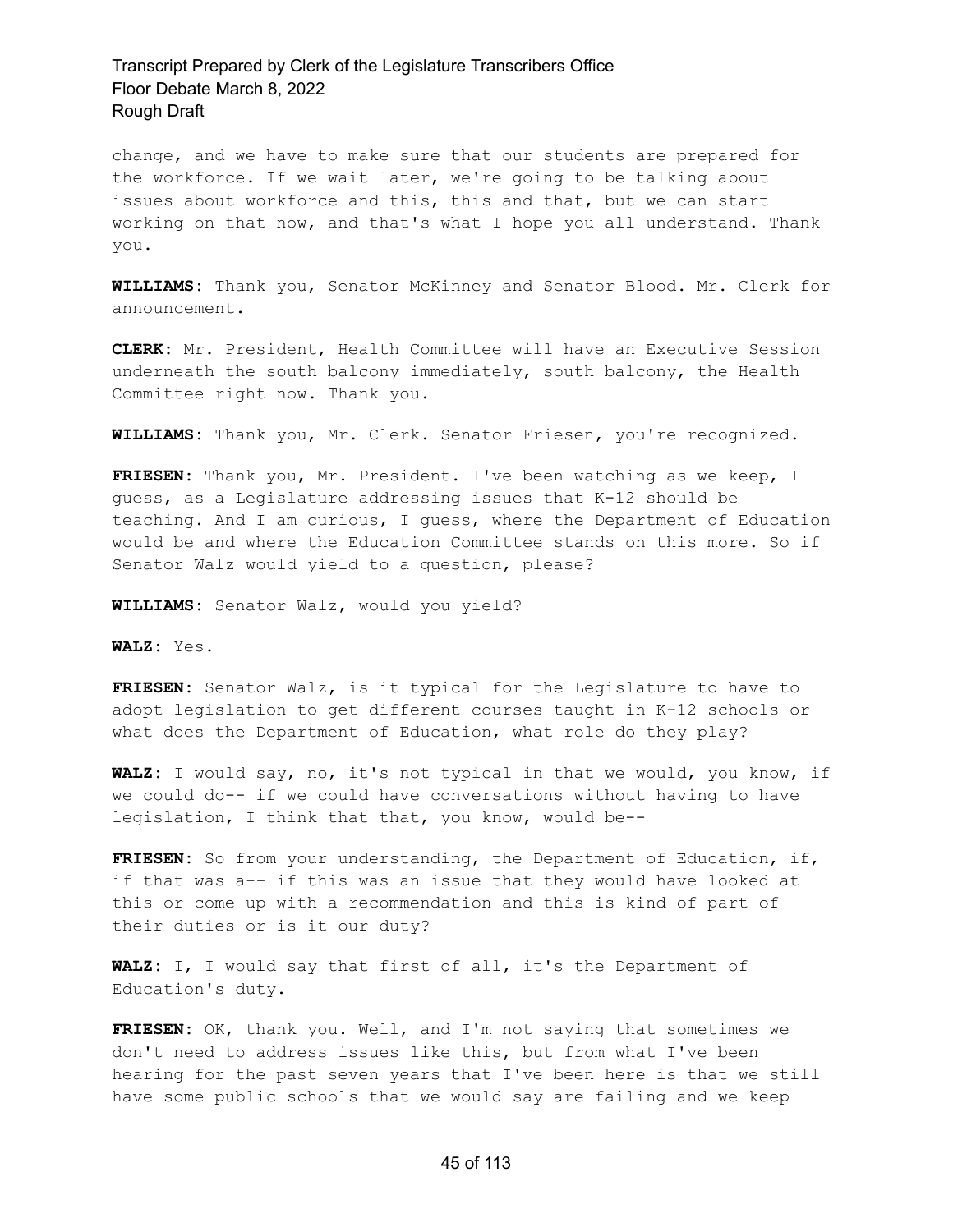adding more things to what they do. And in my area, they add these things without adding any extra funding, we're nonequalized, we don't get any state aid to help implement this. But yet we sometimes the talk is that we're failing in teaching reading, writing, and arithmetic. We have not taught the basic skills of life to a graduate of a K-12 student. They are unable to enter the workforce after K-12 graduation because they fail in their either ability to read or to be able to just balance a checkbook and live. And so we always expect kids to go on to community college or the university or the college system of some sort. But at times it seems like we have started to pick and choose around what things we think as a Legislature they should be teaching in the  $K-12$  system, and we have not addressed those costs. And Senator Blood, thank you for bringing that up. People always talk about unfunded mandates. This is one of those. Does it rise to the level that we as a Legislature should make this a required course in K-12? I'm not opposed to this idea. I'm-- I appreciate Senator McKinney bringing this, but it's something I think we need to keep an eye on as a body when we go forward if we keep mandating things and adding things to it. We don't understand course schedules. We don't understand how busy the day is in a student right now. To me, that's where the Department of Education would be doing a better job of trying to decide if this is one of those core courses that should be required in K-12. And we, as a body, we don't look at that issue. We just keep piling more things on and they have to find a way to implement it into their schedule, hire the staff. Even if the courses are free, there's, there's no such thing as a free lunch, I was always told. So I think we need to be cognizant of this and aware of it and just, just kind of sometimes slow down and think about--

**WILLIAMS:** One minute.

**FRIESEN:** --what do we expect our K-12 education to do and what should they do real good at? And to me, it's, it's preparing those kids for life after high school. And I think overall, what I'm seeing in some areas is that they are not preparing those kids for that. And maybe our time should better be spent focusing on that. And I'm not saying that this isn't important, but I think overall, we've seen too many cases where kids can't read, and that should be our priority when we talk about K-12. Thank you, Mr. President.

**WILLIAMS:** Thank you, Senator Friesen and Senator Walz. Senator Wayne, you're recognized.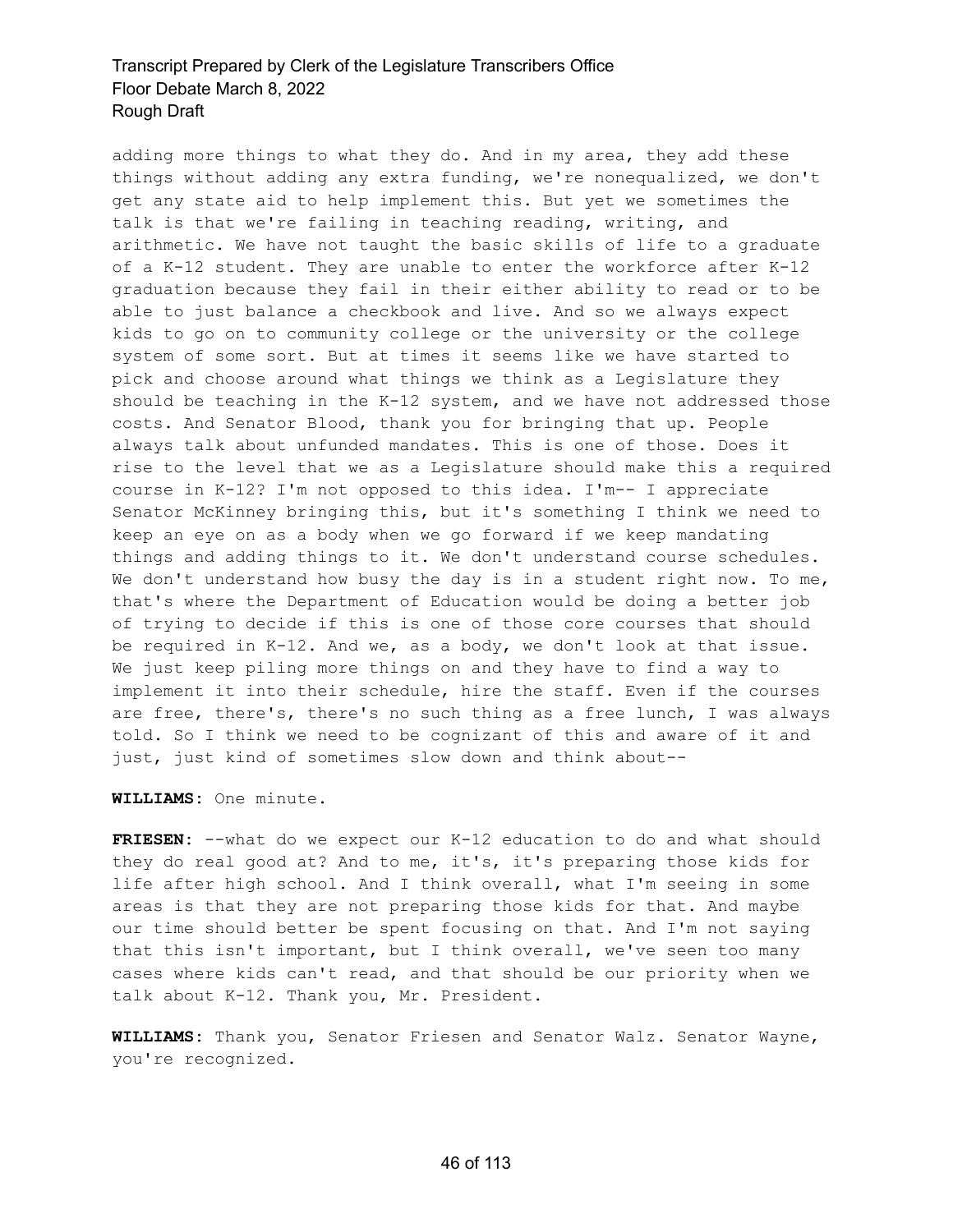**WAYNE:** Thank you, Mr. President. Sunday, I had the joy of flying down to Louisiana and attending a conference. In that conference, I heard state senators say they are actually introducing bills with a lot of support to actually go farther than what Senator McKinney is actually doing. What's going on across the country is that we're realizing that we are short programmers in coding significantly, particularly also here in Nebraska, but across the country and states are now treating code-- coding like a foreign language requirement that there needs to be a year to two years of a foreign language requirement and now coding is considered a foreign language. That's how we're trying to meet the demand. What I find interesting is this-- is many people who complain about all the money we spend in higher education to close the workforce gap, this bill right here starts earlier to make sure we can close the workforce gap in the number one growing field in the country, which is the tech field. That's why this bill is important. I wish the bill when father and treated it like a, a foreign language. But I understand that there's a lot of hesitant-- hesitancy of putting more and more on schools, but it is our job, it is our job to make sure that we are preparing all kids for the next life, as you said, or after, after school Senator Friesen said. Coding is a huge requirement for that. So I think we should all get on board with this to make sure that we are putting kids in a position to learn technology that they will have to use in the future. That's why this is so important. I do agree that arithmetic, math-- I mean, arithmetic, writing, all that's very important. I don't think it's an either or. But I am saying that coding at least what we were looking at, not just in north Omaha, but across the state, coding is needed everywhere. If you look at the farming industry that's transformed, I'm, I'm meeting with farmers who are talking about GPS and I'm reading in Natural Resources about nitrate levels and how it's all being monitoring through different programs and technology. That's all based off a code. And either we can get on board and make sure our students are knowing this stuff or we can get left behind again. I don't see-- I look at you, Senator Erdman, I was going to bring up veterinarian school, but with that, I'm not going to go there. I'll yield the rest of my time back to the chair.

**WILLIAMS:** Thank you, Senator Wayne. Senator Slama, you're recognized.

**SLAMA:** Thank you, Mr. President and good afternoon, colleagues. I rise today in strong support of LB1112 and the amendments that go along with it. To answer a question that was raised on the floor, the Department of Education does have a purview over this, but they've punted on the issue until at least 2026. So that is why I think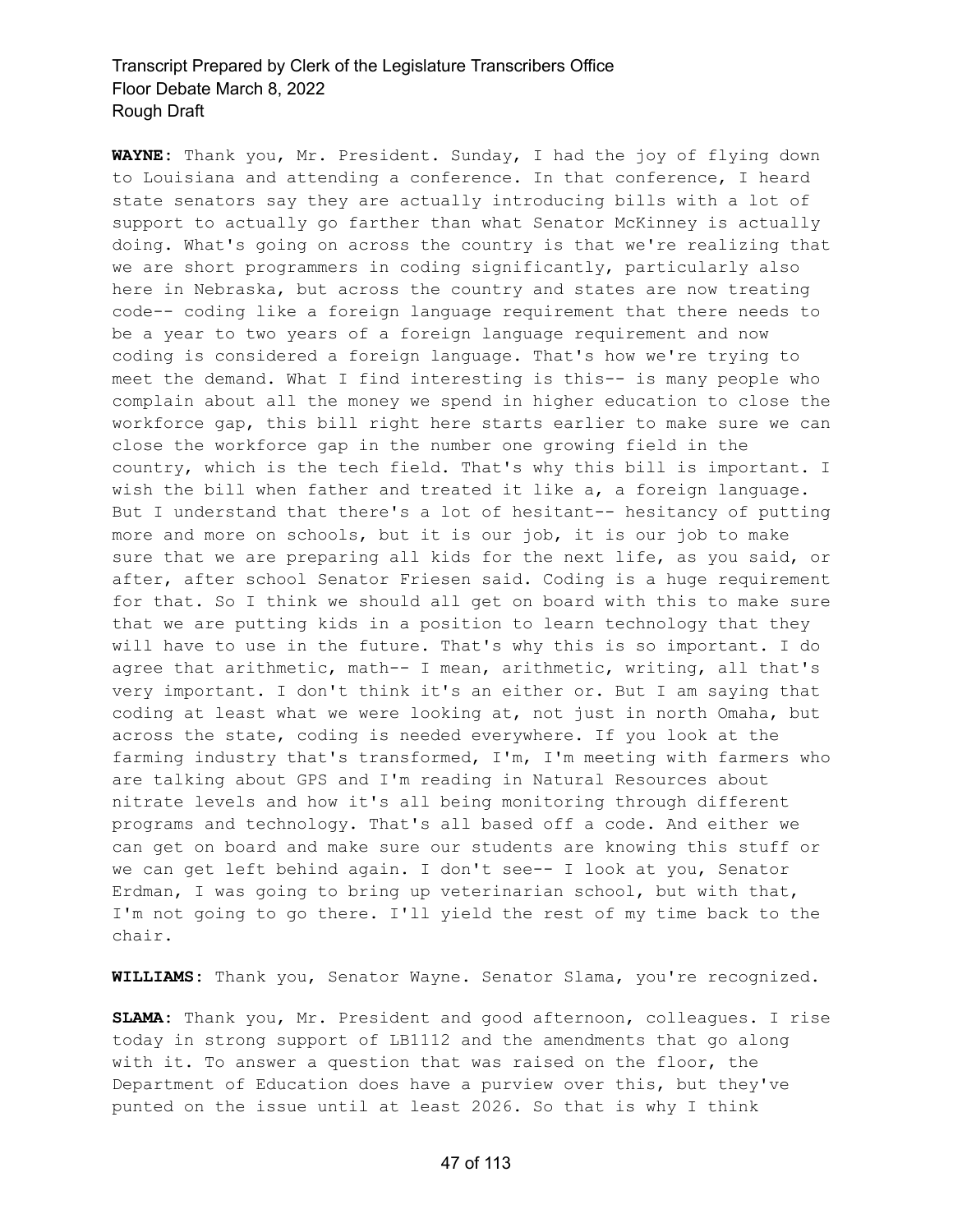Senator McKinney's LB1112 is more than timely and is very fitting to bring before the Legislature and put it in statute. When we talk about the concept of who this bill serves, computer science, kids who have access are already getting the computer science education. We're talking about serving kids here who don't have access, who live in rural areas, who might only have access to slow Internet at home, who might not have a computer in their home because their family is lower income. Computer science is a basic skill of life in this day and age, and we're setting our kids up to fail if we're not ensuring that every kid in a Nebraska public school has a chance to learn these skills. And, and in cosponsoring this bill, and I'm a strong cosponsor of this and proud to support the bill, the reception I received from the schools was that overwhelmingly they're already doing this. So when I look at LB1112 and we're talking about unfunded mandates. First off, as, as we mentioned before on the floor, all of these materials are available for free online. And if the schools are already overwhelmingly doing this, I want to see the schools raise their hands and say, no, we're actually not teaching it. And here's why. Because you're setting those kids up, whether they're entering a field like engineering or even agriculture any more, to fall behind their classmates and to be far more likely to fail. If we want a highly trained workforce that's grown right here in Nebraska, I can't think of a better bill for us in this body to support than LB1112. And I'd like to yield the remainder of my time to Senator McKinney if he so chooses.

#### **WILLIAMS:** Senator McKinney, you're yielded 2:56.

**McKINNEY:** Thank you, Mr. President. Thank you, Senator Slama. As I mentioned before, there are dozens of nonprofits in higher education institutions that have made professional development curriculum and courses available to school districts free of charge. Two of these entities, Metro Community College and Code.org, testified in support and have given us examples of resources they bring to the table without any cost to districts to access. We are not asking school districts to recreate the wheel. Dozens of courses are available online and many Nebraska high schools, 44 percent of them are already offering computer science classes. Ensuring that all students are given an opportunity to learn, foundational computer science or technology coursework is essential, and students in small schools shouldn't be left behind. Additionally, states are allowed to use their federal ESSER funds for professional development, which is another tool that districts could utilize to address workforce issues. Also, other states implementing the graduation requirements include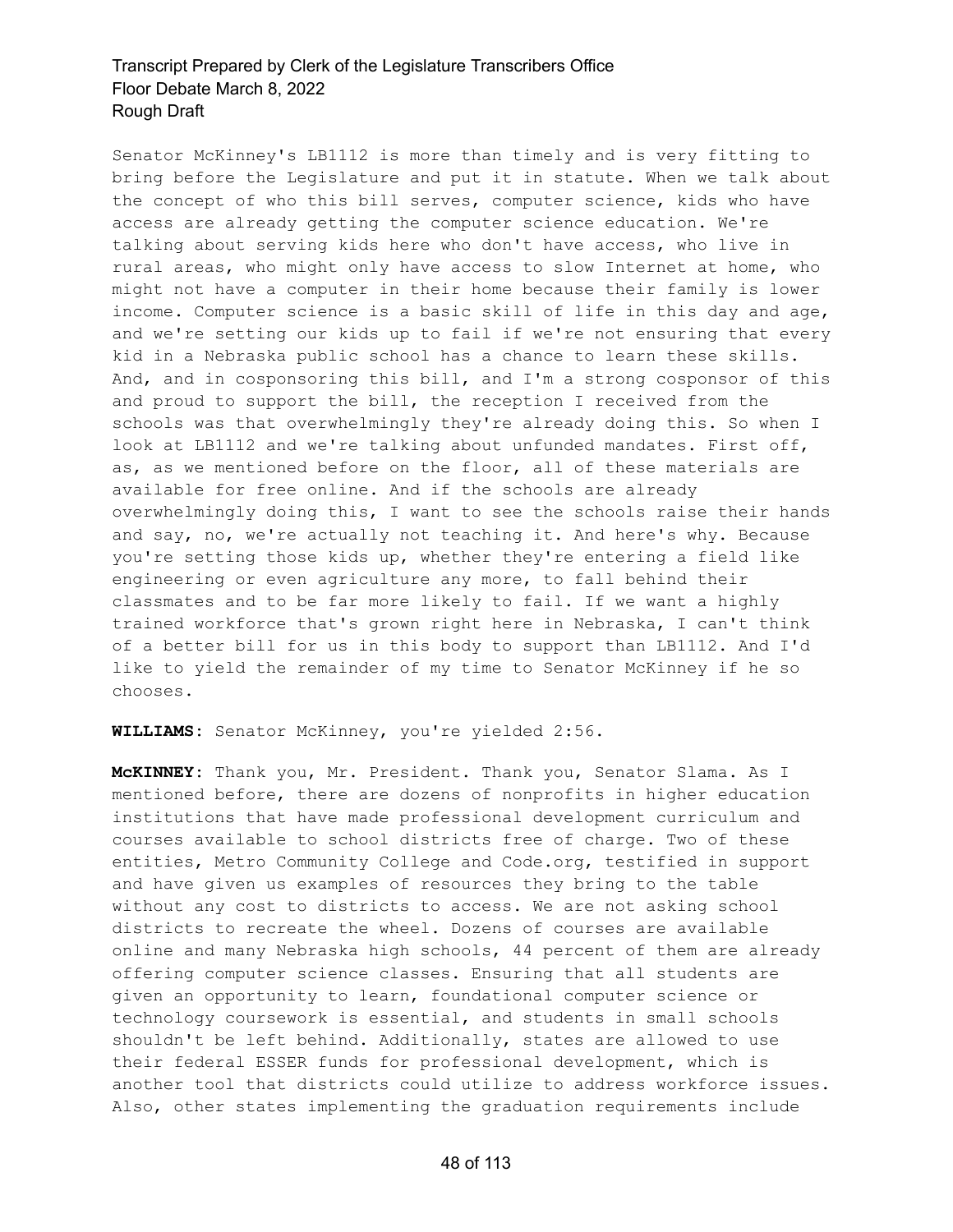Arkansas, South Carolina, and Nevada. Also, since Arkansas' computer science initiative was implemented, it increased the number of computer science courses enrollment by more than 800 percent since 2015. In 2014, 300 female students took computer science. Since then, there has been a 1,300 percent increase of women taking computer science classes, 700 percent increase of students of color, which started with 600 in 2014 and now are at 5,200, from 20 teachers in 2014 teaching computer science to over 600. This is a good bill for our state. This a good bill--

**WILLIAMS:** One minute.

**McKINNEY:** --to take our state into the future. Thank you.

**WILLIAMS:** Thank you, Senator McKinney and Senator Slama. Senator Albrecht, you're recognized.

**ALBRECHT:** Thank you, President. Colleagues, I'd like to rise and just talk a little bit about what's in our constitution and what our responsibility is on the floor of this Legislature. Article VII of the Constitution of the State of Nebraska says that "The State Department of Education shall have general supervision and administration of the school system of the state and of such other activities as the Legislature may direct." It also says that: The duties and powers that the State Board of Education shall prescribe by the Legislature and that the Commissioner of Education shall have powers and duty as the Legislature may direct. Clearly, in Nebraska, the state Board of Education and the Department of Education and the Commissioner of Education are all to be directed by the Legislature. Senator McKinney, I applaud you for bringing this up. I looked over the committee minutes. The only one that was not interested in voting for it was the Chair herself. So she looks like she's busy right now. But I'm going to continue on with, with the thought process here of we're talking in the state of Nebraska today that we are having trouble getting teachers, getting nurses. We're going to have shortages of a lot of different things. But I think what this body needs to do is just take a step back and find out what, what has happened that if the children aren't reading before they leave third grade, it would be very difficult for them to take courses like this. If the children don't have an opportunity to know and understand, like, the field that they're going to go into if they want to be an electrician. But we aren't preparing them in the, in the years before they, they go to an apprenticeship the basic math that you need to know. I mean, there are so many things that are happening in our state right now that we can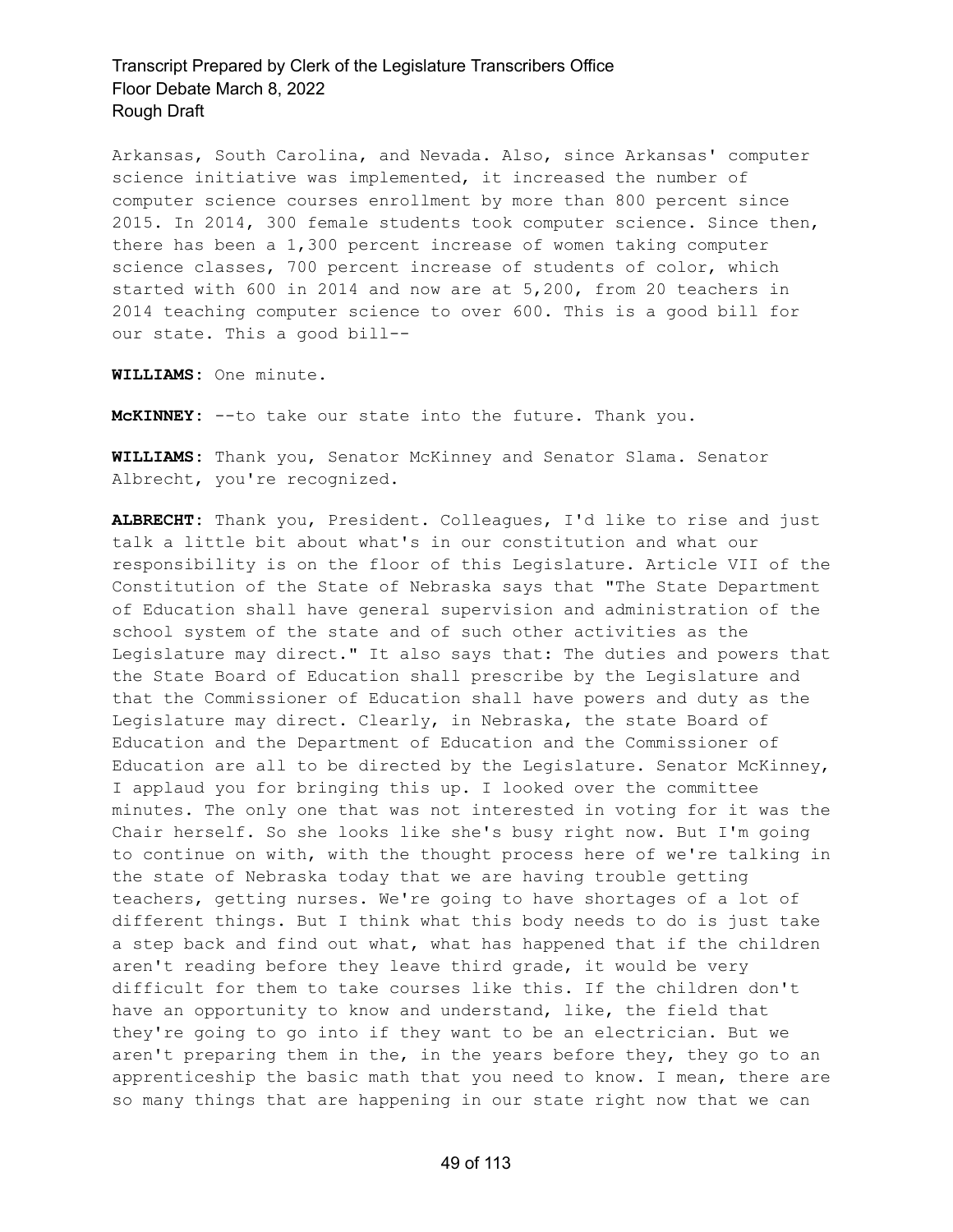be helping businesses. We can be helping people if they just come to us with a large bill like this that can make a difference in the children's lives. But more importantly, the business leaders in our community need this. I look at this as something that I don't know that all schools can do this. I think that the teachers can learn how to, to administer and, and to teach the course. That shouldn't be a big, big deal, right? But maybe they, they teach this and they do away with something else that has nothing to do with their future. I mean, we-- we're responsible for a well-rounded child to go out into the workforce and understand how to take care of their finances. They need to be able to read, they need creative thinking. But these are the things that we, we are responsible right here on this floor to make that happen. And again, when I look at the fact that there was-- I mean, I don't see any pushback from the actual committee statement does not say that all we see is a Bellevue school. I guess there is NASB and NRCSA that were opposed to this, but I would like to maybe find out why. I understand if, if certain schools might not be able to think they can do this, but I'm quite certain that it's probably been vetted out by Senator McKinney and, and all of the different groups that he had come in, in support of this. But I'm very curious to find out is it just the mandate. Because I'm looking at it like this, on this floor, it is our, it is our responsibility to take care of these schools and take them to the next level so that we can have reading and arithmetic to be something second nature to a child. But we can't do that unless we all get together and understand that it is our responsibility to be directing them as to what our state needs are because it's not happening right now, they're-- it's just the ability to do whatever--

**WILLIAMS:** One minute.

**ALBRECHT:** --they want to do when they want to do it. But I'm going to get back on the mike because I still have more questions for the Chair of Education. I'd like to know where she's at on this, why she was present not voting. Because if it's a concern of the schools and I would like to know what those concerns are. And again, I believe in local control. If, if I'm up in, in the district of where the largest Tyson food plant is and they come to our schools and say, you know, I need some children considering this for their future education, what do they need from, from the schools to help them bring people into that business and make it successful? I mean, they have-- we have a lot of different jobs up in our area and, and the colleges are looking at it to, whatever they can do for the, for the businesses in our area so that the children get the best education before they even get--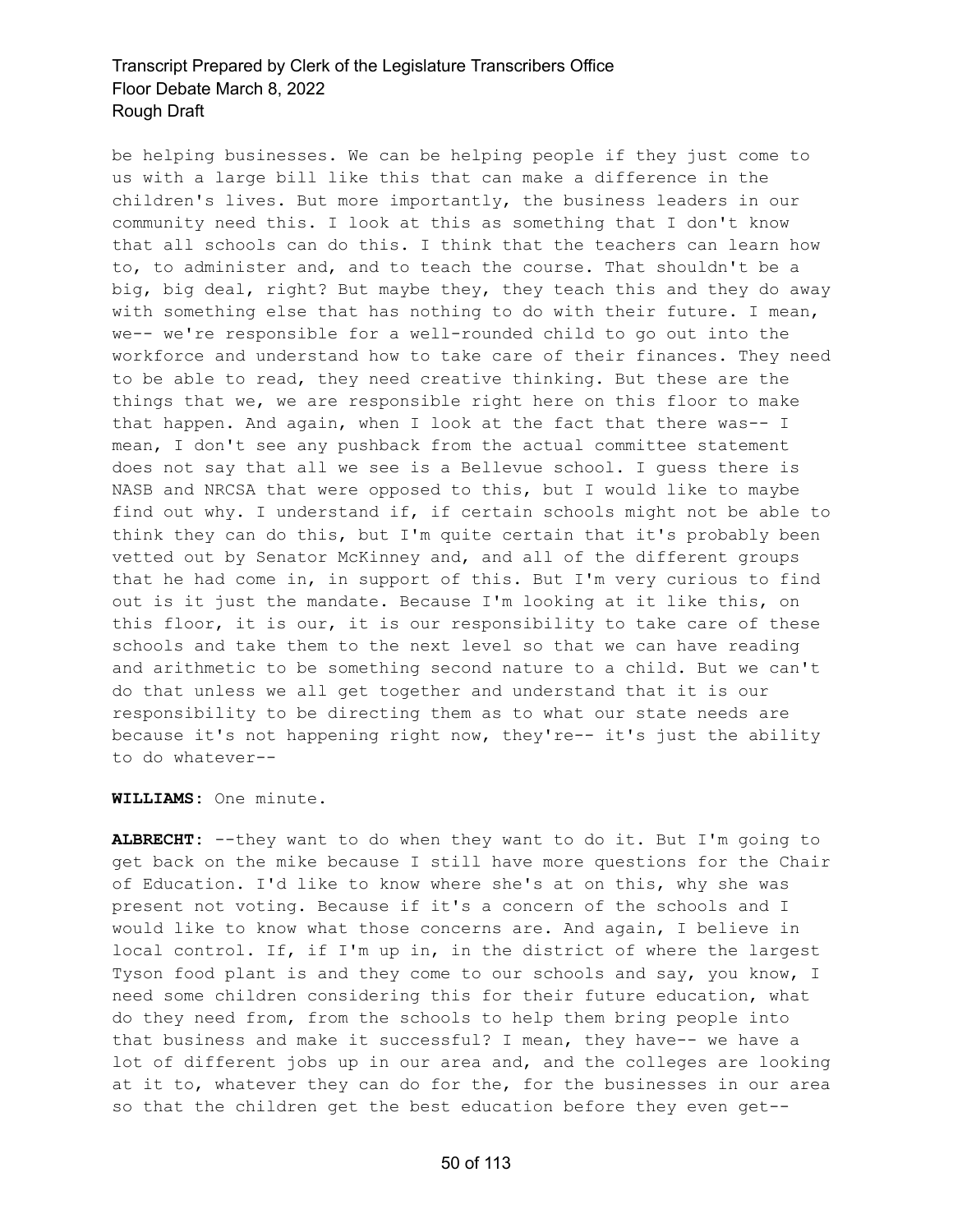**WILLIAMS:** Time, Senator.

**ALBRECHT:** Thank you.

**WILLIAMS:** Thank you, Senator Albrecht. Senator Hilgers, you're recognized.

**HILGERS:** Thank you, Mr. President. Good afternoon, colleagues. I rise in support of LB1112 and the underlying amendments, and I just-- I appreciate Senator McKinney's leadership on LB1112. But also, if you remember last year another Speaker priority brought by Senator McKinney was the financial literacy bill and sometimes the bills that we had that we introduce and get passed into law have immediate concrete, tangible positive impact. And then there are some bills, I think, like LB1112 that might take some time to have the impact that we all intend to have, but that they far outstrip a lot of the value in some of the other bills that we've gotten. And I think this one, and especially in conjunction with the financial literacy bill that Senator McKinney brought last year, are one of those that it's a kind of bill that we're going to look back, I think, in 10, 20 and 30 years and I hope be most proud of because I think it will have a transformational impact on, on the communities here in the state of Nebraska. I think Senator Wayne said it right. These are, these are the types of skills, computer science that we hear from businesses around the state that people are clamoring for this type of background, experience, and talent. They can-- our, our Nebraska businesses can grow with this type of talent and this type of training, and we don't have enough of them. But on the same token, and we talk about it a lot. How do we change the trajectory of a family or of a community or of an individual if you didn't grow up and become the CEO of a Fortune 500 company or have the skills to be an entertainer or play basketball or be the head coach for the Nebraska Cornhuskers? The truth is being able to have the skills to be an entrepreneur to go make your own way. And if you want to do that in this, in this economy in the next 10, 20, 30 years, it's almost nonnegotiable in a lot of ways to have this type of a background. And so I think both from the Nebraska growth perspective for the businesses we already have and that are going to come down the line, but at the same time for an individual perspective in the fourth grader, the third grader who in 10 or 20 years will use these skills to start their own business, I think we'll have an immense, unmeasurable, immeasurable positive impact on the state of Nebraska. And when you combine it with the financial literacy bill from last year, I think these two together will have a very important and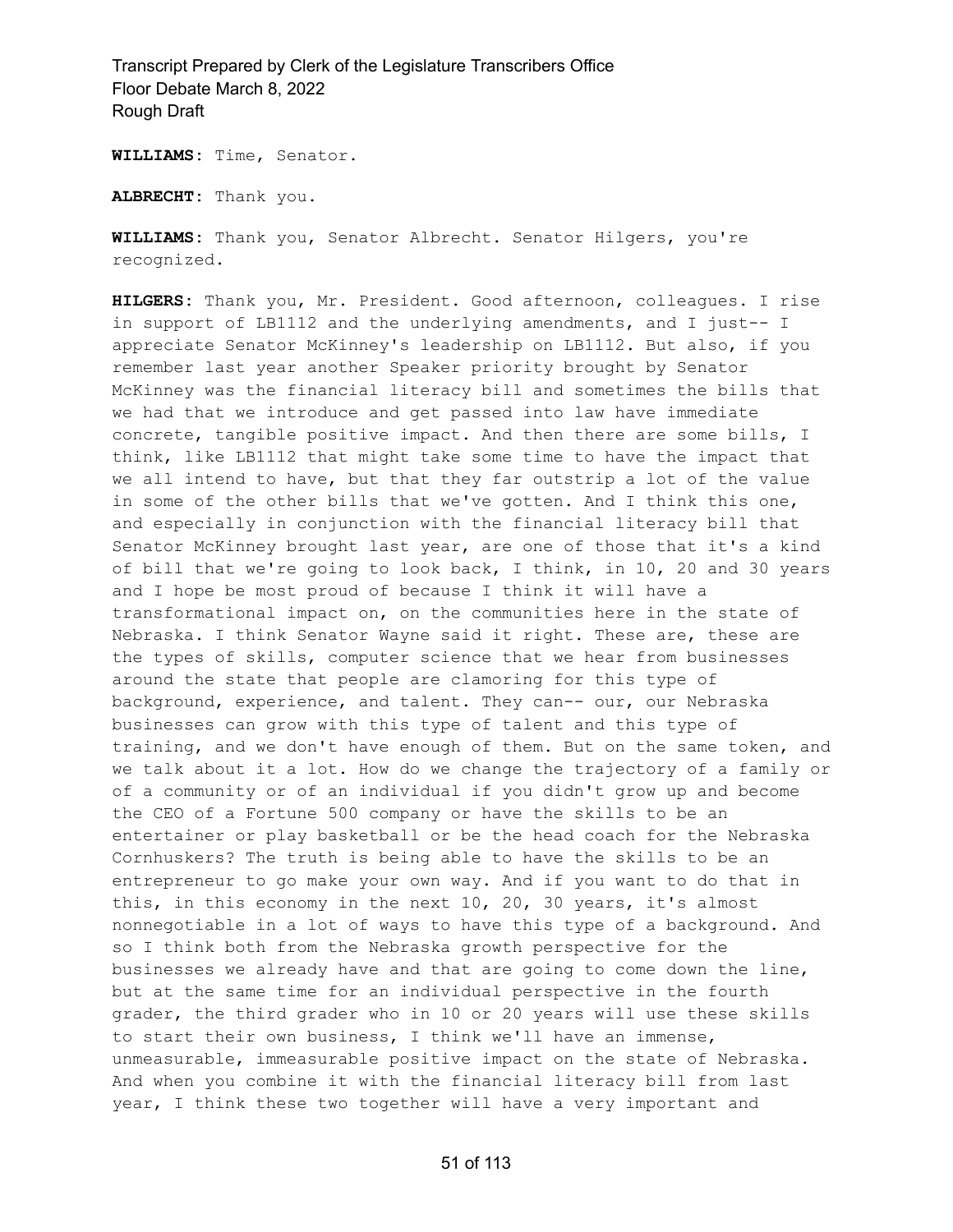positive effect. So I thank Senator McKinney for bringing it. I would urge you to vote green on the bill and the underlying amendments. Thank you, Mr. President.

**WILLIAMS:** Thank you, Speaker Hilgers. Senator Blood, you're recognized.

**BLOOD:** Thank you, Mr. President. Fellow senators, friends all, I am still not sure where I stand on either the amendments nor the underlying bill, but I would ask that Senator McKinney yield to a few questions. Hello.

**WILLIAMS:** Would you repeat that, Senator Blood?

**BLOOD:** Yes, I would ask that Senator McKinney please yield to some questions.

**WILLIAMS:** Senator McKinney, would you yield?

**McKINNEY:** Yes.

**BLOOD:** Senator McKinney, so I understand and comprehend that the programming is free. So who oversees it? Are there teachers that have to be involved with that part of it? And if indeed it were a small school, is there a possibility they would have to hire a teacher?

**McKINNEY:** So the teachers would oversee it. But in the bill, you see that it's blended learning included in the bill so the teachers could work it into already what they're already teaching so it isn't a burden to add another teacher.

**BLOOD:** So they wouldn't have to be qualified in any way as far as this, this subject in order to oversee it?

**McKINNEY:** No, some teachers, and why we made the amendment, some teachers are already teaching computer and technology--

**BLOOD:** Right, but--

**McKINNEY:** --computer and technology education.

**BLOOD:** --some aren't.

**McKINNEY:** Some aren't, and the reason for the amendment is to make it more flexible. So for those that are not, as you say, certified, technically.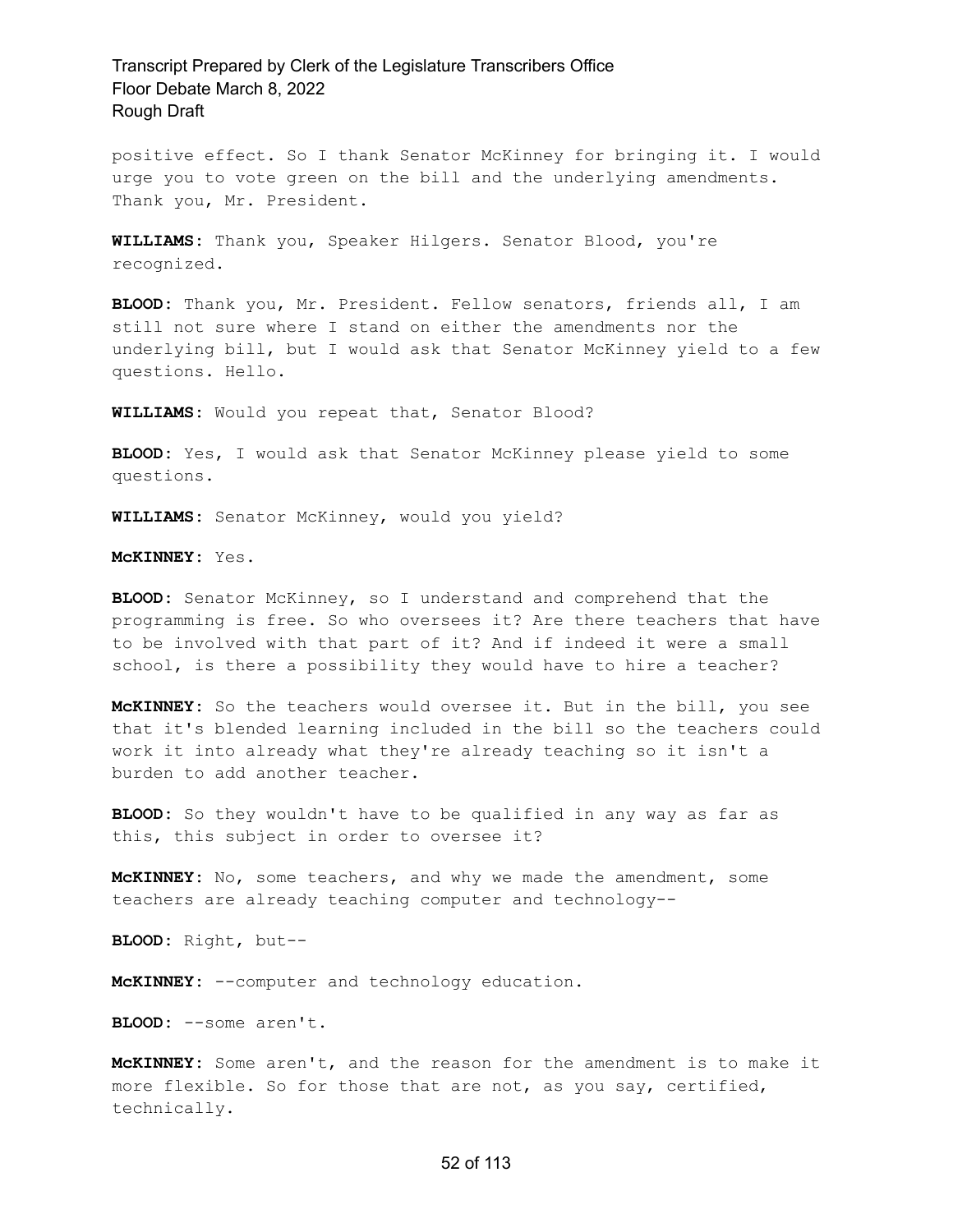**BLOOD:** OK, I'm not sure I have my question answered. So we know that there are teachers that are definitely teaching this and that may also have the skills that aren't teaching it. And it's our assumption that the others will be able to catch up. Is that what you're saying or--

**McKINNEY:** I'm saying over time, potentially, yes, they'll catch up. But initially the, the bill is worked in a way that allows for teachers that don't have those credentials to still teach the education and not force districts to just add other teachers.

**BLOOD:** So, you know, I think out loud, and that's why I like to have dialogs on the mike. How would you feel about instead of K-12, K-14 where we allowed students to have two years for free here in Nebraska of community college so they could actually learn these skills, get certified because what we're talking about is so much more than coding. We talk a lot about coding, but that's just a small fraction of the jobs that are out there when it comes to technology. How would you feel about something like that, Senator McKinney?

**McKINNEY:** The bill isn't just limited to coding, it's, it's focused on all areas of tech-- computer technology education and digital literacy. And as far as upping it to 14, I'm, I'm open to any-- I'm open to everybody learning about it even, you know, so I'm not- that's not something I'm opposed to. Metro Community College, for example, offers free education and offer also, you know, supports the bill as well.

**BLOOD:** Right. And, and so again, I'm not against anything that this bill does. I'm and, you know, I say it all the time, I'm against unfunded, underfunded mandates. The programming itself may be free, but it sounds like there's bodies that are involved that may actually result in cost. I mean,--

**McKINNEY:** It's--

**BLOOD:** --you can't deny that.

**McKINNEY:** I mean, it's possible, yes. But I would just say, I don't look at it as an unfunded mandate or anything like that. I look at it as an investment from our state and to our students to prepare them for the future. And I'm willing to throw any dollar on the line to make sure our students are prepared. So in ten years, Huddle, Google, and the rest of those entities don't come to the body and say we got 10,000 jobs that we need to filled but we don't have the workforce.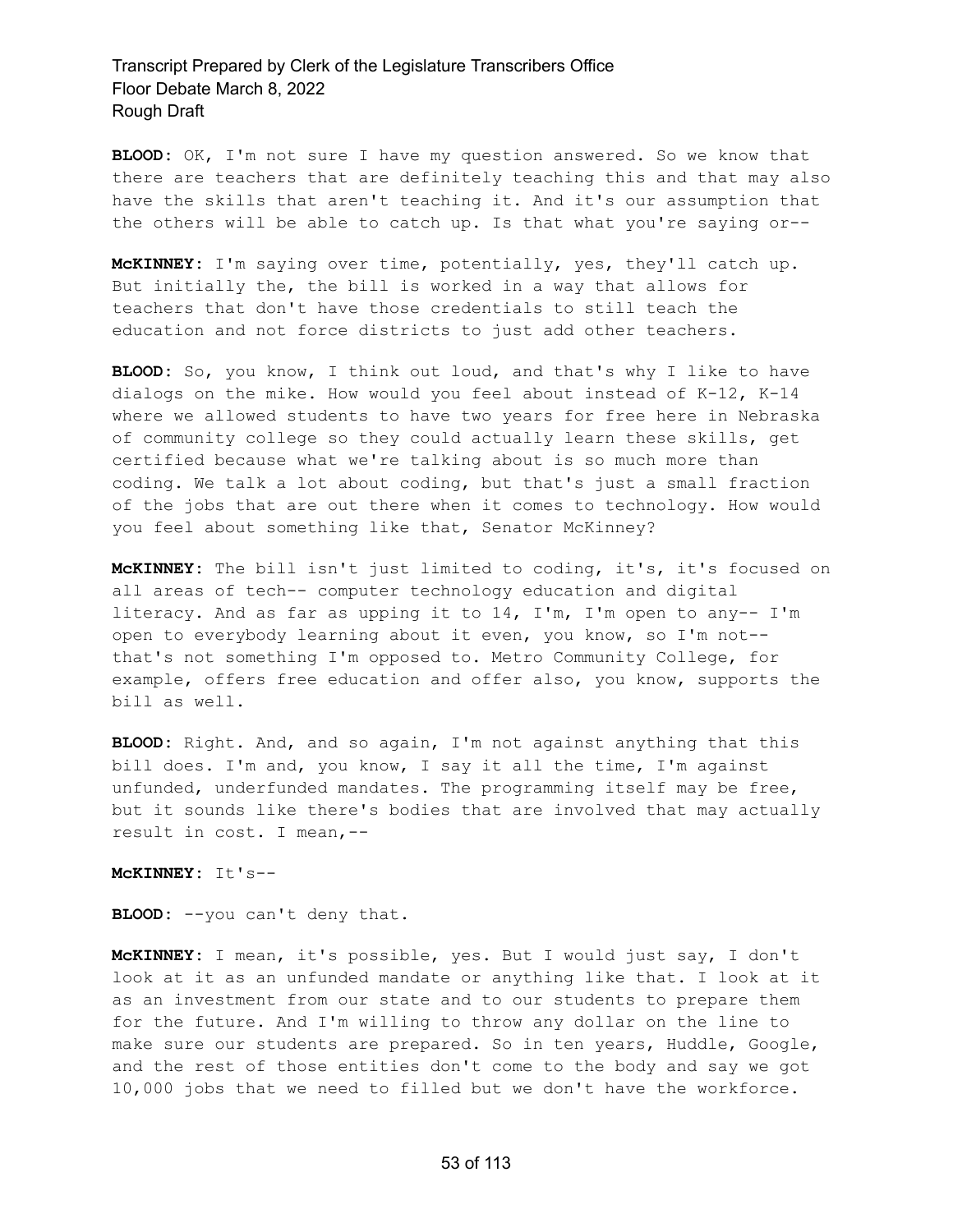**BLOOD:** And I, I don't disagree that we have to prep our workforce. We're in full agreement on that. But if we incur costs that are not in a school's budget,--

**WILLIAMS:** One minute.

**BLOOD:** --we ultimately are investing or not giving unfunded or underfunded mandate. And until we fully fund our schools in Nebraska, that's always going to be an issue, Senator. But again, the underlying reasoning for this bill is something that I fully support. My issue again is making sure that we do it right. And for me, I'd rather see us do a K-14, then we'd have highly qualified people who had their education paid for that could walk into the workforce. So that's something we can discuss next year, I guess.

**McKINNEY:** All right. Thank you.

**BLOOD:** Thank you, Senator.

**WILLIAMS:** Thank you, Senator Blood and Senator McKinney. Senator Friesen, you're recognized.

**FRIESEN:** Thank you, Mr. President. Again, I want to talk a little bit about the responsibility of the Legislature or the, the State Board of Education. And I would wonder if Senator Wayne would yield to some questions?

**WILLIAMS:** Senator Wayne, would you yield?

**WAYNE:** Yes to my good friend, Senator Friesen.

**FRIESEN:** Senator Wayne, I've always enjoyed having a good discussion with you, and I know you've been on OPS Board of Education. You, as a board member, could you have instigated this and got this so that OPS would have had a course dealing with this as a school board member?

**WAYNE:** Yes, actually seven years ago Senator Vargas and I started this coding conversation. And actually, third graders and fourth graders started a semi-code class, and that's how they learned. And then from there, yes, we can initiate it at the local level.

**FRIESEN:** OK, so you're, you're very familiar also with how the progress of different components that we've made in requiring an education to get a certificate in the state of Nebraska. What is, what is the Department of Education's job in this whole picture?

#### 54 of 113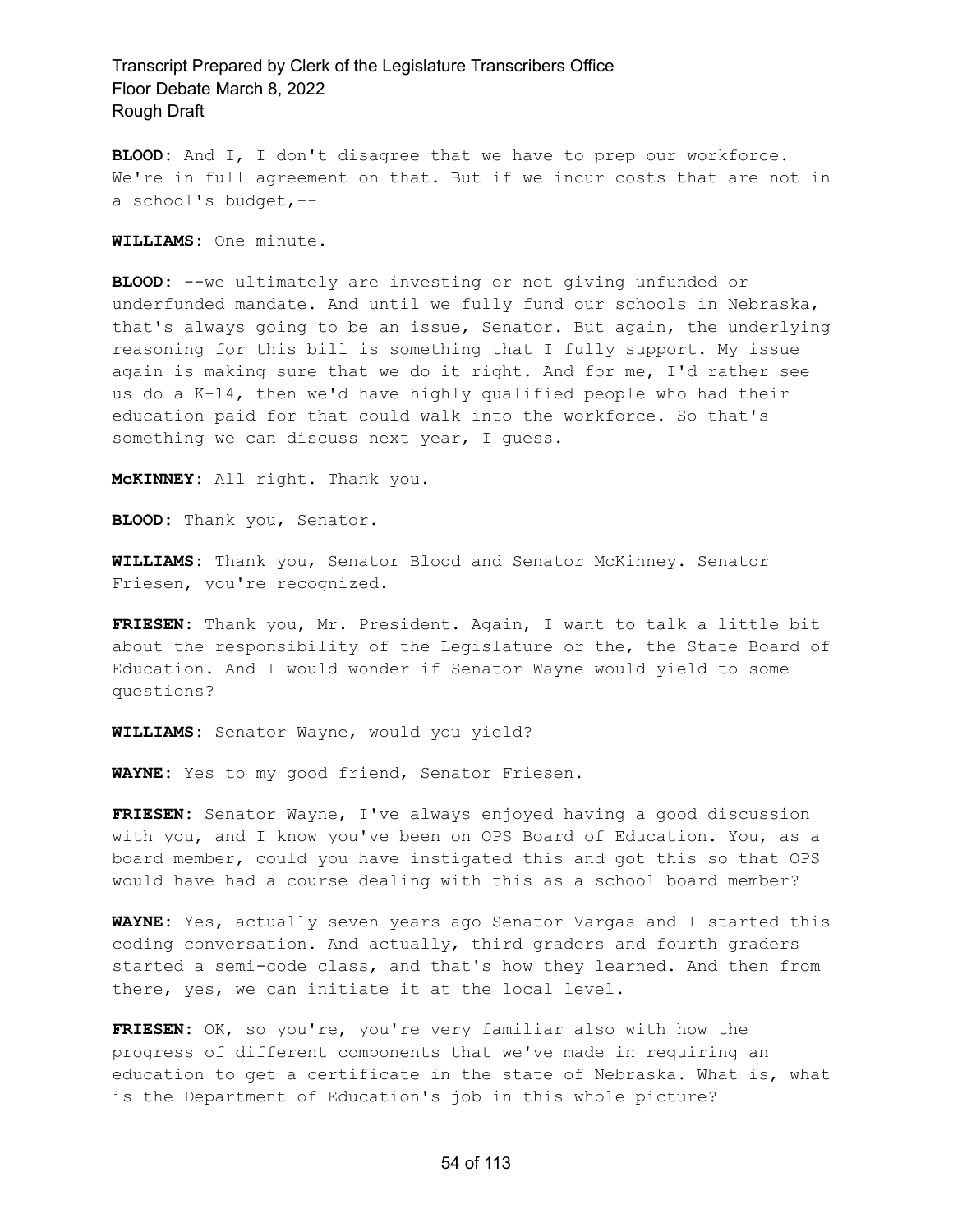**WAYNE:** So they set the accreditation and they set what the requirements are. And by making coding a requirement, it actually forces students to have, to have to be exposed to that class. Where if it's just a volunteer, students don't always don't know what they want to do and they oftentimes aren't exposed to it. So like language arts, you have to take a-- or a foreign language, you have to take another foreign language and then you find out you might like Latin or French. But it's because it's a requirement, it exposes students to it.

**FRIESEN:** So they have the authority, though, then to make that decision and require it in every public school.

**WAYNE:** Yes. And I would tell you that the difference is, though, we have such a, a coding gap, it's time for the state to step up.

**FRIESEN:** OK, and so you're saying that the state operates at a faster speed than the Department of Education?

**WAYNE:** No, I'm saying that stat-- we dictate to the Department of Education what they can and can't do in statute and statutes weigh more than regulations.

**FRIESEN:** But they do have the authority to do this currently.

**WAYNE:** Correct.

**FRIESEN:** OK. Thank you, Senator Wayne. I appreciate it. So I, I look at this and I'm-- I do, I do realize I think a lot of schools maybe started to do this already. And I again, I will say I'm not opposed to the thought that we're doing this. But again, we don't understand school schedules. We don't understand how busy those students are in the day. And yet we continually this isn't the only bill that we've had that we keep dictating what they need to do to fulfill the requirements for graduation. And yet the Department of Education or the state board has been working on a lot of other things, but I think maybe their attention needs to be drawn to things that matter to students and their education. So maybe they've been a little bit distracted in the past, and maybe it's time that they focus on things maybe that our schools should be looking at. So when I-- again, when I talk about funding, I have noticed that I believe and if I read this correctly, it only applies to public schools. And so I'm wondering why we don't require private schools to do the same thing because those kids there, we sure don't want them left behind. And again, by doing this and saying only public schools need to do this, I'm curious as to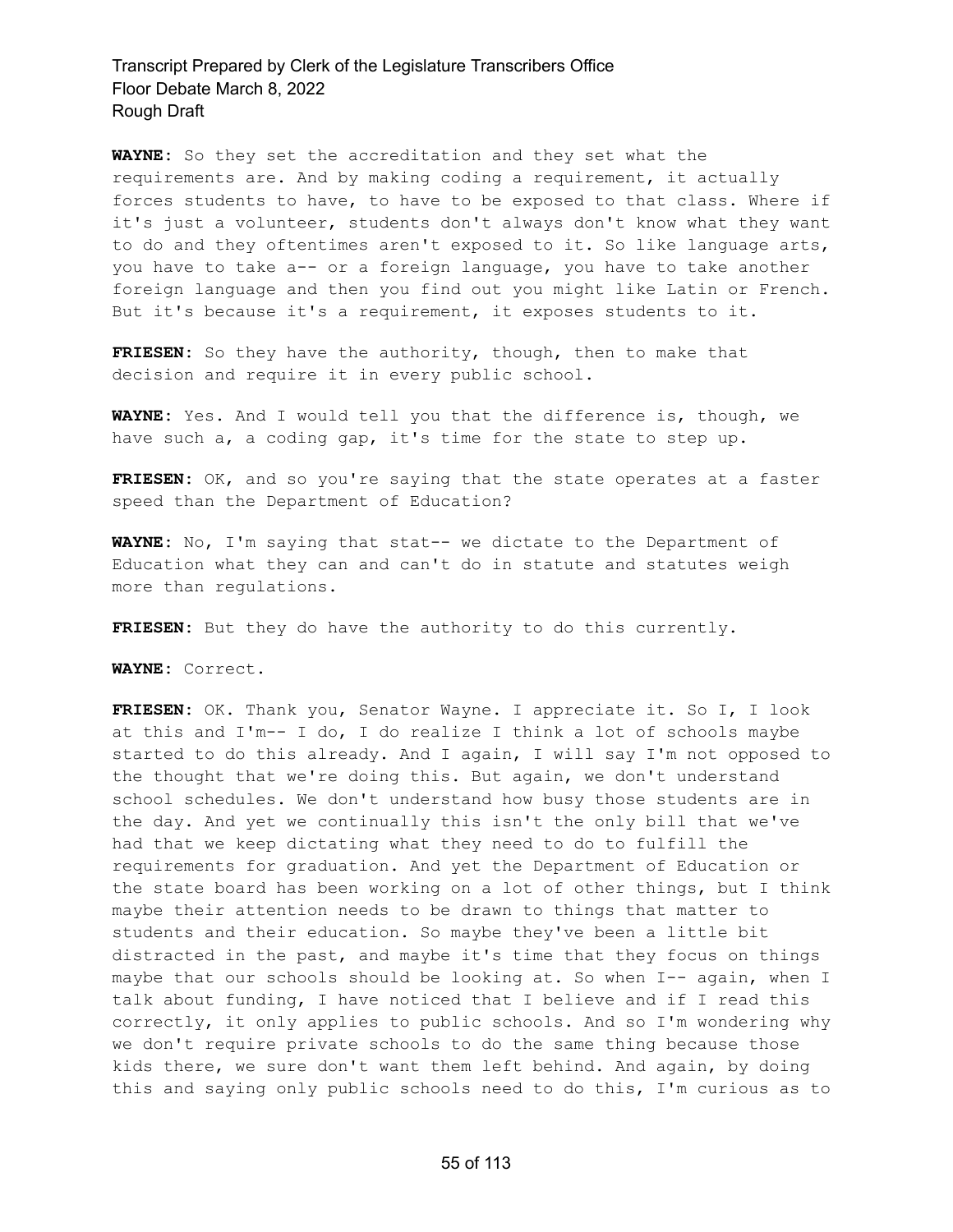why we did that. Maybe somebody can address that on the mike at some point in time. But again, we have 170 school districts in the state that don't receive funding, and when we pass mandates down like this, it's going to cost them more money and property taxes are going to go up. And yet we continually sit here and say that schools are spending too much money. We need to put spending restraints on schools. We need to stop how much they're spending. They're increasing it too fast.

**WILLIAMS:** One minute.

**FRIESEN:** And so we refuse to give them more money. And at the same time, we make them do more. And so I am concerned about how we fund our K-12 and how we lack funding in those nonequalized schools and how it's all paid for with property taxes. And this will end up costing schools more and there will be a property tax increase. Thank you, Mr. President.

**WILLIAMS:** Thank you, Senator Friesen and Senator Wayne. Senator Vargas, you're recognized.

**VARGAS:** Thank you very much. And Senator Friesen, appreciate the dialog, and we talked a little bit off the mike about this, but I just wanted to add some data to this because I think it's important. We have, we have a workforce issue across the country and, and in our state, and the workforce sometimes exists with making sure our existing workforce has the skills they need to be in the jobs that we currently have. That's one. But the second thing is making sure we're competitive in areas where people don't normally think that a state like Nebraska should be competitive. It's the reason why Arkansas, Mississippi, and other states have been doing something in this area. We still don't have even the direct funding we need to then even do better as a state in terms of CTE funding. That's something that we've been working on as a state. This is a step that we should have taken years ago that I think we should take, and I just want to give some statistics because I think it helps provide this. The U.S. is the most lucrative country for developer jobs in these last two years where the average salary for a developer or coder is \$95,879, with 44 percent of the developers earning nearly \$100,000 or more and 5 percent earning more than \$200,000. There are really great jobs that exist right here because there are either tech companies or our financial industry that does exist from Mutual of Omaha to Toast to Buildertrend to others that have really good jobs here that they're just seeking out and recruiting outside of our state because we don't have enough of the skills. If we do provide the pathway earlier and make sure that the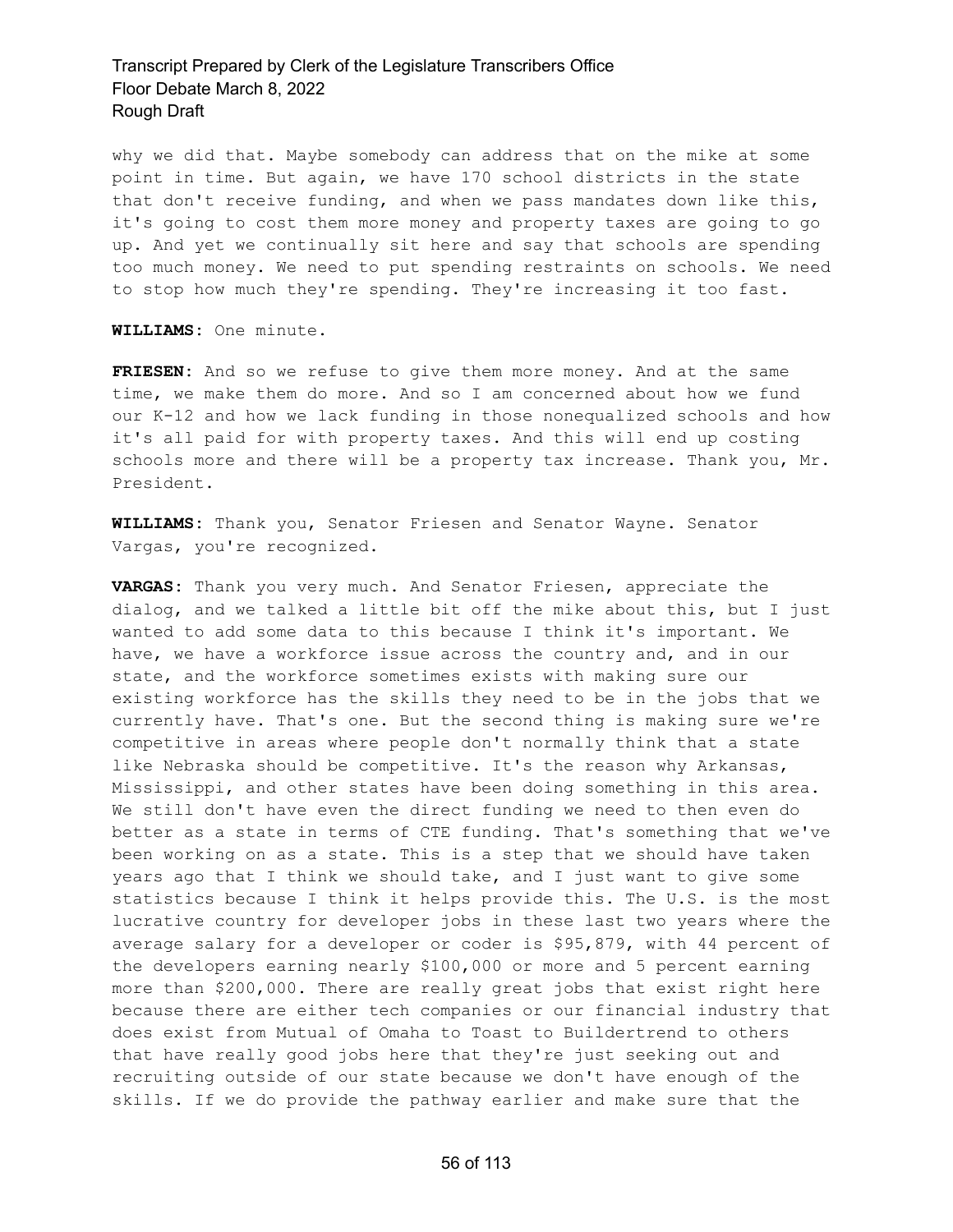skills are there and we're requiring it, and again this is in 2027 when it starts, we're still going to be behind the ball. If we do it, we're only going to be able to then create a pathway in high school where people think about the career in this trajectory. By the time they get to college, most students are thinking about their careers in a very, very honest sense. I bet you our pages right now pick their majors in their first couple of years and if they didn't have some experience that they had in their, in their high school might have changed what they decided to do. Those first couple of years and the experiences they have and some of those coursework, and Senator Wayne and I, we, we worked on some of these issues at OPS, OPS worked on trying to provide some more coding academies and some more virtual schools. That-- those options created pathways for, for kids that never thought in a million years that this would be a potential job career choice. That is an extremely beyond lucrative choice that they may not even have to go to college, and they may just be able to have a couple of years of community college and get a certificate from an independent entity and then could be doing really well for themselves. But if we don't reach them early enough, just in the same way we talk about trades, which I also want to support, this is a trade. So I hope we can support this and I appreciate the amendments I think it made it much more reasonable in terms of timeline. But we're behind the ball. People are looking at us and I appreciate that while this bill is going to be moving forward, I hope. Thank you.

**WILLIAMS:** Thank you, Senator Vargas. Senator Albrecht, you're recognized.

**ALBRECHT:** Thank you again, President. And I rise to talk about the fiscal note. Quite frankly, I don't think there should be one. I can't imagine in our Department of Education that they wouldn't have one or two people that would be, like, like, absolutely qualified to write something like this, that they would have the education and the technology area. I can't imagine that we'd have to hire someone. So with that said, I, I really can't believe that we'd even have to have a fiscal note. We'll look, look at that at Select. But I do have some questions as to as this bill was being brought forth, and it looks like there was only one gal that was in opposition to the whole idea of this. You know, I think of Sarpy County with your-- the Facebook and, you know, the Googles and the-- I mean, just all of the technological areas that we have to cover in this state, we've got a lot of work to do to get our kids up to speed, right? So I do have a question if Senator Walz would yield to a question or two?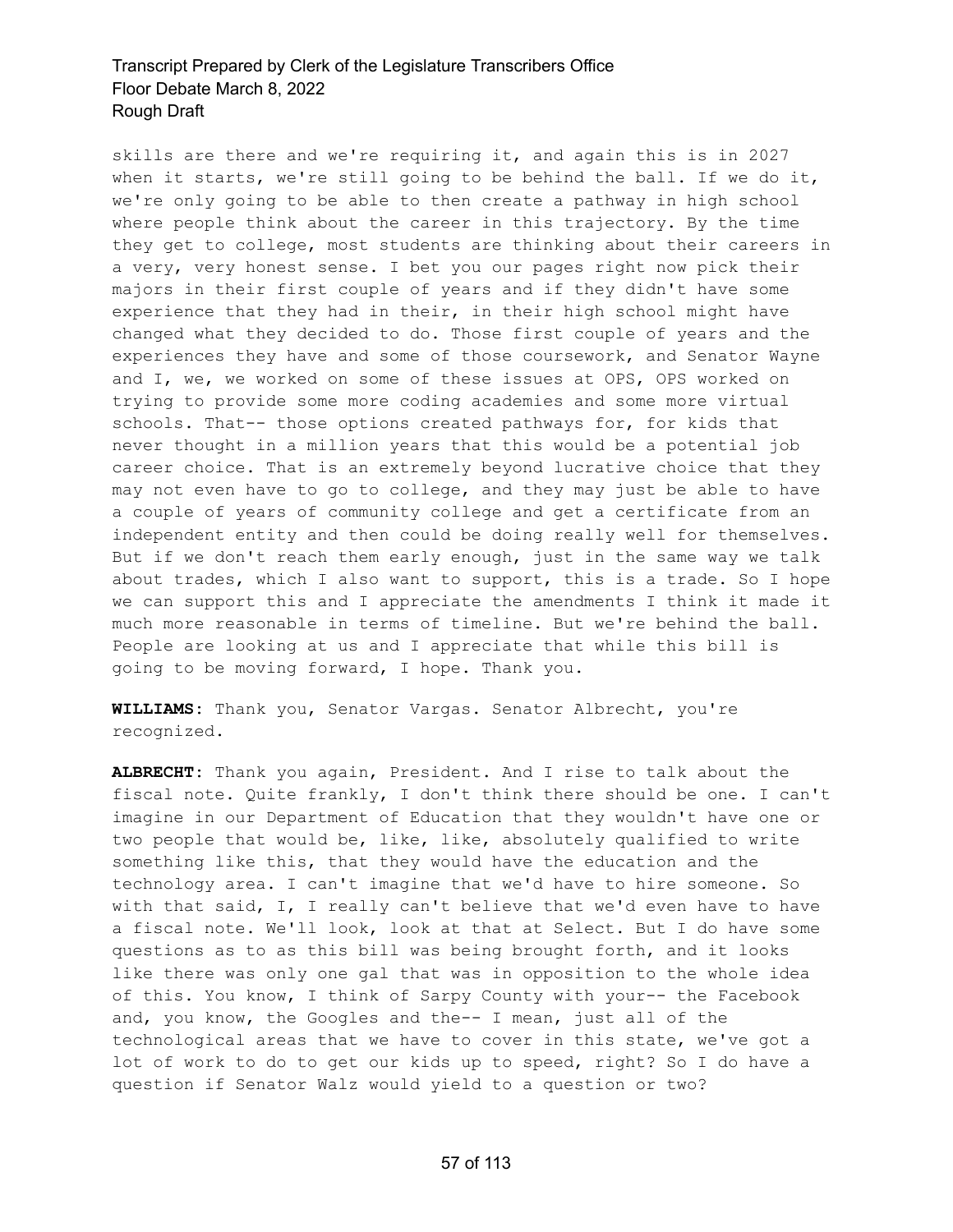**WILLIAMS:** Senator Walz, would you yield?

**WALZ:** Yes.

**ALBRECHT:** Hi, thank you. Can you, can you tell me, have you heard any rumblings that this is not something that the schools would support?

**WALZ:** The schools definitely want to make sure that they're exposing kids to computer and technology so that, you know, that's something they definitely want to do.

**ALBRECHT:** OK, and so I know you were present not voting. Can you tell me what your concerns were?

**WALZ:** Sure, I was concerned because of the graduation requirement piece of it, and I talked to Senator McKinney right away. You know, growing up, I was really not a tech savvy. I'm more of an artsy type person. I'm not mathematical. I'm not scientific. So I was concerned that if we had a graduation requirement that there were some kids that honestly wouldn't be able to meet that because that wasn't their forte. That was my concern.

**ALBRECHT:** So is that why it's just like a, a semester that people would have to take it? I mean, there were a few things that I probably wouldn't have enjoyed taking either, but this is just a semester, right, a semester that every child would have to take?

**WALZ:** Yeah.

**ALBRECHT:** Right?

**WALZ:** And it was a separate five-credit class. But since then, it has-- it's woven into other-- the other curriculum.

**ALBRECHT:** And do you think all schools throughout the whole state would be able to handle something like this? I'm talking from the smaller schools all the way up to the big metro schools.

**WALZ:** I think the other thing is that, you know, Senator McKinney, it doesn't go into effect right away, so it does give schools the ability to plan for it. And I think that was another really important part of the bill, the change.

**ALBRECHT:** And, and only because you're in Education, I'm asking these questions because it's not my area of expertise, but what type of a

#### 58 of 113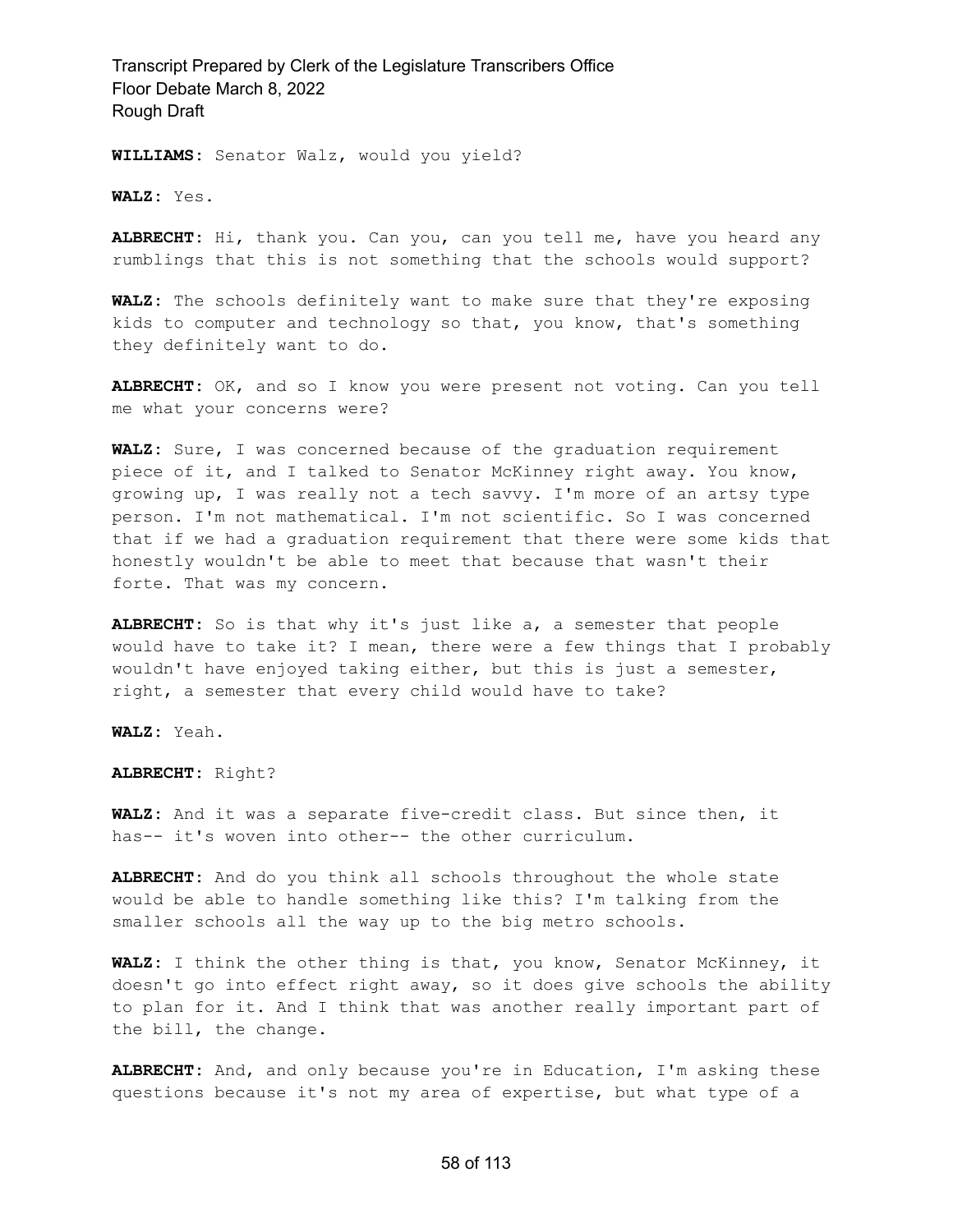teacher would teach this? Would it be a math teacher? Would it be a science teacher? Would it be just an IT--

**WALZ:** It depends on the grade level. I mean, if you're in elementary, I suppose it would be the classroom teacher that would be teaching that and you could teach it in science. You could teach it in reading. You could teach it in math the way that it's set up. And it, you know, high school it's going to be a science teacher. It's going to be a math teacher.

**ALBRECHT:** So you'll-- you would, you would think that this would be in K-12? Every grade would have to experience?

**WALZ:** Every grade experiences it in some way or another.

**ALBRECHT:** OK. I appreciate those, those answers. Again, I rise in support of LB1112 and the AMs that follow, AM1942 and AM2101. I just really am, am excited to see that we are moving in the direction to help in areas that our state needs to thrive. And we know our nurses, we know our farmers, we know the teachers that are going to go into that field. Everyone needs to wrap their head around the most important things that are happening, and technology is definitely on the forefront and we are lagging behind, I feel. So again, I appreciate Senator McKinney bringing the bill and thank you for your time.

**WILLIAMS:** Thank you, Senator Albrecht and Senator Walz. Senator Erdman, you're recognized.

**ERDMAN:** Thank you, Mr. President. Mr President, let me just say again, I appreciate when you're in the chair, I can hear you. Very nice. So as I listen to the discussion today, the thought comes to me, what is preventing the schools from doing this now? Why do we have to pass legislation to get the public schools, government schools to teach what they need to teach? And besides that, this doesn't go into effect until '26 or '27. What do you do in the meantime? There are school districts that are already doing this. So if the State Board of Education thought this was important and preparing young people to be ready to go on with life when they graduate, they'd be doing these kind of things instead of having Senator McKinney bring a bill to teach them-- or tell them what they need to teach. So last week we had people in the Appropriations and they were talking about funding for dual courses and there was a superintendent in and the information he passed out so that 21 percent of high school graduates that take the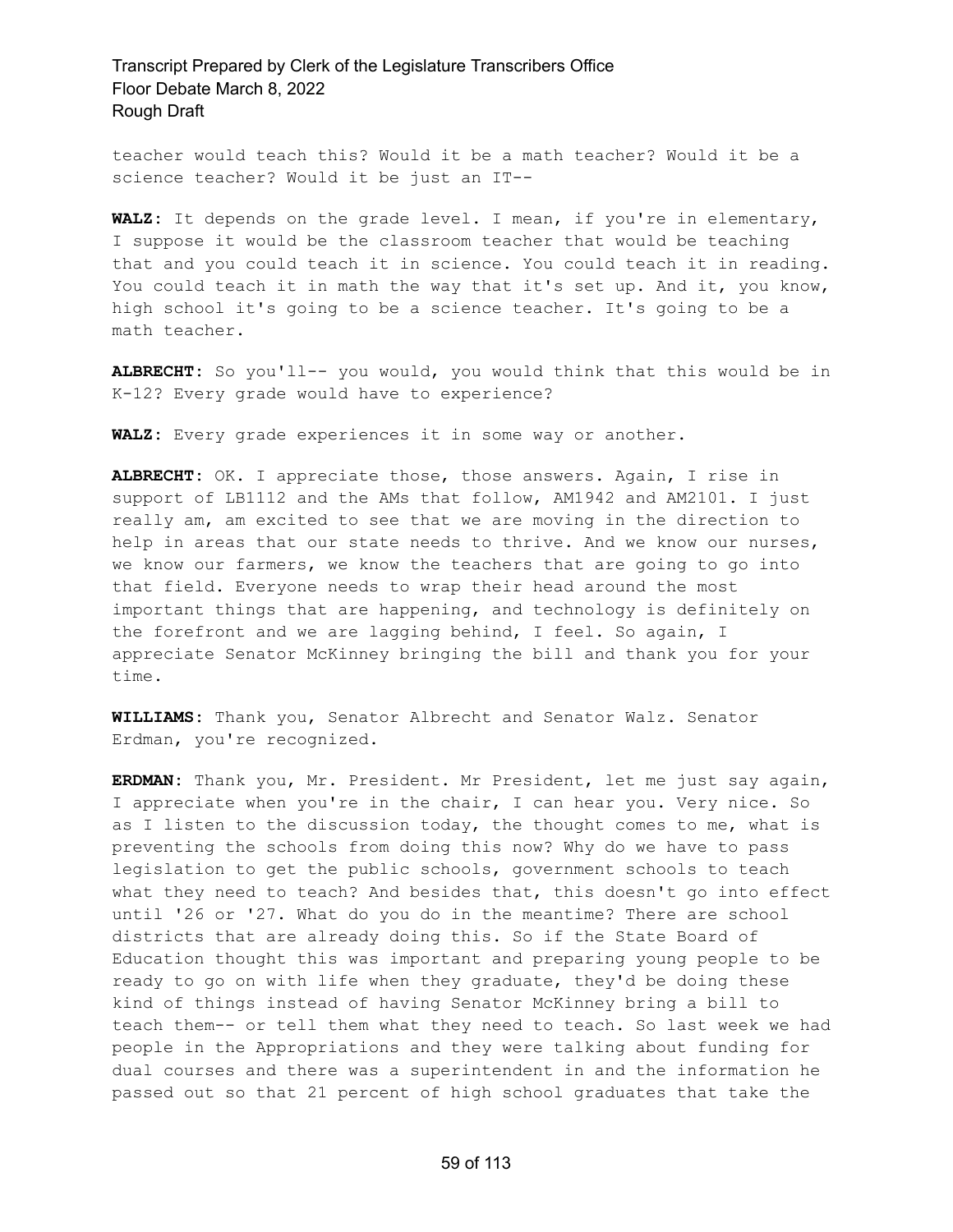ACT aren't prepared to go to college. So our school system is failing these young people from the time they start until they graduate from high school with a proper education so that they can pass the ACT. And then we have people who have gone to college to become a teacher, and they can't pass the test to become a teacher because they don't have the skills that it takes to pass the test. So we're going to lower the test, lower the, the qualifications so they can pass instead of going back and looking and seeing what we've been doing in education so that they're not qualified, they're not able to do it, they don't have the skills. So the longer we talk about this bill, the more I'm concerned that this is something the schools could do and we do not have to pass a statute to tell them to do that. That's their job. That's what education is supposed to be all about. Well, the problem is it's instruction and not education, because education is the requirement of the student, instruction is what the school does. And so Senator Albrecht was exactly right. Out of the 512 employees they have at the Department of Education, you should be able to find one or two people that were able to do these qualifications or write this, this program up so that the schools could do it. That's a lot of people, 512. They have a large budget. And so now we're going to tell them this is what you need to do, and we have to have another full-time employee to be able to implement this program. So the longer we talk here today, the more I'm beginning to believe that this is something the schools could do and we don't need to tell them how to do it. So we'll see what the rest of the discussion is, but the longer I hear this, the less enthused I am about LB1112. Thank you.

**WILLIAMS:** Thank you, Senator Erdman. Senator Bostelman, you're recognized.

**BOSTELMAN:** Thank you, Mr. President. Well, I don't disagree that STEM and computer technology and teaching should be applied at all levels at school. In fact, my grandson in elementary school already have their device, their, their pad, the iPad, whatever it is that they use already to, to learn. Couple of comments made, and that's what I wanted to speak to was about the cost. I had ESUs and superintendents come into my office, both with concerns on the bill, both stating, all stating that we were doing a lot of this already. All stating that this is going to cost us more money. We don't have the teachers to do this. I understand, Senator McKinney says material is free and I appreciate that. But that still takes a computer lab, that still takes a teacher, that still takes someone to sit there to oversee that instruction. I know when we've talked on distance learning with, with my schools, with superintendents for in schools, especially when our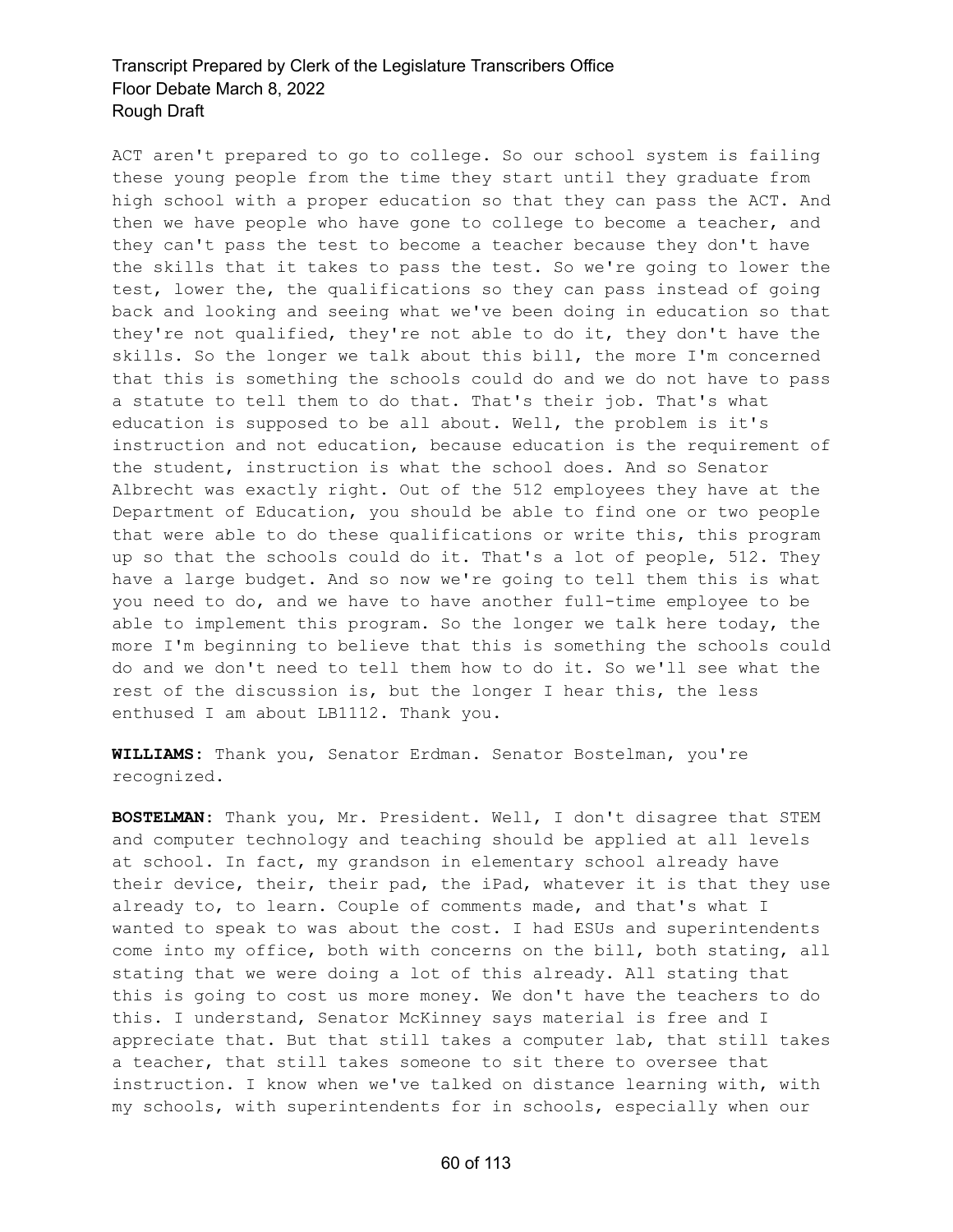son was in school, when we start talking distance learning and that, you got to fit it into their curriculum, into their schedules. And every school district, every school has a different schedule for their students. So it's trying to fit it into that school that fits for that school. And I think that's one of the reasons why they, they moved it to 2027. I appreciate that. But I do believe I've heard there is, there is no concern with the bill from schools or that, but I've heard it. I've had from my district, ESU and, and superintendents both come into my office and say they're concerned about this bill. So this point in time, I'm going to watch how it goes. I'd be interested in seeing if there's a way that we don't have to make it as mandatory as it is for the instruction, but that there's another way that we can encourage or make it so that our schools have more discretion in what they do and how they apply this. Thank you, Mr. President.

**WILLIAMS:** Thank you, Senator Bostelman. Senator Friesen, you're recognized and this is your third opportunity.

**FRIESEN:** Thank you, Mr. President. So after listening to the discussion today, and I, I think this is the type of thing that has to be done on more bills that are we are looking at and I think it has been a really good discussion this morning. One of my concerns when I've, I've, I think I mentioned this previously, is, is when we look at our whole picture of our education system clear from pre-K to the university system. What I sometimes see is the overlap that we're having, and what might concern me is listening to some of the discussion here is that we're now trying to intentionally prepare kids to go straight into the job market when they graduate from high school. And so I'm, that concerned me a little bit when I hear this on the floor that we need to prepare these kids so that they can grab these jobs the instance they get out of high school. And I, I don't ever want to be too understanding of, you know, there's kids who shouldn't probably go on to higher education. But sometimes if you sidetrack yourself too quickly and enter a job market that locks you into something that you haven't been exposed to other things, it concerns me a little bit too, because you come out of high school and, and all you're looking for is to get that quick job. You sometimes now have boxed yourself into a career field, which maybe is not going to be best for you longer term. And that's where I, I look at the way we are doing things today and the way the overlap between the, the high schools, community colleges, state colleges, the university system is. All of those institutions are doing kind of all of the above, and we have a lot of overlap and it concerns me a little bit that this seems to be a role. You know, we can introduce kids to the idea in high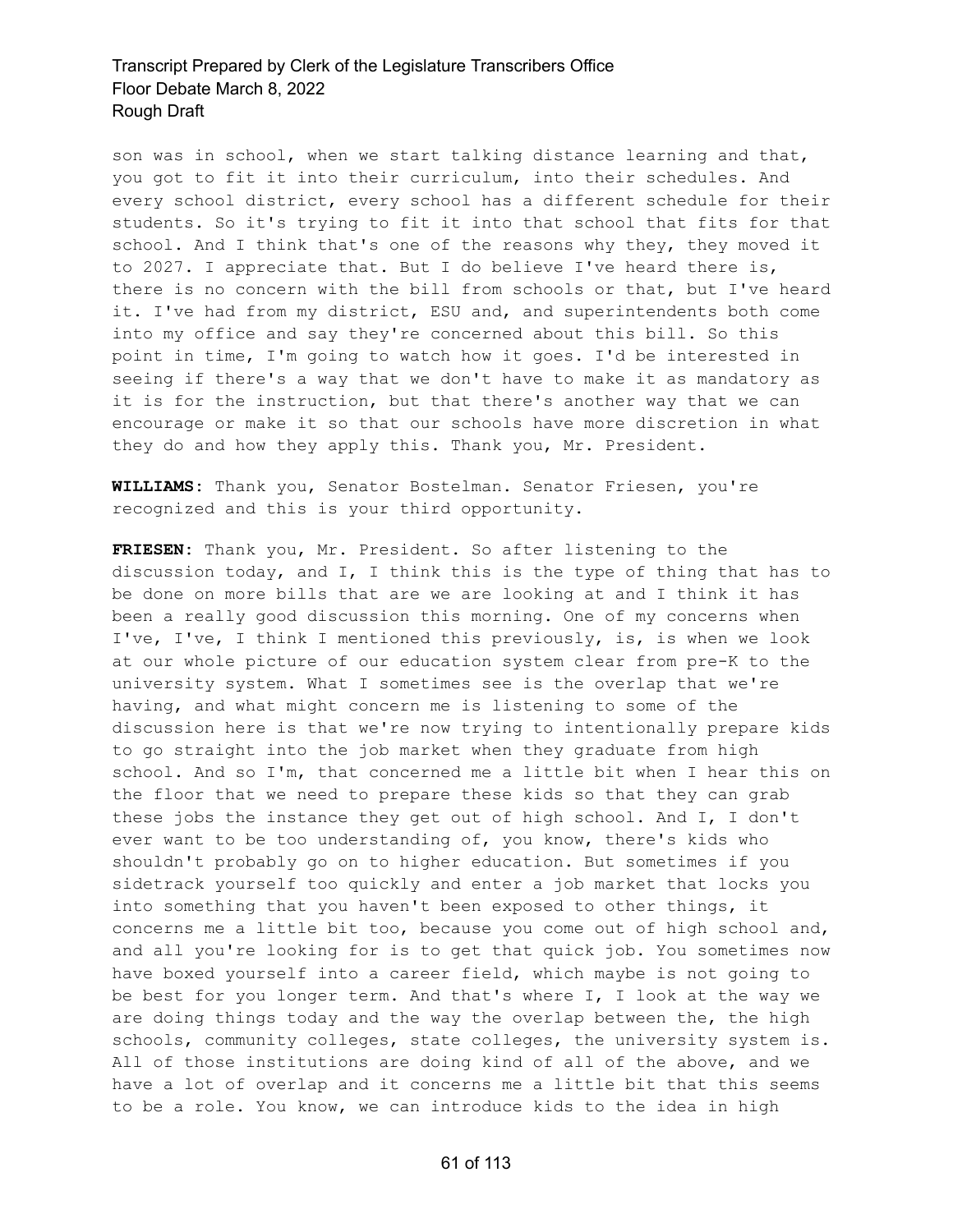school. But the learning part of a technical, what I call the technical part of a job, would be the community college system and working with business and delivering the, the type of employee that they need. And when you attend technical college, the thing that I liked about it when I attended it is they did include other things other than the, the course you were going into. They, they made sure that you were literate in the bookkeeping end of starting a business. They offered you other courses that you were deficient in to get you up to speed that the high school maybe didn't do. And so when I look at this, I'm, I'm starting to wonder if, yes, we can introduce kids to this. We can get them their interest tweaked in this. But should it get them ready for the workforce? That's where I'm having a little bit of a problem with and maybe that's the job of our community colleges to teach the technical fields. And now we're seeing more overlap. We're starting to see high schools getting to where the community colleges should be some more. And I'm worried that you get these kids that come out of high school, they see this job opportunity. They've been partially trained in it and now they're funneled off and other opportunities the door might be closed. And so I'm, I'm getting to be very reluctant now to say that this should be mandatory for graduation. Again, some kids don't like the technical parts of this at all. They, they are more in the arts, the things like that. And now you're going to require computer literacy. I'm getting a little more concerned. Thank you, Mr. President.

**WILLIAMS:** Thank you, Senator Friesen. Senator Wayne, you're recognized.

**WAYNE:** Thank you, Mr. President. So Senator Erdman brought up maybe this is something more that the local school district should do. What I, what I find interesting, and it's not a knock on Senator Erdman because at least he's been consistent, he's been consistent about his, his epic tax consumption tax, but we don't take that same approach to property taxes. The state collects zero in property taxes, but we don't leave it to the local jurisdiction to solve the property tax problem. Because we, as state senators, see a need that needs to be addressed, so we bring a bill. I understand there are concerns about maybe overloading some school districts, but if there is some schools out there that don't have computers, that's the issue, Senator Bostelman, not the fact that this bill may require them to get a computer. It's that we need to make sure they have some computers. So, Senator Albrecht, in OPS, third and fourth graders learn from their library instructors. Their librarians teach them introduction to code. Introduction to code and learning about code, there's plenty of actual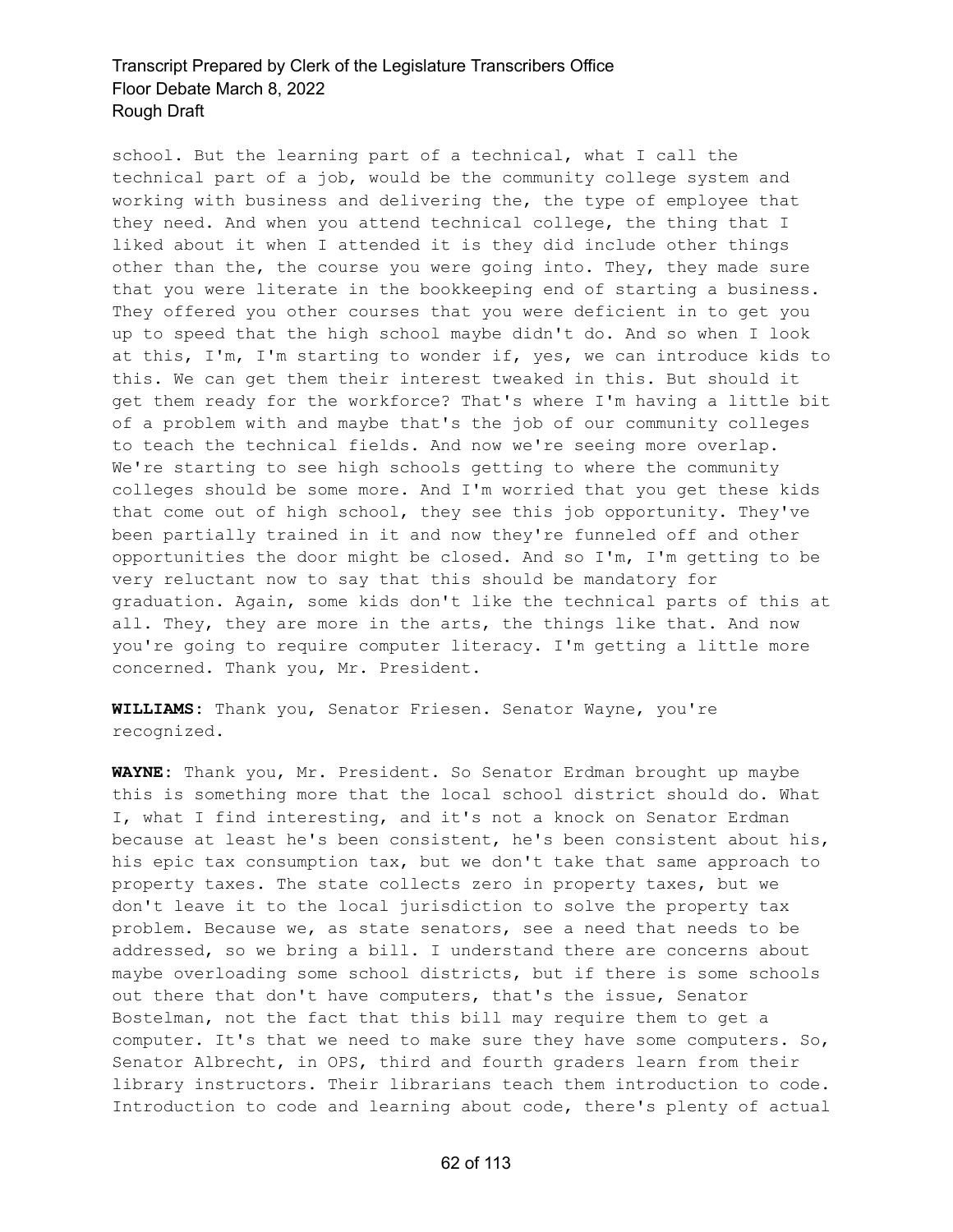curriculum out there. What I am-- what we are suggesting is we can't wait till 2026 before we start changing the culture of schools to understand that coding is important. It's a culture change. So even if this bill passed tonight or today, the reason there's an effective date later is because you're changing a culture. You still have people in this body who probably don't know how to use their phone completely. Probably do not, couldn't program something right now if they were asked to. It was a different culture, and there are many people who have the same seasoned experience, I won't say age, who are teaching. So it is a culture change. That's why the effective date is later. This is not something that's going to hurt schools overnight. Many of the schools are already doing this. But for those who aren't, we're saying, let's bump it up a little bit. Coding is important because there could be a point that you might not be able to even write a check without knowing a code. If you don't understand coding, it can fundamentally stop you from growing. This isn't saying when you get out of high school, you're going to go into the job market tomorrow. But what we are saying is just like writing and arithmetic, coding is going to be a part of those things. It just doesn't have a W and a R in it. But it's a part of essential education. So all we're doing is starting to change the culture. And if we don't want to and other states are actually putting in stricter and more comprehensive reforms around coding, again, we're going to be left behind. So I would tell you to don't look at this as an unfunded mandate because it's not. We're saying that coding has to be a part of the conversation when kids graduate. That that is the future in which we are going. So let's make sure that they have the option to do that. And as far as bringing a bill and leaving it to local control, I've always say we like local control until we don't. We love local control until we don't. Until you get that property tax bill, we don't like local control anymore, but we lack local control when it comes to something else. Oh, we like local control until OPS adopts the health, health standards that many people don't agree with. We like local control until Mutual of Omaha decides they're going to build something downtown. And then it's like, oh, we got to change TIF. We like local control until we don't.

**WILLIAMS:** One minute.

**WAYNE:** And this is one of those moments where we are trying to walk a very balanced line of local control with NDE and making sure as a state we are preparing kids for the next job on the market that maybe we don't even know about yet. Thank you, Mr. President.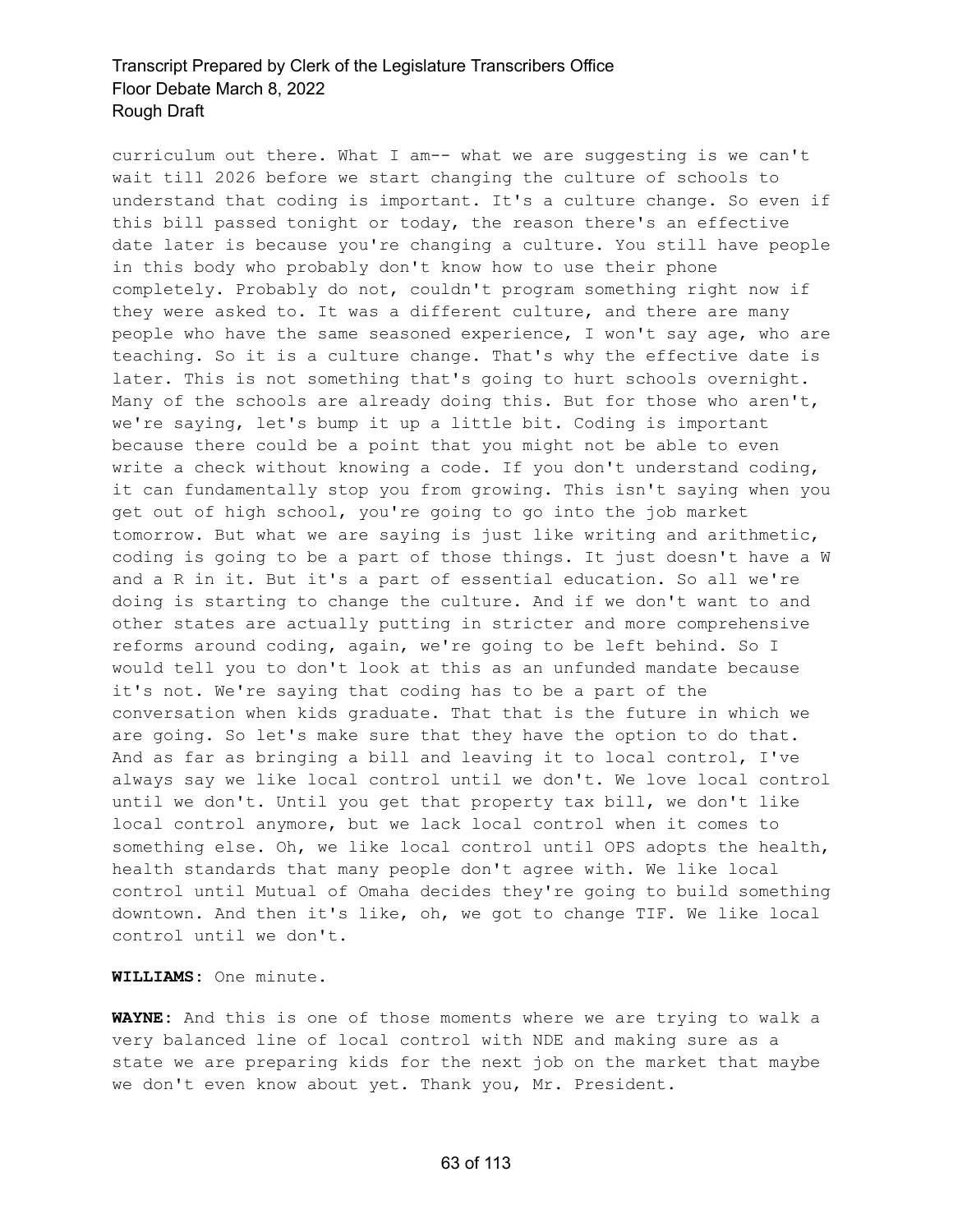**WILLIAMS:** Thank you, Senator Wayne. Senator Erdman, you're recognized.

**ERDMAN:** Thank you, Mr. President. I listened to Senator Wayne. I want to know what's a check? Anyway, so be it. Senator Wayne, I didn't say that this was too much for the education system. I think they're very capable of doing this without our help. The point I was trying to make is they don't. That's the point. They don't do it. OK? And if they did, you and Senator McKinney and others wouldn't be bringing this bill. We wouldn't be talking about this because they would just go ahead and do it, and they wouldn't need us to help them. The other issue is, I don't believe there's a school in the state that doesn't have computers. I don't think there's one. OK? So I don't think the computer is a problem. I think they all have them. They all did distance learning from home when the COVID pandemic was on. So I think they all have computers. But what I'm trying to say is they could do this, Senator Wayne, without us telling them to do it. And that is exactly what I think they should do without having to have Senator McKinney bring a bill for them. They should be able to do it. And I would assume that Senator Pahls sitting there listening and he was a principal, I would think that he could agree that they could do this if they wanted to, if they decided to. There's nothing requiring them not to do this, prohibiting them. They could do it. And so we're going to proceed forward to see where the, where the vote is. But I just think that whether we vote for this or not, the schools can still do it. And I'm with you on the point that what do we do for five years while we're waiting for them to figure out how to do it? And so I think all that stuff can be accomplished with the current education system we got, except I don't have a lot of confidence in the Department of Education. So maybe that's why we need to do a bill. Tell them what to do. Thank you.

**WILLIAMS:** Thank you, Senator Erdman. Senator Morfeld would like to introduce some students from UNL sitting in the north back-- balcony. Excuse me. Brooklyn Terrell [PHONETIC], Jennifer Sheppard [PHONETIC], Riley Kirkpatrick [PHONETIC], Patrick Baker [PHONETIC], Lucas Jasinski [PHONETIC], and Cameron Collier [PHONETIC]. Would you still-- would you please stand and be recognized by your Nebraska Legislature. Returning to debate. Senator Lowe, you're recognized.

**LOWE:** Thank you, Mr. President. I was just outside in the Rotunda talking to some young people and they said, what are the old fogies talking about computers about? They said, do they know anything about what they're talking about in these computers? So with that, please vote for LB1112, AM1942, and AM2101.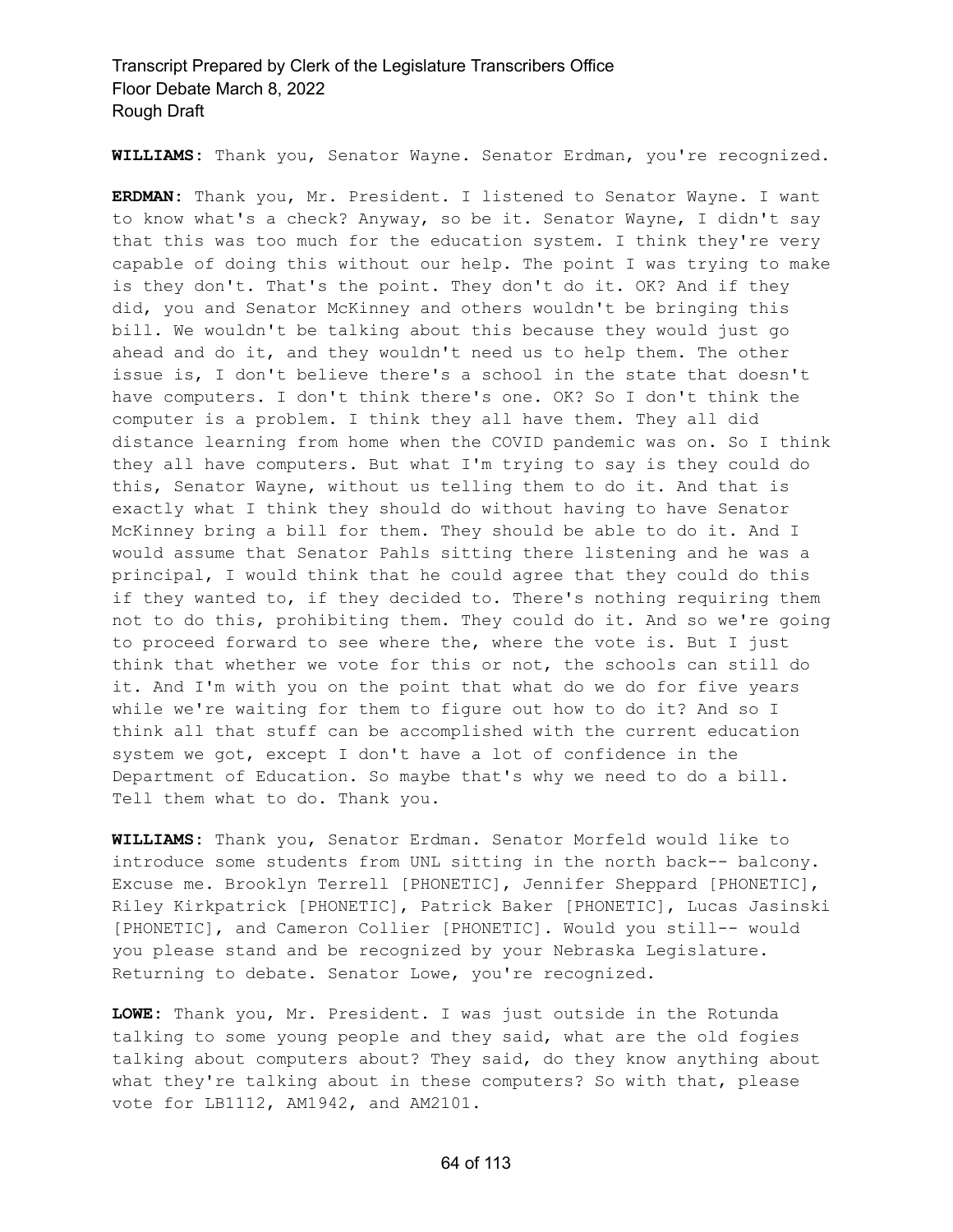**WILLIAMS:** Thank you, Senator Lowe. Seeing no one in the queue, Senator McKinney, you're recognized to close on the adoption of AM2103-- AM2101. Excuse me.

**McKINNEY:** Thank you, Mr. President. In my close, I'll just say-- I just will say that LB1112 is a bill for the future of the state of Nebraska. It's to expose our students as early as possible to computer science and technology to make sure that when they do grow and go into the workforce, that they are prepared. This isn't a bill to try to force every kid to go into coding and be a programmer. That's not what I'm trying to do. But I'm also, you know, I also recognize that the world is changing and technology is changing every day, and we have to make sure that our, our students are prepared. Employers are fully in support of this bill because they already have a workforce shortage. And if we wait even longer, they're going to have an even more increased workforce shortage. And this is just preparing our students and making sure that they have opportunities. I think if we expose more kids to opportunities, we'll have better outcomes. That's one thing I've always preached even before getting into the Legislature is making sure we expose kids and children in our youth to, to different opportunities. Maybe a kid doesn't want to go into, you know, coding. Maybe it's something else, maybe they'll, they'll become a digital designer or something for the University of Nebraska and do all the amazing graphics that they have. It's just different things that they could be exposed to that may spark the brains that will change our, our state and our country and our society. And that's what I'm attempting to do here. Thank you.

**WILLIAMS:** Thank you, Senator McKinney. Members, the question is the adoption of AM2101. All those in favor vote aye; those opposed vote nay. Have all voted that wish? Record, Mr. Clerk.

**CLERK:** 35 ayes, 0 nays on the adoption of Senator McKinney's amendment.

**WILLIAMS:** The amendment is adopted. Returning to debate. Seeing no one in the queue, Senator Walz, you're recognized to close on AM1942. Senator Walz waives closing. Members, the question is the adoption of AM1942. All those in favor vote aye; those opposed vote nay. Have all voted that wish? Record, Mr. Clerk.

**CLERK:** 34 ayes, 0 nays on adoption of committee amendments.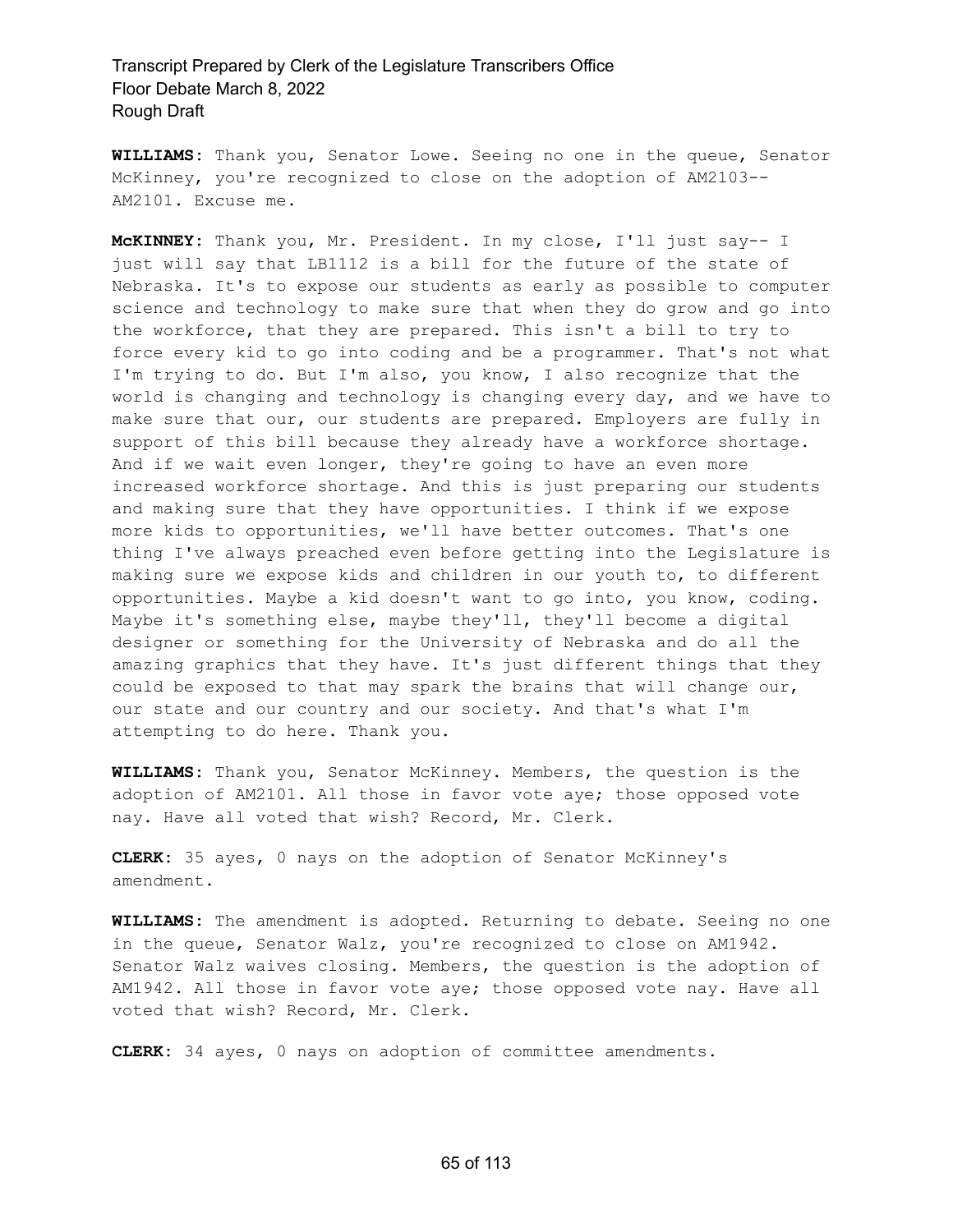**WILLIAMS:** The amendment is adopted. Returning to debate. Seeing no one in the queue, Senator McKinney, you're recognized to close on LB1112. Senator McKinney waives closing. Members, the question is the advancement of LB1112 to E&R Initial. All those in favor vote aye; those opposed vote nay. Have all voted? Record, Mr. Clerk.

**CLERK:** 33 ayes, 0 nays on the advancement of the bill.

**WILLIAMS:** LB1112 advances. Mr. Clerk for items.

**CLERK:** I'm fine right now. Thank you, Mr. President.

**WILLIAMS:** Returning to the agenda.

**CLERK:** Mr. President, Select File, LB804. Senator McKinney, I have no amendments to the bill.

**WILLIAMS:** Senator McKinney for a motion.

**McKINNEY:** Thank you, Mr. President. I move to advance LB804 to E&R for engrossing.

**WILLIAMS:** Members, you've heard the motion. All those in favor say aye. Those opposed say nay. The bill is advanced. Mr. Clerk.

**CLERK:** LB887, Senator. I have enrollment and review amendments, first of all.

**WILLIAMS:** Mr. McKinney for a motion, motion.

**McKINNEY:** Thank you, Mr. President. I move to adopt the E&R amendments to LB887.

**WILLIAMS:** Members, you've heard the motion to adopt the E&R amendments. All those in favor say aye. Those opposed say nay. They are adopted.

**CLERK:** I have nothing further on that bill, Senator.

**WILLIAMS:** Senator McKinney for a motion.

**McKINNEY:** Mr. President, I move to advance LB887 to E&R for engrossing.

**WILLIAMS:** Members, you've heard the motion. All those in favor say aye. Opposed say nay. Bill is advanced.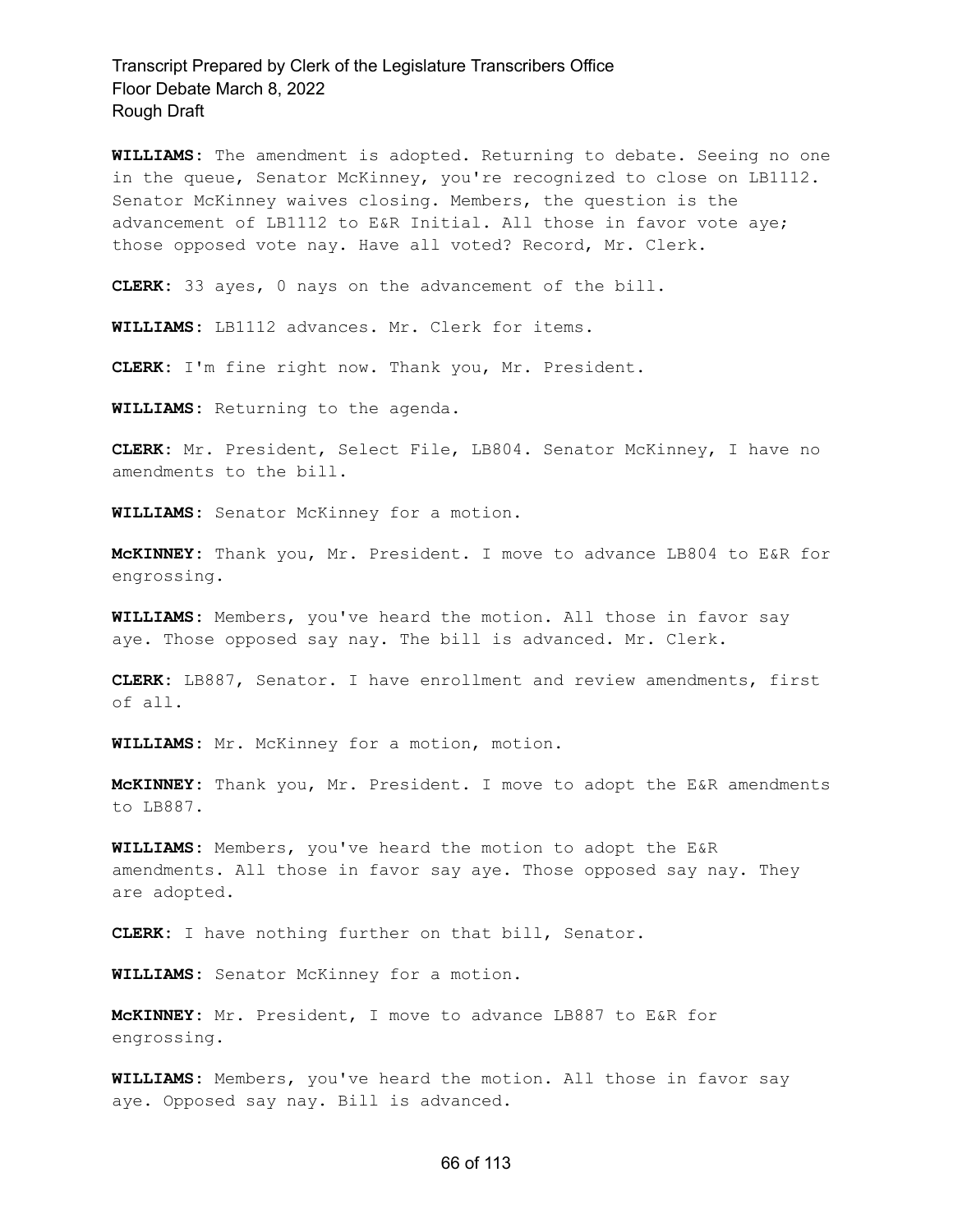**CLERK:** LB698, Senator. I have no amendments to the bill.

**WILLIAMS:** Senator McKinney.

**McKINNEY:** Mr. President, I move to advance LB698 to E&R for engrossing.

**WILLIAMS:** Members, you've heard the motion. All those in favor say aye. Those opposed say nay. The bill is advanced.

**CLERK:** Mr. President, LB820, no E&Rs. Senator Matt Hansen would move to amend with AM2147.

**WILLIAMS:** Senator Matt Hansen, you're recognized to open on AM2147.

**M. HANSEN:** Thank you, Mr. President. Good afternoon, colleagues. Just a reminder, LB820 is my Speaker priority changing the population threshold between primary metro class cities. AM2147 was something suggested to us by Bill Drafters just because of where it fell in the section. It wasn't a E&R amendment, so they asked me to bring it and I'll just read the whole thing. So on page 4, line 21, we're to strike the phrase "of such cities" show as stricken, and insert "cities described in this section." Because of how the paragraphs broke down in the bill, they thought "cities described in this section" was better terminology than "of such cities" and therefore they asked for this amendment. I'd ask for your green vote. Thank you.

**WILLIAMS:** Thank you, Senator Matt Hansen. Debate is now open. Seeing no one wishing to talk, Senator Hansen waives closing. Members, the question is the adoption of AM2147. All those in favor vote aye; those opposed vote nay. Have all voted that wish? Record, Mr. Clerk.

**CLERK:** 34 ayes, 0 nays on the adoption of Senator Hansen's amendment.

**WILLIAMS:** The amendment is adopted. Mr. Clerk.

**CLERK:** I have nothing further on that bill, Senator McKinney.

**WILLIAMS:** Senator McKinney for a motion.

**McKINNEY:** Mr. President, I move to advance LB820 to E&R for engrossing.

**WILLIAMS:** Members, you've heard the motion. All those in favor say aye. Those opposed say nay. LB820 is advanced.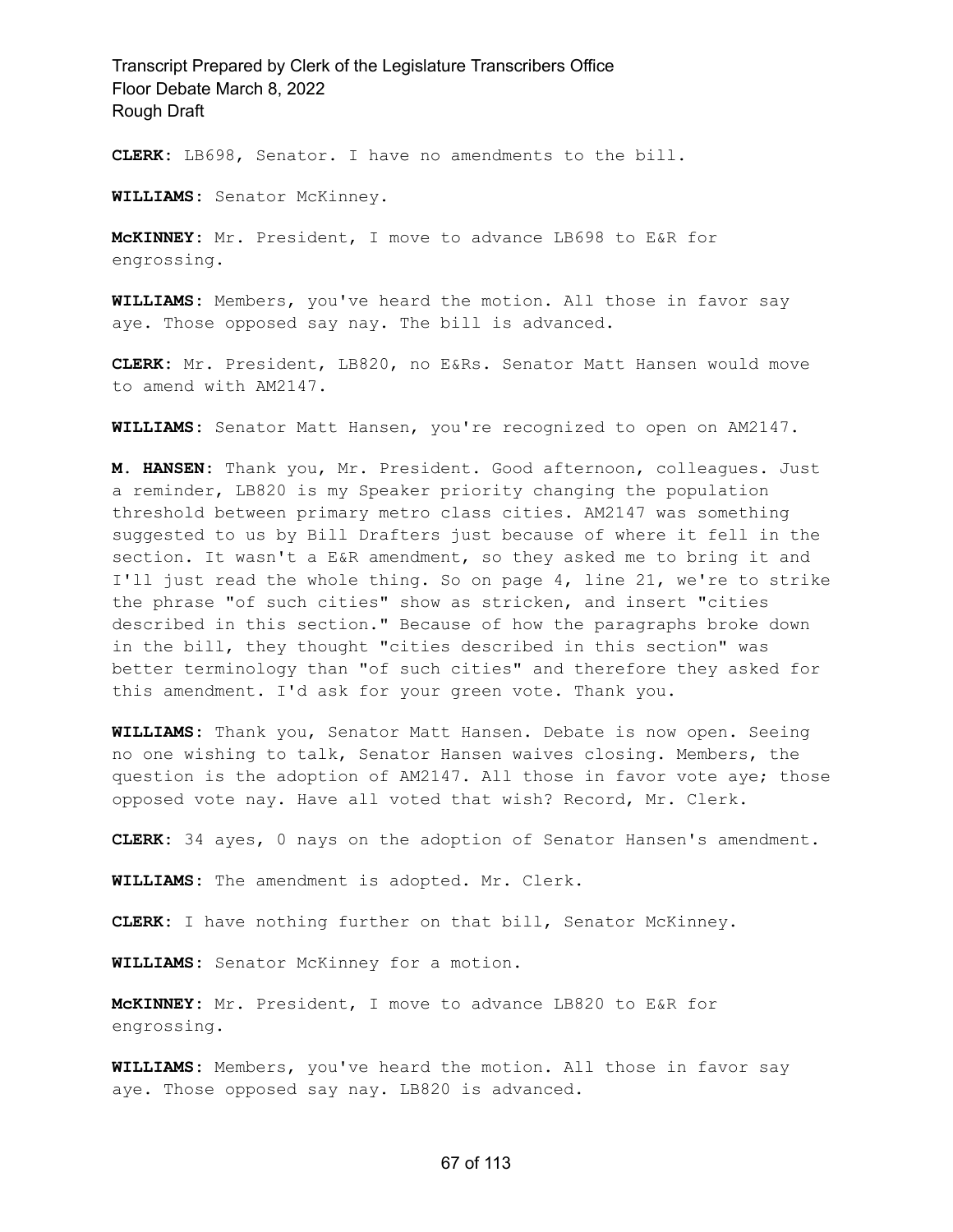**CLERK:** LB840, Senator. I have no amendments to the bill.

**WILLIAMS:** Senator McKinney for a motion.

**McKINNEY:** Mr. President, I move to advance LB840 to E&R for engrossing.

**WILLIAMS:** Members, you've heard the motion. All those in favor say aye. Those opposed say nay. Bill is advanced.

**CLERK:** Mr. President, next bill, LB436. I have Enrollment and Review amendments, first of all, Senator.

**WILLIAMS:** Senator McKinney for a motion.

**McKINNEY:** Mr. President, I move to adopt the E&R amendments to LB436.

**WILLIAMS:** Members, you've heard the motion. All those in favor say aye. Those opposed say nay. The E&R amendments are adopted.

**CLERK:** Senator Ben Hansen would move to amend AM2157.

**WILLIAMS:** Senator Ben Hansen, you're recognized to open AM2157.

**B. HANSEN:** Thank you, Mr. President. On General File, we adopted an amendment from the Department of Health and Human Services that reinstated language under the current law in Section 38-409. This made it so that LB824 [SIC--LB436] would require licensing in order to perform certain modalities under the Athletic Training Practice Act. In reviewing the E&R amendment, it was decided that further clarification was needed. I worked with both the athletic trainers and DHHS to bring AM2157 that reinstates additional language from current law under Section 38-408. The language in the amendment makes it clear that the application of heat, cold, air, water, or exercise shall not be restricted by the, by the Athletic Training Practice Act. Thank you.

**WILLIAMS:** Thank you, Senator Hansen. Debate is now open. Seeing no one wishing to talk, Senator Hansen, you're recognized to close on your amendment. Senator Hansen waives closing. Members, the question is the adoption of AM2157. All those in favor vote aye; those opposed vote nay. Have all voted that wish? Record, Mr. Clerk.

**CLERK:** 37 ayes, 0 nays on the adoption of Senator Hansen's amendment.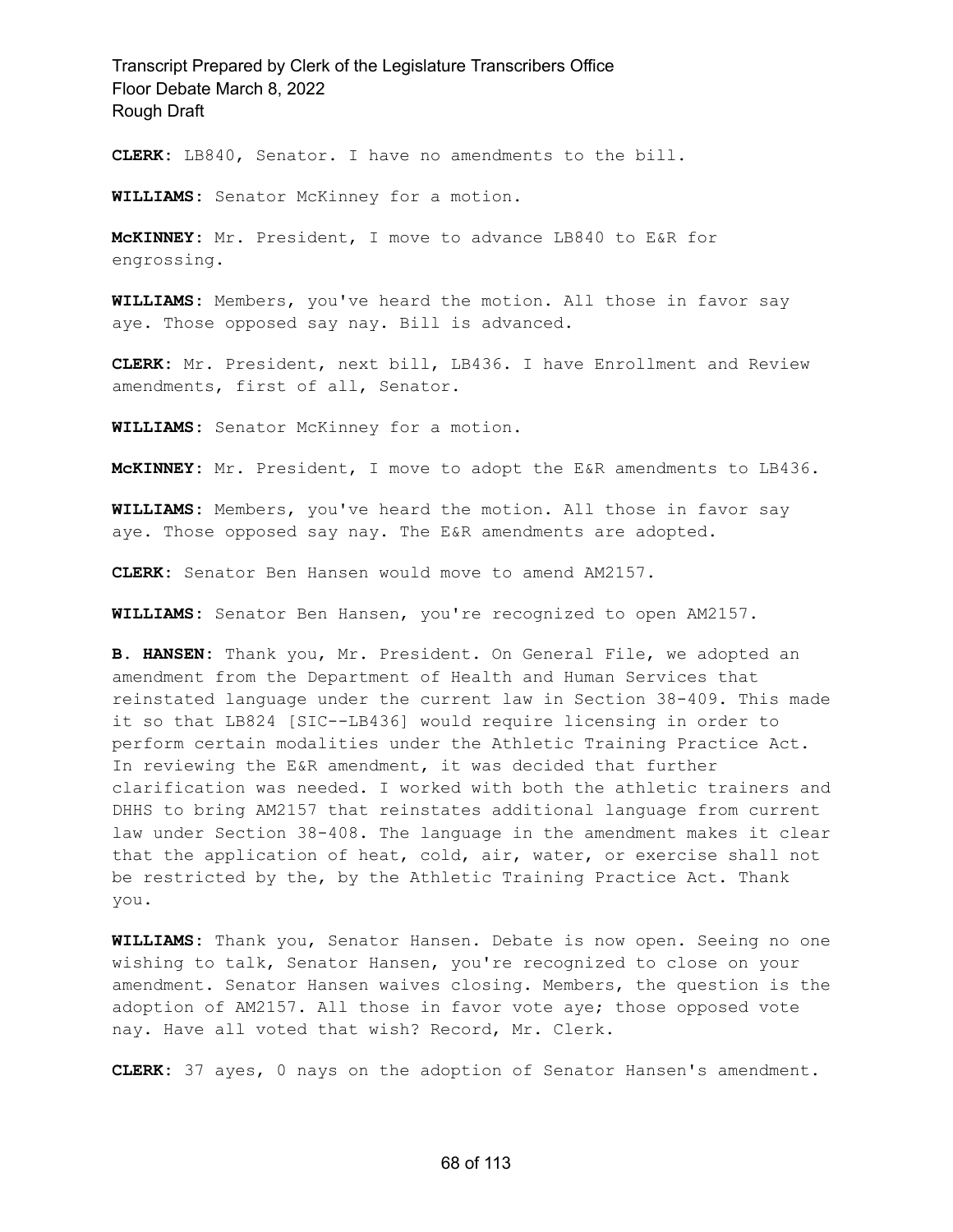**WILLIAMS:** The amendment is adopted.

**CLERK:** I have nothing further on the bill, Senator.

**WILLIAMS:** Senator McKinney.

**McKINNEY:** So Mr. President, I move to advance LB436 to E&R for engrossing.

**WILLIAMS:** Members, you've heard the motion. All those in favor say aye. Those opposed say nay. The bill is advanced.

**CLERK:** Mr. President, Senator McKinney, LR283CA. I have no amendments to the bill, Senator.

**WILLIAMS:** Senator McKinney for a motion.

**McKINNEY:** Mr. President, I move to advance LR283CA to E&R for engrossing.

**WILLIAMS:** Members, you've heard the motion. All those in favor say aye. Those opposed say nay. This CA is, is advanced.

**CLERK:** LB998. I have Enrollment and Review amendments, Senator.

**WILLIAMS:** Senator McKinney for a motion.

**McKINNEY:** Mr. President, I move to adopt the E&R amendments to LB998.

**WILLIAMS:** Members, you've heard the motion to adopt the E&R amendments. All those in favor say aye. Those opposed say nay. The amendments are adopted.

**CLERK:** I have nothing further on that bill, Senator.

**WILLIAMS:** Senator McKinney for a motion.

**McKINNEY:** Mr. President, I move to advance LB998 to E&R for engrossing.

**WILLIAMS:** Members, you've heard the motion. All those in favor say aye. Opposed say nay. LB998 is advanced.

**CLERK:** LB769, Senator. I have no amendments to the bill.

**WILLIAMS:** Senator McKinney.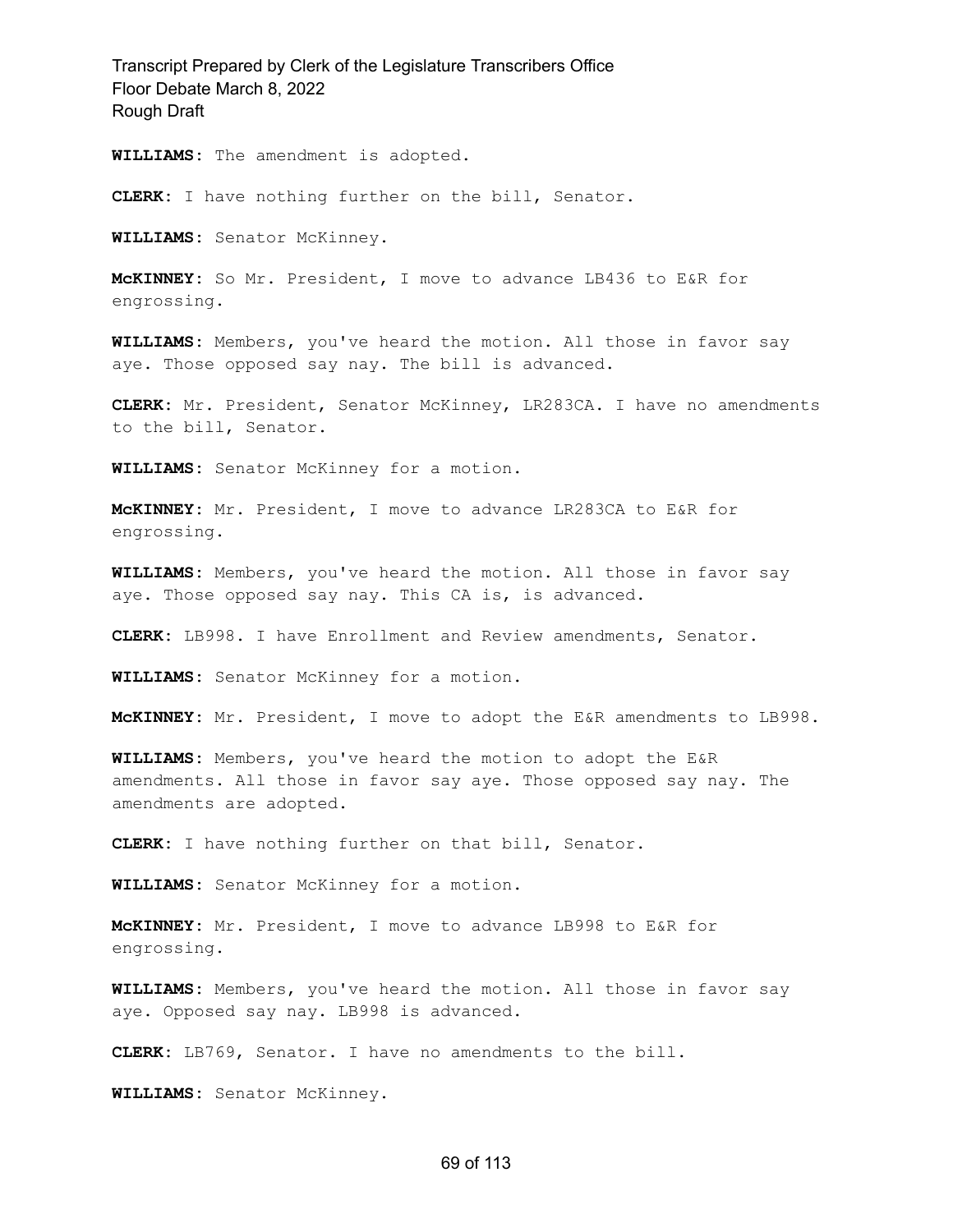**McKINNEY:** Mr. President, I move to advance LB769 to E&R for engrossing.

**WILLIAMS:** Members, you've heard the motion. All those in favor say aye. Those opposed say nay. The bill is advanced.

**CLERK:** LB864, Senator. I have no amendments to the bill.

**WILLIAMS:** Senator McKinney for a motion.

**McKINNEY:** Mr. President, I move to advance LB864 to E&R for engrossing.

**WILLIAMS:** Members, you've heard the motion. All those in favor say aye. Opposed say nay. LB864 is advanced.

**CLERK:** LB1065 has Enrollment and Review amendments, Senator.

**WILLIAMS:** Senator McKinney for a motion.

**McKINNEY:** Mr. President, I move to adopt the E&R amendments to LB1065.

**WILLIAMS:** Members, you've heard the motion to adopt the E&R amendments. All those in favor say aye. Opposed say nay. The amendments are adopted.

**CLERK:** I have nothing further on that bill, Senator.

**WILLIAMS:** Senator McKinney for a motion.

**McKINNEY:** Mr. President, I move to advance LB1065 to E&R for engrossing.

**WILLIAMS:** Members, you've heard the discussion and the motion. All those in favor say aye. Opposed say nay. LB1065 is advanced.

**CLERK:** LB1246, Senator, has Enrollment and Review amendments.

**WILLIAMS:** Senator McKinney for a motion.

**McKINNEY:** Mr. President, I move to adopt the E&R amendments to LB1246.

**WILLIAMS:** Members, you've heard the motion to adopt the E&R amendments. All those in favor say aye. Opposed say nay. The amendments are adopted.

#### 70 of 113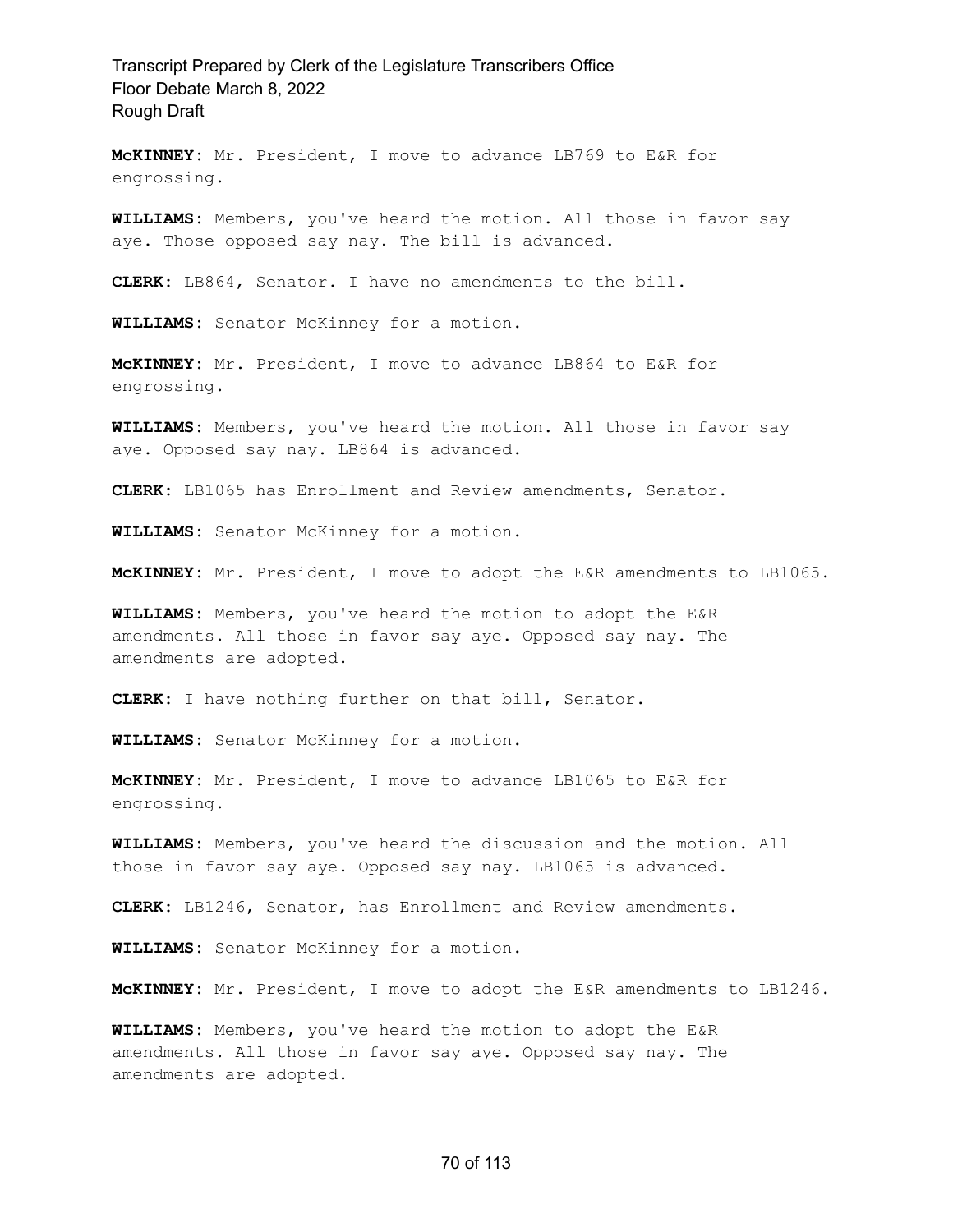**CLERK:** I have nothing further on that bill, Senator.

**WILLIAMS:** Senator McKinney for a motion.

**McKINNEY:** Mr. President, I move to advance LB1246 to E&R for engrossing.

**WILLIAMS:** Members, you've heard the motion. All those in favor say aye. Opposed say nay. The bill is advanced.

**CLERK:** LB848. I have no amendments to the bill, Senator.

**WILLIAMS:** Senator McKinney for a motion.

**McKINNEY:** Mr. President, I move to adopt-- I move to advance LB848 to E&R for engrossing.

**WILLIAMS:** Members, you've heard the motion. All those in favor say aye. Opposed say nay. LB848 is advanced.

**CLERK:** Senator, LB1173. I have Enrollment and Review amendments, first of all.

**WILLIAMS:** Senator McKinney for a motion.

**McKINNEY:** Mr. President, I move to adopt the E&R amendments to LB1173.

**WILLIAMS:** Members, you've heard the motion to adopt the E&R amendments. All those in favor say aye. Opposed say nay. The amendments are adopted.

**CLERK:** Senator Hunt would move to amend with AM2200.

**WILLIAMS:** Senator Hunt, you're recognized to open on AM2200.

**HUNT:** Good afternoon, colleagues. I'm happy to have the opportunity to bring this amendment today, which is the product of nearly a year's worth of studying and work. This is a friendly amendment to LB1173, which I have cleared with Senator Arch and the committee. AM2200 would add portions of my LB392 [SIC--LB932] to the committee bill. As an overview, LB392 [SIC--LB932] is the product of my interim study LR198, which examined the state's practice of intercepting Social Security benefits intended for foster children. I learned about this from a national investigation done by the Marshall Project that aired on NPR, which revealed that a majority of states were quietly doing this for decades. It was clear that it wasn't right and that we could figure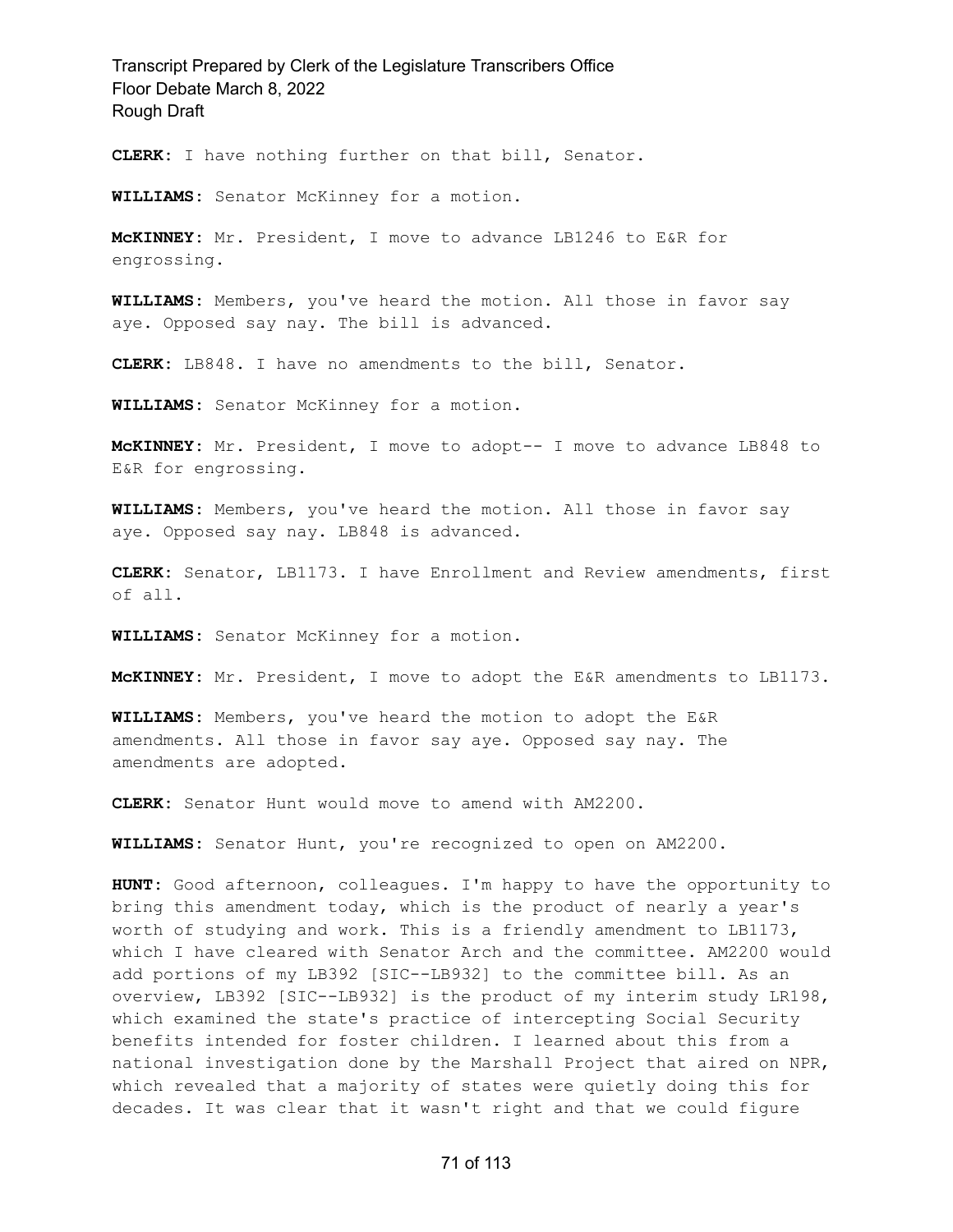out how to do something about it in Nebraska. The interim study revealed that this was indeed happening in Nebraska to something like 400 youth a month, generating nearly \$3 million a year for the state that was meant for those kids in Social Security benefits. It's been going on for at least 20 years in Nebraska. The kids that are eligible for this money are kids who are disabled or they have a parent who is dead or disabled. So these are the most vulnerable of the most vulnerable children in our state's care, and we have been taking their money without any transparency or any due process. After the hearing on that bill, I spoke with Chairman Arch about trying to get the bill Execed on and sent to the floor. Time was moving quickly as it is this session, and I had already designated another bill as my personal priority, which was actually a tough decision because I wanted to prioritize this one as well. But Chairman Arch suggested to me that the committee would be more likely to support a narrowed version of the bill that took out the part that would have required the state to conserve a portion of Social Security funds for the youth in a trust account. Senator Arch said that the company would probably be more amenable to just the provisions requiring notification to the youth and their guardian ad litem. So while I would have liked to see us do a little bit more, I'm content with this approach. So we made the changes and worked to find a vehicle for this compromise amendment since the bill wasn't otherwise moving without a priority. After making the changes Senator Arch suggested, I worked with DHHS and have incorporated all of their recommendations. These were all minor technical changes to streamline the implementation and make sure they have enough time to update their rules. The advocates who helped work on the original LB932 have also signed off on these changes. It's kind of rare and exciting that we have agreement between the HHS committee, the child welfare advocates, namely Appleseed and the Department of Health and Human Services. DHHS estimates that this carved down version will have a substantially reduced fiscal note. With the content of AM2200, the state can right the wrong of retaining youths' Social Security benefits without their knowledge, providing essential transparency for children who already face more obstacles than children who are not in state care. With notice and accounting information provided to the child or their attorney, the child or the primary adults in their life will have awareness that the youth is eligible for these Social Security benefits, the amount available for the child's personal use, and how the state is using the funds. If and when the child leaves the system, their attorney could apply to have the payee changed to a more appropriate party like a family member rather than the state. Without AM2200, the youth and their attorneys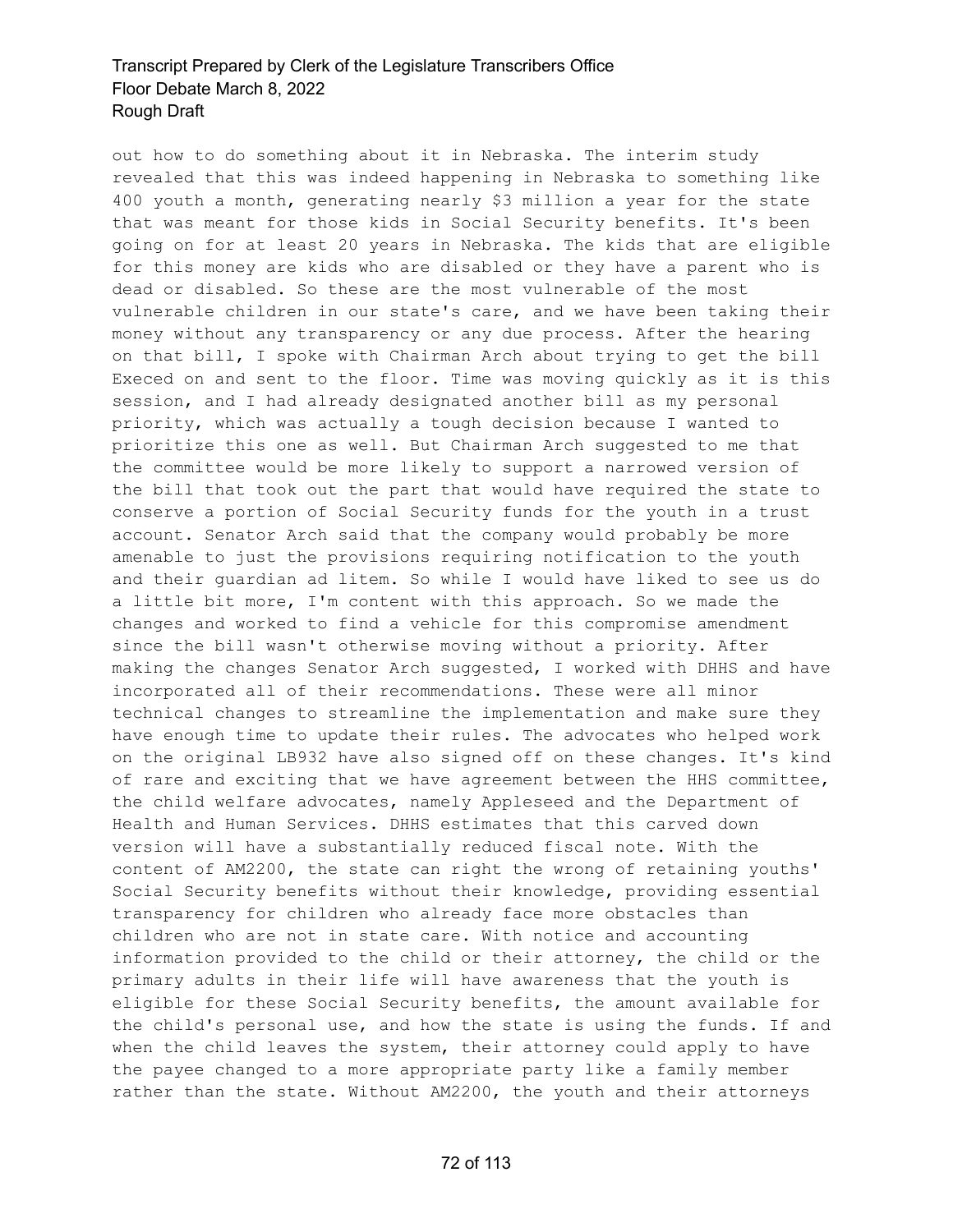may never know that the state has been receiving their Social Security benefits at all, and they may never have the opportunity to receive those benefits when the child leaves the state's care. It's imperative that we pass this. Please vote green on AM2200. Thank you.

**WILLIAMS:** Thank you, Senator Hunt. Debate is now open on AM2200. Seeing no one wishing to speak, Senator Hunt, you're recognized to close on AM2200. Senator Hunt waives closing. Members, the question is the adoption of AM2200 to LB1173. All those in favor vote aye; those opposed vote nay. Have all voted? Record, Mr. Clerk.

**CLERK:** 29 ayes, 0 nays on the amendment, Mr. President.

**WILLIAMS:** The amendment is adopted.

**CLERK:** I have nothing further on the bill, Senator McKinney.

**WILLIAMS:** Senator McKinney for a motion.

**McKINNEY:** Mr. President, I move to advance LB1173 to E&R for engrossing.

**WILLIAMS:** Members, you've heard the motion. All those in favor say aye. Those opposed say nay. LB1173 is advanced. Members, we will be skipping over LB1173A due to the change in the fiscal note. Going on to the next item, Mr. Clerk.

**CLERK:** Mr. President, LB1236 on Select File. I have Enrollment and Review amendments pending.

**WILLIAMS:** Senator McKinney for a motion.

**McKINNEY:** Mr. President, I move to adopt the E&R amendments to LB1236.

**WILLIAMS:** Members, you've heard the motion to adopt the E&R amendments. All those in favor say aye. Those opposed say nay. The amendments are adopted.

**CLERK:** I have nothing further on that bill, Senator.

**WILLIAMS:** Senator McKinney for a motion.

**McKINNEY:** Mr. President, I move to advance LB1236 to E&R for engrossing.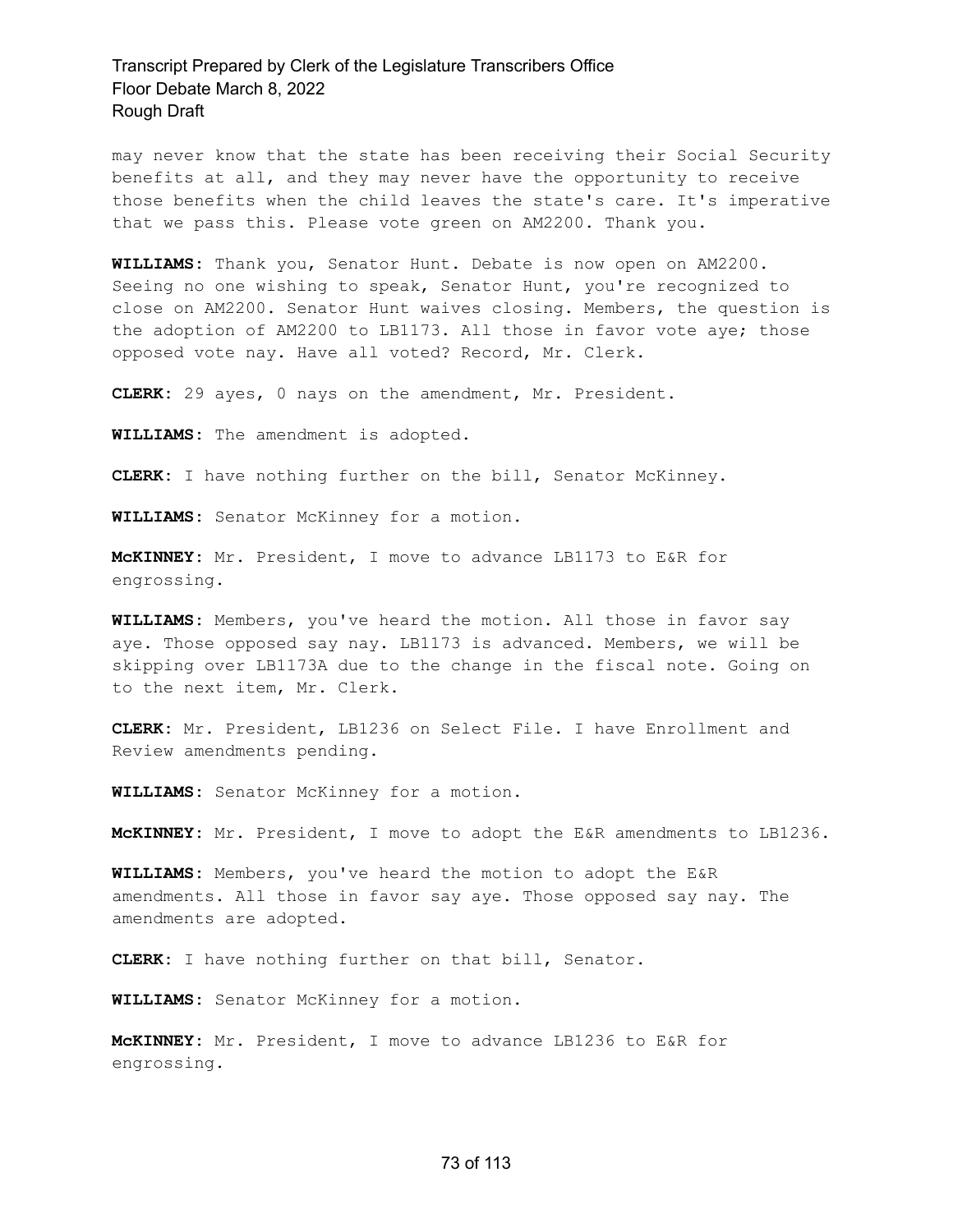**WILLIAMS:** Members, you've heard the motion. All those in favor say aye. Those opposed say nay. The bill advances.

**CLERK:** LB780, Senator. I have Enrollment and Review amendments, first of all.

**WILLIAMS:** Senator McKinney for a motion.

**McKINNEY:** Mr. President, I move to adopt the E&R amendments to LB780.

**WILLIAMS:** Members, you've heard the motion to adopt the E&R amendments. All those in favor say aye. Those opposed say nay. The amendments are adopted.

**CLERK:** Senator Wayne would move to amend AM2156.

**WILLIAMS:** Senator Wayne, you're recognized to open on AM2156.

**WAYNE:** Thank you, Mr. President. AM2156 would incorporate the provisions of LB974 into LB780. I want to thank Senator Gragert for allowing me to include this bill in his bill. LB974, which I introduced at the request of the Nebraska Workers' Compensation Court would amend both the current-- our current transit authority statutes to clarify that transit authorities are not exempt from workers' compensation assessments or unemployment insurance payments. The language in LB974 mirrors the similar language that was included in the tax exemption language for port authorities last year. This was brought to us both by the Workers' Compensation Court and the Department of Labor. They are, they are obviously both in favor of it. Metro Transit is a transit authority in Omaha and is the only transit authority in the state and is currently paying both workers' compensation assessment and unemployment insurance payments. So this bill would have no impact on their operations. The underlying bill, LB974, received no opposition testimony in the hearing and was advanced by the Urban Affairs Committee unanimously 7-0. With that, I'd ask you to vote green on AM2156.

**WILLIAMS:** Thank you, Senator Wayne. Debate is now open on AM2156. Seeing no one in the queue, Senator Wayne, you're recognized to close on your amendment.

**WAYNE:** So I just want to be real quick. Again, this is just a cleanup bill. There was interpretation by some attorneys that felt like they were being exempted. It was never the intent. So this just clarifies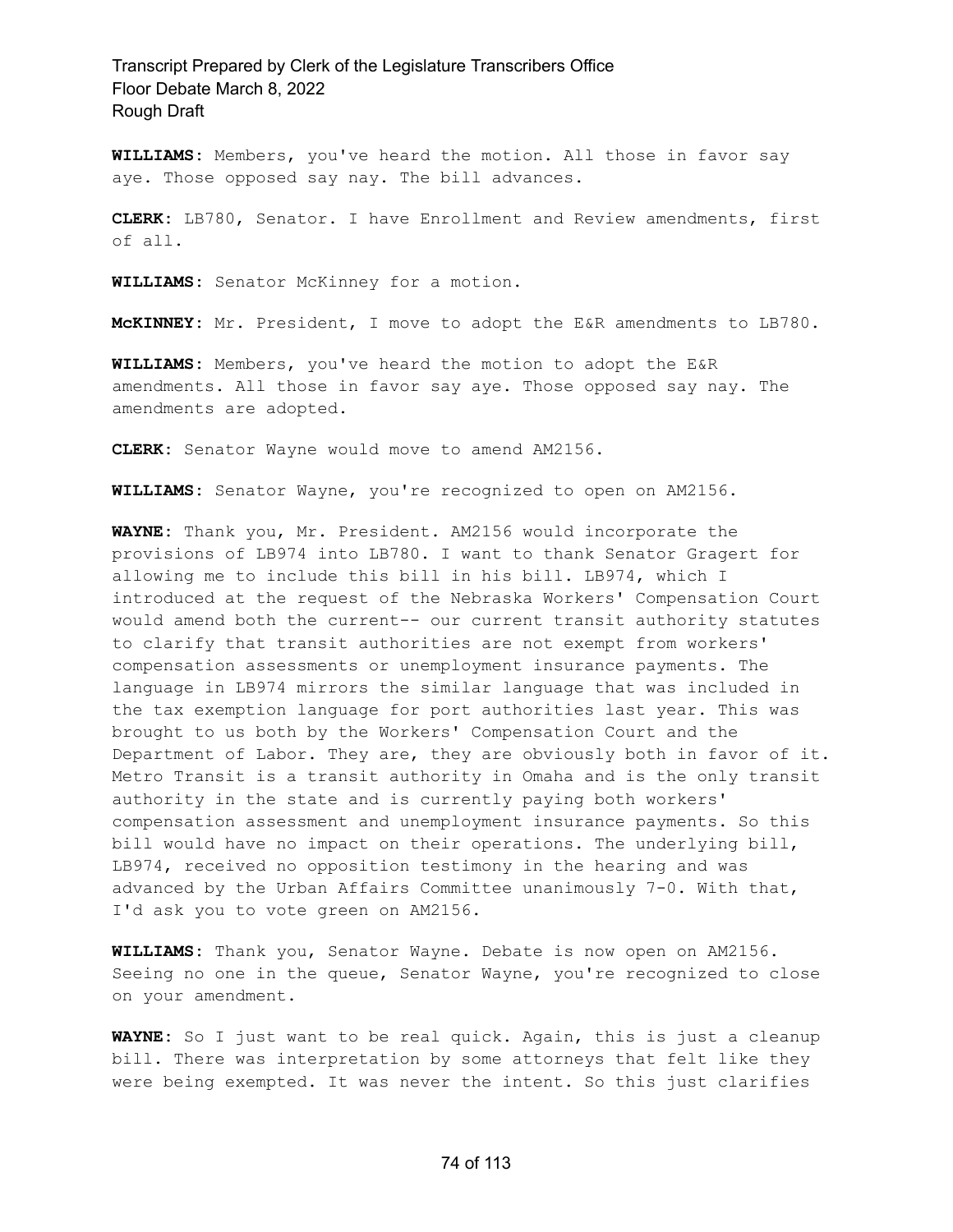that showing them that they aren't exempted. So thank you, Mr. President. Please vote green.

**WILLIAMS:** Thank you, Senator Wayne. Members, the question is the adoption of AM2156. All those in favor vote aye; those opposed vote nay. Have all voted that wish? Record, Mr. Clerk.

**CLERK:** 36 ayes, 0 nays on the adoption of Senator Wayne's amendment.

**WILLIAMS:** The amendment is adopted. Returning to debate. Senator Wayne, you're recognized.

**WAYNE:** Thank you, Mr. President. And colleagues, I just wanted to give a big shout out to the Workers' Compensation Court. They actually testified in neutral on this bill. You know testifying in neutral is a big deal to me this year. So just want to give them a shout out. Thank you, Mr. President.

**WILLIAMS:** Thank you, Senator Wayne. Mr. Clerk.

**CLERK:** I have nothing further on the bill, Senator McKinney.

**WILLIAMS:** Senator McKinney for a motion.

**McKINNEY:** Mr. President, I move to advance LB780 to E&R for engrossing.

**WILLIAMS:** Members, you've heard the motion. All those in favor say aye. Those opposed say nay. LB780 is advanced.

**CLERK:** LB925, Senator. I have Enrollment and Review amendments pending.

**WILLIAMS:** Senator McKinney for a motion.

**McKINNEY:** Mr. President, I move to adopt the E&R amendments to LB925.

**WILLIAMS:** Members, you've heard the motion to adopt the E&R amendments. All those in favor say aye. Those opposed say nay. The amendments are adopted.

**CLERK:** I have nothing further on that bill, Senator.

**WILLIAMS:** Senator McKinney for a motion.

#### 75 of 113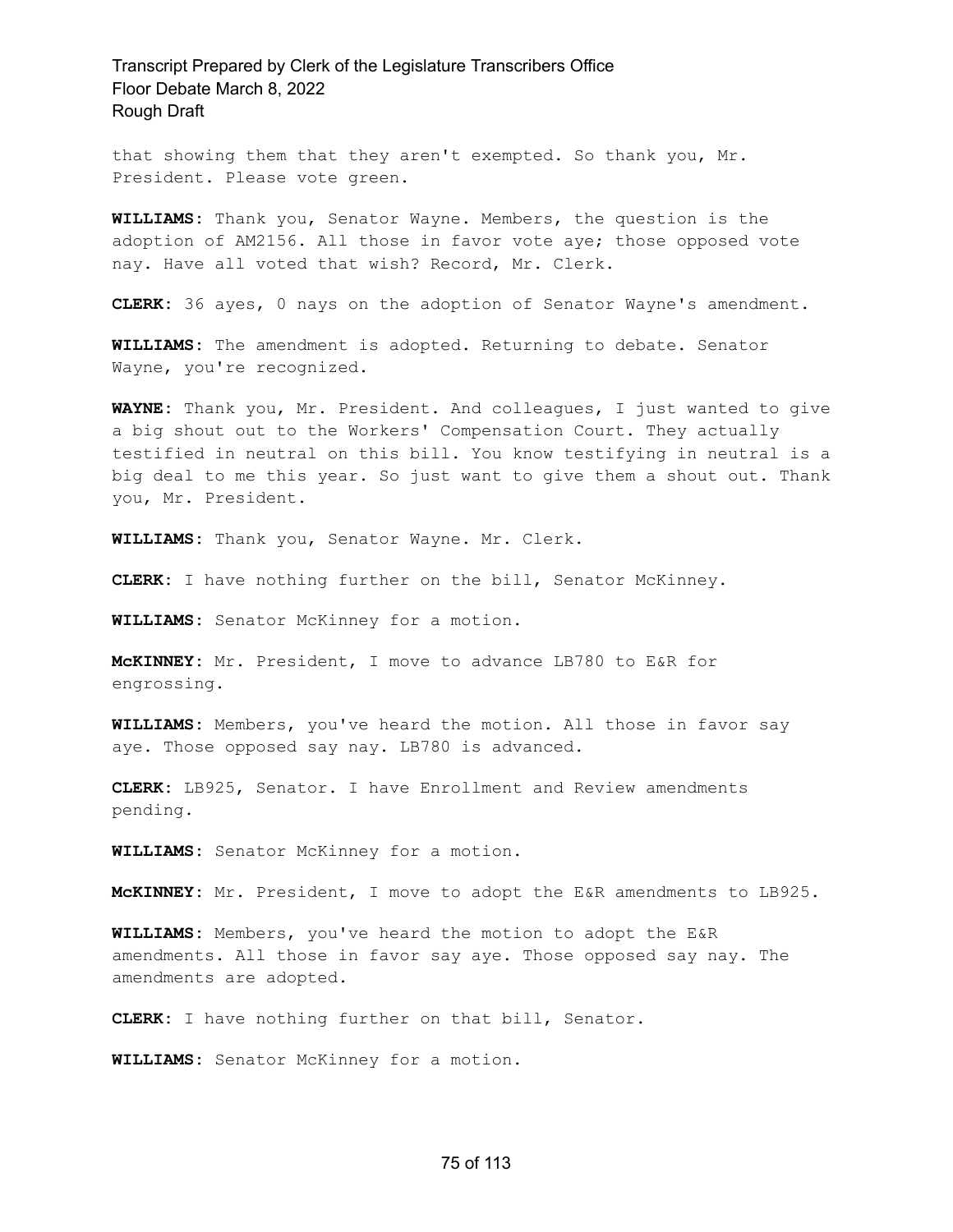**McKINNEY:** Mr. President, I move to advance LB925 to E&R for engrossing.

**WILLIAMS:** Members, you've heard the motion. All those in favor say aye. Those opposed say nay. LB925 is advanced.

**CLERK:** LB925A, Senator. I have no amendments to the bill.

**WILLIAMS:** Senator McKinney for a motion.

**McKINNEY:** Mr. President, I move to advance LB925A to E&R for engrossing.

**WILLIAMS:** Members, you've heard the motion. All those in favor say aye. Those opposed say nay. The bill is advanced.

**CLERK:** Mr. President, the next bill, LB77-- excuse me, LB717. No E&Rs. First amendment to the bill, Senator McDonnell, AM2961 [SIC--AM2061].

**WILLIAMS:** Senator McDonnell, you're recognized to open on AM2061.

**McDONNELL:** Thank you, Mr. President. Good afternoon, colleagues. AM2061 is a simple yet important amendment. It consists of my bill, LB1040, which proposed to change the definition of law enforcement officer as it relates to the In the Line of Duty Death-- Duty Compensation Act. As you heard during General File discussions, this act provides a one-time death benefit to the family of the firefighter, law enforcement officer, or other first responder who dies in the line of duty. LB255, which created the act in 2021, was passed and enacted into law with the absolute best intentions. Having said that, an oversight was brought to our attention and AM2061 will address this omission. The act currently defines law enforcement officer as any member of the Nebraska State Patrol, any county or deputy sheriff or any member of the police force of any city or village. Unfor-- unfortunately and inadvertently, an unintended consequence, consequence of this definition is such that a number of law enforcement officers were excluded as being eligible for this benefit. The definition does not include officers employed by certain government entities such as state, local, or regional educational institutions, airport authority police, or deputy state sheriffs not employed by the State Patrol, just to name a few. AM2061 proposes to use the definition of law enforcement officer found in Section 81-1401, which would include those deserving and serving officers who are-- who were unintentionally left out. LB1040, which is now AM2061, was advanced out of the Business and Labor Committee with unanimous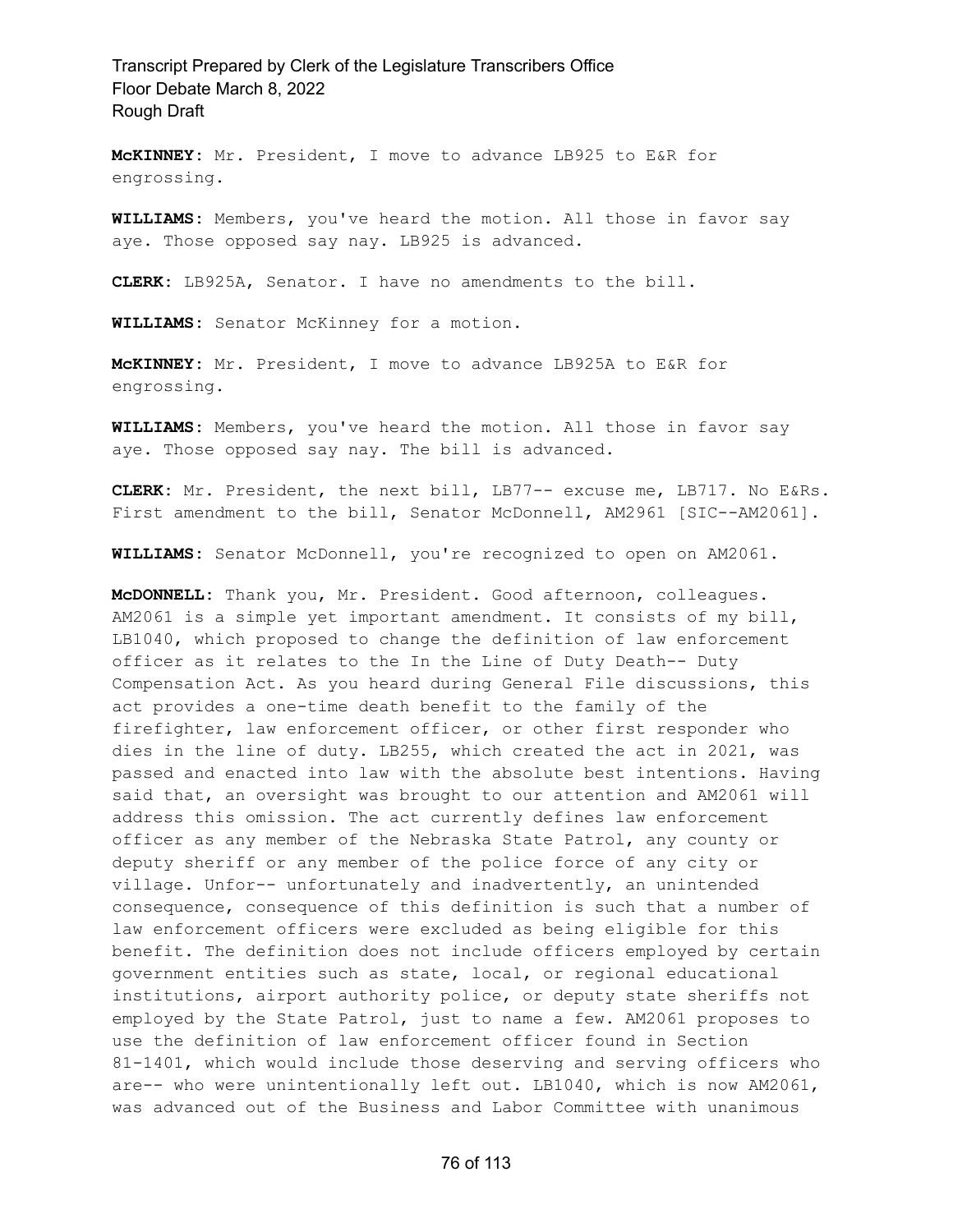vote. I'd like to thank the committee for their support, and I'd like to thank both Senator Morfeld and Senator Pansing Brooks for allowing me to bring forward this amendment to LB717. Thank you.

**WILLIAMS:** Thank you, Senator McDonnell. Debate is now open on AM2061. Seeing no one in the queue, Senator McDonnell, you're recognized to close on AM2061. Senator McDonnell waives closing. Members, the question is the adoption of AM2061 to LB717. All those in favor vote aye; those opposed vote nay. Have all voted that wish? Record, Mr. Clerk.

**CLERK:** 30 ayes, 0 nays on the adoption of Senator McDonnell's amendment.

**WILLIAMS:** The amendment is adopted.

**CLERK:** Mr. President, Senator Friesen would move to amend AM2079.

**WILLIAMS:** Senator Friesen, you're recognized to open on AM2079.

**FRIESEN:** Thank you, Mr. President. In our past discussions, I questioned whether or not this is something the state of Nebraska should do. And obviously, we moved ahead. So now I did talk a little bit about, you know, adding some other workers in there whose jobs and public sector jobs require them to be in very hazardous, dangerous situations. But I, I didn't bring an amendment to add those which I do think that there should be a little bit of discussion on some of those jobs. Department of Transportation workers are, are out there all the time in a known hazardous environment working on our roads and maintaining those roads for us. But I thought at this point at least I would address maybe, you know, we can start to measure what a human life is worth. We talked a lot about increasing this. We started out at \$50,000 and then we were getting up into that, I think, \$200,000 or \$150,000. And my amendment, what it does is basically say it would be a, I think it's two million and fifty thousand the way it's-- I thought I was going to strike the fifty thousand, but obviously we made a mistake. So the amendment is very simple. It just increases the amount of what a human life is worth and when you have workers who are out there and doing these jobs and we all admit that there is some danger to it, we properly compensate maybe some of those people when they are lost in the line of duty. And if I recall correctly, the number of people that met this requirement was fairly small. It shouldn't be a huge fiscal impact. But again, starting with some numbers, let's, let's talk a little bit about maybe what people are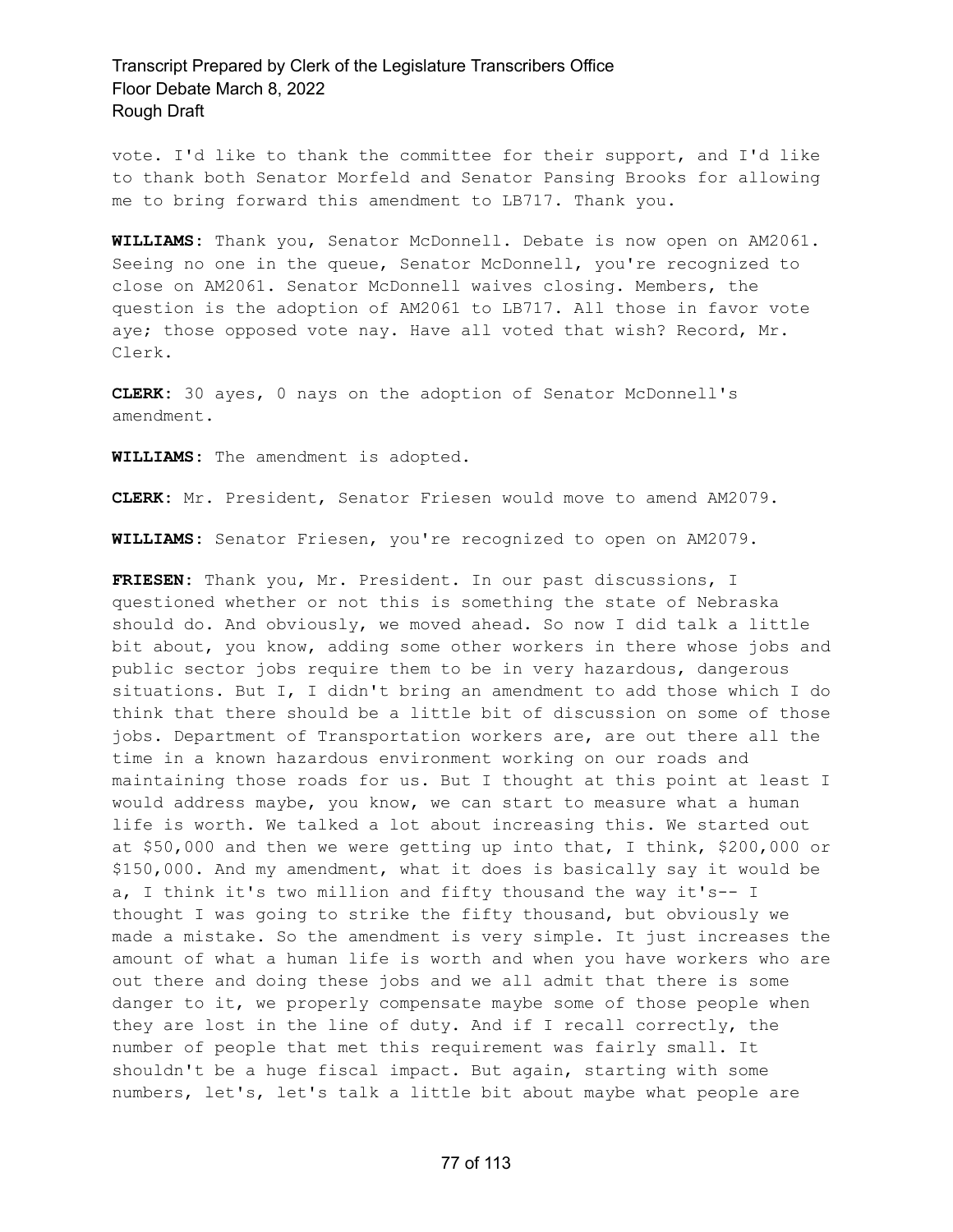worth. And this is where I think I get into a little bit of a problem because when we start to get ahead of where-- what our job is here in the State Legislature and I am going to support the amendment. That doesn't mean I will support the bill because I still think this is something we shouldn't be into. It can be addressed more at the local issue. But if we're going to be talking about what is the value of some of our public safety workers, and I thank Senator McDonnell for clarifying a little bit who is a public safety worker. I do think that makes the bill a little better. But I think we also should be looking at some of our other public workers that are out there and exposing themselves, I guess, to a what I call a high-hazard job. And so as we study the bill a little bit more and it gets closer to Final Reading, maybe we need to address the issue of Department of Transportation workers, for instance, and maybe some of our other public workers in the rural electrics and NPPD and OPPD that are out there working in the storms and turning on our electricity when we have bad weather. And so this is a very simple amendment. I hope people take it seriously and look at it and I will support the amendment, but I will not support the bill. Thank you, Mr. President.

**WILLIAMS:** Thank you, Senator Friesen. Debate is now open. Senator Erdman, you're recognized.

**ERDMAN:** Thank you, Mr. President. Wonder if Senator Friesen would yield to a question?

**WILLIAMS:** Senator Friesen, would you yield?

**FRIESEN:** Yes, I would.

**ERDMAN:** Senator Friesen, I, I think I read your amendment and you're going to strike one hundred, but leave fifty thousand. So it's a million fifty thousand. Is that correct?

**FRIESEN:** I think it would-- if you read the bill, it might be two million and fifty thousand.

**ERDMAN:** OK. OK, I didn't go back--

**FRIESEN:** You have to look at the original language.

**ERDMAN:** Yeah, I didn't read through it, I just read what your amendment was, it's going to strike one hundred and replace that with a million. So I just assumed it was a million fifty thousand. So when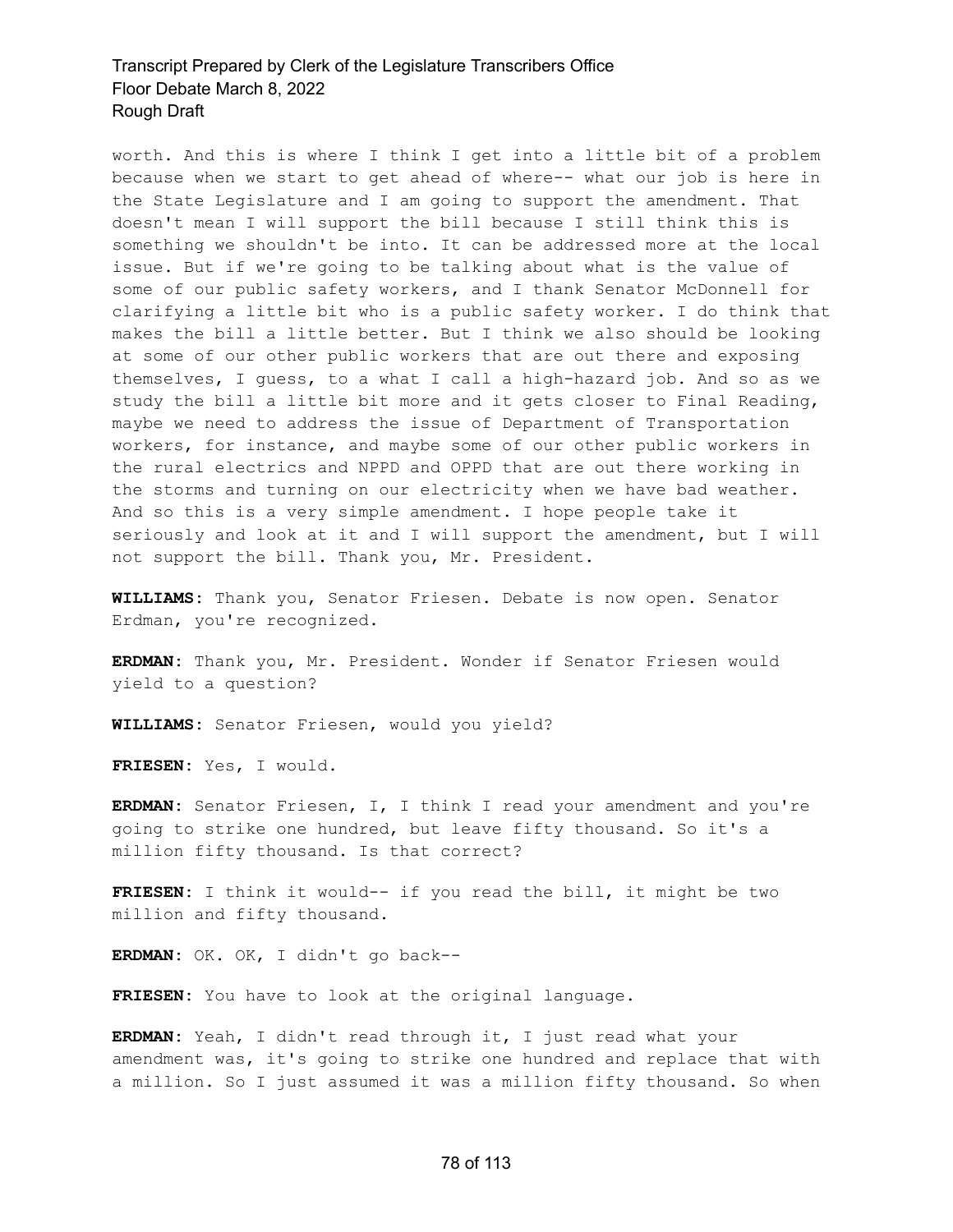you said this is something that could be handled locally, can you reference what that might be?

**FRIESEN:** Well, I-- our local department, I mean, we do have life insurance policy for volunteer firefighters. We've had that for a lot of years. It's just something that we have done that we saw the need. And I question whether or not the state should be involved in some of this.

**ERDMAN:** So the, the fiscal note talked about this could cost us \$600,000 a year. Is that-- did you read that part?

**FRIESEN:** I, I did. And I forget the number of, of, of people, public safety officers we've lost in the line of duty over the past couple of years. I think somebody else might have that number. I don't.

**ERDMAN:** OK. So if each one of those departments were to buy a term life insurance policy, \$600,000 would go a long way in buying term life insurance. Would, would you agree?

**FRIESEN:** I think in today's markets, yes, probably so.

**ERDMAN:** OK, thank you. I appreciate your answering those questions. I, I had voted no on this bill the last time. I don't think anything has changed. I think Senator Friesen alluded to that in his comments when he said, I'm not sure the state should get involved in this. I didn't realize we were a life insurance company, but I think if you're going to do something about protecting these, the incomes of these individuals who risk their life, and I'm not downplaying that, it's important. In fact, it's vital, but I think there's a better way to handle this. And I think that would be with a term life insurance or some kind of a life insurance policy instead of requiring the state to do this. And so I was a no last time, and I'll continue to be a no again. Thank you.

**WILLIAMS:** Thank you, Senator Erdman and Senator Friesen. Returning to debate. Seeing no one in the queue, Senator Friesen, you're recognized a close on AM2079. Senator Friesen waives closing. Members, the question is the adoption of AM2079 to LB717. All those in favor vote aye; those opposed vote no. Have all voted that wish? Record, Mr. Clerk.

**CLERK:** 21 ayes, 2 nays on the amendment, Mr. President.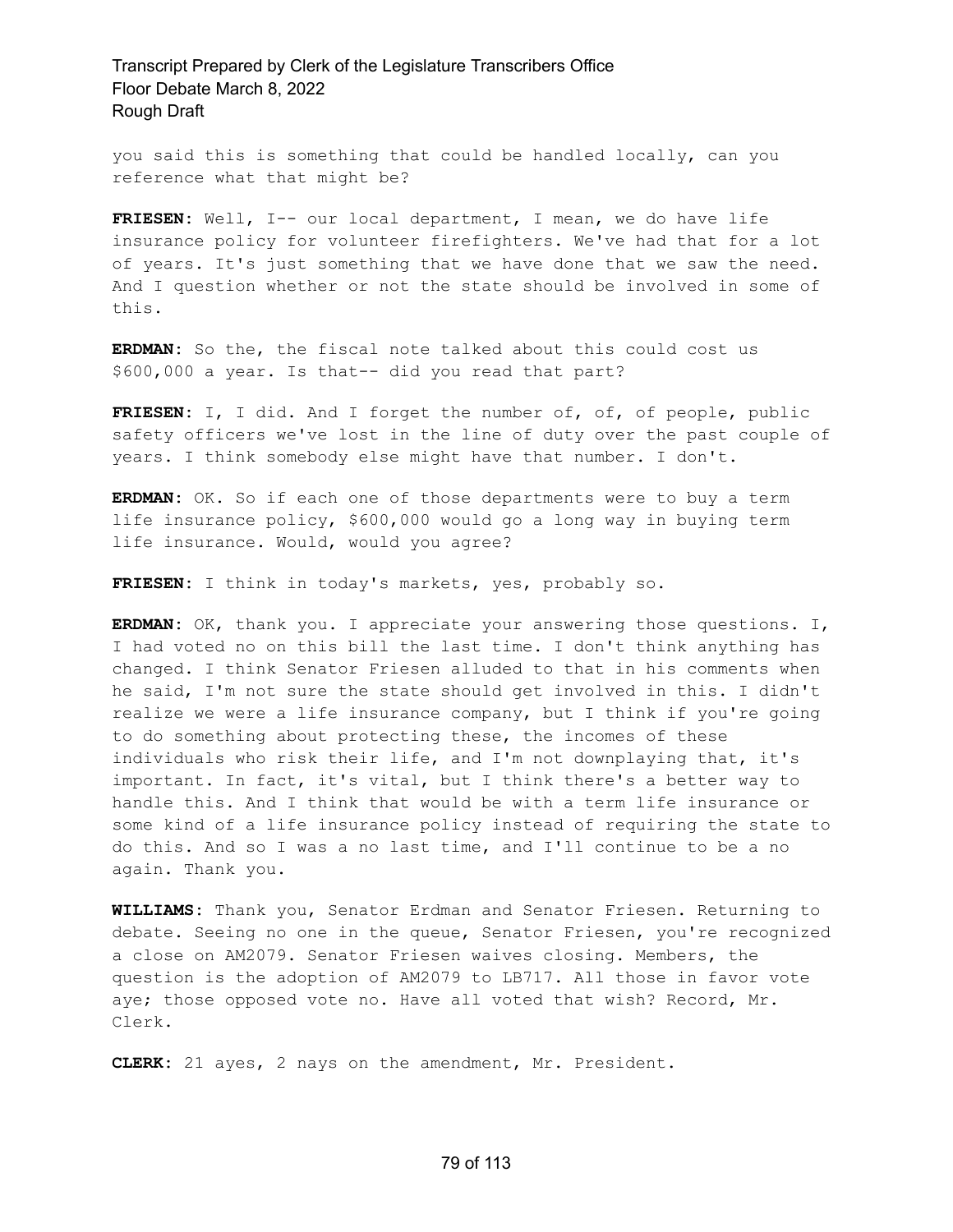**WILLIAMS:** The amendment is not adopted. Returning to debate. Senator Friesen, you're recognized.

**FRIESEN:** Thank you, Mr. President. Now that we've established what a life is worth, let's talk again a little bit about maybe what we should be looking at and why we should be doing this and is it the role of the Legislature to do this? Again, I, I, I think we started last year with just \$50,000 and now we're jumping up to \$250,000. We've clarified a little bit who the workers are. So I'd like to hear a little more discussion and should we add some more of our public servants that are out there in a hazardous duty providing services to the state that maybe should be included in this bill? Why are we limiting it to the public safety officers? And I, I, I again thank McDonnell-- Senator McDonnell for bringing a clarification who that includes because it was pretty broad last time. But I do think there's a lot of occupations out there that are even with the state employees that are engaged in very hazardous duties, and we probably have more lives lost in those departments than we do in some of the other public safety positions. So again, should we be providing some sort of life insurance policy, some sort of term limit-- term life insurance policy, some sort of compensation for those workers who are putting their life on the line, keeping our roads up, for instance? That's just an example that I have, and I'm just questioning whether or not we have included enough people in this. I was serious when I put the amendment forward. You take a, a young man with a family, \$250,000 is-- doesn't go a long ways and if we are saying that we want to be responsible employers and we know that these jobs are extremely hazardous, we should be stepping up and looking at how we might do that. Again, maybe our pay isn't high enough. Maybe our pay is such a low level that these families can't afford the term insurance that it takes to protect themselves. Sometimes we need to look at our pay scale, which I think we've-- when you look at Department of Corrections and what we've done over there in the past few years, we should have been raising pay there for the last eight years. And instead, we finally got it done last year and got it up to where it's a respectable level that we expect employees to work there and stay there. And so again, if we're paying our employees that little that they can't afford to buy a term life insurance policy to protect their families, maybe our pay isn't high enough. And instead of us doing this and addressing it when we-- when somebody does get killed in the line of duty, maybe they-- we should be looking at it like maybe their should be higher and they can address how much insurance they'd like to have and what kind of coverage they have. Thank you, Mr. President.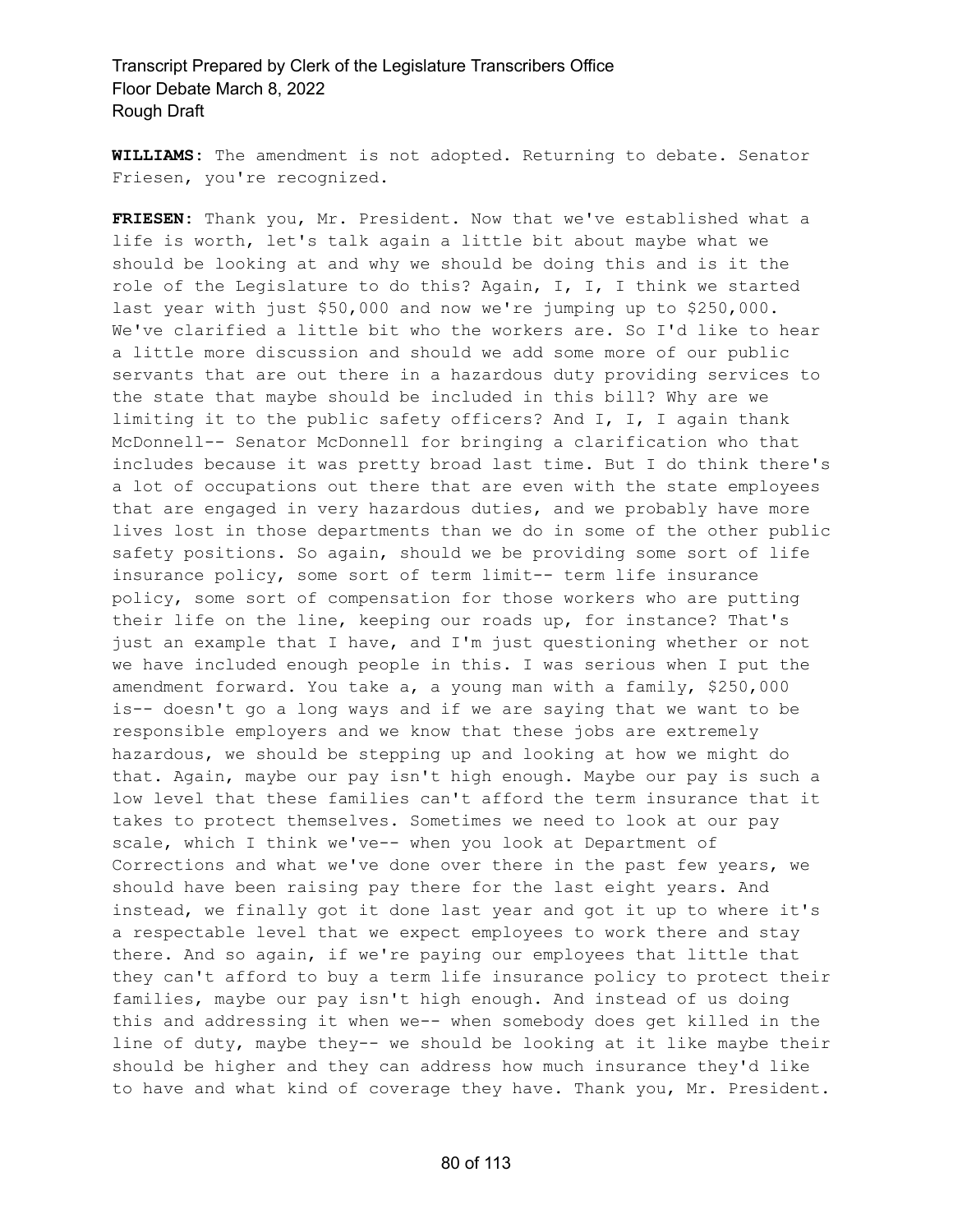**WILLIAMS:** Thank you, Senator Friesen. Senator Matt Hansen, you're recognized.

**M. HANSEN:** Thank you, Mr. President, and good afternoon, colleagues. I don't intend to speak on this too much, but I did want to clarify at least some of my intent because both of these bills, Senator Morfeld's and Senator McDonnell's, are amending a bill that we all passed of mine last year. It was the last bill we did in General File last year. And I just want to point out that that bill we did last year was the third attempt of mine to get this passed and it's the fourth that I know of, including attempt by Senator Mello before me. And what I had heard feedback for years and years and years was smaller, smaller amount, less people, higher standard. I personally would have supported being much more broader and much more generous, but I was kind of told, based on the situation and based on the mood of the body, to get it to move forward, I had to go narrow and that's something I worked on for a number of years to get accomplished. If people want to come forward and propose including more individuals, I would certainly be supportive of that. Some of my earlier versions were more generous, but this is ultimately what we could get enacted into statute. I appreciate Senator McDonnell's clarification. We didn't mean to exclude university police officers when we were defining law enforcement officer and I think this clarification in terms of actually capturing law enforcement officer helps. But that's where I was coming from in terms of who is worthy or who is wanting to be covered. I think we as a state probably owe many public employees a strong duty, especially for asking them to go into risky situations on behalf of us as a state, on behalf of us and our constituents. But this is what this body would ultimately allowed me to pass after multiple years of trying and that's where we got it. We got it to that amount in that category of public safety officers. I would be excited to see people consider broadening it in the future, but as I said before, I, I, I had wanted to be expansive. I had wanted to be inclusive and in-- this body was kind of hesitant to do that and that's how we ended up where we ended up. With that, thank you, Mr. President.

**WILLIAMS:** Thank you, Senator Matt Hansen. Senator Clements, you're recognized.

**CLEMENTS:** Thank you, Mr. President. I'm not going to be voting for this. I don't-- I think there is a difference between volunteer forces and paid forces who are negotiating their contract and being paid by an entity who probably has more resources to provide life insurance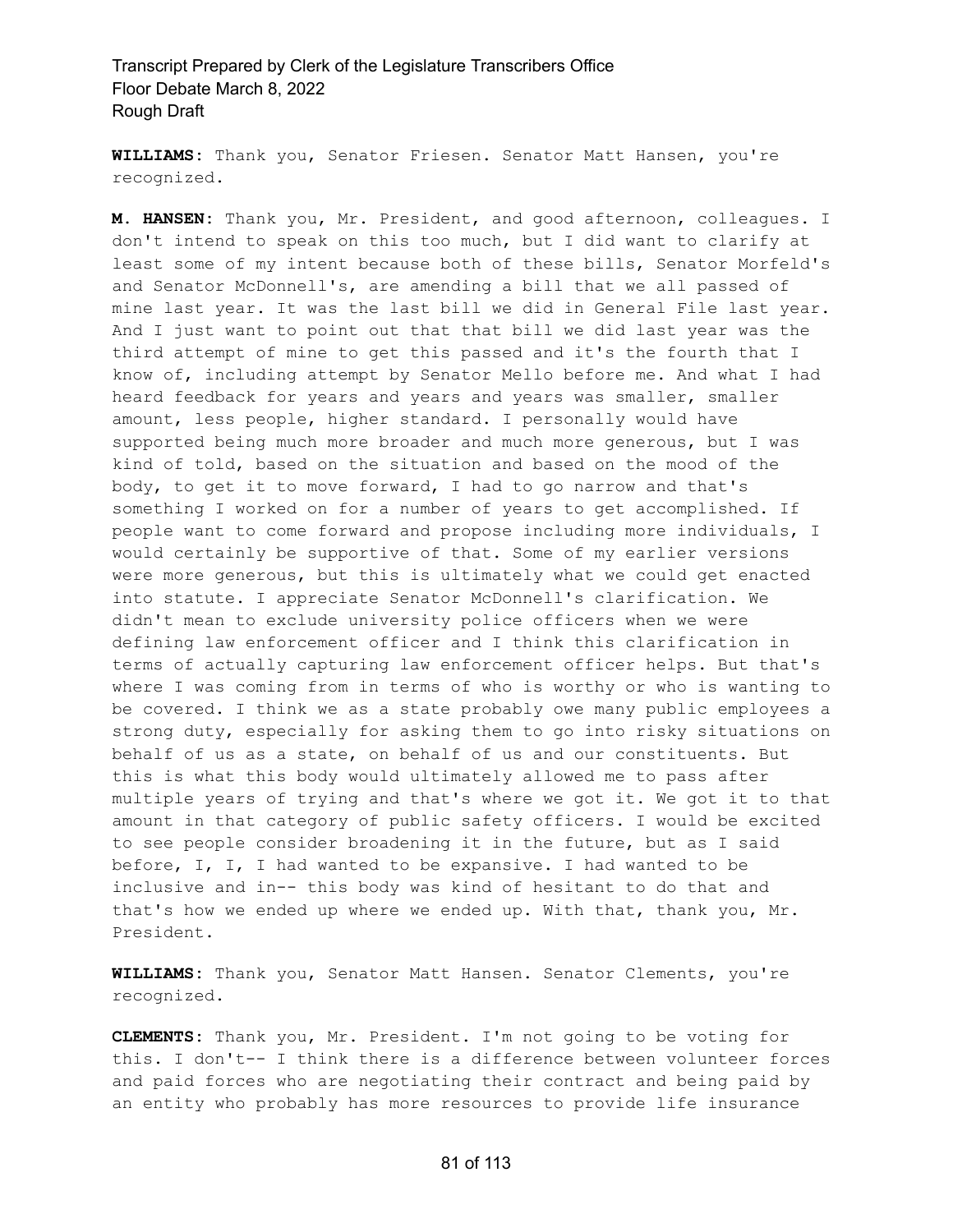benefits. I haven't looked in to see what the benefits are for the paid fire or police, but I just feel like that the volunteers are probably-- are very lowly compensated for life insurance and the, the jump from \$50,000 to \$250,000 in one year is a really big jump. I would have thought maybe go to \$100,000, but from \$50,00 to \$250,000 was a-- quite a big increase before we have found out even what the cost of this really is and how it's really going to work. So I do not support LB717. I would support it if we would limit it to volunteer departments and then I would probably rather have a, a smaller amount to get started with this. Thank you, Mr. President.

**WILLIAMS:** Thank you, Senator Clements. Senators from Sarpy County would like to recognize a group of 30 leadership from Sarpy County members sitting in the north balcony. Would you please stand and be recognized by your Nebraska Legislature? Returning to debate, Senator Friesen, you're recognized.

**FRIESEN:** Thank you, Mr. President. I know a lot of people are reluctant to vote against this. It makes it look like you're voting against our law enforcement personnel or firemen and firefighters. But we talked last time about when we deal with stuff basically on an emotional issue or whether we're dealing it on facts. And to me, I'm sticking-- trying to stick to the facts of this issue and I will be able to vote against this. I do think we've overstepped our bounds and we've gone where we shouldn't go. And so I, I realize, you know, lots of times, people-- we bring bills here and it's, it's very difficult for people to vote against them. It can be used politically. That's too bad, but it is these tough issues that we're supposed to discuss and to work through and to make sure that we're doing the right thing. And that's what I'm focused on right now and I, I think this is a place where we shouldn't be. If we're going to start expanding this program, you know that down the road, we're going to make this amount larger, we're going to continue to grow it and we're going to continue to add people to this program because it's hard to vote against our state roads workers who are out there doing their job or our rural electrics that are out there in a lightning storm and the blizzards putting our electricity back up and our, our power lines up. They are working under severely hazardous conditions and we-- in that occupation, we're bound to have accidents. We don't seem to want to address those issues. But again, I don't feel it's somewheres we should be going. But down the road, as we put these things in place, it's easy to add upon it, add different people to the list, and it all makes us feel better about those jobs. Maybe instead, we should be focusing on the pay that those people receive and that they can buy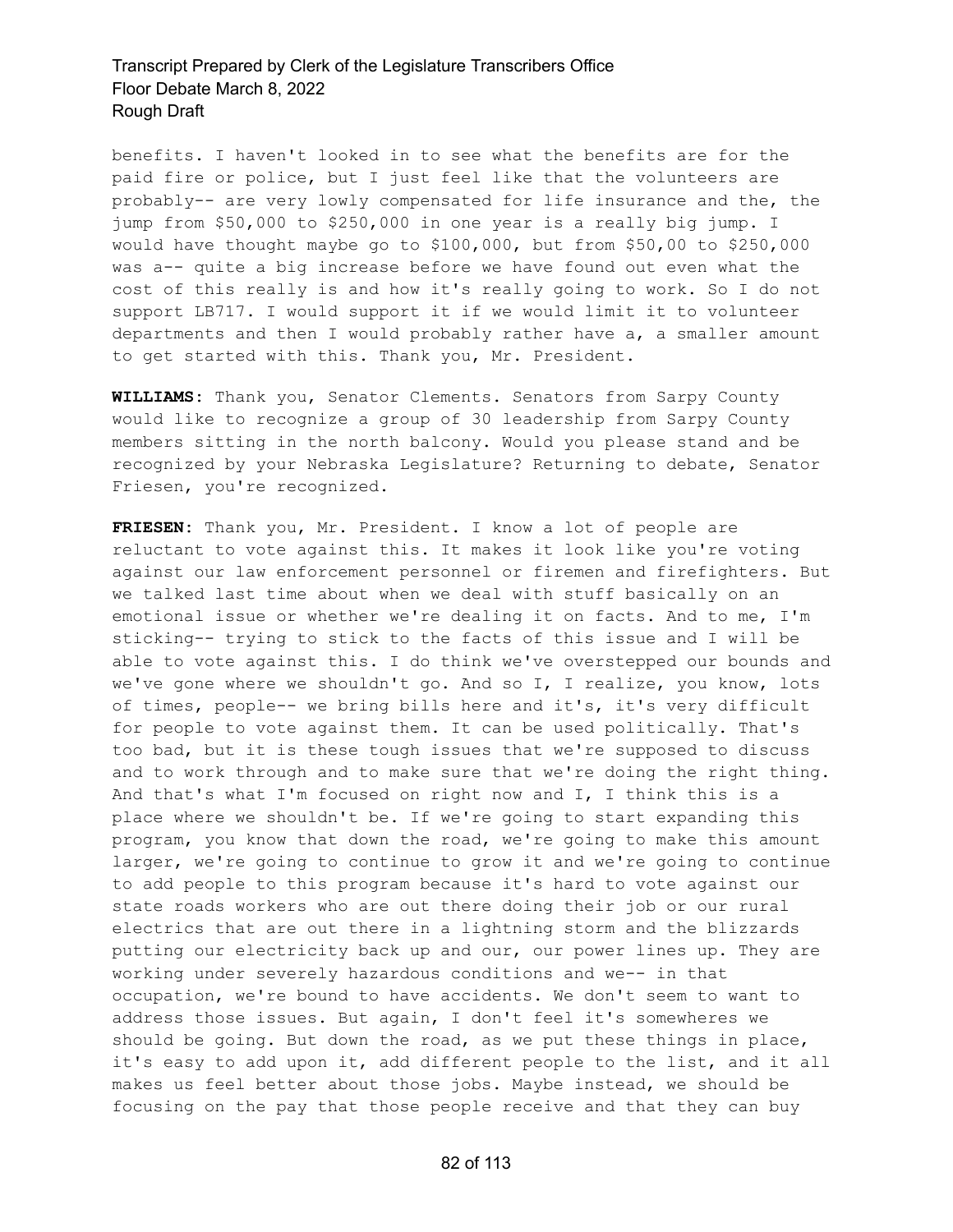their own insurance if they choose. And I think that's what most people would want if you would ask them. Give me some money up front that I can do things with my family instead of giving it to them when I'm gone. Maybe I can look out for them with a term policy, but if you would give me a little bit more pay, maybe I can spend some time on vacation with my family. Maybe I don't have to have the second job. Those are the things I think we're stepping into now by adding these benefits. It doesn't help the person until they're gone. And yes, it's a help to the family, but again, most people, if they could afford it, if their wages were high enough, would probably look at that and be buying a term life insurance policy, maybe some even do. And yet now we're going to add \$250,000 onto the top of that and yet there are some people out there, especially when you get out to the volunteers there, where there is no pay. There's no settlement from the city or whoever else is in the paid departments. It does create a, a little bit of a different playing field. And so I, I again hope everybody looks at this and, and looks past the fact that this is a tough vote to take, but it doesn't mean that I don't support my law enforcement and my firefighters. I do appreciate everything they do, but I think there's different ways to approach this. Thank you, Mr. President.

**WILLIAMS:** Thank you, Senator Friesen. Senator McDonnell, you're recognized.

**McDONNELL:** Thank you, Mr. President. Just address a, a couple of things. Again, this benefit is not for the people that are serving, not the police officers, not the correction officers, not the firefighters paid or, our volunteer. It's for their families because they've made the ultimate sacrifice. And when we talk about what is our, our role as state senators, well, some of these people-- and we don't know-- we don't have a crystal ball going forward into the future, but we know by the past they're going to make the ultimate sacrifice and some are going to be state employees. Some are not, but it doesn't take away their sacrifice that they've made serving the citizens that they took an oath to protect and serve. So I don't wanna lose focus on what we're doing here today. What we did with the amendment was try to clarify based on an oversight of what a police officer is and who falls under that according to the statute. But don't forget these are the people that said goodbye to their families in the morning thinking that they would see them after their shift and they never came home. And we respect that sacrifice, but now the family is faced with this. That possibly could have been the only breadwinner of the family or at least half, possibly both people were working. And now for the family, they're going to deal with that for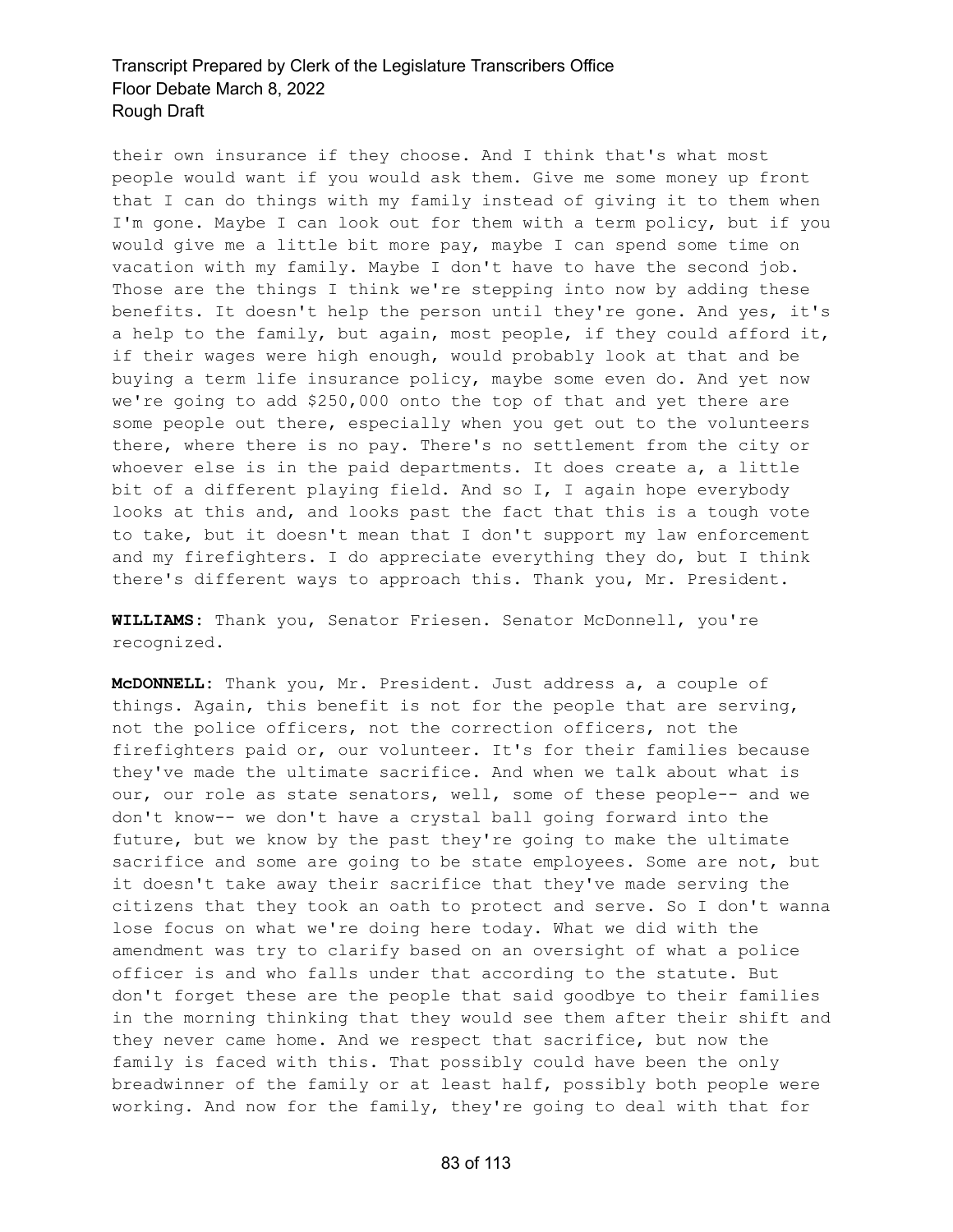the rest of their lives. Not only the loss, but the loss of income. So the idea of putting a value on a human life-- and earlier-- and I voted for Senator Friesen's amendment and, and I believe he was sincere talking about what a human life is worth. Is \$250,000 enough? No, I don't think so. Is it a way to say thank you to that family and try to make sure they're financially at least a little bit more stable after their loved one made the ultimate sacrifice? Yes. And that's the message we're sending today. Out of a \$5 billion annual budget, we're looking at potentially, these people-- and no one knows. There could- could there be four tomorrow? Could there be before next year? Could there be ten tomorrow? We don't know, but we know they're doing dangerous work on behalf of the citizens of the state of Nebraska. And this is not for their ultimate sacrifice, it's for their family who has to continue after the ultimate sacrifice. Thank you, Mr. President.

**WILLIAMS:** Thank you, Senator McDonnell. Mr. Clerk for an amendment.

**CLERK:** Mr. President, if I may right before that, Senator Hunt offers LR320. That will be laid over at this time. I have amendments to be printed: Senator Bostelman, LB1102A; Flood, LB707, and Albrecht, LB933; and Arch to LB1037; McDonnell to LB964. Senator Clements would move to amend the bill, Mr. President.

**WILLIAMS:** Senator Clements, you're recognized to open on your floor amendment.

**CLEMENTS:** Thank you, Mr. President. Well, the jump from \$50,000 to \$250,000 was more than I could support. I've put in an amendment to strike the \$250,000 and change it to \$100,000 if I wrote it correctly. I believe I did. And I think it would take me too long to try to go through the bill and restrict it to volunteer departments, which was what I really was interested in also, but I am not sure how to legally do that and make sure we don't get in trouble with constitutional things. So to move it along today, I was-- is-- I'm proposing changing the death benefit from \$250,000 to \$100,000. It was just \$50,000 a year ago and this would change to a \$100,000 benefit, which I would support if it's adopted. Thank you, Mr. President.

**WILLIAMS:** Thank you, Senator Clements. Debate is now open on the floor amendment of Senator Clements. Senator Morfeld, you're recognized.

**MORFELD:** Colleagues, I won't take up very much time. I just want to note that I'm not supportive of this amendment. We all voted fairly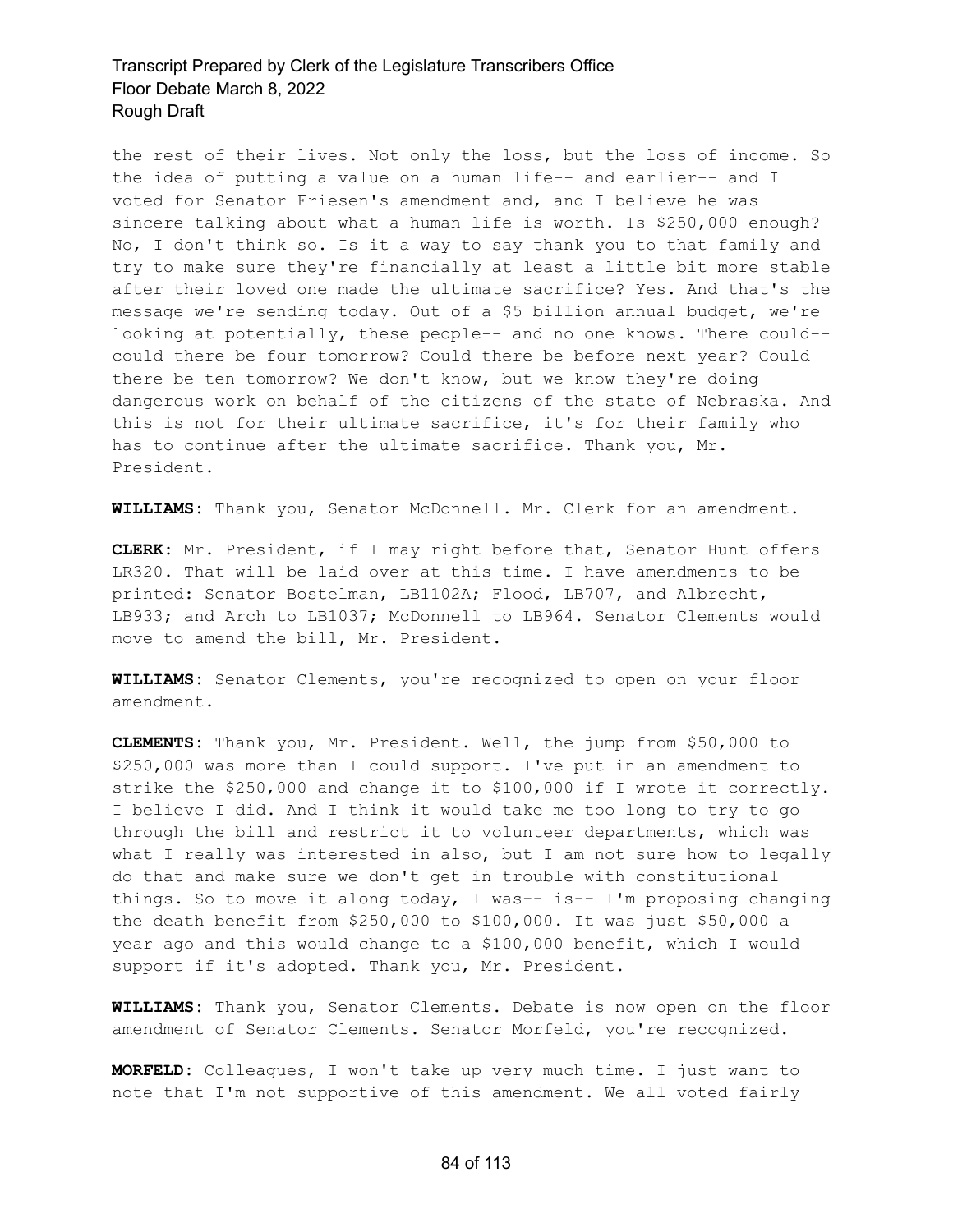overwhelmingly in favor of \$250,000 on General File and I would ask that you vote no on this. The reason why we did \$250,000 was it wasn't a number that we just picked out of a hat, but we knew that funeral expenses are usually around \$50,000, then you have medical expenses, which generally, in a catastrophic type of incident like this, is anywhere from \$20,000 to \$100,000. And then we wanted some money for the family to be able to survive and live. And so that's the rationale behind \$250,000. It's already been approved by this body on General File. That was the intent of the bill. I urge you to vote no on FA73. Thank you.

**WILLIAMS:** Thank you, Senator Morfeld. Senator Clements, you're recognized.

**CLEMENTS:** Thank you, Mr. President. I want to point out that this none a-- this is not-- the bill is not a flat \$250,000 amount. It's \$250,000 plus an inflation adjustment each year starting in 2023. And we've been hearing that inflation is 7.5 percent and 7.5 percent of \$250,000 is \$18,750. So 2023, we're going to be at \$268,750 and if we-- inflation keeps going that way, in ten years, it will double. And so that is why with the inflation increase, the \$100,000 would start at \$100,000, but go to \$107,000 pretty quickly and likely to double in ten years to \$200,000 if inflation stays at the 7 percent level. Hopefully, it doesn't, but I just wanted to point out that we're really going to be at about \$269,000 in one year and then going up from there. It's OK to protect for inflation, but I would rather start at \$100,000 than the \$250,000 as the LB717. So I ask for your green boat on FA73. Thank you, Mr. President.

**WILLIAMS:** Thank you, Senator Clements. Senator Friesen, you're recognized.

**FRIESEN:** Thank you, Mr. President. I just think I should rise to clarify some statements that were recently made. I, I know a funeral does not cost \$50,000 and I, I think health insurance issues or health issues or medical care is all covered even with our volunteers and with everyone else. They do have workmen's comp, so to say that we're going to spend \$50,000 for a funeral, I think is excessive. Average funeral is probably \$10,000 to \$15,000. But again, I look at the healthcare issues and those issues are addressed through-- either through workmen's comp or the health insurance plans that all the departments have. So I don't see that there's an issue of, of the healthcare of that worker being addressed with this. This is just to help the families move on after they've lost a loved one in the line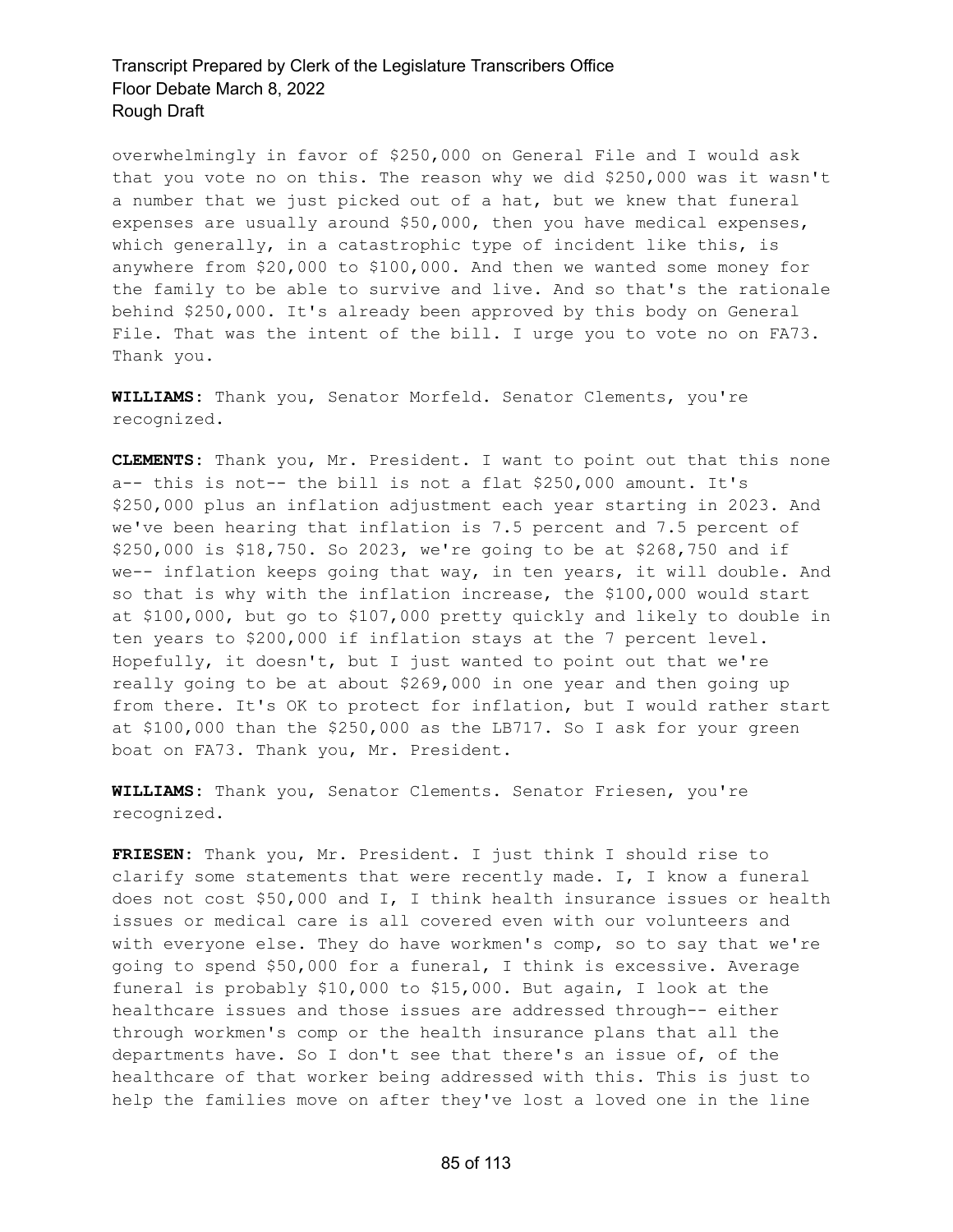of duty. So we just need to look at the facts. Let's stick to the facts and see once if this is where we should be going. Thank you, Mr. President.

**WILLIAMS:** Thank you, Senator Friesen. Senator Flood, you're recognized.

**FLOOD:** Thank you, Mr. President. Members, I oppose Senator Clements' amendment, FA73. I think that \$250,000 is a fair amount. I think about what happened here in Lincoln with the investigator that found himself on the opposite end of a gun, an offender whose trial, by the way, starts in Columbus pretty soon. They can't hold it in Lincoln. Tell me that's not worth \$250,000. I disagree with taking it down to \$100,000. For the record, I voted for Senator Friesen's amendment. The men and women of law enforcement go out of their way. Nobody else gets called in the middle of the night to deal with a drunk that won't leave the parking lot. They get called to go deal with people that find themselves oftentimes at the worst spot in their life and they're asked to protect the public safety and sometimes they don't come home. I don't think this is unreasonable. I support LB717. That's why I voted for it on General File and I look forward to it passing. Thank you, Mr. President.

**WILLIAMS:** Thank you, Senator Flood. Seeing no one in the queue, Senator Clements, you're recognized to close on FA73.

**CLEMENTS:** Thank you, Mr. President. This was a brand new bill a year ago and it did pass with \$50,000 and I thought the proponents were pleased with that. And I'm willing to increase it to \$100,000 and that's my comfort level and it's going to also have inflation increasing it yearly starting next year. And so I urge your green vote on FA73. Thank you, Mr. President.

**WILLIAMS:** Thank you, Senator Clements. Members, the question is the adoption of FA73. All those in favor vote aye; those opposed vote nay. Have all voted that wish? Record, Mr. Clerk.

**CLERK:** 5 ayes, 25 nays, Mr. President, on the amendment.

**WILLIAMS:** The amendment is not adopted. Senator Morfeld, you're recognized to close on LB717.

**MORFELD:** Thank you, Mr. President. Colleagues, I urge you to support LB717 and I appreciate the discussion and the debate. I think this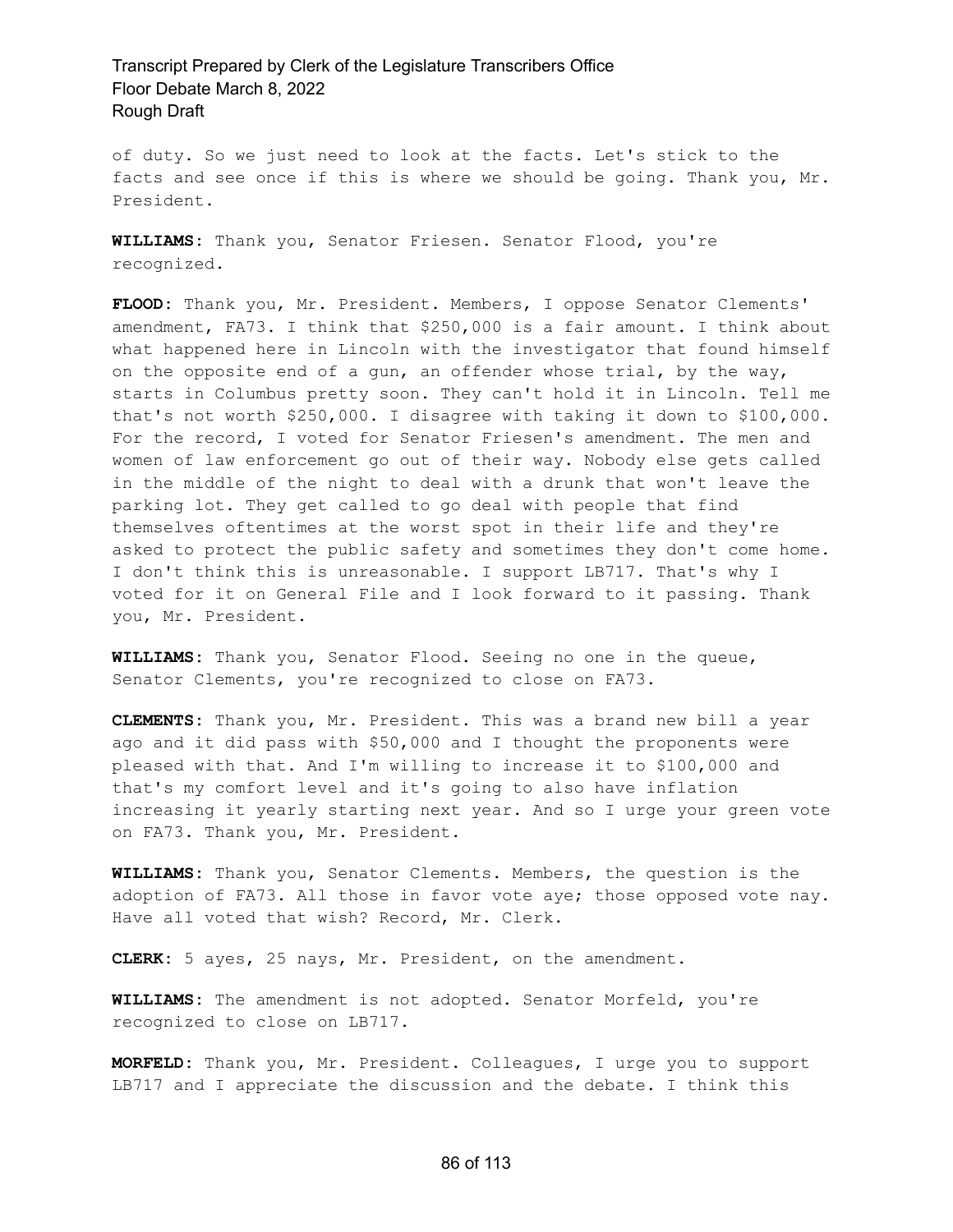will go a long way in making sure that our first responders' families are taken care of if the worst thing happens to them. Thank you.

**WILLIAMS:** Thank you, Senator Morfeld. Mr. Clerk.

**CLERK:** I have nothing further on the bill, Mr. President.

**WILLIAMS:** Senator McKinney for a motion.

**McKINNEY:** Mr. President, I move to advance LB717 to E&R for engrossing.

**WILLIAMS:** Members, you've heard the motion. All those in favor say aye. There's been a request for a record vote. Members, we'll actually do a machine vote. You've heard the discussion and the bill. All those in favor vote aye; those opposed vote nay. Have all voted that wish? Record, Mr. Clerk.

**CLERK:** 32 ayes, 4 nays, Mr. President, on the motion to advance the bill.

**WILLIAMS:** LB717 advances. Mr. Clerk.

**CLERK:** Mr. President, the next bill, LB1037. Senator McKinney, I have Enrollment and Review amendments, first of all.

**WILLIAMS:** Senator McKinney for a motion.

**McKINNEY:** Mr. President, I move to adopt the E&R amendments to LB1037.

**WILLIAMS:** Members, you've heard the motion to adopt the E&R amendments. All those in favor say aye. Those opposed say nay. The amendments are adopted.

**CLERK:** Senator Wayne has AM24-- AM2047. I understand you wish to withdraw. Thank you, Senator. Mr. President, Senator Arch would move to amend with AM2149.

**WILLIAMS:** Senator Arch, you're recognized to open on AM2149.

**ARCH:** Thank you, Mr. President. Thank you, colleagues. As you recall, LB1037 would direct the Department of Administrative Services to hire a consultant to analyze our current procurement process and make recommendations for improvements. The bill also contains provisions of LB1064, which provides a funding mechanism to permit DAS to move to an electronic procurement model. AM2149 is to address a concern that

#### 87 of 113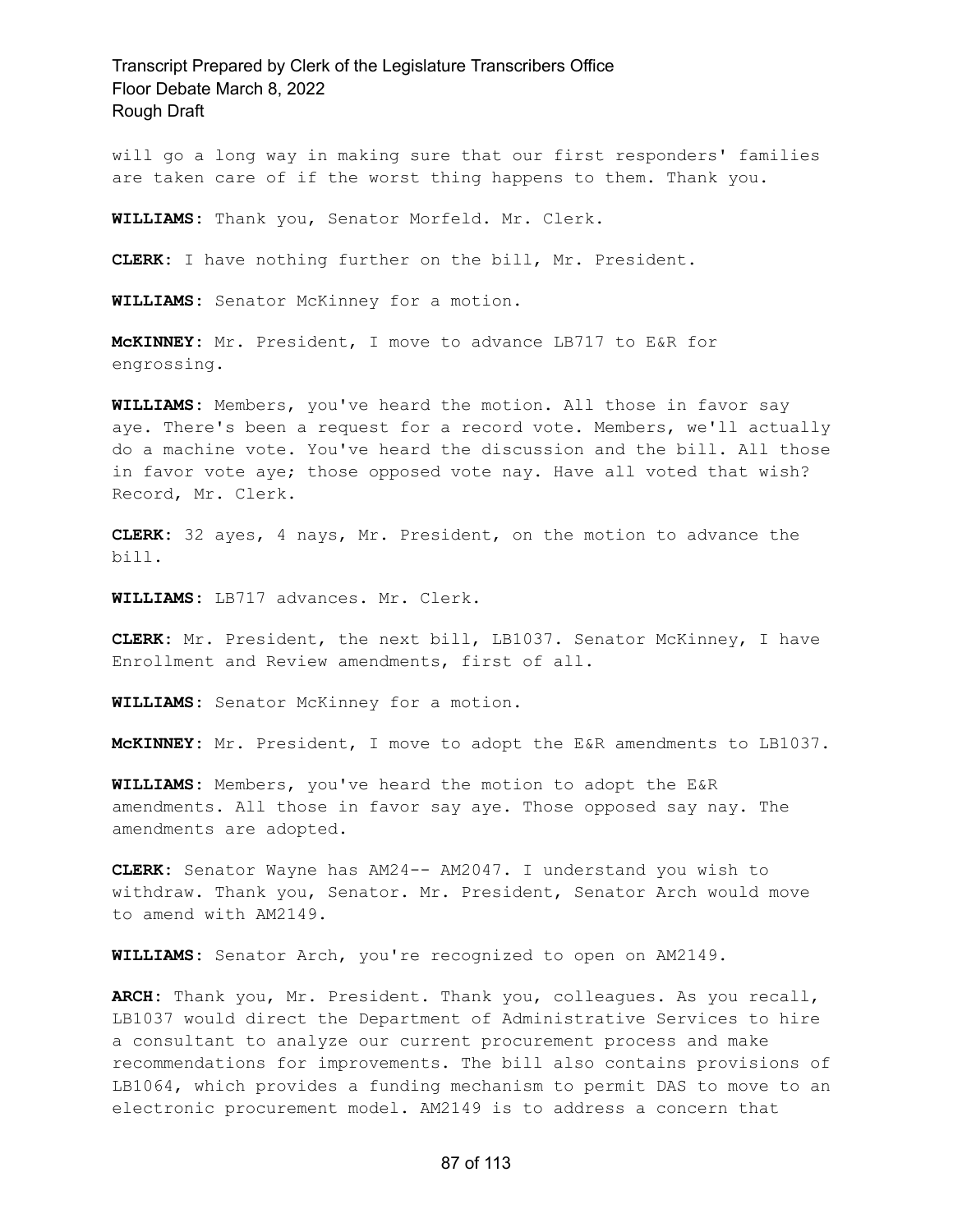Senator Wayne rose-- raised during the General File debate about having the entity that currently carries out procurement direct the analysis of its practices. I gave Senator Wayne my word I would work on some language between General and Select. That is AM2149, which I did run by Senator Wayne. This amendment clarifies that the evaluation will be a collaborative effort between the Legislature and DAS. Everybody wants to move forward and get our procurement practices where they should be to ensure we make the best use of our taxpayer dollars and we ensure we provide the best services to Nebraskans. So the language that's included here includes the Chairperson of the Exec Board, Government, and HHS, as well as other members of the Legislature as such chairpersons deems appropriate to work with DAS to do the study and to come up with recommendations. The bill calls for a report by November 15 with the anticipation that the recommendations will lead to legislation seeking significant changes to the process and it is a tight window. The bill has an emergency clause so the quicker we can get the bill passed, the sooner we can start moving forward. And with that, I urge your green vote on AM2149 and your green vote on LB1037 Thank you, Mr. President.

**WILLIAMS:** Thank you, Senator Arch. Senator Kolterman, you're recognized.

**KOLTERMAN:** Thank you, Mr. President. I was wondering if Senator Arch would yield to one question?

**WILLIAMS:** Senator Arch, would you yield?

**ARCH:** Yes, I will.

**KOLTERMAN:** Senator Arch, I appreciate the amendment and the bill itself. I have one question about who hires the consultant. Will that be our committee, a committee that is put together by the Unicameral or will that be DAS?

**ARCH:** Well, somebody has to sign the contract and, and the contract will be signed by DAS. So, so technically, who hires? The people that signed the contract. However, my discussions with Director Jackson and, and the language here, the intent is that we would also be involved in the selection of that a contractor in addition to the study itself. So the answer is both of us, but somebody has to sign the contract. The contract will be signed by DAS.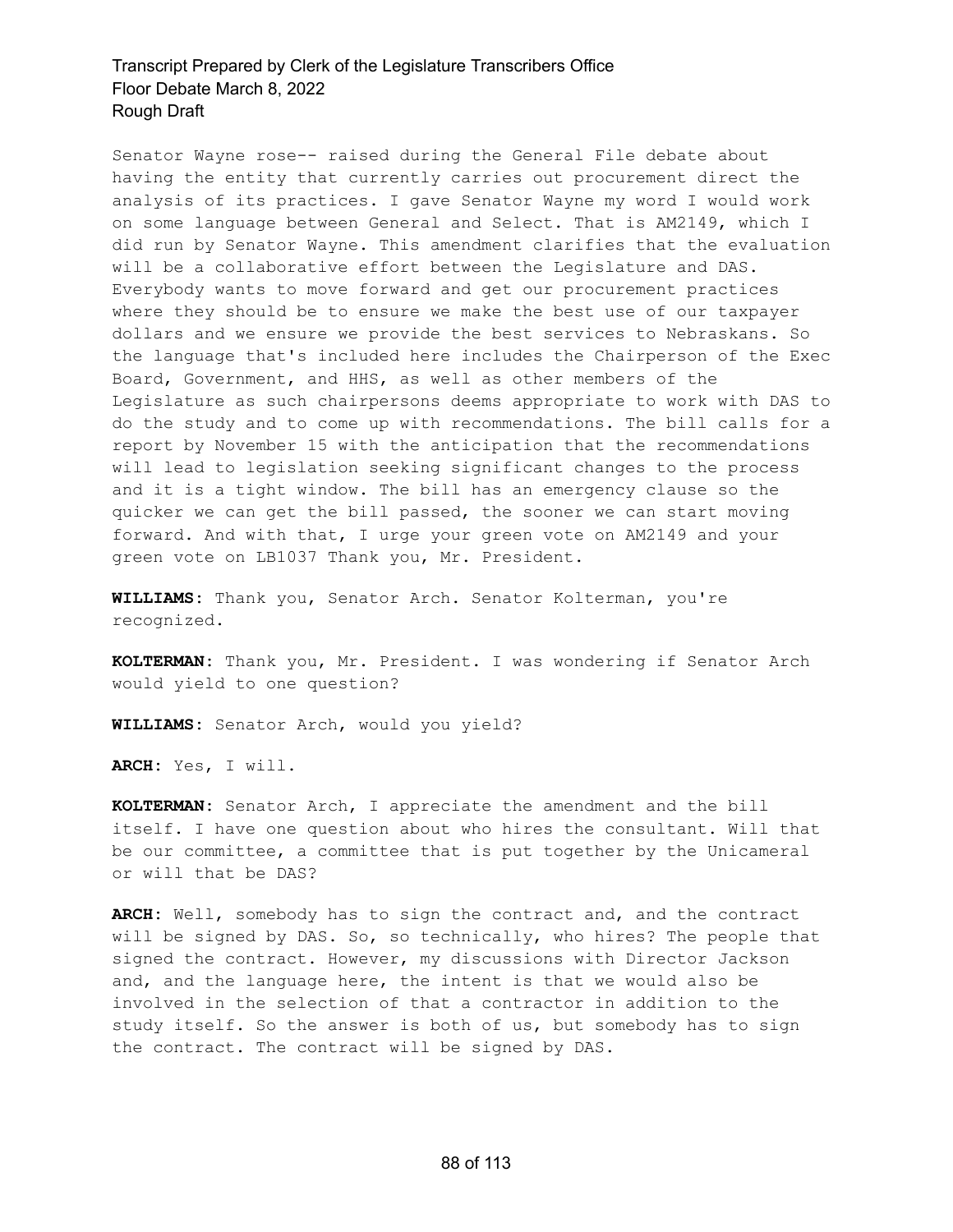**KOLTERMAN:** OK, thank you. I, I would encourage everyone to vote green on both of these.

**WILLIAMS:** Thank you, Senator Kolterman and Senator Arch. Seeing none- no one in the queue, Senator Arch, you're recognized to close on amendment. He waives closing. Members, the question is the adoption of AM2149 to LB1037. All those in favor vote aye; those opposed vote nay. Have all voted that wish? Record, Mr. Clerk.

**CLERK:** 43 ayes, 0 nays on the adoption of Senator Arch's amendment.

**WILLIAMS:** The amendment is adopted. Mr. Clerk.

**CLERK:** I have nothing further on the bill, Mr. President.

**WILLIAMS:** Senator McKinney for a motion.

**McKINNEY:** Mr. President, I move to advance LB1037 to E&R for engrossing.

**WILLIAMS:** Members, you've heard the motion. All those in favor say aye. Those opposed say nay. LB1037 is advanced.

**CLERK:** Mr. President, LB964 on Select File. No E&Rs. Senator McDonnell would move to amend, AM2146.

**WILLIAMS:** Senator McDonnell, you're recognized to open on AM2146.

**McDONNELL:** Thank you, Mr. President, and thank you to the Speaker who allowed us to use the last three minutes here and I will go quickly. AM2146 consists of a bill I introduced last session, LB660, which proposes to amend the State Employees Collective Bargaining Act to clarify certain employees of the university system and certain employees of the state colleges are able to petition the Commission of Industrial Nations, a certification of exclusive bargaining representatives, which bargaining units that are based on campus where those employees are employed. The change is necessary to ensure that the affected employees are not required to seek statewide or systemwide certification. State Employees Collective Acting [SIC] was, was put in place in 1987. I'd like to thank Business and Labor Committee for voting this unanimously out of committee. I'd also note that there is no fiscal note and also try to thank Senator Bostar, the last person I should thank for, for allowing me to amend his bill. Thank you, Senator Bostar.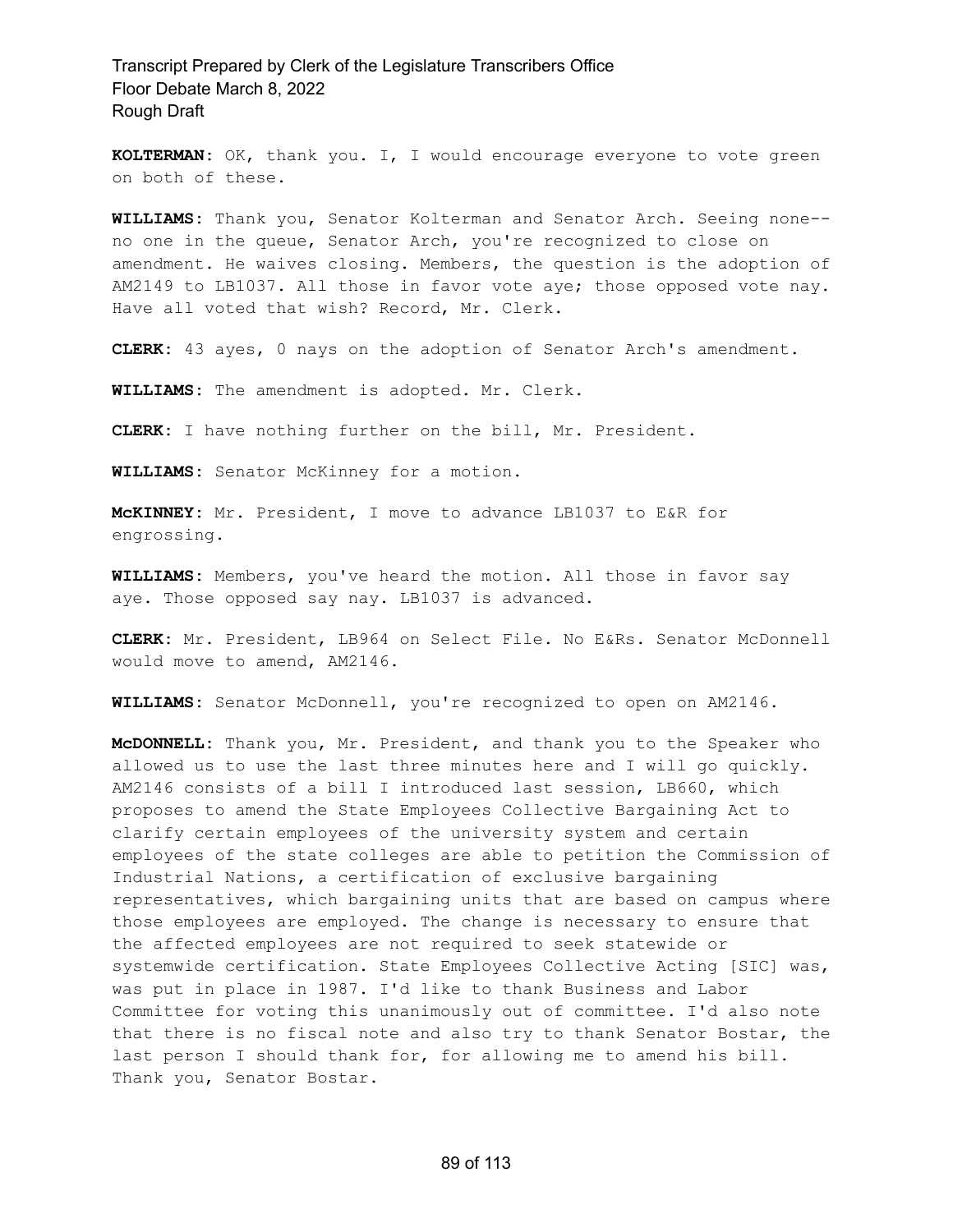**WILLIAMS:** Thank you, Senator McDonnell. Debate is now open on AM2146. Seeing no one in the queue, Senator McDonnell, you're recognized to close. Senator McDonnell waives closing. Members, the question is the adoption of AM2146 to LB964. All those in favor vote aye; those opposed vote nay. Have all voted that wish? Record, Mr. Clerk.

**CLERK:** 37 ayes, 1 nay on the adoption of Senator McDonnell's amendment.

**WILLIAMS:** The amendment is adopted. Mr. Clerk.

**CLERK:** Nothing further on the bill, Mr. President.

**WILLIAMS:** Senator McKinney for a motion.

**McKINNEY:** Mr. President, I move to advance LB964 to E&R for engrossing.

**WILLIAMS:** Members, you've heard the motion. All those in favor say aye. Those opposed say nay. LB964 is advanced. Mr. Clerk for items.

**CLERK:** I have, I have nothing at this time, Mr. President, thank you. Motion?

**WILLIAMS:** Members, we're returning to the 4 o'clock item on the agenda. Mr. Clerk.

**CLERK:** Mr. President, Senator Brewer would move to place LB773 on General File pursuant to Rule 3, Section 20(b).

**WILLIAMS:** Senator Brewer, you're recognized to open on your amendment-- or on your motion, excuse me.

**BREWER:** Thank you, Mr. President, and it should be noted that you started exactly on time. Good afternoon, colleagues. We're here this afternoon not to debate constitutional carry. We're going to debate a pull motion. I want to start by sharing some thoughts on the pull motion. I think a pull motion has a place in our rules and it should be used, but only in exceptional circumstances. So with that said, let's look at that. When I say a pull motion shall only be used in exceptional circumstances, the bill in question should be a senator's priority bill, a priority bill. It should address a statewide issue with a broad public support. And I think it should be deadlocked in the committee without the votes to kill it or advance it. LB773 meets this criteria. LB773 is my priority bill. This is the most important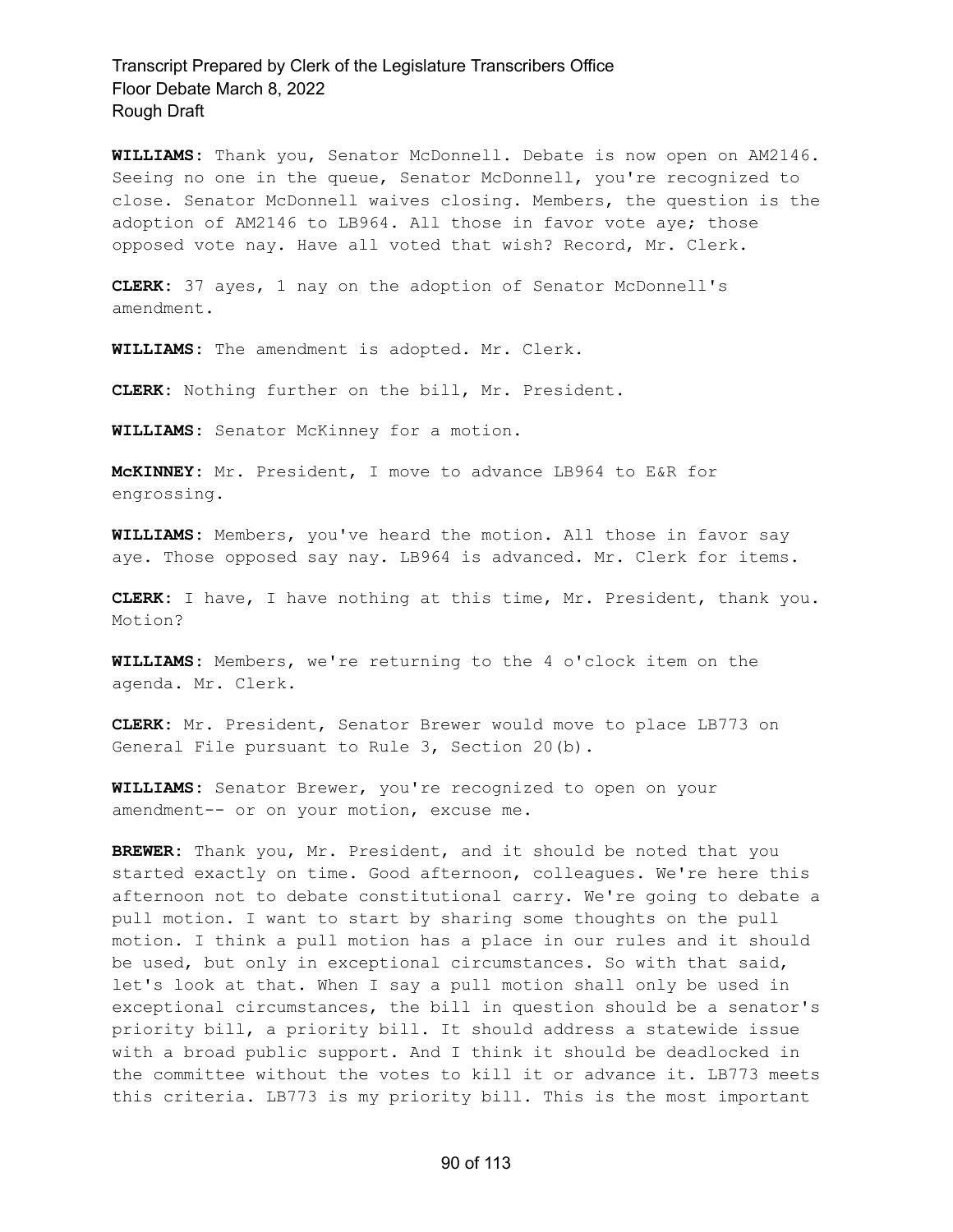bill that I have brought before this body in the six years that I've been here. I designated this my priority bill the first hour of the first day of this session. I have attempted many times over those six years to get constitutional carry to become the law in Nebraska. If you remember right, last year I championed LB236. I wrote that specifically to avoid the challenges of Douglas and Lancaster County. By leaving them out of that, the Attorney General determined that that was unconstitutional and so LB236 was amended into another form and we lost the opportunity to have concealed-- constitutional carry in Nebraska. Now, is this a statewide issue? Last year, we had 91 of our 93 counties pass a resolution to declare themselves Second Amendment sanctuary counties. If you go into your drives and you Google "constitutional carry" and you go back six years and look at the emails you received-- if you go back and just look at the ones you received since we've gone into session, if you look at those orange cards that you've got, you would see that we're in well excess of 1,000 messages, umpteen emails, phone calls. So I believe this is a statewide issue. Those cards, those emails came from all 49 districts. I've got 500-some in my office if you want to come look at them or better yet, I'll bring them on Thursday. I believe that the passion of Nebraskans for the Second Amendment was very clear when we attempted or it was attempted to pass red flag in Nebraska. We filled the hallways, we filled the briefing rooms, everywhere. There are certain things that people are passionate about: the death penalty, abortion, and the Second Amendment. So to deny this bill the opportunity to be heard is the why I'm asking for a pull motion, but I want you to understand that it was a mutual understanding between Senator Lathrop and myself. He came to me and expressed to me the situation as it was, that there wasn't the votes to bring it out, that my path ahead would have to be a pull motion. I would tell you from the time that Senator Lathrop entered this body, there is no one that has showed me more respect. I hope that I have returned that respect to him. So it is with his guidance that I looked at this pull motion, realizing this was my only opportunity to move this bill forward. Now I'm sure he's going to speak on it and explain more and that should be what he has a chance to do as the committee chair. In 2020, Senator Geist used a pull motion on her abortion bill. It was her priority bill. It had received an early hearing and the committee had time to review and make a decision on that bill. She had the same situation where the bill would have not had a chance had she not used the pull motion. It was her priority bill, it was a statewide issue, and she couldn't get it out of committee. I'm in no different situation with LB773. I know no one likes pull motions, but if the Rulebook allows us to do it and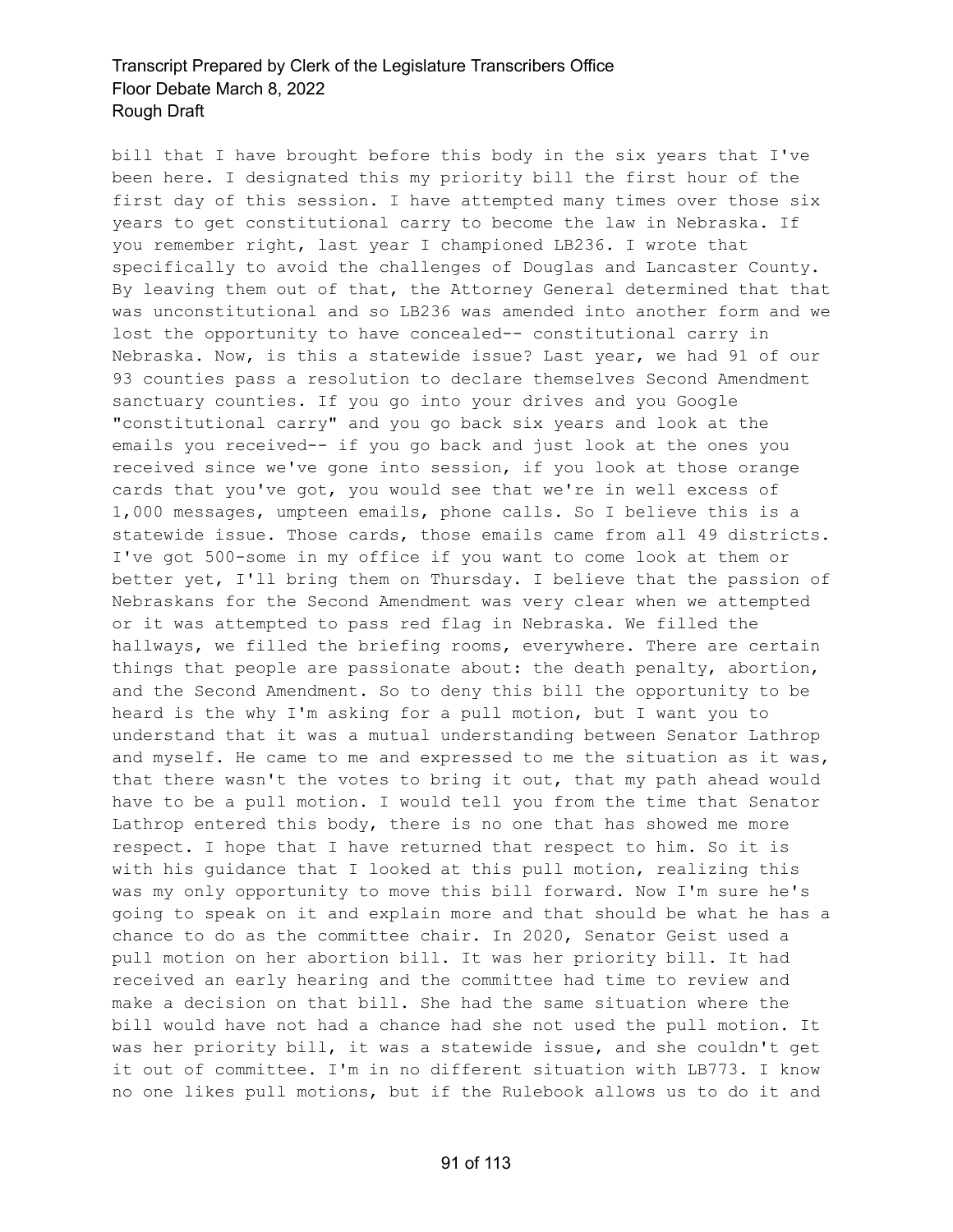if it meets this criteria, then we should be allowed to use the pull motion to bring a bill to the floor. If not, then we should do away with the rule. So with that, I would ask your support for the pull motion on LB773. Thank you, Mr. President.

**WILLIAMS:** Thank you, Senator Brewer. Senator Lathrop, you're recognized.

**LATHROP:** Thank you, Mr. President. Colleagues, good afternoon. Thank you, Senator Brewer, for your kind words. And I too have a great deal of respect for Senator Brewer and I've enjoyed a good relationship, working relationship and a personal relationship, with Senator Brewer. Nevertheless, I stand opposed to the motion. I will tell you my view is that pull motions, while they may be provided for in the rules, circumvent the committee process. That's not a, an argument you haven't heard before and I won't belabor the point. I know that when I served in the first eight years, every time there was a pull motion- and they were infrequent-- the chairs would pull together and recognize that pull motions represent a-- threat would be too hard or too strong, but they, but they circumvent the committee process. And invariably when we have pull motions-- and, and I'm concerned that they've become normalized-- but when we have a pull motion, generally it's a bill that's going to come to the floor and take up a long time before we have a cloture vote. There is a reason these things are deadlocked in committee and there is a reason that we respect the committee process because when these things are pulled, what, what's the point in having a committee at that point or a committee process? And while I hope that doesn't happen, what's to stop us from making it rain pull motions in this place? There are probably bills that you have. I think I might have one in Banking and Insurance that I'd like to pull that is not going to come out. They're a little more-- they have a little different world view over in the Banking and Insurance Committee on insurance matters than I do, but I don't. I don't because I respect that committee process and the, and the reality is after a pull motion, generally we see things come out here and not have the support necessary because the committees oftentimes reflect the broader view of the, of the body. And it is for those reasons-- and, and I will respect Senator Brewer's request that we not debate the merits of the bill, which I will participate in should this motion prevail, but I would encourage you to oppose the motion to pull. Thank you.

**WILLIAMS:** Thank you, Senator Lathrop. Senator Morfeld, you're recognized.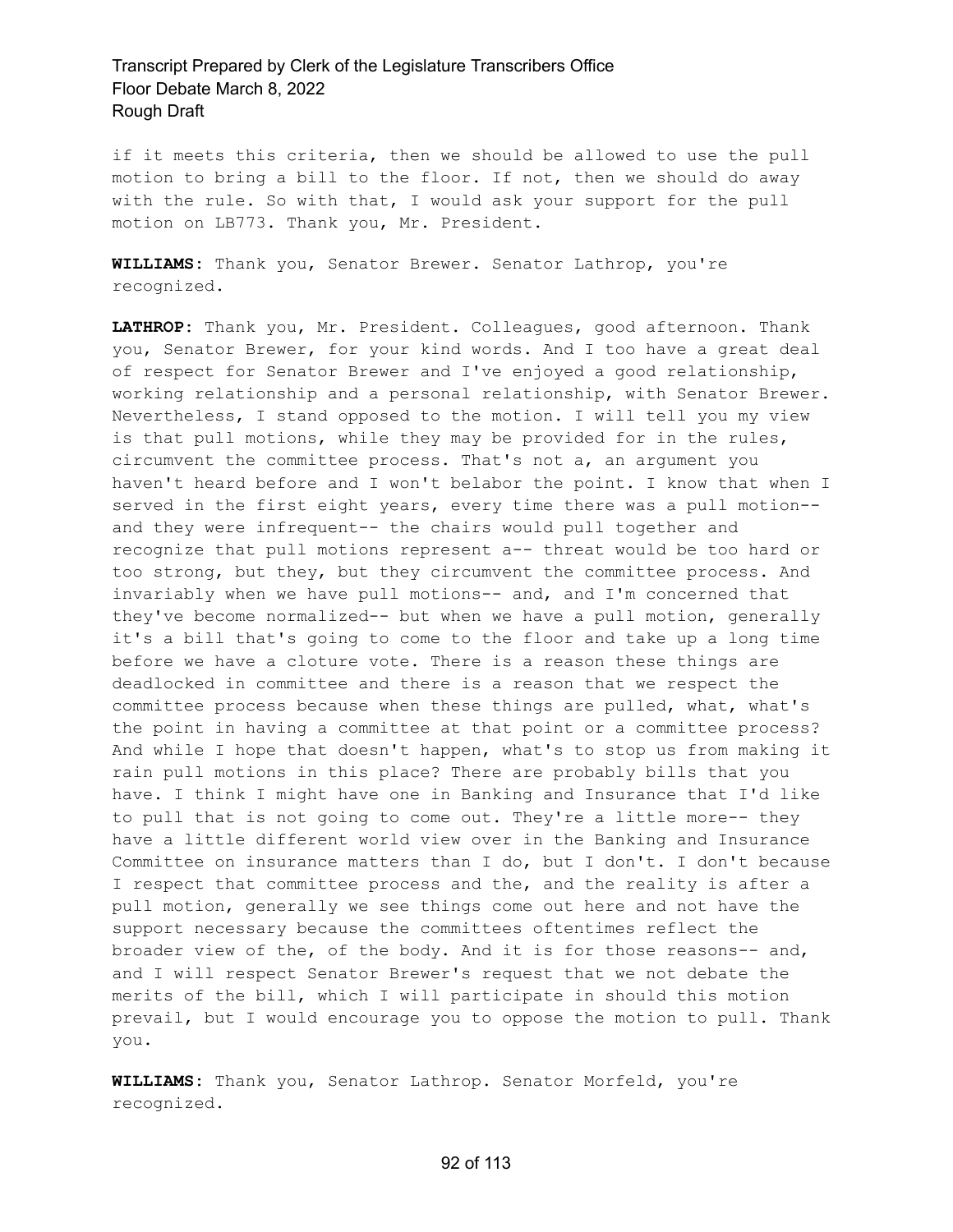**MORFELD:** Thank you, Mr. President. Colleagues, I rise in opposition to the pull motion and I just want to make a few different points. I, I too have a great deal of respect for Senator Brewer. We've disagreed on some things. We've come together on some things. That being said, the reason why I'm opposed to the pull motion is for a few different reasons; one, as somebody who has been on the Education Committee and the Judiciary Committee at the Legislature, which I believe both those committees combined, some sessions, have 20 to 25 percent of all the bills. So we sit late into the evening listening to legislation and finding out who's opposed, who's in support, and then seeing if there's common ground or if there isn't moving forward. Pull motions, in my view, undermines the committee process and the process by which the committees go through their work and hear from the public. And I think I voted for a pull motion my first year or two in the Legislature and I'll be honest with you, I regretted it ever since. And I, I don't believe that I've ever voted for one since then and I've tried to be as consistent as possible since then to respect the committee process. And, you know, I respect that there are some people that don't want to talk about the merits of this legislation, but I, I respectfully disagree because I think that's tied to why it's still in committee and why it hasn't gotten out of committee, which goes to the pull motion. And the reason why there's problems with this bill is because Lincoln Police Department, the Lincoln Police Union are still opposed. I know that the Omaha Police Officers Association and I believe the Omaha Police Department was opposed. I know that there's an amendment coming that gets them, I believe, to neutral. But that being said, the amendment, as far as I can tell-- and I've seen a draft of it, I don't know if it's changed-- it has basically 20 criminal enhancements. So at a time when we're trying to reduce the prison population, we are getting rid of the requirement, the training requirement, to be a concealed carry owner and the background check and then we are putting in 20 additional enhancements that if you are carrying a concealed firearm at that time, you will then be subject to. So we are taking away the eight-hour require-- training requirement, which as a concealed carry owner myself, I found the eight-hour training requirement to be one of the most meaningful parts of that requirement. So we're taking away the training requirement where we go through all the different laws and obligations of a concealed carry owner and then we're actually increasing the penalties if you are concealed carrying a firearm at that time during the commission of a certain crime, everything from having to identify yourself to a police officer if you're concealed carrying and beyond. And so that is my concern is that the police department and the police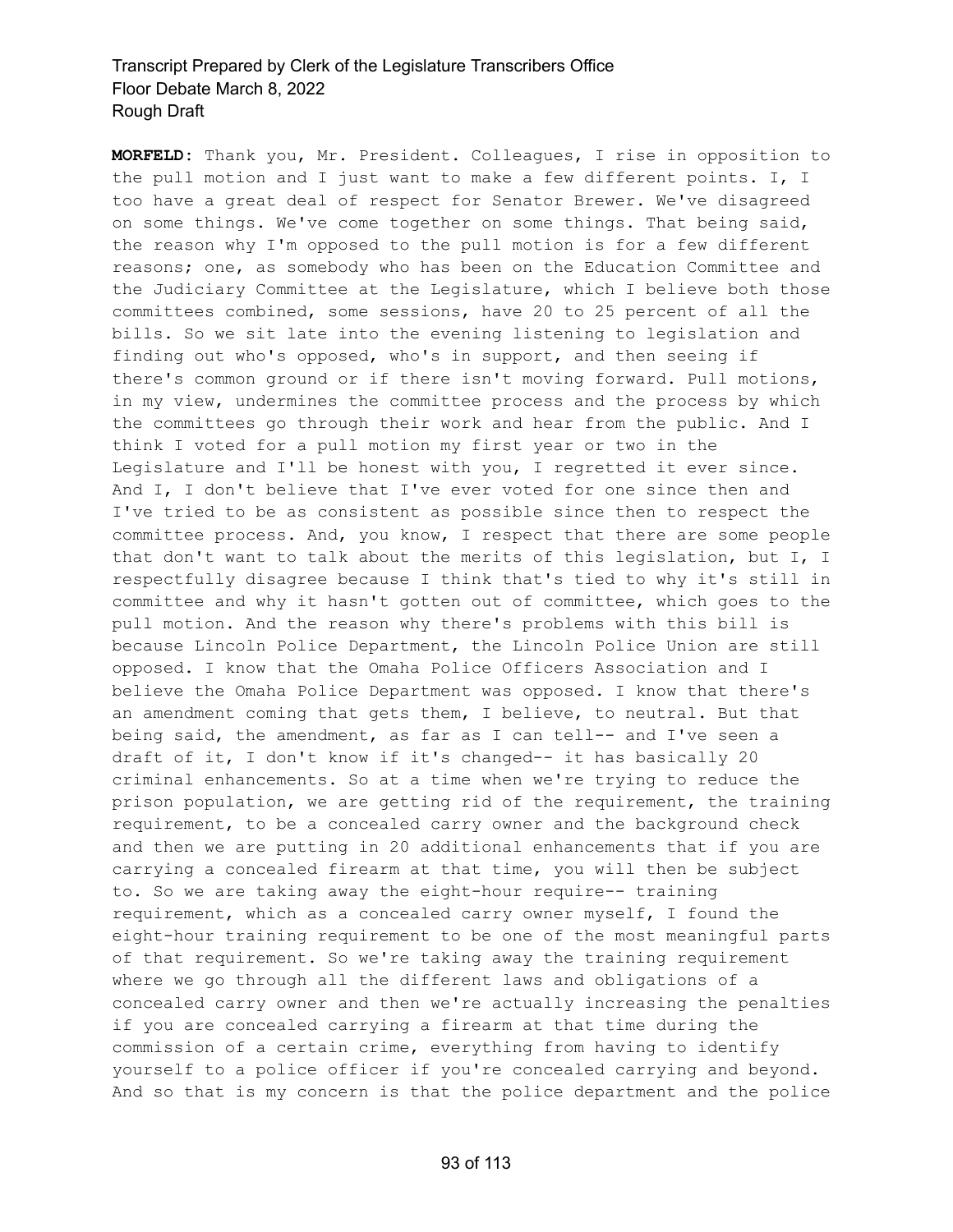union in my district, in my city, the second-largest city in the state, still has severe concerns and is in opposition. Two, we are getting rid of the training and background requirement and potentially more importantly, the training requirement, and then increasing significantly penalties against gun owners should they violate their obligations as a concealed carry owner after we've taken away the requirement that they be trained on those things. This is a dangerous bill in the sense that I think it will harm public safety and I look to my police department and my police union to talk about that and then two, I think it's going to get law abide-- otherwise, the law-abiding gun owners caught up with very serious charges based on the compromise amendment, which the compromise amendment doesn't get all the opposition off, including my police department and my police union.

**WILLIAMS:** One minute.

**MORFELD:** So that's why this bill has not gotten out of committee, colleagues. And I know people have been saying there was a compromise amendment out there, but it's not a compromise amendment for a lot of the people that were opposed, including other police departments. So I get that constitutional carry sounds good. It's a catchy name. But there are serious consequences, both for public safety based on what I'm hearing from my police department and my police officers, and for the actual gun owners, gun owners like myself who concealed carry, but won't have the training requirement that is critically important to ensuring that they know their obligations and the laws as somebody who cares. We are going to have law-abiding gun owners get caught up with serious crimes based on what I'm seeing from the compromise amendment. Now, I may not have the final draft of the compromise amendment. I wasn't invited to those meetings and quite frankly, I don't blame anybody, but-- for not inviting me, but in any case--

**WILLIAMS:** Time, Senator.

**MORFELD:** Thank you, Mr. President.

**WILLIAMS:** Thank you, Senator Morfeld. Senator McKinney, you're recognized.

**McKINNEY:** Thank you, Mr. President. I rise opposed to LB773. Interesting thing was when this bill was heard in committee, I was actually on a fence with it because the Omaha Police Department showed up and basically said they were in opposition of LB773 because it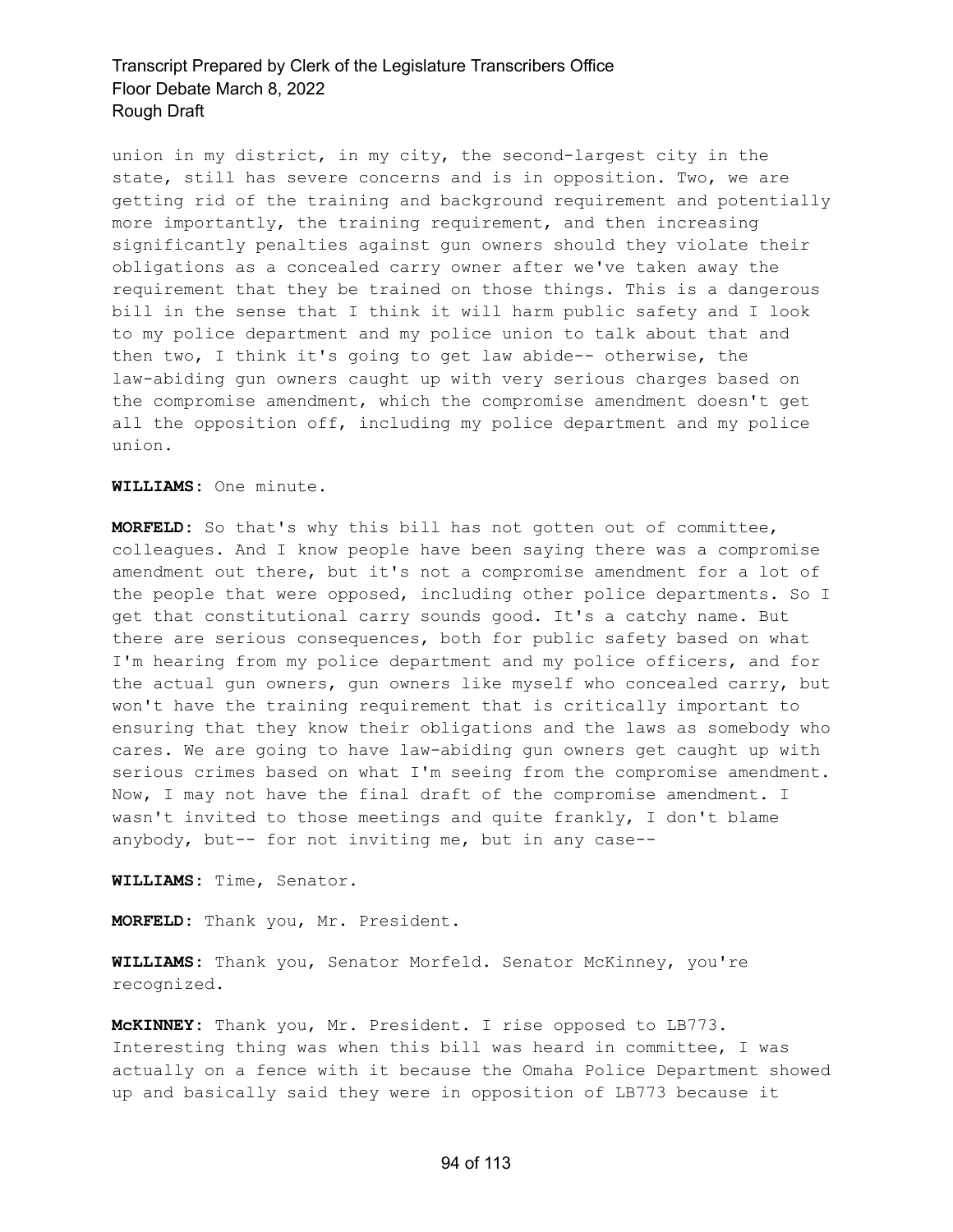would take away their option to target people in north Omaha and other communities in Omaha, which was problematic. But then amendment was worked on that would allow the Omaha Police Department to still disproportionately discriminate against individuals in north Omaha and it's something I'm strongly opposed to, but I also wanted to bring up an article that, that was released on Sunday that I had one of the pages hand out to all of y'all. And it's titled, "Paying the Price: Well-worn path to prison in North Omaha fuels racial incarceration disparities." And I'm not going to read the whole article, but I'm going to, I'm going to highlight some things. First, a number of north Omaha neighborhoods produce some of the highest incarceration rates found anywhere in the country, according to the World-Herald analysis of a Harvard University study. In 2010, a national spotlight of people behind bars, more than half a dozen north Omaha census tracts produce higher rates of male incarceration than any in south-central Los Angeles. Just think about that. South-central Los Angeles is a lot bigger than north Omaha by far. Overall, Nebraska locks up people of color at a far higher rate than the nation as a whole and Nebraska's gaps between its low white incarceration rate and high rates of racial minorities are among the widest in the country. Keep going here. Nebraska grew its prison population more than any other state over the past decade and that came as nearly all others saw declining inmate numbers, a drop generally attributed to falling crime rates nationally and many states reexamining of the get tough on crime policies of the 1980s and '90s, which massively increased incarceration. Nebraska still wants to be tough on crime, which is why LB920 is still having a fight. And the rest of the state is changing, but we're not willing to and we're wonder why we're having debates about a prison. A World-Herald analysis of federal data as of December 31, 2019, just the start-- just before the start of the pandemic, showed Nebraskans-- Nebraska's black incarceration rate was nearly 50 percent higher than the U.S. black-- United States black rate. Overall, that rate is tenth highest among states. Black people make up 5 percent of Nebraska's population, but about 27 percent of the state's inmates. The state's incarceration ranks for Hispanics is 11th, Native Americans is 7th, and Asians is 15th, also fall in the top tier nationally and all of those stand in sharp contrast to Nebraska's incarceration rank for white people, 38. The combination of low white incarceration rate and high rates for people of color also creates one-- some of the nation's greatest race-based incarceration disparities. Nebraska's black incarceration rate is 9-- 9.5 times its rate for white people. It's the nation's sixth-widest disparity. Only Wisconsin, Minnesota, New Jersey, Iowa, and Connecticut have bigger disparities and a 10 to 1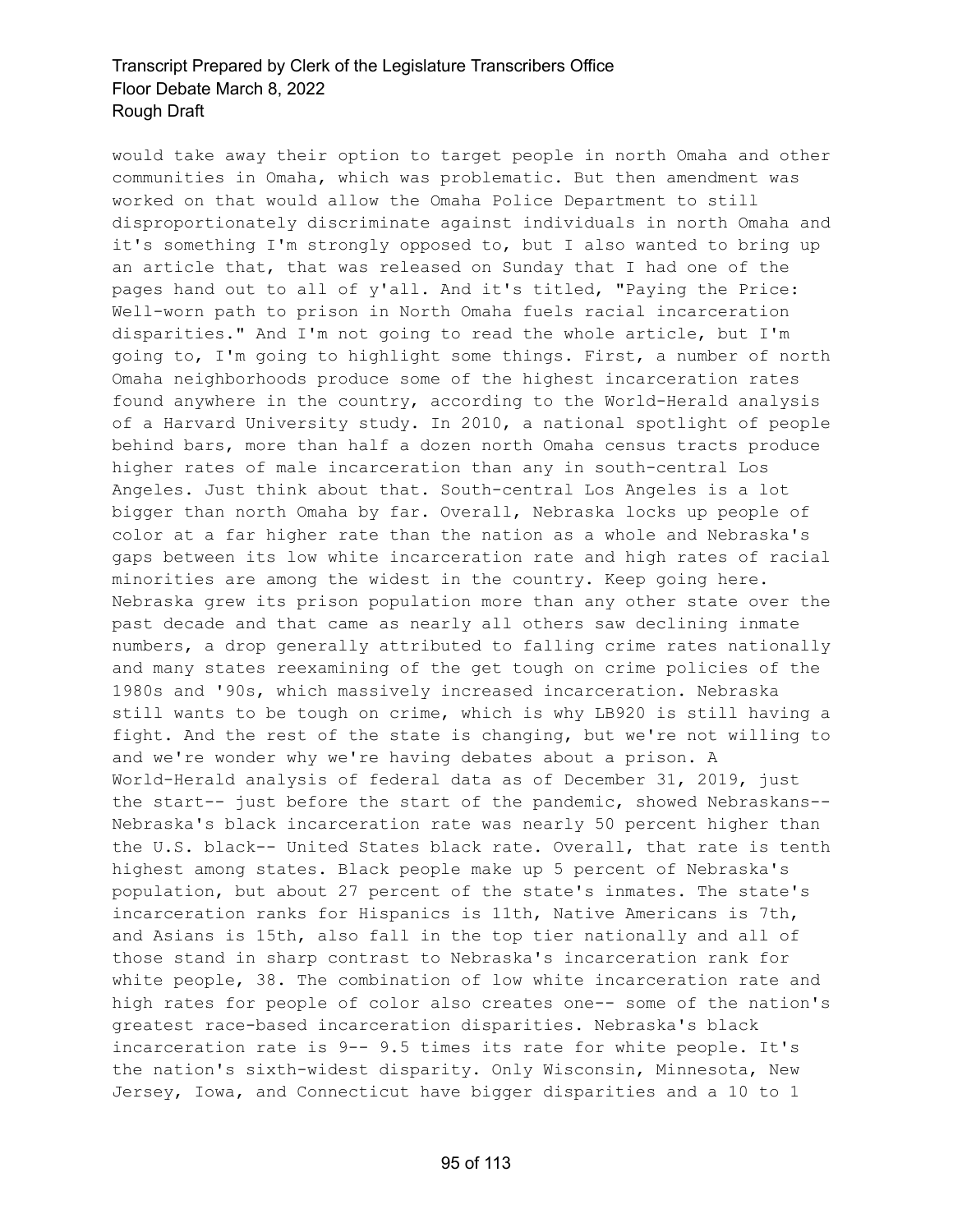disparity between Native Americans and white incarceration rates. Nebraska ranks only second to Minnesota.

**WILLIAMS:** One minute.

**McKINNEY:** Notably-- well, since I got a minute, I just want-- I just hope that everyone in here reads this article and grasps it. We have to do better as a state. We have to make reforms. We have to pass LB920 and hopefully my bill, LB980, and other reform bills to change the trajectory of our state. We cannot build our way out of this and we can't continue to advocate for policies to allow police departments to disproportionately target black communities. That's what we need to do. That should be a priority of our state. Thank you.

**WILLIAMS:** Thank you, Senator McKinney. Senator Hunt, you're recognized.

**HUNT:** Thank you, Mr. President. I rise with a concern about using a pull motion to subvert the committee process. There's a reason why we have built the committees in this body the way that we have, because we've built them with thoughtful legislators who have particular backgrounds and interests who have experiences that lead them to be put on these different committees that they are in. Not only do I serve on Committee on Committees, which helped put together the committees, I also serve as Vice Chair of the Urban Affairs Committee. And I think it's concerning to see a committee chair in this body try to subvert the activities of Senator Lathrop's committee. I respect our legislative process and the decisions of the Judiciary Committee members to keep this bill in committee during our short session. We don't have a lot of remaining days and with many important challenges ahead of us, such as the budget, corrections, justice reform, the canal, a controversial abortion debate that we know is sure to come the same way this one is actually, I think that having a controversial gun debate brought on by this pull motion could derail the other work that we must do for Nebraskans this year. So for that reason, I respect the decision of the Judiciary Committee to keep the permitless concealed carry bill in committee for this session. My comments have nothing to do with the underlying bill. They have to do with the process. Senators, we have to trust the process here. We've had 609 bills introduced this year and none of us have the ability to analyze all of those bills, including our staff. That's why they're referenced to committees. Is there a time that a pull motion would be in order? I think so. That would be a situation where you have a committee chairperson that simply refuses to bring something to a vote for a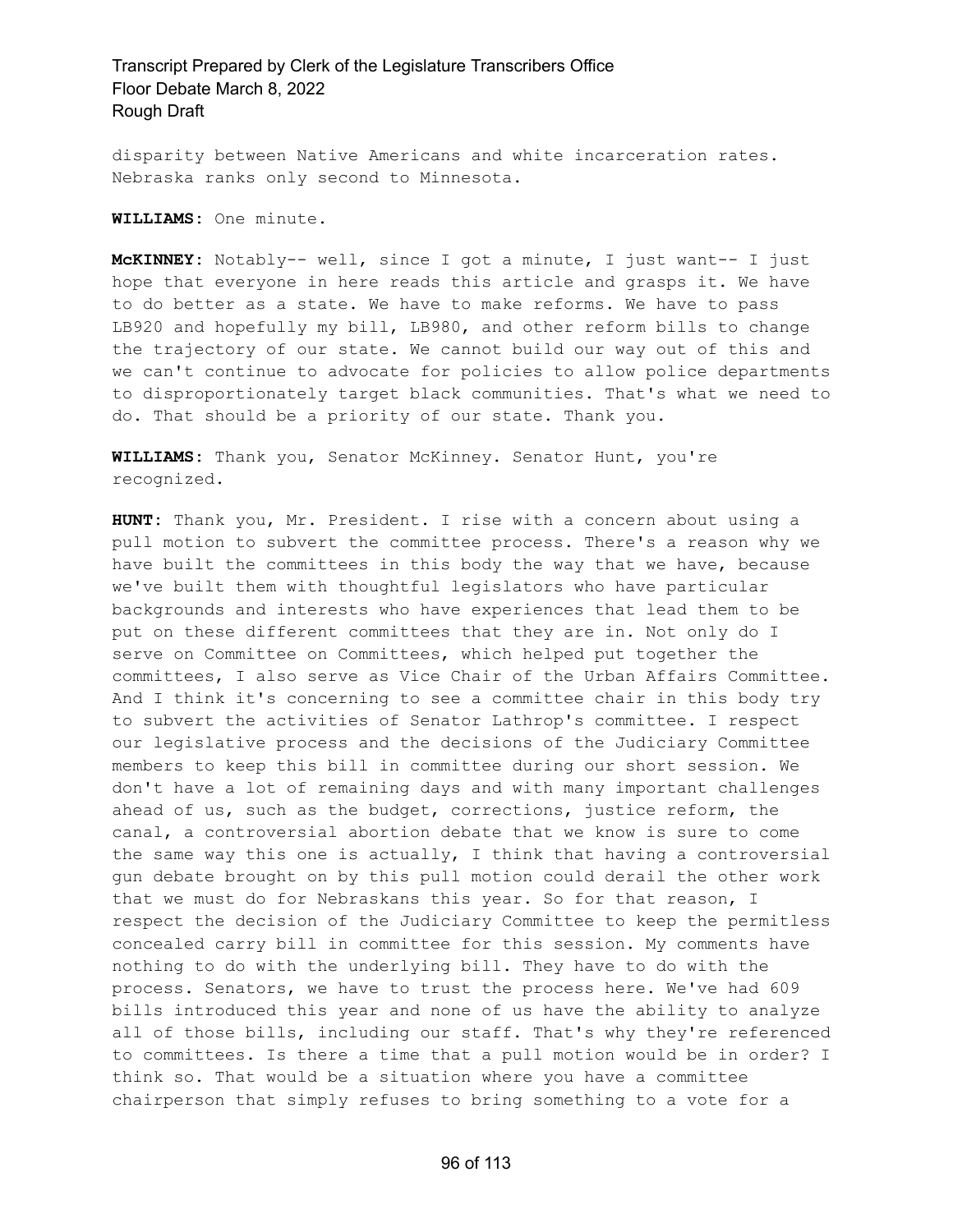committee. But that's not what's happening here. I agree that this is a tool that we can use, but now is not the appropriate time to use this tool. Senator Groene made the same argument on his bill to hit the kids, Senator Geist made the same argument on her bill with the abortion ban, and we have the same argument happening now. But as Senator Lathrop pointed out, and as Senator Williams has pointed out in the past, this is a tool that we are able to use when the process does not work and I don't see that that's what's happening right now. I'm not hearing that the process isn't working in this case. We aren't entitled, colleagues, to have our priority bills come to the floor. If I prioritized a controversial bill and the committee didn't want to vote it out, then that's it. That's on me. That's the process. The process isn't to then strong-arm it out of committee with a pull motion. And I continue to be concerned by this increase of pull motions that we're seeing here in the Legislature. To push for a pull motion when a committee has had issues, that to me is a red flag. When a bill is voted out of committee, that means that there's seven or eight people who have really dug deep and considered this legislation fully. What I'm hearing with LB773 is that there's eight members of the Judiciary Committee who couldn't come to an agreement and because they couldn't come to an agreement or an understanding, now we're looking at a pull motion. And mind you, the pull motion might have 25 votes, but it doesn't have 33 votes and there probably would be 33 votes for this bill if there was some kind of agreement in the committee. So what we're considering is now really working outside of that committee process, outside of the experts in the Judiciary Committee and saying, you know what? You guys don't really know what you're doing, so as a body, we're going to pull this bill out. I've got plenty of bills, colleagues, that I would like to pull out of committees, but it sets a very dangerous precedent to say, all right committees, you considered it, I don't agree with you, so I'm going to pull it, right? So I don't think that a pull motion is the appropriate move for the body at this time.

**WILLIAMS:** One minute.

**HUNT:** I won't speak to the merits of the bill, colleagues, because I don't know the merits of the bill. I don't have a committee statement. I don't know what's in a committee amendment here because we don't have one. I don't know what the committee would want because I haven't heard from them as a whole. We cannot pass legislation by just pulling bills from committee and subverting the entire committee process, which is a group of experts that we trust to weigh in on a topic, put forward an amendment if it's needed, and then more often than not, we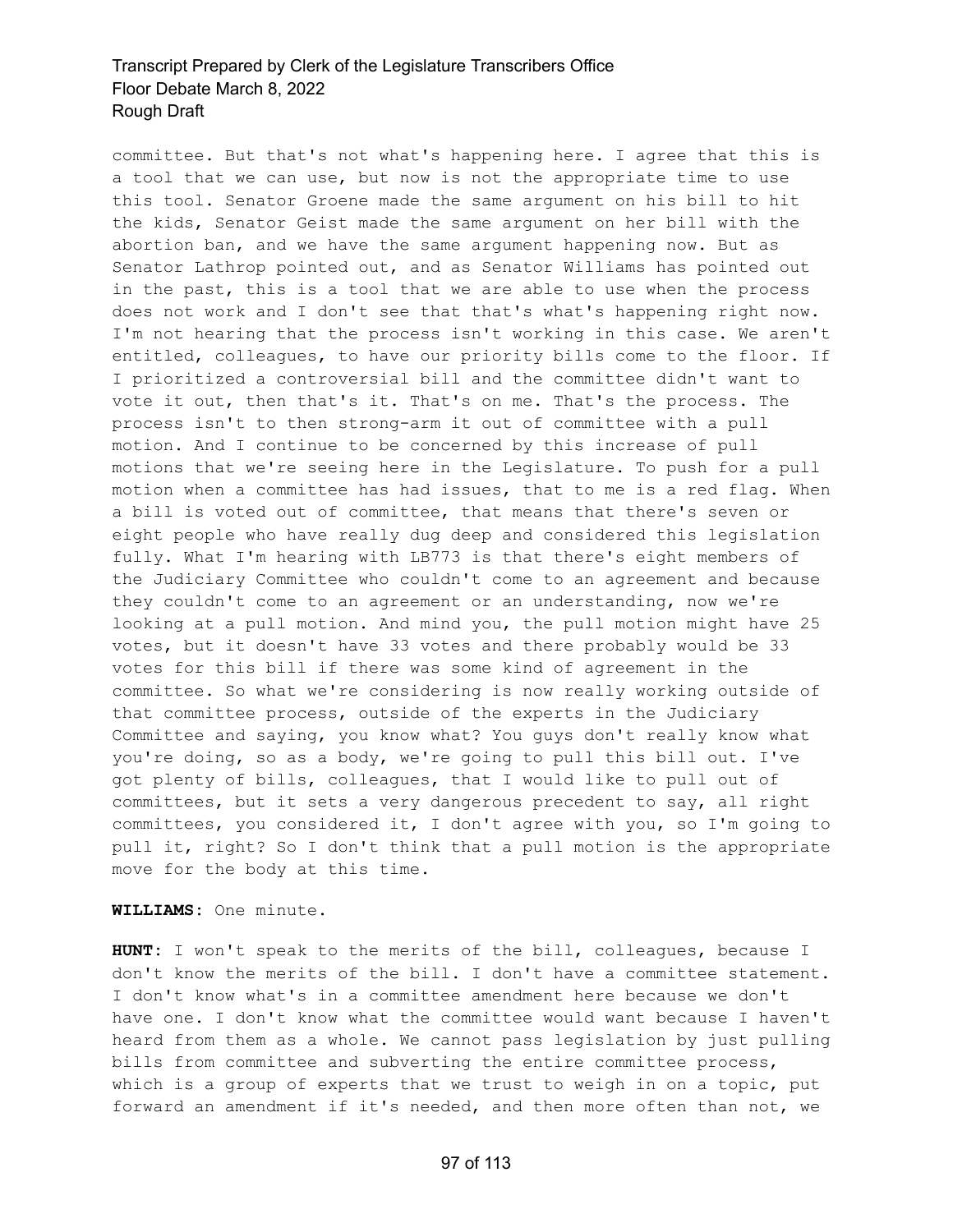do have the support to pass bills like this. So it doesn't work for me. Thank you, Mr. President.

**WILLIAMS:** Thank you, Senator Hunt. Senator Friesen, you're recognized.

**FRIESEN:** Thank you, Mr. President. So I just basically wanted to touch a few points as a Chair of a committee and my eight years here and what I've seen happen and pull motions are something that should not occur often. We should respect the committee process, but I think Senator Brewer has laid out a very good reason and numerous reasons of why this, at times, should happen. So in my first year here, I mean, we were told that pull motions, the committees-- the committee chairs would all band together and automatically would vote no no matter what in order to what they call preserve the integrity of the committee process. But again, I, I will, I will say that I have supported some pull motions in the past. I've voted against some pull motions in the past. This one here for me will rise to the occasion that I think the people do expect us to debate this and to have a vote on this. And again, the committee process, I'd say it did work and it did get stuck there. We have had this happen in the past. I've had numerous bills stuck in committee and it's nothing unusual. But this is one of those issues that I feel personally, I guess, that rises to the, to the level that the citizens want to see us discuss this, talk about it on the floor, and have a vote because it is a constitutional right that we're talking about. And so whether or not you support the bill or support the concept behind this, I, I am going to support the pull motion in this case. But I do want people down the road to think long and hard about the reasons for a pull motion and whether or not you should support something like that. I do think they should be few and far between. I think there needs to be a good set of reasons in, in the rationale behind this before we do pull motions. And so I want everybody to be, you know, those that are going to be here longer than I am now to think long and hard about doing a pull motion because it is easier to at times reach some sort of compromise with the committee. But in some of those cases, when you just can't reach a compromise, on those special occasions, I think the pull motion is appropriate. Thank you, Mr. President.

**WILLIAMS:** Thank you, Senator Friesen. Senator McKinney, you're recognized.

**McKINNEY:** Thank you, Mr. President. And I'll continue, but I will say that, you know, I do have a CCW permit. I'm just against allowing the Omaha Police Department to disproportionately arrest and discriminate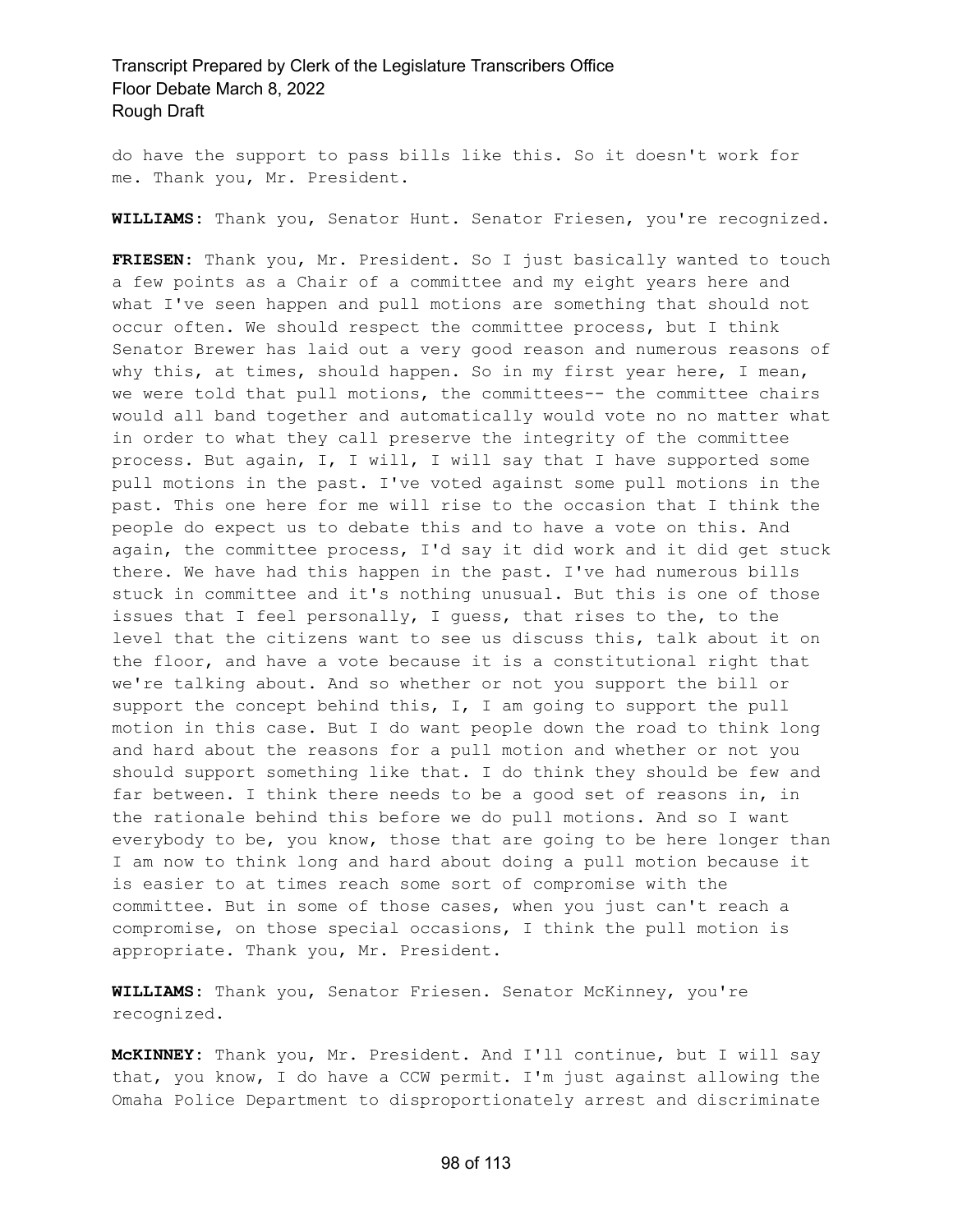against individuals in my community. But back to this article, notably, as the prison population falls nationally, racial disparities are shrink, shrinking. Since 2006, the incarceration rates for black and Hispanic people nationally are down more than 30 percent, roughly triple the reduction in white incarceration, incarceration. Conversely, in Nebraska, the incarceration rate for both black and white people have increased in that time. In fact, Nebraska is the only state, again the only state, to increase its black incarceration rate since 2006. In that time, Nebraska's black incarceration rate has gone slightly below the national average to well above it. Nebraska's Hispanic incarceration rate has fallen since 2006, though in that time, Nebraska has still shifted from having a below average Hispanic incarceration rate to above, to above the national average. The Harvard researchers wanted to trace the impacts of where a child grows up on, on economic standing later in life. So using the census and tax records, they created a dataset covering the 2-- 20.5 million Americans who were born between 1978 and 1983. The researchers looked at census tracts, those-- of those individuals-- that those individuals grew up in and their later life outcomes, such as their own income and educational attainment. All the information was placed into an interactive data tool called the Opportunity Atlas. One of the metrics tools at the time used April 2010 for the census when individuals in their cohort were in their late 20s or early 30s, how many were in jail or in prison? A dig into that data reveals that four Nebraska census tracks centered on 30th and Ames, 20 percent or more of the males who grew up in those census tracks were incarcerated, and those eye-popping figures represent only those incarcerated on the actual day of the 2010 Census, Census, not whether they were in jail or in prison before or since. Those north Omaha neighborhoods weren't the highest. Nationally, eight census tracts produced over 30 percent. Still, of the nation's more than 7-- 73,000 census tracts, those four north Omaha Census tracts all ranked in the top 250 in male incarceration rate, putting them in the top four-tenth of 1 percent nationally. Seven north Omaha, north Omaha tracts had incarceration rates of at least 16 percent higher the Los Angeles, California, north Omaha higher than Los Angeles, California. And the county attorney in, in Douglas County thinks he doesn't overincarcerate black people with many that stand up and say it's not a problem, but it's a problem that we must address, which is why we need to pass reforms and not build a prison and not pass bills that allow law enforcement to disproportionately discriminate against black people and people of color in this state. I don't know what else needs to be said or done to make people understand that this is a problem. What else needs to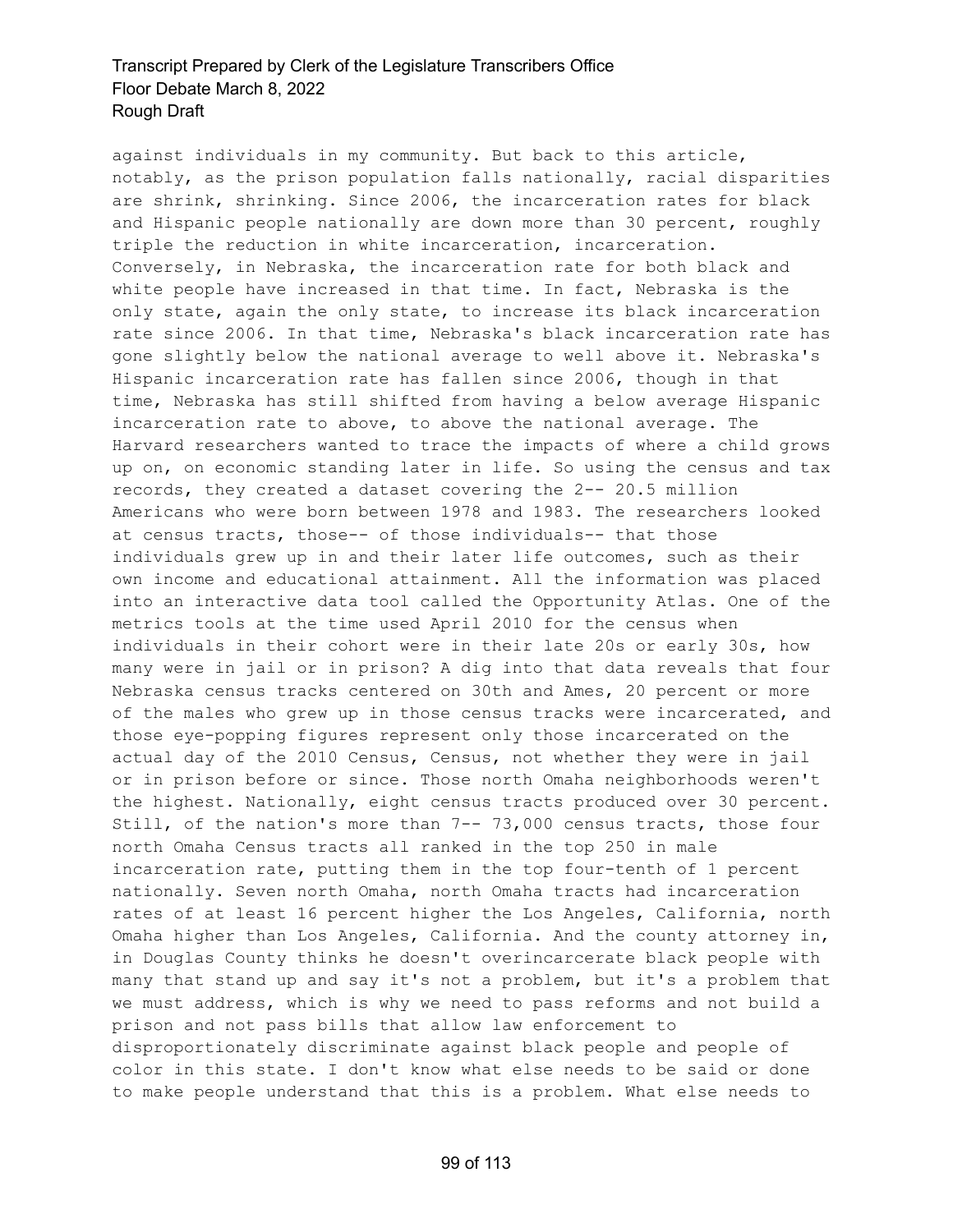happen? We don't need any more reports, articles from the World-Herald, studies from Harvard. Wake up and read and listen. Stop being so close minded. We have to change what we're doing in this state and we're always talking about people leaving and attracting talent and retaining talent. How do you attract any black person when they read this article? Please tell me. How do you? No black family--

**WILLIAMS:** One minute.

**McKINNEY:** --outside of Nebraska is going to read this article and say, I want to raise a family in north Omaha or Nebraska, period, and we really need to think about that. Thank you.

**WILLIAMS:** Thank you, Senator McKinney. Senator Matt Hansen, you're recognized.

**M. HANSEN:** Thank you, Mr. President. Good afternoon, colleagues. Colleagues, I, I won't belabor the point because I think we're getting close to a vote here. I do want to say that I do think pull motion should be fair-- fairly rare, should be rare. I've supported efforts in the past to try and raise the amount of votes from a pull motion because in my mind, they are, they're-- should be rare and are often used on bills that are ultimately just going to face a filibuster and potentially fail on General File. I think about some of the filibusters and some of the bills we've pulled over the past and I kind of wanted people to think about pull motions-- I understand people have already probably committed to this one, but if you think about pull motions going forward, think about the experiences that we've had with pull motions. Think about the multi-year fight we had about the corporal punishment student discipline bill that started with a 25-vote pull motion, rather than trying to get any sort of consensus in the Education Committee. Think about how many hours this body lost because we couldn't come to the table and just there were repeated efforts to not come to the table. Maybe LB773 is clearer and it's-- there's, there's no way to thread the needle in Judiciary. I understand that. I understand that that's how Senator Brewer and others feel. But colleagues, when we look at pull motions, they should be rare. They should be rarer than they are. And just because you have 25 votes, to me, doesn't necessarily matter or shouldn't be the sole consideration in doing a pull motion. You probably should start considering if you have 33 votes because if you know a committee is that deadlocked, unless for some reason that committee is so unrepresentative of the body, you know you're probably in for some effort on the floor as well. I think about that just in terms of the--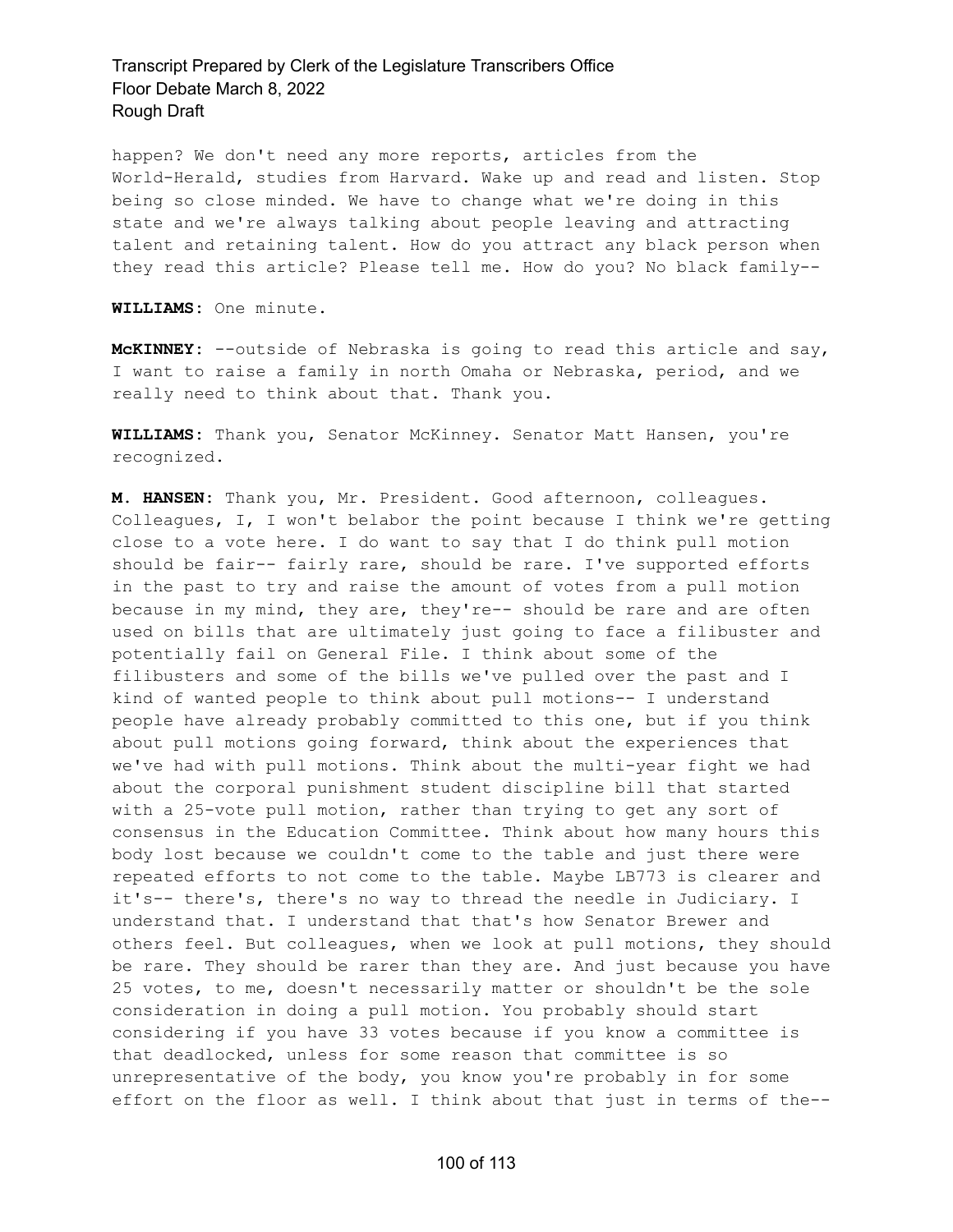a lot of the issues that we've pulled out of committee over the years have led to very contentious and messy floor fights, in part because we're bypassing the process that there's not a committee amendment to try and have the first shot, shot at fixing the bill. There's not a committee statement to explain the process. There's all these other things you concede when you give a pull motion knowing that you're also likely going to be facing very strong opposition. So I understand LB773-- probably commitments have made and people know how they're voting on that. But going forward, when people try and encourage you to file a pull motion in the future, when people try and encourage you to vote for a pull motion in future, please just kind of factor that in and weight that in. You're kind of acknowledging that you're taking the first step in a messy process that is probably going to lead to a filibuster and, and throughout recent history, has usually led to a successful filibuster and the bill failing. I know there's been some exceptions to that, but that's a lot of the times where we're heading into because a split committee, a four-four committee is such a good indication that you do not have consensus in this body, even if you have a raw 25. So with that, Mr. President, thank you.

**WILLIAMS:** Thank you, Senator Matt Hansen. Senator Hunt, you're recognized.

**HUNT:** Thank you, Mr. President. I wasn't planning to speak on this again and this will be my last time and maybe I'll have the last word because there's nobody else in the queue. Colleagues, I'm a little bit gobsmacked and shocked at how little conversation there is on this floor about the precedent we're setting for process here. I thought more of you cared about that, for real. Like, I know some of you just straight up don't, but like I thought more than, you know, the six people or so who have spoken did. In the past, more of you who have spoken about pull motions. Is the process, colleagues, going to be now going forward that if a bill has 25 votes for a pull motion, if I can round up 25 people to cosponsor a bill, can I expect it to be pulled? Is that normal now? The Geist abortion ban, Groene hitting the kids, Brewer's permitless concealed carry, all of these things were pulled out to the floor because they had 25 cosponsors. Where does the legislative process stop and start? Why are we bothering with committees at all? Why are we bothering with committees at all when we can pass bills instead with a popularity contest? I take my little bill from person to person and I say this one is mean to trans people, this one's mean to women, this one makes stuff harder for black people, this one makes it easier for people who are untrained to hold guns, like, and you guys sign on to that and we get 25 and we can do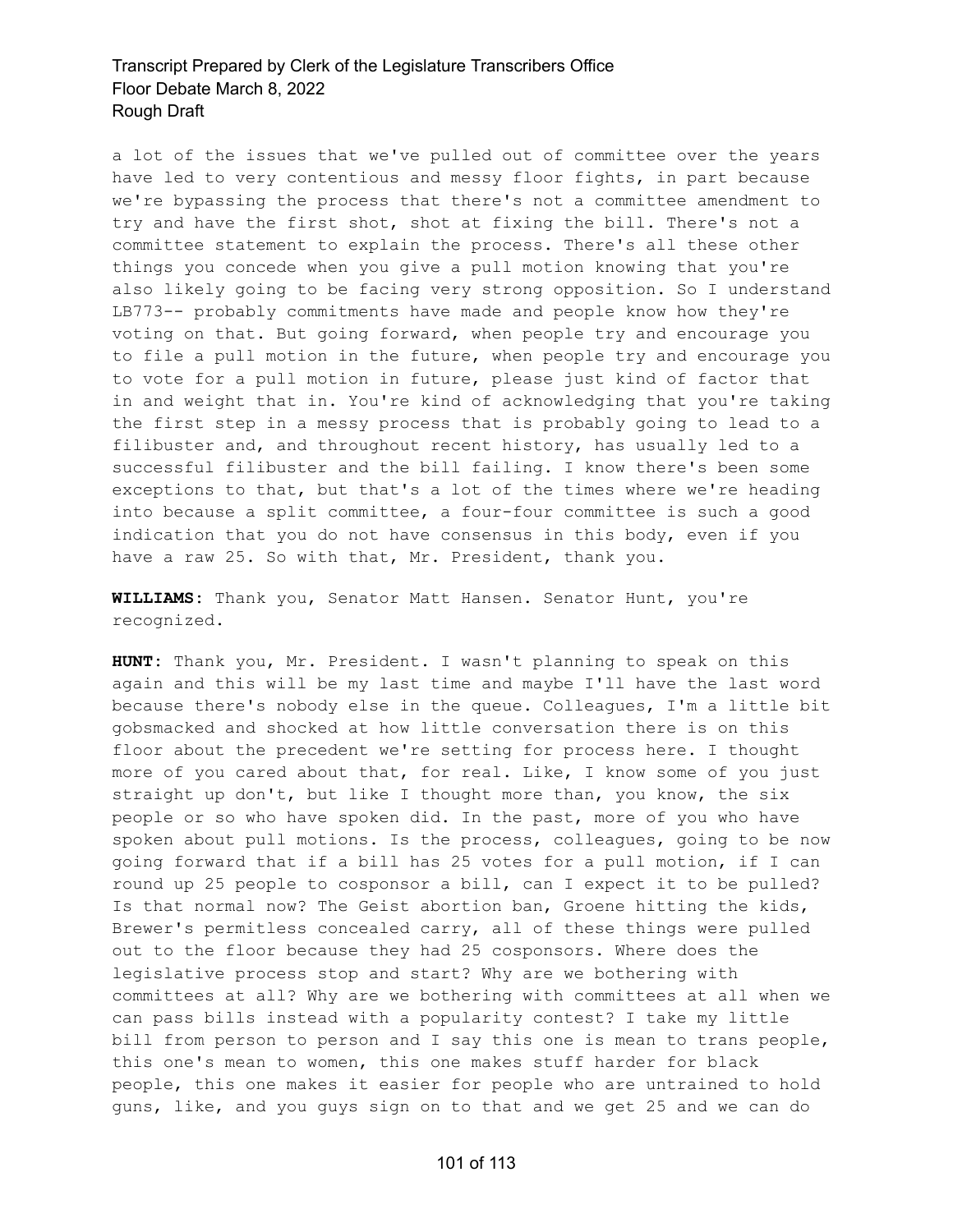whatever we want? That's what this process is teaching us. We go through great pains to get the right people in the right committees. The Judiciary Committee is full of attorneys, prosecutors, people who have experience in the courts, people who handle a quarter-- somebody said a quarter of the bills that we get through this body, a huge chunk of them. They have more of a burden put on them as committee members than any of the rest of us on other committees have. Our Urban Affairs Committee ended hearings pretty early. Our Government Affairs Committee ended hearings pretty early because we didn't have all that many bills. The Judiciary Committee members are serious. They are multipartisan. It is not a liberal or a conservative committee. I think it's a very moderate committee. And so there's no reason to, to play this political stuff to try to get bills out of that committee. If there's any committee to trust the process, I think it's the Judiciary Committee, especially because of the weight and the heaviness of the bills that they, that they discuss in that committee, that they hear, that they vet, that they then have an Executive Committee Session and, you know, sit down, hash out the bill, talk about opposition and proponents, come up with a committee amendment that is amenable to everybody. And then that's something that can come to the floor and get a majority of support because it's something that the committee members all stand behind. The committee members of Judiciary don't stand behind LB773 and we've had a short little, tiny queue of speakers today to talk about that. My philosophy here in the Legislature is I might not get what I want-- I get what I want like 3 percent of the time, honestly, but when something is happening that I believe damages the institution, that I believe sets a precedent that weakens democracy in this body, you can't make it easy for them. You can't make it easy to do that. You make it hard. You make them fight. You make next time they want to undermine democracy or the process or the institution they go, ugh, last time it was kind of a pain. I don't know if I want to do it again.

**WILLIAMS:** One minute.

**HUNT:** You don't let him walk away with it without saying anything. I'm not trying to talk on here three times, but it should not be this easy to take any bill and bypass the committee process that the people of Nebraska have put trust in us with. I think it's shameful and I think that some of you who haven't spoken should also be ashamed. Thank you, Mr. President.

**WILLIAMS:** Thank you, Senator Hunt. Senator Vargas, you're recognized.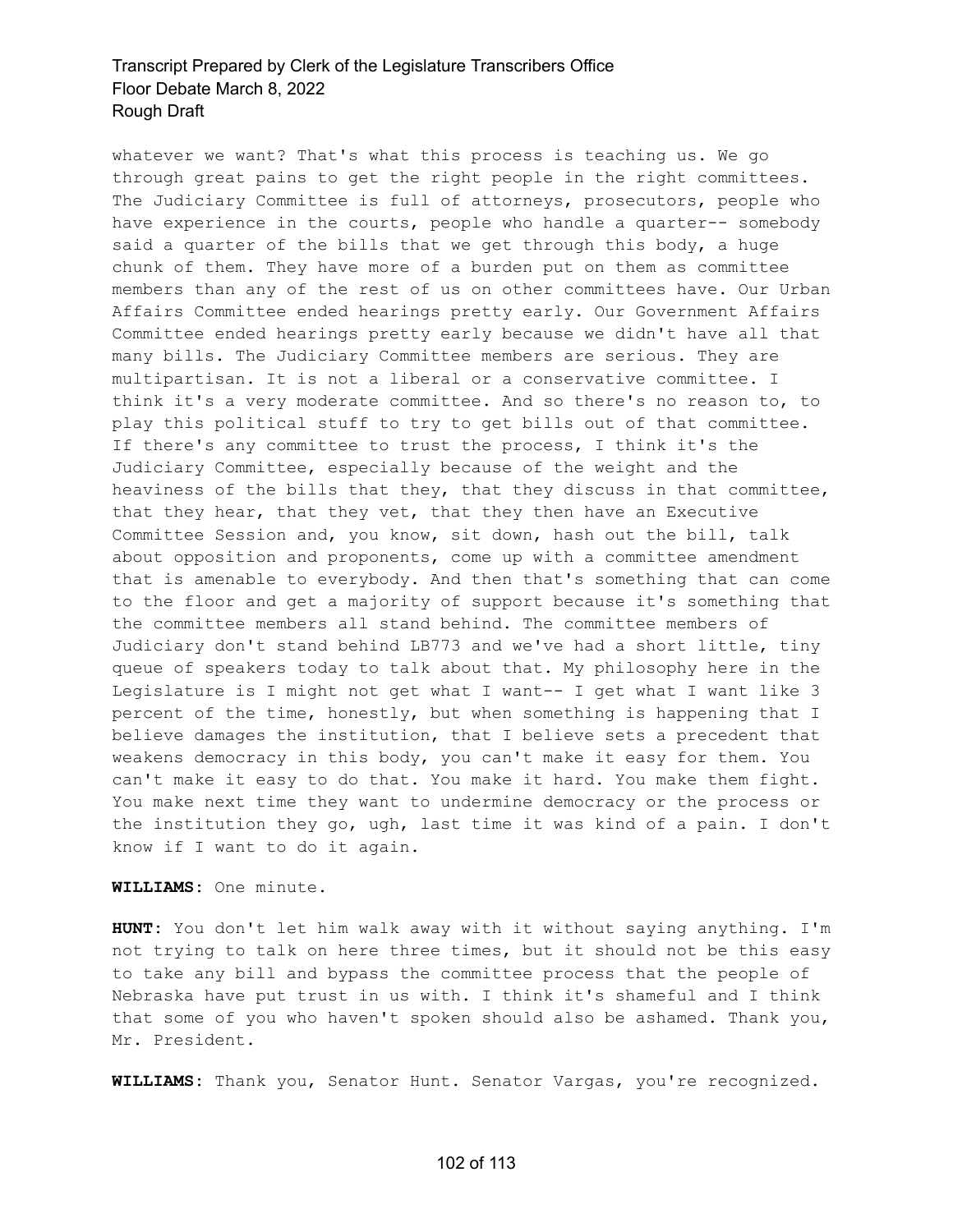**VARGAS:** Thank you very much. I wasn't going to get up and speak. Part of the reason I'm going to get up and speak here on this is I, I care about process. I think I care about the intent. I know we have rules. The rules govern how we operate. This is in the rules. I think many people can make the statement that it's in the rules, so we should be able to do it. I don't necessarily think that that's what's up for debate of whether or not you can do it, it's whether or not we should do it. Here's my example. And you know, the person sitting in the President's desk right now, Senator Williams, I had a bill in my first couple of years in the Banking and Commerce and Insurance Committee and it was a payday lending reform bill, something I cared very deeply about. Something that I worked across the aisle on, actually, and had, in my estimation and our vote count, enough people that supported it on the floor. And it's not saying that being disparaging to Senator Brewer or-- in any way, shape or form, I respect him. I respect the process. This is the process he wants to go and you know, I get it. There was a part of me that wanted to go down this route. I supported a pull motion that Senator Linehan pulled, did a pull motion for the third-grade reading. I get the intent. I think the reason why I didn't do it in that minute was part of the reason is I really did look and defer to the committee chair and the expertise and the experience in this arena. And we worked for about two and a half three years on that bill and a vote eventually it got out of committee in a place that I didn't initially intend for it to be, especially since there were significant opponents and proponents on both sides, and a lot of the conversations that I had with committee members was wanting to make sure that the process and both the product represented both all the ideals and perspectives across the state, both urban and rural, as much as possible. And it was a difficult conversation, a set of conversations we had. It's hard for me to stomach that, even though I knew I had enough votes on the floor to push something forward-- maybe not enough votes necessarily to break a filibuster-- that we're still working within the process as much as we possibly can. And we did eventually passed a bill that, after much deliberation, got to a place where it was better and I didn't file a pull motion. I say that because some of you were listening on whether or not we should or should not and the public is listening on it too. I heard Senator Friesen speak to sometimes there's moments where we need to because it warrants debate, but that perspective on whether or not warrants debate is left up to the perspective of all of us, whether or not we generally agree. But we do have the committee structure for that reason. But we have some really great experts on the Judiciary Committee from a lot of different walks of life, geographically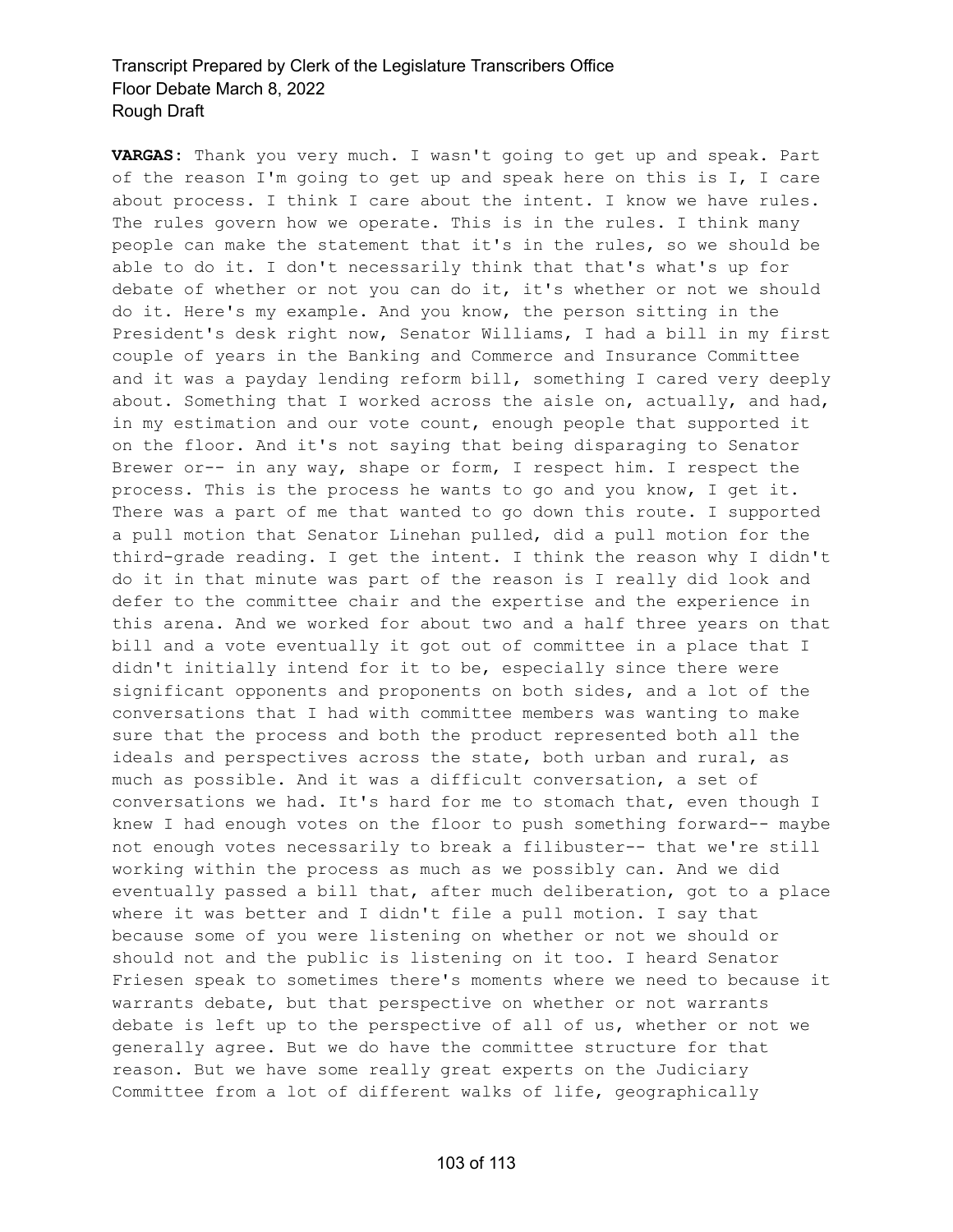distributed. We have many lawyers and individuals in that committee that have experience dealing with this. Whether or not you agree or disagree with the actual content of the bill, which has been brought up several times, there was opposition and support on this bill, leads me to believe that normally when that happens, especially with my own bills, there's more work that can be done, not necessarily saying it's wrong or right. That's kind of where I'm landing here because I've been in this situation before and I think we've all been in that situation in some way, shape, or form for something that we care about and love.

**WILLIAMS:** One minute.

**VARGAS:** And I want to make sure that the process for the people that we put faith in, Democrat, Republican, Independent doesn't matter who is in that seat or in the chair and those members of the committee, just like I did when I worked with that committee and the bank is-- Banking and Commerce and Insurance, that we work within it. It's something that when we uphold it as much as we can, it upholds more of the culture of what we do here and I hope that's where we ultimately land. I really hope that maybe we could get a, a version that did work for most entities and parties and I really respect the work that has been done. It's not that the work hasn't been done, but we're at this juncture where we decide whether or not it warrants pulling it out of committee and I'm not there yet. So I do appreciate the work that has been done by the, you know, Colonel Brewer and, and others. It's not a black or white, whether or not it hasn't been done, but when we're at this juncture, it means we have to make a decision on whether or not we're upholding more the principles of the Legislature, which will supersede many of us from here on in. But that--

**WILLIAMS:** Time. Senator.

**VARGAS:** Thank you.

**WILLIAMS:** Thank you. Senator Vargas. Senator Machaela Cavanaugh, you're recognized.

**M. CAVANAUGH:** Thank you, Mr. President. Good afternoon, colleagues. I rise in opposition to a motion to place Senator Brewer's LB773 on General File for many of the reasons that have already been stated about opposition. This circumvents the committee process and the committee process exists for a reason. Senator Brewer started out his remarks-- and I appreciate very much his remarks and opening the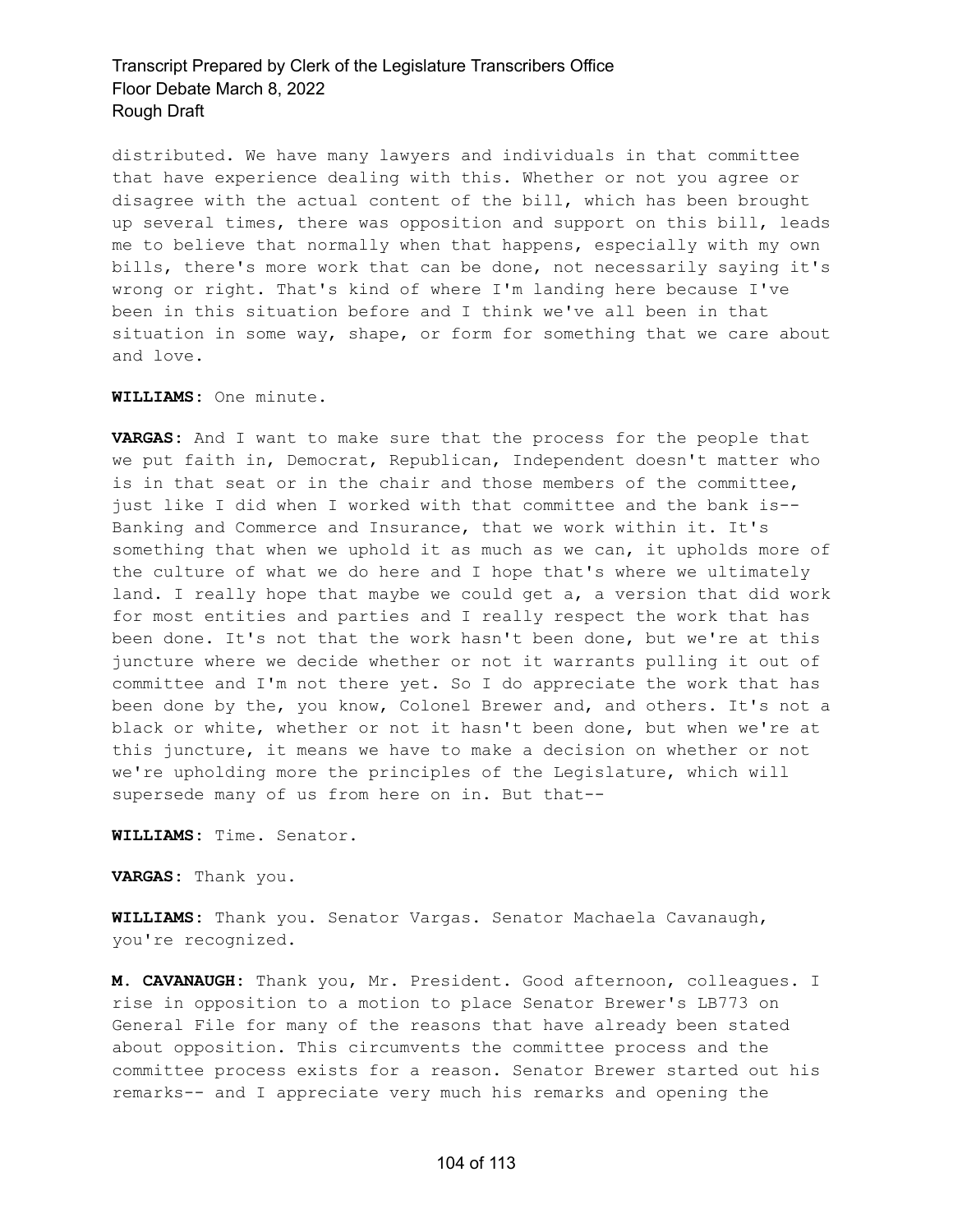bill-- but that this is part of the rules and, and he's right. And what would Senator Chambers say? He would say they're just a tool and he's going to use the tools in his toolbox and so I don't begrudge Senator Brewer for using a tool that we have in our rules. I just don't agree with it. I've actually never agreed with the pull motion and I have talked off the mike, out of session about whether or not we should have it. And it's an interesting divide; people are kind of all over the map about whether or not we should allow pull motions. And for me, if we're going to allow pull motions, I think that the threshold should be raised because if you're going to pull a bill out of committee, it should have at least enough support to withstand a filibuster. That's my personal opinion. I also would be fine with not having a pull motion at all because the process exists for a reason. But I understand the argument that there are times where we need to have a pull motion because what if 33 people in this body supported something and it was just stuck in a committee because the committee chairman wouldn't allow it out or the committee was split or what have you? So I get that. If there's that much support for a bill, then it should have the opportunity to have the floor debate. But having this low threshold-- and maybe, maybe this will have 33 votes for the motion, I don't know-- but having this low threshold for a pull motion, which is circumventing the committee process, to me is not reasonable. And that's not at all a judgment on Senator Brewer. He has as much to do with it as the rest of us. It's really a responsibility of us as the body to, at the start of session, really take a look at what the rules are that we are adopting and question them and question if they're appropriate and if we should continue using them. Because since I've been here, there's been a lot of pull motions and they are always for controversial things. And Senator Vargas was just talking about this, I don't know any bill that I could ever pass that I didn't have to work on a lot, over multiple years usually, to get it voted on on the floor, voted out of committee. I don't think I've introduced and passed a single bill that doesn't-- didn't have amendments even before I got it out of a committee because that's what you have to do. You have to bring the different parties together and you have to work it out. And from what I can tell, there's a lot of things in this bill that haven't been worked out yet. And from what I am hearing, but won't know until it's filed, there's a lot of things being proposed that haven't been worked out at all. So I have a lot of concerns about this bill and, and this pull motion. And when this pull motion succeeds, as it probably will, I am going to have a lot more concerns about the underlying bill and potential amendments that I will be discussing. But for now, how much time do I have, Mr. President?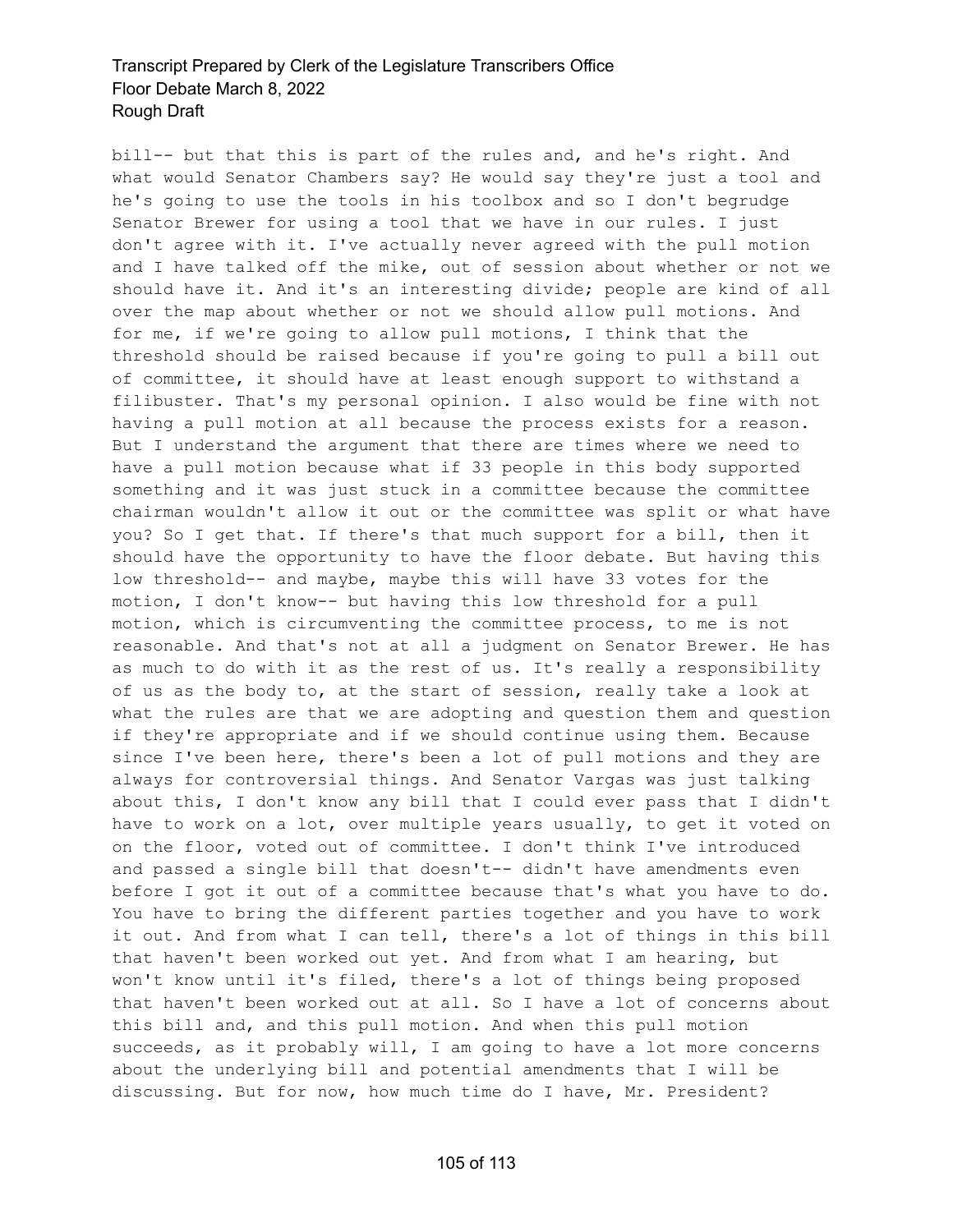**WILLIAMS:** 1:20.

**M. CAVANAUGH:** OK. I am going to share again, for those who missed it because I missed it, the article that Senator McKinney passed out. Got to change to my bifocals. OK.

**WILLIAMS:** One minute.

**M. CAVANAUGH:** Thank you. I will start and I'm back in the queue, so-- Paying the Price: Well-worn path to prison in North Omaha fuels racial re-- racial incarceration disparities. Lovell Brock would be the first to admit his own bad choices are largely the reason he's been imprisoned three times in Nebraska, the first at age 16 for a pair of drive-by shootings, but the recently released inmate also believes the path he ultimately took to prison was laid out before him long before he ever ran afoul of the law. He grew up amid multigenerational poverty and in a single-parent home in north Omaha. Even as a kid, he recognized how segregated black-- Omaha's black community was from the rest of the city, with few ready jobs, elevated levels of fractured families, and school struggles and a shortage of the role-- of role models to inspire future success. I will--

**WILLIAMS:** Time, Senator.

**M. CAVANAUGH:** Thank you.

**WILLIAMS:** Thank you, Senator Machaela Cavanaugh. Senator John Cavanaugh, you're recognized.

**J. CAVANAUGH:** Thank you, Mr. President. Well, I am going to vote against the pull motion. Those laughs are probably in surprise, but there's been a lot of good conversation. I just wanted to go on the record and make sure that was clear. I'm still relatively new here. This is my second year in the Legislature. I have not voted on a pull motion before, so I don't have some of the buyer's remorse and regrets that other people have. However, I've had a number of conversations about the procedures of the, of the body and the necessity for these things and, and I think a lot of people have covered this topic that there is a rule provided for a pull motion and so it does fit within the rules. And Senator Brewer did set out a set of criteria that he thinks cover why a pull motion is in order. I disagree with a lot of his analysis and characterization. Ultimately, the only thing in the rules is that any senator may move to place a bill on General File 20 days or more after the committee hearing if the committee has not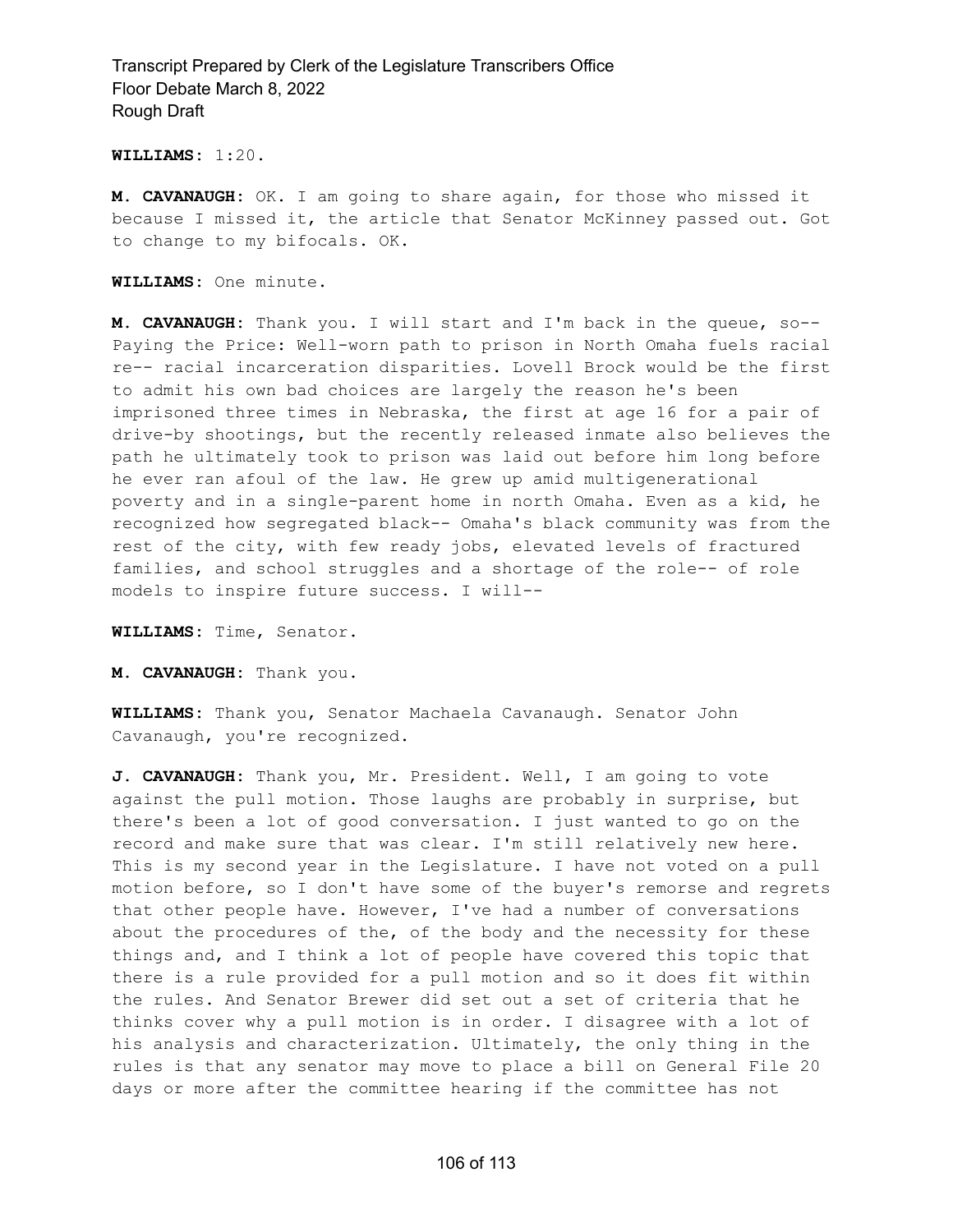taking any final action. And then a vote of the, the majority of these elected members for said bill shall be placed on General File and then it's got some other parts as well after that. But ultimately, it is just-- the pull motion is, I guess, a release valve for if the body as a whole finds that the work of a committee is not doing its job. And I'm not here to tell you one way or another what a scenario like that it looks like, but what I would tell you about this particular bill is that it had a hearing, had testimony on both sides, and Senator Brewer, to his credit, has worked with those parties, a number of them who were opposed, and, and has made some amendments. There was an initial amendment placed on file and then actually, I have an amendment to that amendment. And then there is an-- a-- yet another, I think, substitution amendment on top of that, which contemplates the comments of some of the criticism. One of the reasons we have a committee structure here is that there are-- well, this is LB773. I know we had LB1236, I think, was up today. There was a-- or well, I don't know if we actually ended up getting to it, but that was a bill that we heard in General Affairs. But we have thousands of bills and they cover a varied subject matter area that are then put into committees based off of the expertise and experience in that subject matter. And we put faith and trust into those committees to ask those pertinent questions to address the concerned areas of law and conflicts and things along those lines based on that experience and repeated effort to see those issues. And if we do not like the outcome of the committee deliberative process, that is one thing-- where you disagree with about the outcome-- another is where you're saying they did something inappropriate or they didn't follow through with their, their duty. And the pull motion, in my estimation, would be not so much that we just disagree with the findings of the subject-matter experts. The pull motion is intended as a tool in an emergency situation when there-- it is clear that the, the committee is not doing its job. And in this, I don't think you could say that. There is not-- it is not demonstrated that the, the Judiciary Committee didn't give an effective and fair hearing. It is not--

**WILLIAMS:** One minute.

**J. CAVANAUGH:** Thank you, Mr. President. There's no evidence that the committee didn't listen to the testimony, didn't hear all the issues, didn't see these substitute amendments and decide not to vote on those. The, the-- this is not a case where it is appropriate to take this out of the hands of the standing committee that has the subject matter. And so whether you like it or not or you agree with the outcome or not, I don't think this rises to that level of occasion.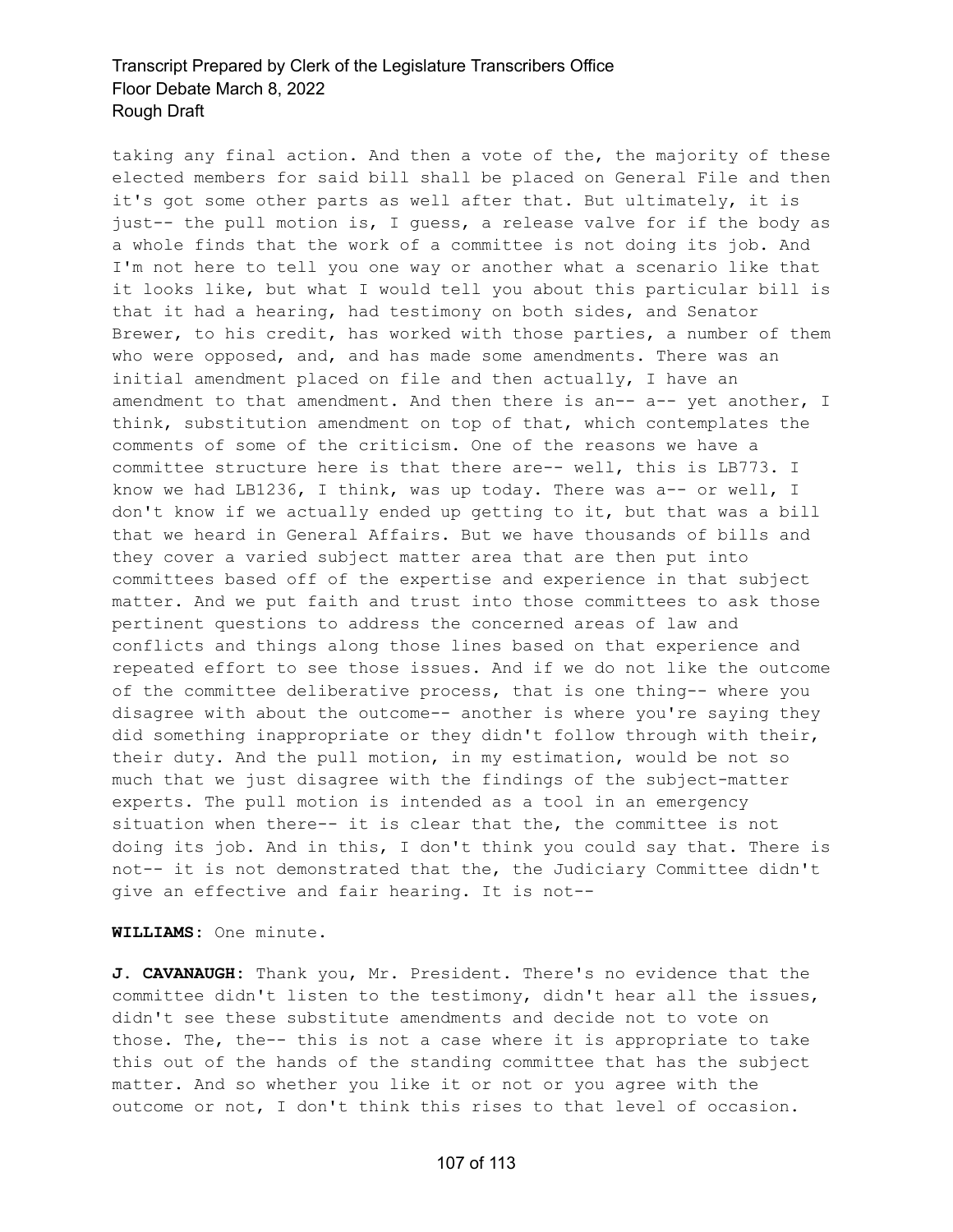I'll talk about the subject matter of the bill if we-- if and when we come to a debate on the bill itself, but I would just say unless a, a demonstrated or something-- the-- other evidence is presented, I don't think a pull motion is in order at this time and I will be a no vote to pull this bill. Thank you, Mr. President.

**WILLIAMS:** Thank you, Senator Cavanaugh. Senator Machaela Cavanaugh, you're recognized.

**M. CAVANAUGH:** Thank you. I'm just continuing to read the article. Quote, pillars that are necessary for a community to thrive are missing, Brock said. I am a product of the struggle. And Brock's story is hardly unique. A number of north Omaha neighborhoods produce some of the highest incarceration rates found anywhere in the country, according to a World-Herald analysis of Harvard University data. In 2010, a national snapshot of people behind bars, more than a dozen- half a dozen north Omaha census tracts produced higher rates of male incarceration than any in south-central Los Angeles. That is harrowing. Overall, Nebraska locks up people of color at far higher rates than the nation as a whole and Nebraska's gaps between its low white incarceration rate and high rates for racial minorities are among the whitest in the country. At a time of a national reckoning over race, such disparities have become hard to ignore and they raise questions about whether Nebraska has done enough to address historical inequities and multigenerational poverty that some may say have helped create a birth-to-prison pipeline in north Omaha. If we continue down the same path that we are going down, how is the ever-- how is this ever going to change, said Senator-- State Senator Terrell McKinney, who represents the heart of north Omaha in the Legislature. McKinney said he's not surprised by Nebraska's hard rates-- high rates of black incarceration. Each time the lawmaker steps behind the barbed fences and cold steel doors of a state prison, he inevitably runs into inmates he had grown up with in north Omaha, kids he wrestled with in youth-- a youth club, classmates from grade school, middle and high school, former neighbors, cousins, and other relatives. Like poverty, north Omaha incarceration has become intergenerational. It's not uncommon to see two or even three generations of a family imprisoned. It's a normal occurrence for our black males to be incarcerated, said LaVon Stennis-Williams of ReConnect, a north Omaha organization that helps former inmates reenter society. There's nothing normal about that. The issues created by high levels of incarceration aren't confined within prison walls. The consequences often dog offenders for a lifetime, diminishing prospects for employment, further straining family ties and sustaining a cycle of hopelessness. This has been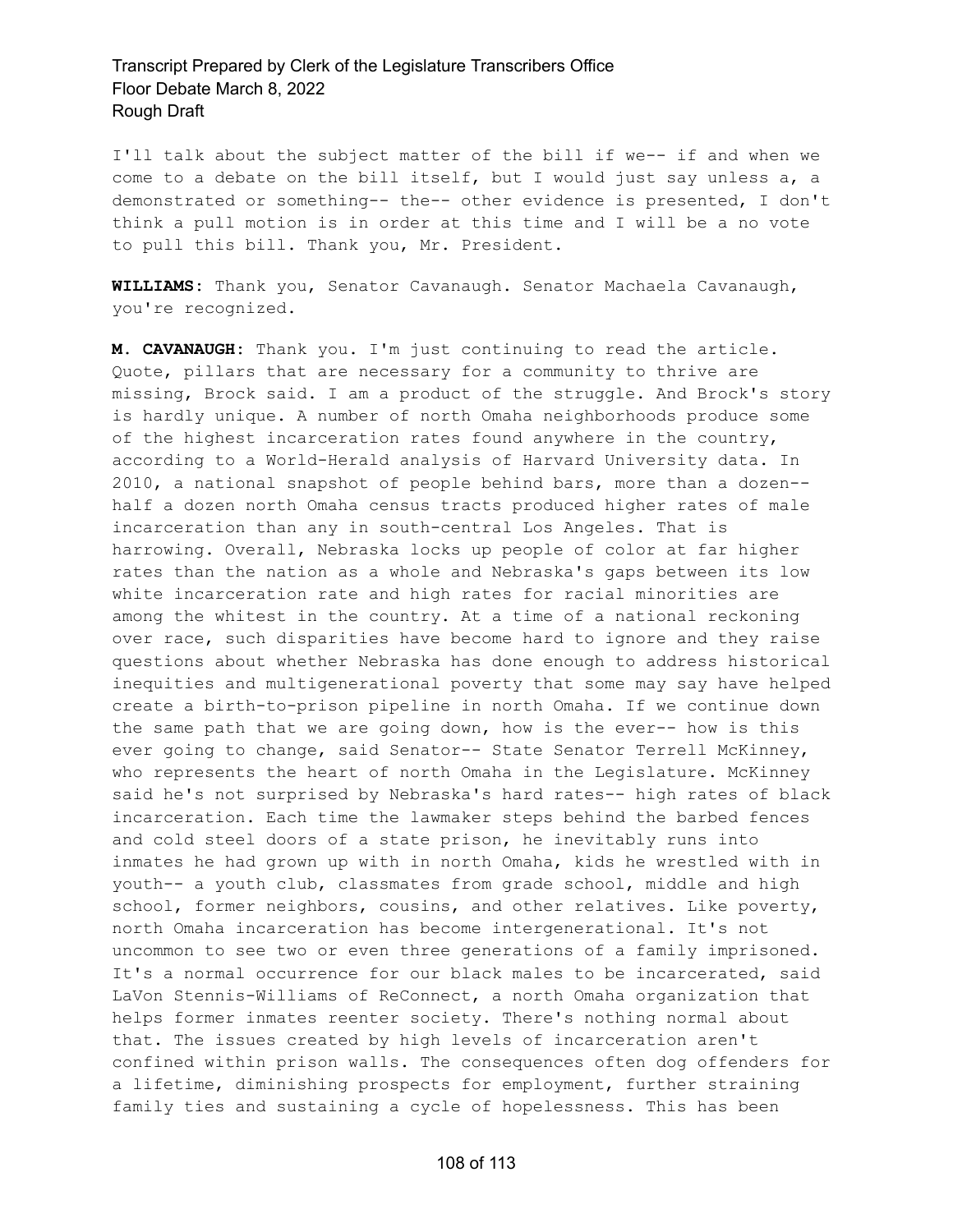decades in the making, said Willie Barney of the Empowerment Network in north-- a north Omaha Community Betterment Organization. But it does come down to lack of opportunity. Nebraska now has a historic opportunity to change the trajectory of a prison system that's not only among the nation's most racially unequal, but also America's most overcrowded and fastest growing too. Along with Governor Pete Ricketts' push to build a new \$270 million prison, lawmakers have before them a range of proposals forwarded by a prison working group that seek to overhaul the state's criminal justice system in an effort to reduce recidivism and incarceration. Proposals to provide more programming and treatment for offenders and more support for them once they leave prison appear to have widened support. More contentious are provisions seeking to reduce penalties for some drug and nonviolent offenses. None of the policies from the state's prison working group seek to address the economic and social conditions that criminologists have long known to be at the root of crime and incarceration, but McKinney and fellow north Omaha Senator Justin Wayne are pushing a plan to put nearly half of the state's \$1 billion in federal COVID-19 economic relief funds into a massive effort to economically transform north Omaha and south Omaha, the center of the city's Hispanic population. Wayne said those federal dollars whose spending guidelines place an emphasis on areas with high poverty and low incomes--

### **WILLIAMS:** One minute.

**M. CAVANAUGH:** --provide-- oh, sorry-- provide a once-in-a-lifetime opportunity to create jobs, bill new affordable housing, and invest in Omaha communities that have long been neglected. Among those backing the plan are Omaha Police Chief Todd Schmaderer, who says such front-end investments would prevent crime and incarceration. I'd rather have 1,000 strategically placed in the right part of our city to affect poverty, Schmaderer told lawmakers last month. That would reduce violent crime far more than 1,000 more police officers. Nebraska grew its prison population more than any other state over the past decade and that came as nearly all others saw declining inmate numbers, drops generally attributed to failing-- falling crime rates nationally and many states reexamining the tough-on-crime policies of the '80s and '90s, which massively increased incarceration. Some who defend Nebraska's growing use of imprisonment point out the state still has a below average incarceration rate, but that's only really true if you are white.

**WILLIAMS:** Time, Senator. Thank you, Senator Cavanaugh. Senator Hunt, you're recognized and this is your third opportunity.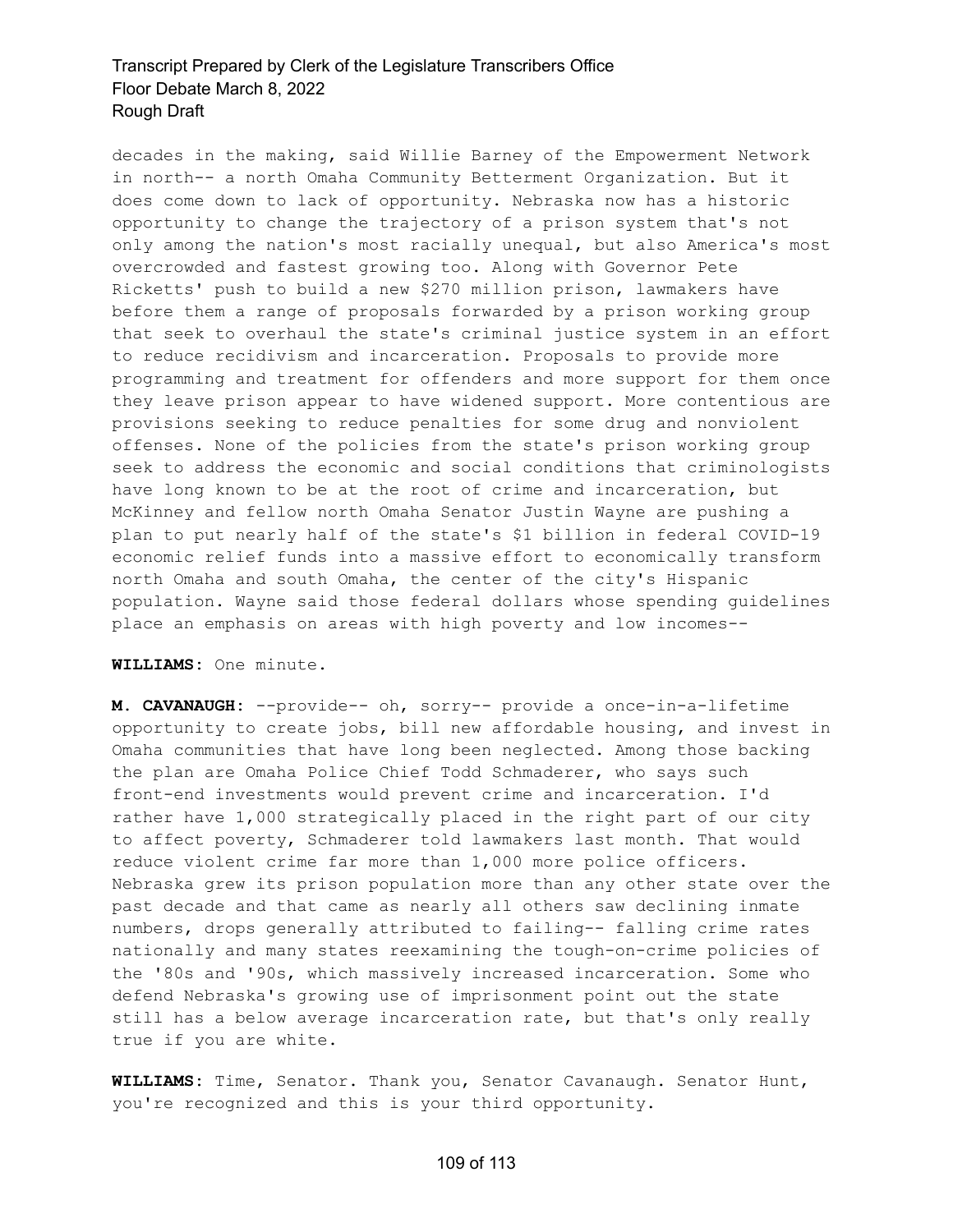**HUNT:** Thank you, Mr. President. Colleagues, I'm just asking you to stand up for the authority of our committee process and say no, this is not how we're going to do this. If you want to bill out, you need to work with the committee. And if you fail, you can do what I do and always just try again. Just try again. It's a shame to normalize lawmaking through pull motions flouting the committee process. Your vote on this motion will not indicate your views on the underlying bill, but on the erosion of the democratic process here in the Unicameral. Thank you, Mr. President.

**WILLIAMS:** Thank you, Senator Hunt. Senator Machaela Cavanaugh, you're recognized and this is your third opportunity.

**M. CAVANAUGH:** Thank you. Nebraska now incarcerates black, Hispanic, and Native American people at rates well above the U.S. rates for those population groups. A World-Herald analysis of federal data as of December 31, 2019, just before the start of the pandemic, showed Nebraska's black prison incarceration rate as nearly 50 percent higher than the U.S. black rate. Overall, the rate is tenth-highest among the states. Black people make up about 5 percent of the Nebraska's population, about 27 percent of the state's inmates. The state's incarceration ranks for Hispanic (11th), Native Americans (17th), and Asian people (15th) also fall in the top tier nationally. And all of those stand in sharp contrast to Nebraska's incarceration of white people-- rank for white people (38th). The combination of Nebraska's low white incarceration rate and high rates for people of color also creates some of the nation's greatest race-based incarceration disparities. Nebraska's black incarceration rate is 9.5 times its rate for white people. It's the nation's sixth-widest disparity. Only Wisconsin, Minnesota, New Jersey, Iowa, and Connecticut have bigger disparities. And with a 10 to 1 disparity between Native American and white incarceration rates, Nebraska ranks second only to Minnesota. Notably the-- sorry, I think I lost my place. I'm going in the wrong direction. I think I've lost my place, so I-- how much time do I have left?

### **WILLIAMS:** 3:20.

**M. CAVANAUGH:** Thank you. I know Senator McKinney already read this article. I thought it was worth reading again and probably will be worth reading more times. This article talks about something that members, former members of this body have been talking about for a very long time. There was an intergenerational poverty task force put together here in the Nebraska Legislature when Senator Heath Mello and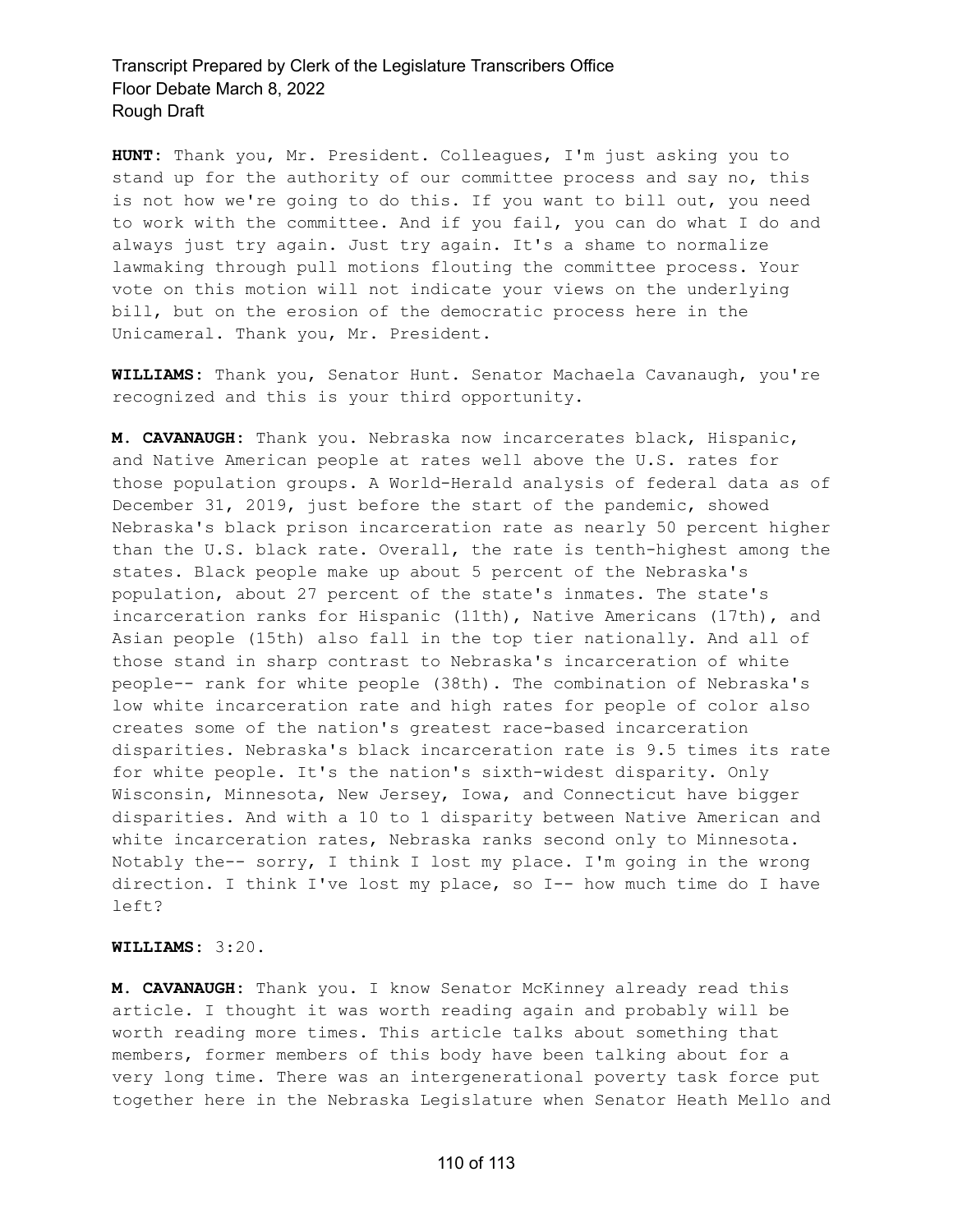Senator Kathy Campbell were here because they cochaired-- or chaired and vice-chaired the task force. And there is a study and if you want to go look at the reports, the reports are available online and I will happily send it out to the body. But it is where all the reports are held online and I highly recommend you go check it out because you'll find some other really fascinating information in other reports. But that report outlines how to address intergenerational poverty in Nebraska and there are so, so many things in that report that have never happened here in Nebraska. They're just-- this year just feels like spaghetti being thrown at a wall. What is the purpose? What are we trying to do? What are we trying to achieve? What are we trying to accomplish? Are we trying to make Nebraska the most incarcerated state in the nation or are we trying to make Nebraska the best place to live, no matter who you are? Black, Native American, Hispanic, Asian American, or white; LGBTQ, cisgender normative, binary, transgendered, who are we trying to make this the best place for? Because in reading this article and seeing the bills that this body deems important and the bills that this body deems so unimportant that you need to lecture me about your own words, this body thinks that this place, this state, this building, this everything is for white men.

#### **WILLIAMS:** One minute.

**M. CAVANAUGH:** I am not opposed to guns. I don't mind guns, I just think that we need to be sensible about them because I don't want my children to be shot at school. I know that might seem like an irrational standpoint to take, like I'm not American or something, but that's how I feel. I want, I want schools to be safe and I want us to have reasonable and strategic gun laws and I will talk about that when the bill comes to the floor. I just-- I look at what we have before us in this Legislature and there is so much more we could be doing to improve the lives of every Nebraskan, not just the white men. Thank you.

**WILLIAMS:** Thank you, Senator Cavanaugh. Senator Slama, you're recognized.

**SLAMA:** Thank you, Mr. President, and good evening, colleagues. I will be very brief in my comments. I do support the motion to pull the bill from committee as a member of the Judiciary Committee. While I respect that the Judiciary Committee is made up of lawyers, former lawyers, aspiring lawyers like myself, we have Rule 3, Section 20(b) for a reason and I think we're having a very good, substantive conversation about this. But I would like to take a moment because certain members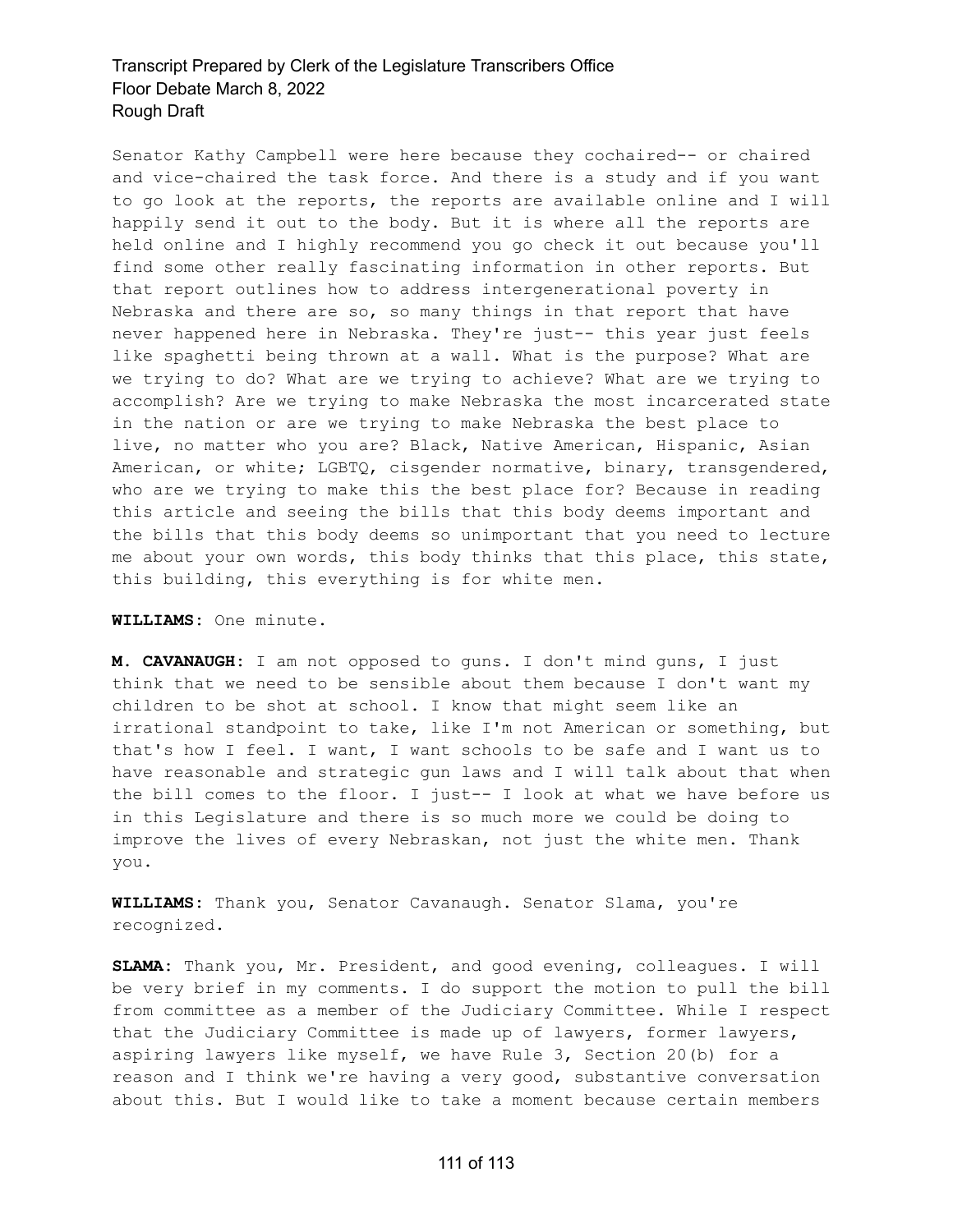who do like to point out when other members of the body are not in attendance. We do have a number of senators who have checked out, so- including a few who are running for higher office. So I'd like to take a moment to recognize that and thank you. Whether or not you're in support or in opposition of the pull motion to thank you for just being on the floor and being here and not checked out like a number of people in this body are. Thank you, Mr. President.

**WILLIAMS:** Thank you, Senator Slama. Senator Erdman, you're recognized.

**ERDMAN:** Question.

**WILLIAMS:** There's no one left in the queue, no one left in the queue. Senator Brewer, you are recognized to close on your motion to place LB773 on General File.

**BREWER:** Thank you, Mr. President. I think we've probably endured enough torture here today. I'm not going to go back and go one by one through those who spoke against it. Some seem to have lost focus on the fact that we're, we're voting on a pull motion, not the bill. We'll have a chance on Thursday, the whole day, to discuss the merits of the bill. But the pull motion, again, there is not a bill that comes before this body that has more interest by the people in Nebraska. There's a lot of things we debate here, but if we take a look at what should be important and what isn't, I can't help but want to go to the constitution. Now some of you guys hate that document, but I think maybe if you read it a little more, you might appreciate it. But if we take a look at the constitution of the state of Nebraska, we've got religious freedom, we got due process, we've got slavery, slavery being prohibited. But the very first -- this is not the U.S. Constitution where it's a Second Amendment. In the Nebraska Constitution, it is in the first; statement of rights. "All persons are by nature free and independent, and have certain inherent and inalienable rights; among these are life, liberty and the pursuit of happiness, and the right to keep and bear arms for security or defense of self, family, home and others, and for the lawful common defense, hunting, recreational use and all other lawful purposes, and such right shall not be denied or infringed by the state." Thank you, Mr. President.

**WILLIAMS:** Thank you, Senator Brewer. There's been a request to place the house under call. The question is shall the house go under call? All those in favor vote aye; those opposed vote nay. Record, Mr. Clerk.